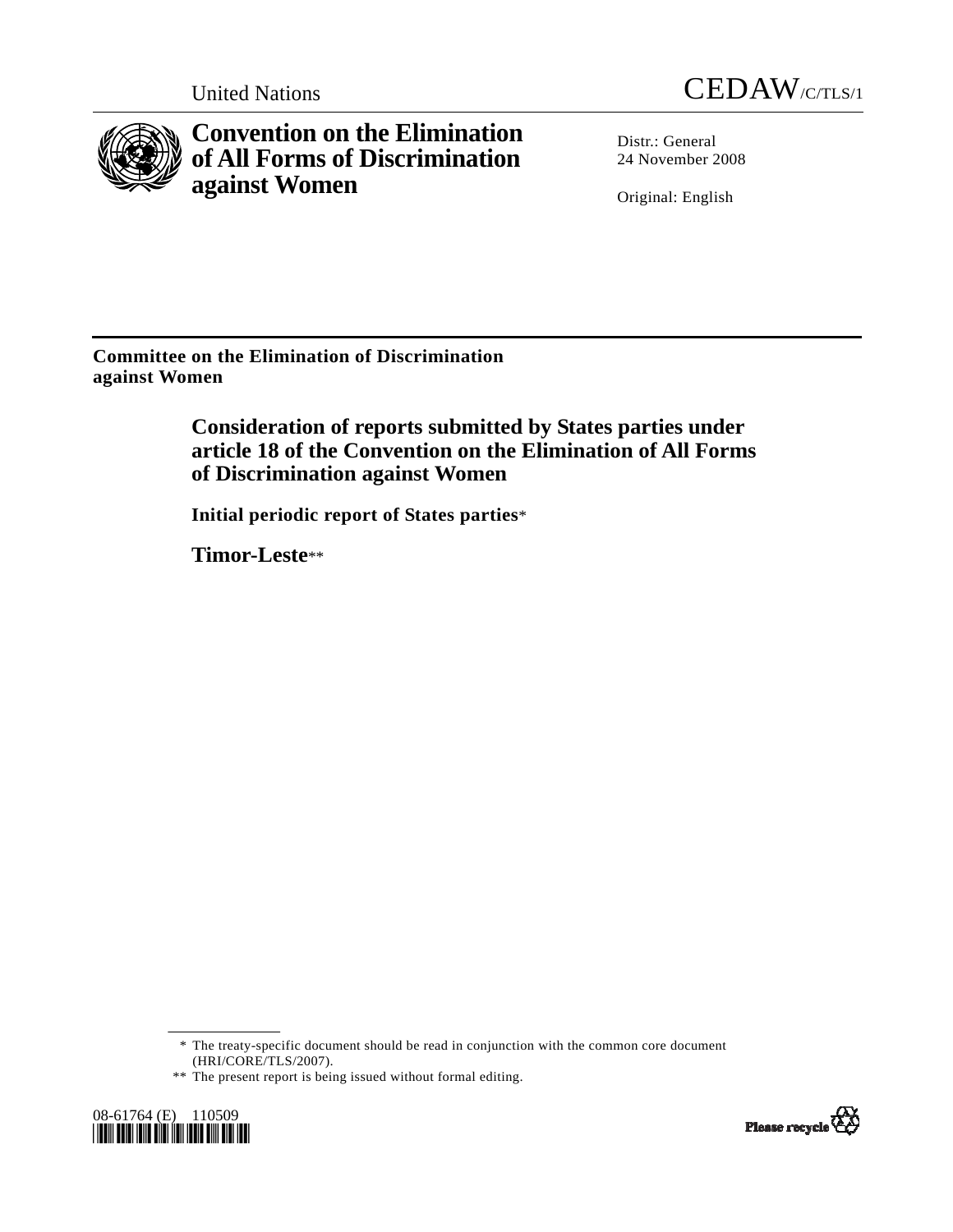

## **REPÚBLICA DEMOCRÁTICA TIMOR-LESTE**

#### **THE OFFICE OF THE SECRETARY OF STATE FOR**

**PROMOTION OF EQUALITY** 

#### **INITIAL REPORT**

#### **THE CONVENTION ON THE ELIMINATION OF ALL FORMS OF**

**DISCRIMINATION AGAINST WOMEN (CEDAW)** 

**TIMOR-LESTE** 

# **2007**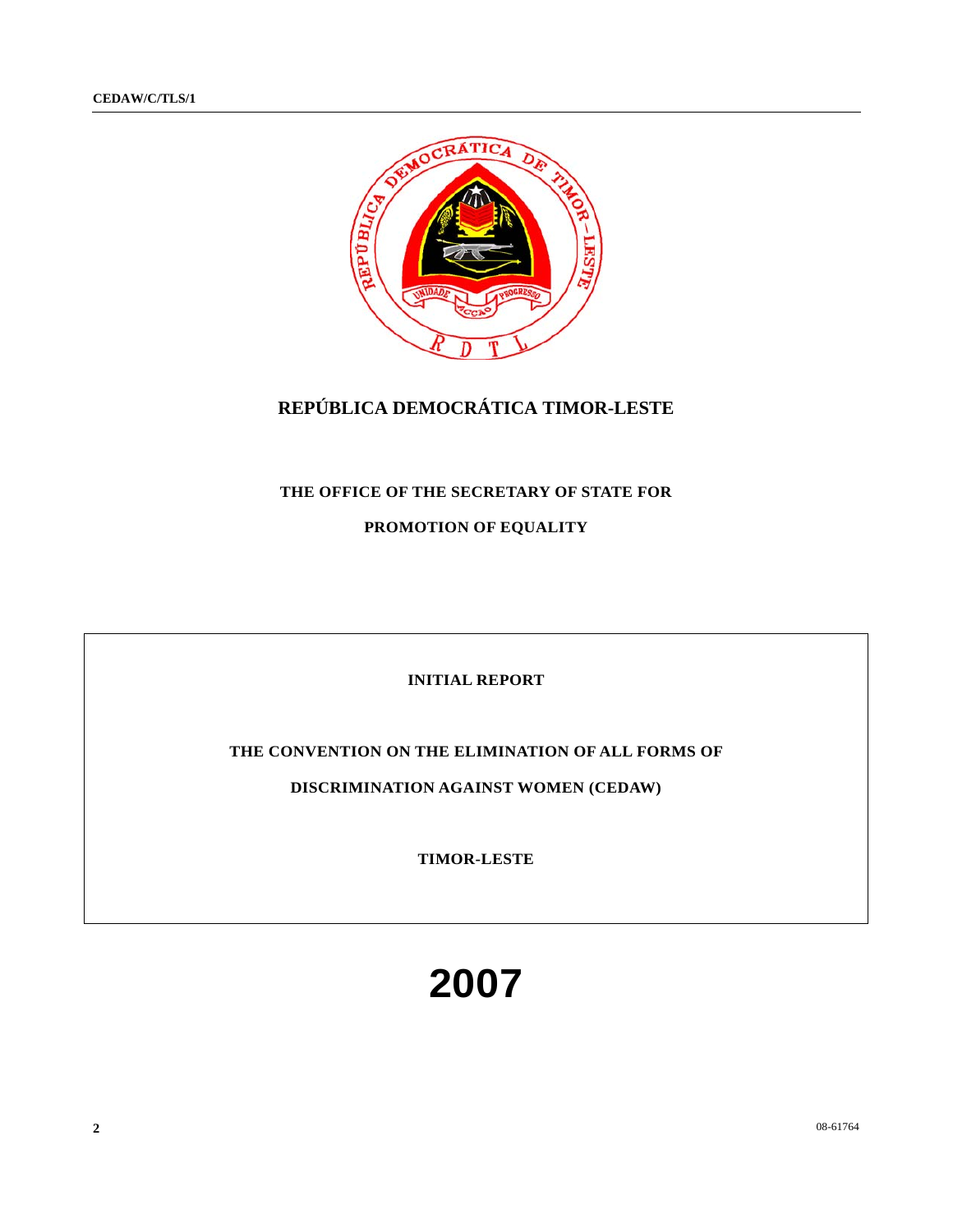## **ABBREVIATIONS**

| <b>ADB</b>      | <b>Asian Development Bank</b>                                              |
|-----------------|----------------------------------------------------------------------------|
| <b>AIDS</b>     | Acquired Immune Deficiency Syndrome                                        |
| <b>BCC</b>      | <b>Behavioural Community Communication</b>                                 |
| <b>CAT</b>      | <b>Convention Against Torture</b>                                          |
| <b>CAVR</b>     | Commission for Reception, Truth and Reconciliation                         |
| <b>CCD</b>      | <b>Common Core Document</b>                                                |
| <b>CED</b>      | <b>Chronic Energy Deficiency</b>                                           |
| <b>CEDAW</b>    | Convention on the Elimination of All Forms of Discrimination Against Women |
| <b>CERD</b>     | Convention on the Elimination of Racial Discrimination                     |
| <b>CMW</b>      | Convention on Migrant Workers and Their Families                           |
| <b>CRC</b>      | Convention on the Rights of the Child                                      |
| <b>CSO</b>      | Civil Society Organization                                                 |
| <b>CSP</b>      | <b>Consolidation Support Programme</b>                                     |
| <b>DHS</b>      | Demographic and Health Survey                                              |
| <b>DNSS</b>     | <b>National Division of Social Services</b>                                |
| <b>ETDF</b>     | <b>East Timor Defence Force</b>                                            |
| <b>FOKUPERS</b> | <b>Women's Communication Forum</b>                                         |
| <b>FRAP</b>     | <b>FALINTIL Reinsertion Resistance Programme</b>                           |
| <b>FRETILIN</b> | Revolutionary Front for Independent Timor-Leste                            |
| <b>GDP</b>      | <b>Gross Domestic Product</b>                                              |
| HDI             | Human Development Index                                                    |
| <b>HDR</b>      | Human Development Report                                                   |
| <b>HIV</b>      | Human Immuno-Deficiency Virus                                              |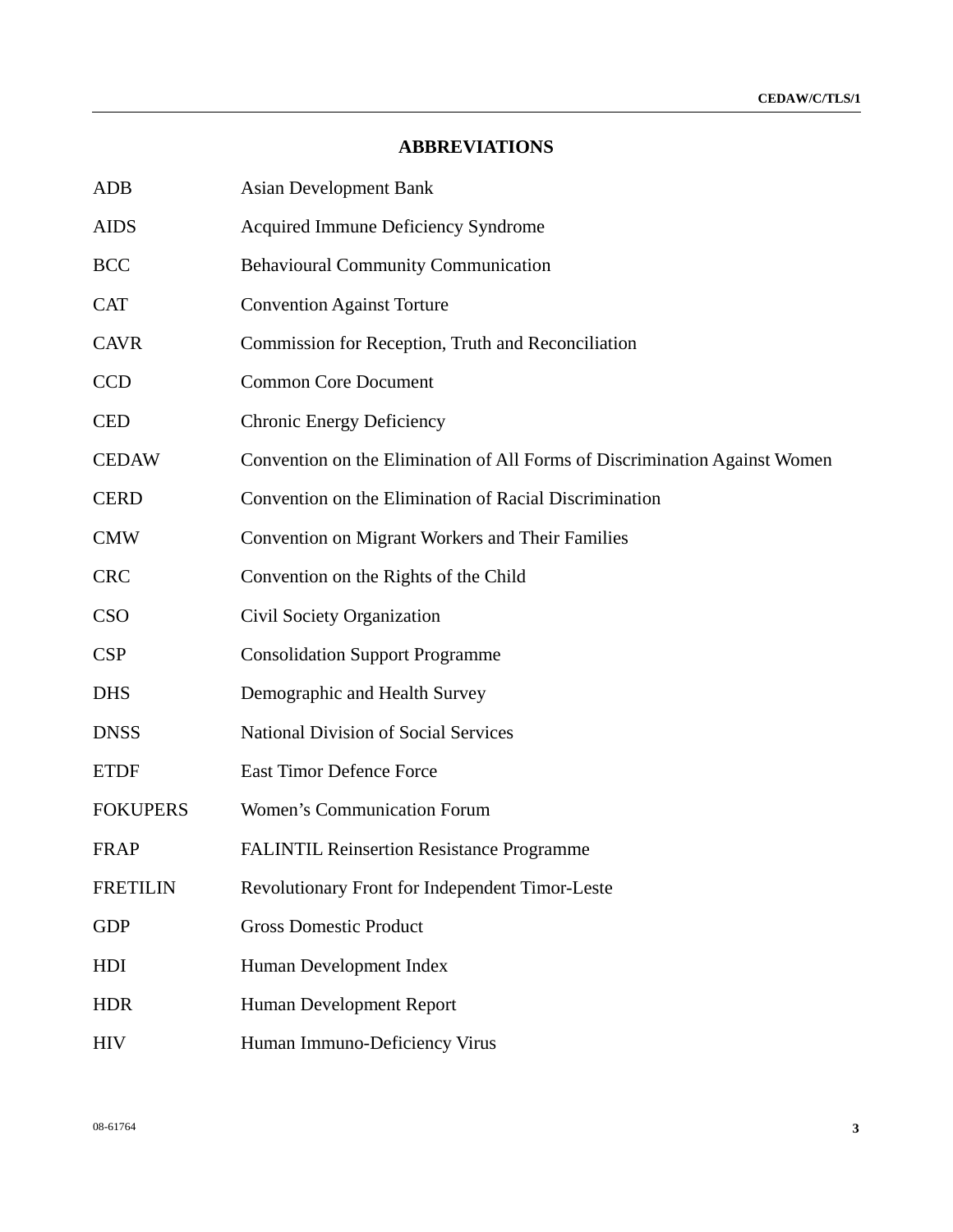#### **CEDAW/C/TLS/1**

| <b>ICCPR</b>  | International Covenant on Civil and Political Rights           |
|---------------|----------------------------------------------------------------|
| <b>ICESCR</b> | International Covenant on Economic, Social and Cultural Rights |
| <b>ILO</b>    | <b>International Labour Organization</b>                       |
| <b>IMF</b>    | <b>International Monetary Fund</b>                             |
| <b>IMFTL</b>  | Institute of Microfinance of Timor-Leste                       |
| <b>IMR</b>    | <b>Infant Mortality Rate</b>                                   |
| <b>INAP</b>   | National Institute of Public Administration                    |
| IOM           | <b>International Organization for Migration</b>                |
| <b>IRC</b>    | <b>International Rescue Committee</b>                          |
| <b>JSMP</b>   | <b>Judicial System Monitoring Programme</b>                    |
| <b>MAFF</b>   | Ministry of Agriculture, Forest and Fisheries                  |
| <b>MDG</b>    | Millennium Development Goal                                    |
| <b>MEC</b>    | Ministry of Education and Culture                              |
| <b>MICS</b>   | <b>Multiple Indicator Cluster Survey</b>                       |
| <b>MLCR</b>   | Ministry of Labour and Community Reinsertion                   |
| <b>MNEC</b>   | Ministry of Foreign Affairs and Cooperation                    |
| <b>NDP</b>    | <b>National Development Plan</b>                               |
| <b>NGO</b>    | Non-Governmental Organization                                  |
| <b>NSO</b>    | <b>National Statistics Office</b>                              |
| <b>NHRAP</b>  | National Human Rights Action Plan                              |
| <b>OMT</b>    | Organização da Mulher Timor                                    |
| <b>OPE</b>    | Office for the Promotion of Equality                           |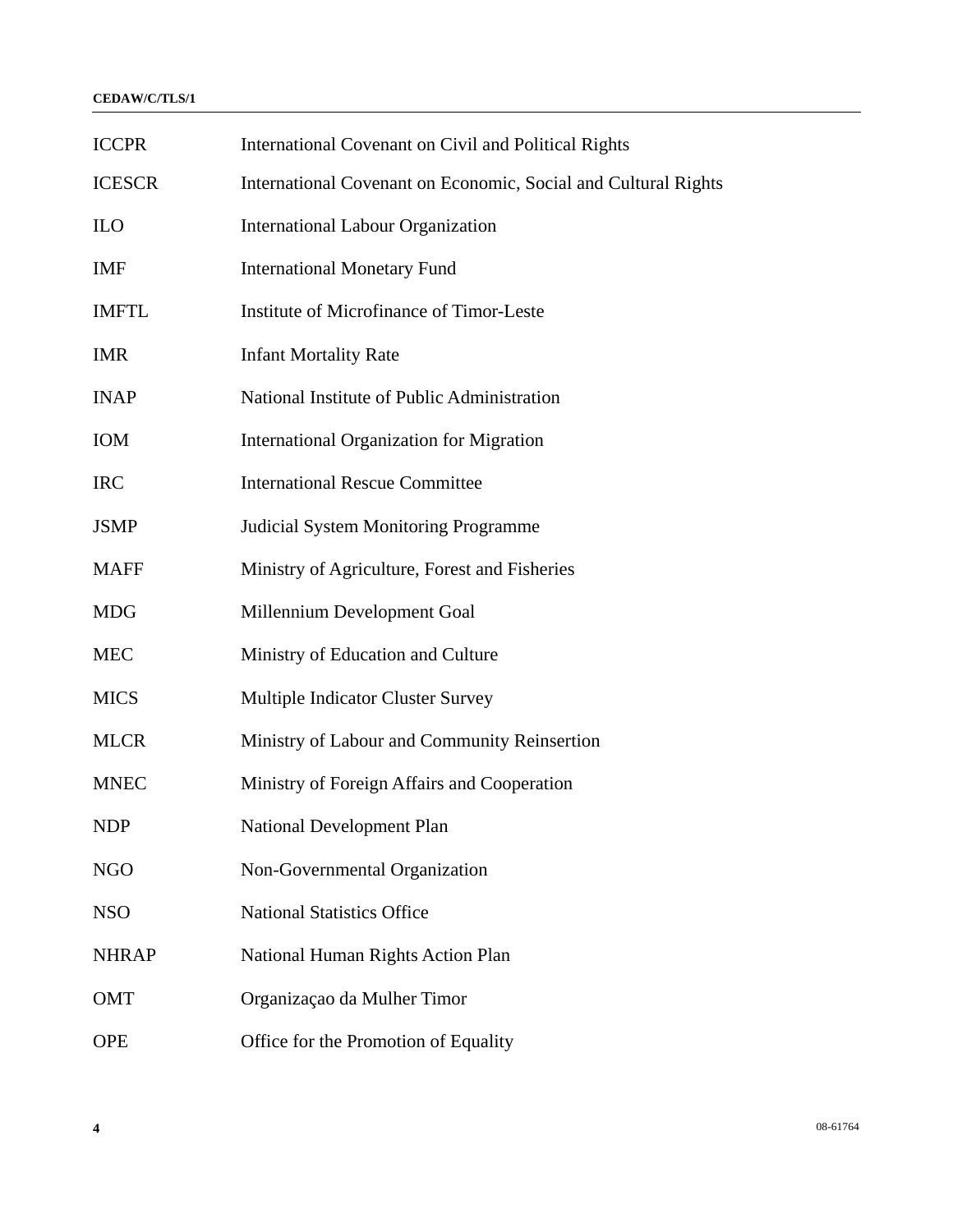| <b>RDTL</b>    | Republica Democratica de Timor-Leste                     |
|----------------|----------------------------------------------------------|
| Rede Feto      | Women's Network of Timor-Leste                           |
| <b>SEP</b>     | <b>Small Enterprise Project</b>                          |
| <b>SIP</b>     | <b>Sector Investment Programme</b>                       |
| <b>SME</b>     | Small and Medium Sized Enterprises                       |
| <b>STAGE</b>   | <b>Skill Training for Gainful Employment</b>             |
| <b>STI</b>     | Sexually-Transmitted Infection                           |
| <b>TFT</b>     | <b>Total Fertility Rate</b>                              |
| <b>TOT</b>     | <b>Training of Trainers</b>                              |
| U5MR           | <b>Under-Five Mortality Rate</b>                         |
| <b>UNDP</b>    | <b>United Nations Development Program</b>                |
| <b>UNFPA</b>   | <b>United Nations Population Fund</b>                    |
| <b>UNHCR</b>   | United Nations High Commission for Refugees              |
| <b>UNICEF</b>  | United Nations Children's Fund                           |
| <b>UNIFEM</b>  | United Nations Development Fund for Women                |
| <b>UNMISET</b> | United Nations Mission of Support to East Timor          |
| <b>UNTAET</b>  | United Nations Transitional Administration in East Timor |
| <b>UNTL</b>    | National University of Timor-Leste                       |
| <b>USAID</b>   | United States Agency for International Development       |
| <b>WHO</b>     | World Health Organization                                |
| <b>VCT</b>     | <b>Voluntary Counselling Testing</b>                     |
| VPU            | Vulnerable Persons Unit                                  |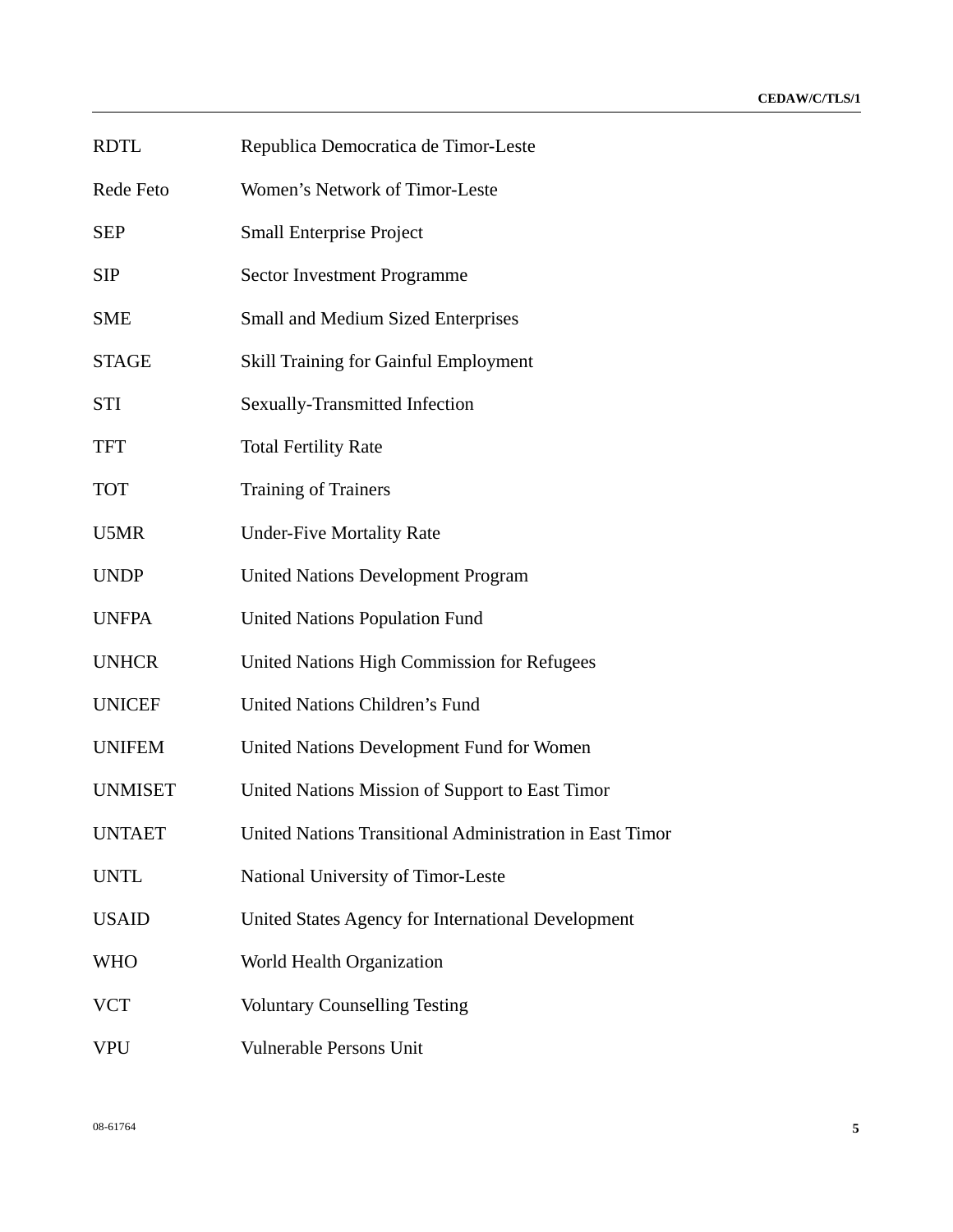## INITIAL REPORT

## CONVENTION ON THE ELIMINATION OF ALL FORMS OF DISCRIMINATION AGAINST WOMEN (CEDAW)

## **SUMMARY**



Material for Presentation to the Council of Ministers

## **OFFICE OF THE STATE SECRETARY FOR PROMOTION OF EQUALITY**

2007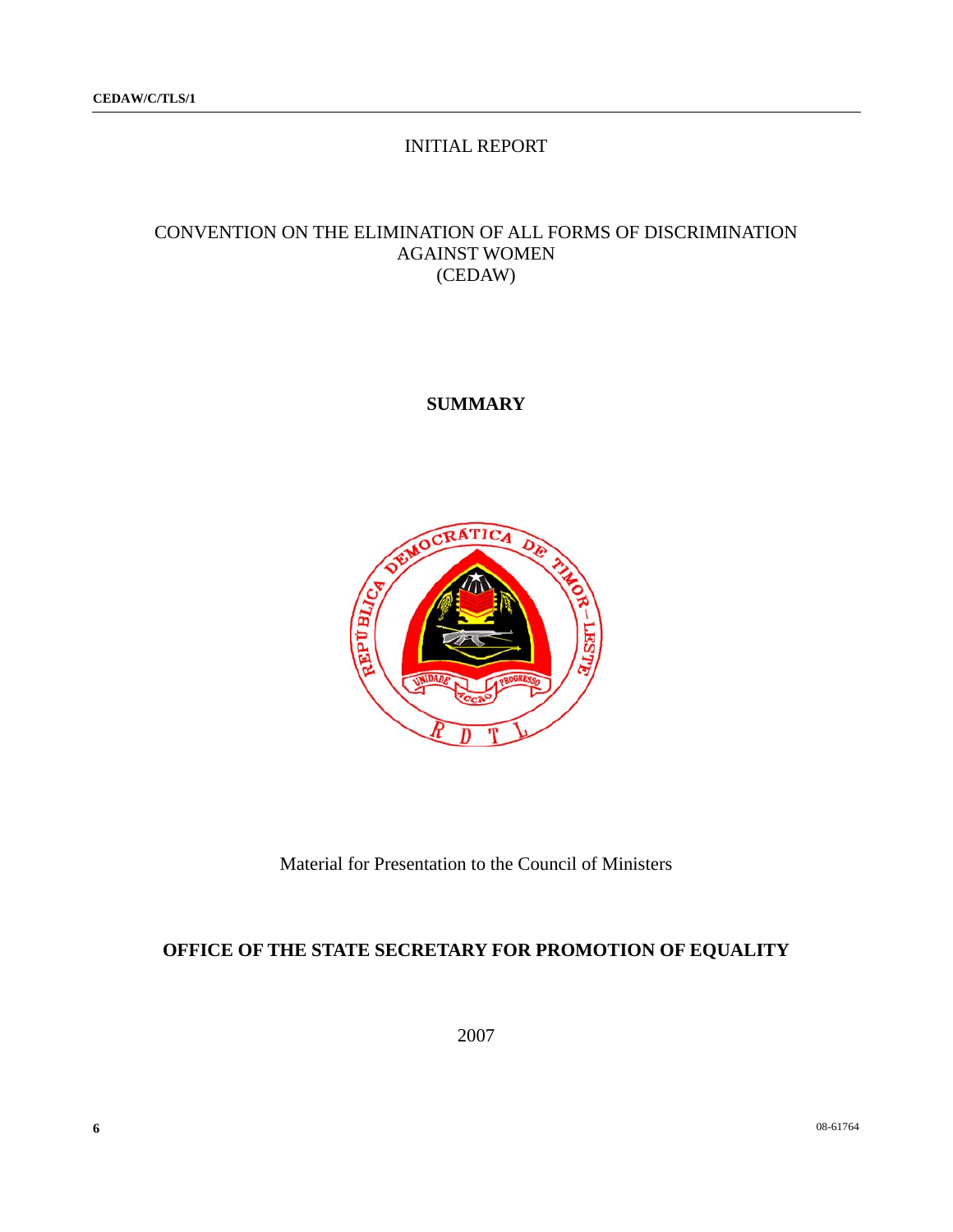#### **Introduction**

According to Article 18, the purpose of the present Initial Report is to meet all obligations of the Government of Timor-Leste towards the Convention on the Elimination of All Forms of Discrimination Against Women. The Parliament has ratified this Convention and its respective Optional Protocol, without any reservations, on 16 April 2003. The present report covers the period from the independence on 20 May 2002 to 19 May 2006.

In 2002, the Secretary General, in his second report on the reform of the United Nations, 'Strengthening the United Nations: An Agenda for Further Change' (A/57/387), called for the treaty reporting process to be streamlined. Subsequently, in 2004, guidelines were drafted for a new reporting process (HRI/MC/2004/3), produced and adopted by the Office of the High Commissioner for Human Rights. These guidelines were reviewed the following year (HRI/MC/2005/3) and tested in Timor-Leste under an agreement by the Ministry of Foreign Affairs and Cooperation and the Office of the High Commissioner for Human Rights.

Under these draft guidelines, an expanded Common Core Document was prepared, together with a Treaty-Specific targeted report. The final Common Core Document, as presented as part of the initial CEDAW Report, includes information relating to the legal framework of Timor-Leste, the general framework for human rights protection and congruent provisions drawn from each of the seven core human rights treaties. These congruent provisions include issues such as equality and non discrimination; remedies; procedural rights; participation in public life and marriage and family life. The CEDAW Treaty-Specific section is intended to identify and focus on specific women's rights issues and should be read in tandem with the Common Core Document in the overall context of human rights promotion and protection in Timor-Leste. The CEDAW Report also contains an annex on available data disaggregated by sex, in areas covered by the Convention, in accordance with the guidelines regarding the form and content of initial reports of State Parties (HRI/GEN/2/Rev. 1/Add. 2).

This initial report seeks to provide an overview of the status of women in Timor-Leste with a view to establishing how far the Government has advanced in meeting its obligations under the Convention. It has been prepared with the assistance of Government, NGOs and civil society as well as UN agencies and draws from a wide selection of research on women's rights, including data, where available, from specific-line ministries and other sources such as the 2004 National Census. It highlights progress made in implementing the Convention as well as describing the current obstacles to and limitations on women's enjoyment of rights in Timor-Leste.

It is hoped that this Initial Report will provide a basis for the preparation of the First Periodic Report, as well as an assessment of future needs and goals in the area of Women empowerment and for the development of policies and plans that enable those goals to be met.

This Report was prepared by the Office of the Advisor of the Prime Minister on the Promotion of Equality, under the guidance and coordination of the Multilateral, Treaties and Human Rights Division of the Ministry of Foreign Affairs and Cooperation.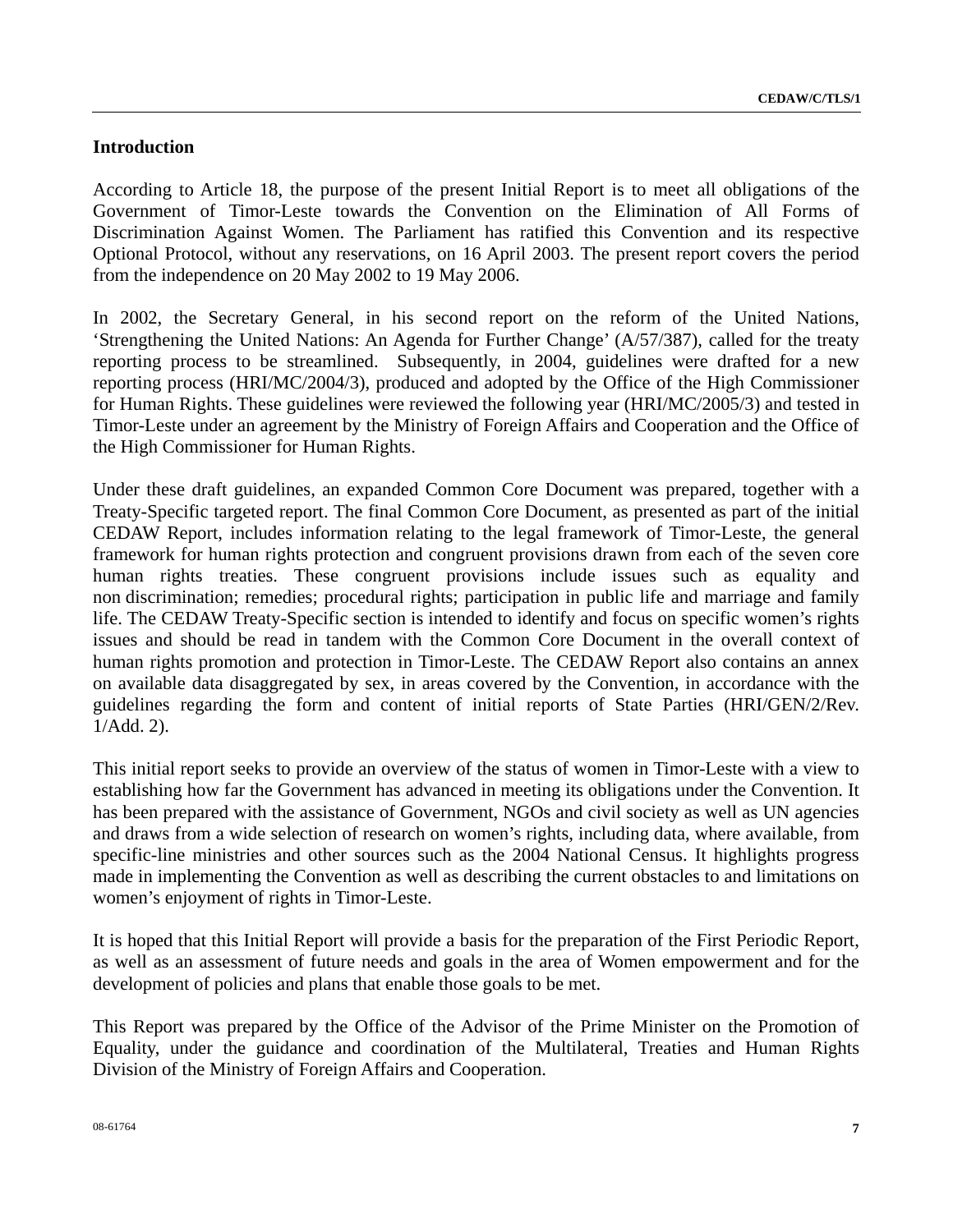#### **The Process**

A broad five phase process for the development of the treaty reports was developed in 2004 and presented to the Council of Ministers in February 2005. This plan has evolved overtime and remains flexible to evolve as the needs of the program require. Those broad phases established are as follows:

- Phase One: Preliminary planning
- Phase Two: Formal launch and socialization of the treaties and reporting process
- Phase Three: Governmental and community consultation to gather data for treaty reports
- Phase Four: Inter-ministerial consultation on draft reports
- Phase Five: Final edit and review, and submission of reports to Secretary General and Human Rights Committees<sup>1</sup>.

The Ministry of Foreign Affairs and Cooperation had the overall responsibility of coordinating the drafting of reports, with the Office of the Advisor on the Promotion of Equality (OPE) being specifically responsible for drafting the CEDAW report. A considerable degree of technical and financial assistance was received especially from UNIFEM, and there was also support from other United Nations Agencies, including the Human Rights Unit of UNMISET/UNOTIL, OHCHR, UNDP, UNICEF and UNFPA.

The process for data gathering for the Initial Report included a broad socialization campaign on CEDAW in five districts: Ainaro, Maubara, Baucau, Oecussi and Dili during 2005 and 2006. The socialization included training on the Optional Protocol to the Convention and the drafting of the Shadow Report. These activities were targeted at Government and Civil Society representatives from each district with the goal of increasing their awareness regarding the human rights of women, promoting a deeper understanding of CEDAW and strengthening the capacity to promote the rights of women through the implementation of the Convention at all levels. The results of these discussions, including the concerns raised and the priority recommendations, are included throughout the Report.

In 2004 a CEDAW Working Group was formed, consisting of representatives from the Government and civil society. The purpose of this Working Group was (1) to support the Office for the Promotion of Equality and the CEDAW Reporting Team in the assembly and collection of information for the Initial Report; (2) advising the Office for the Promotion of Equality and the CEDAW Reporting Team in regards to strategies for strengthening partnerships between the Government and civil society in the preparation of the Initial Report; (3) advising the Office for the Promotion of Equality and the CEDAW Reporting Team in regards to the development of public awareness campaigns in order to bring attention to CEDAW and human rights of women, especially in rural areas; and (4) advising in

<span id="page-7-0"></span> $1$  Following submission of the reports to the Secretary General and relevant treaty body, a list of further questions is usually delivered to the State party for response and a date for formal consideration of the reports is established. It is recommended that a delegation of ministers and/or senior level officials attend the formal presentation to respond to specific questions or issues during this presentation.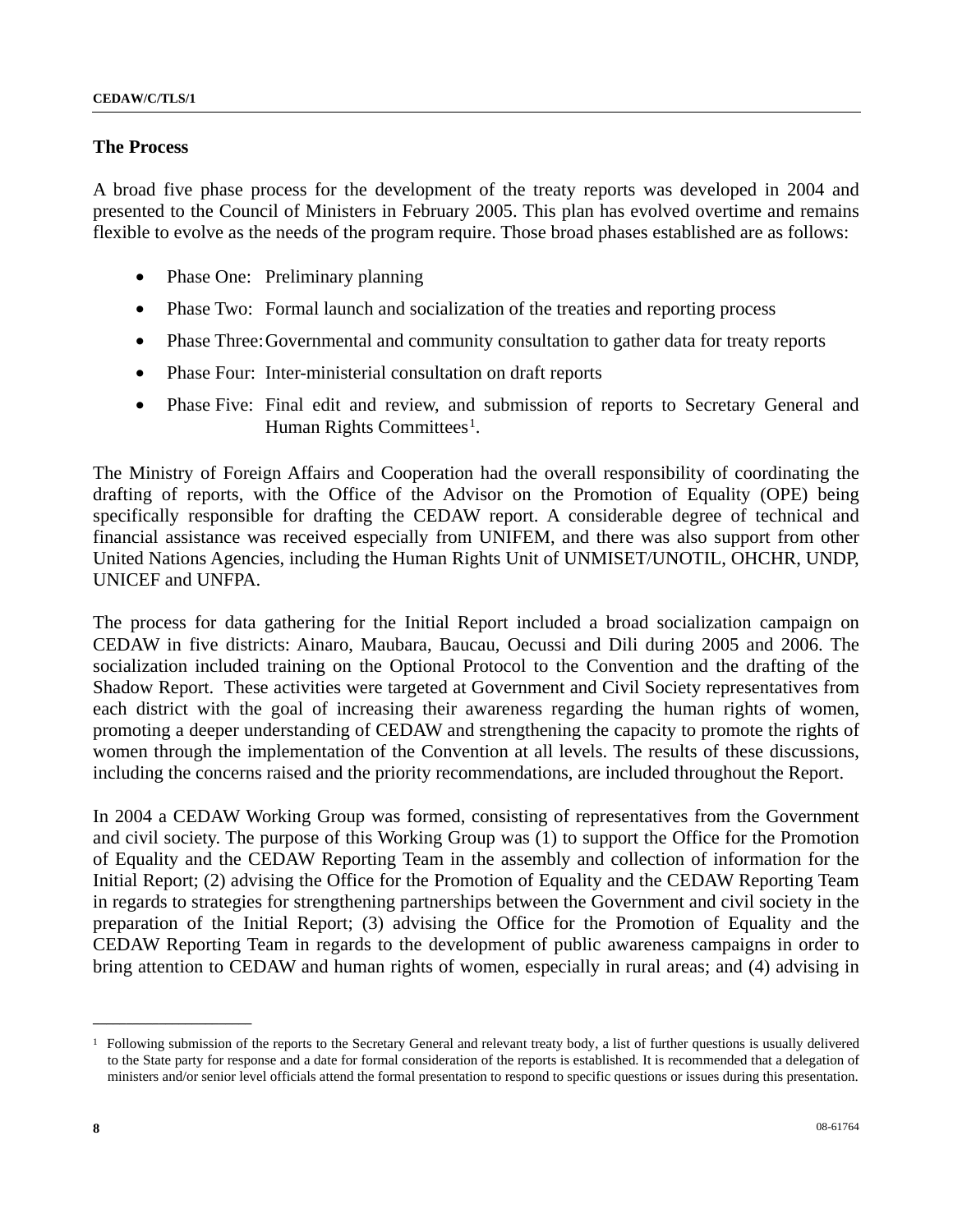relation to strategies for promoting the use of CEDAW as an advocacy tool within the Government and civil society.

Having ratified the full range of core human rights treaties in 2003 and 2004[2](#page-8-0), Timor-Leste came under both an obligation to implement their provisions and to report to international Committees on progress in the implementation.

According to the Treaty, the CEDAW Initial Report is to be submitted after one year from the ratification, and the periodic reports are to be submitted every four years after the former.

#### *Tools*

Questionnaires were developed to enable data gathering for the Common Core Document and Treaty Specific Documents. These questionnaires are based on the specific provisions of the respective treaties as well as guidelines for reporting drafted by the OHCHR. The questionnaires were distributed to each government agency, through their respective gender and human rights focal points, and to regional focus groups, including the CEDAW Working Group, as a means to secure inputs from the whole of government, including the district level.

#### *Socialization*

According to the original plan, once all documents were drafted and translated into Portuguese, a series of inter-ministerial consultations would be conducted. This was expected to take place in February 2006. However, the plan was interrupted due to the crisis faced by the country.

With the purpose of ensuring an effective socialization program at the community level, the translation of the draft reports into Tetum was also planned, making use of the newly graduated pool of justice sector translators under the auspices of the Ministry of Justice, approved by the Linguistic Institute. The completion of this plan, however, was also postponed due to events in the country last year; however, translation of the CEDAW Report had already begun in 2006 and will recommence, pending final approval of the draft Report by the Council of Ministers.

Taking into account the difficulties resulting from the crisis, the processes of socialization and public consultation on draft reports was cancelled. Nonetheless this does not undermine the participatory nature of the reporting process, considering that the data gathering processes for both the CEDAW and CRC are based on extensive consultation at all levels.

<span id="page-8-0"></span><sup>2</sup> International Covenant on Civil and Political Rights (ICCPR); International Covenant on Economic, Social and Cultural Rights (CESCR); Convention against Torture and Other Cruel, Inhuman or Degrading Treatment or Punishment (CAT); Convention on the Elimination of Racial Discrimination (CERD);

Convention on the Elimination of Discrimination Against Women (CEDAW);

Convention on the Rights of the Child (CRC); and

Convention on the Rights of Migrant Workers and their Families (CMW).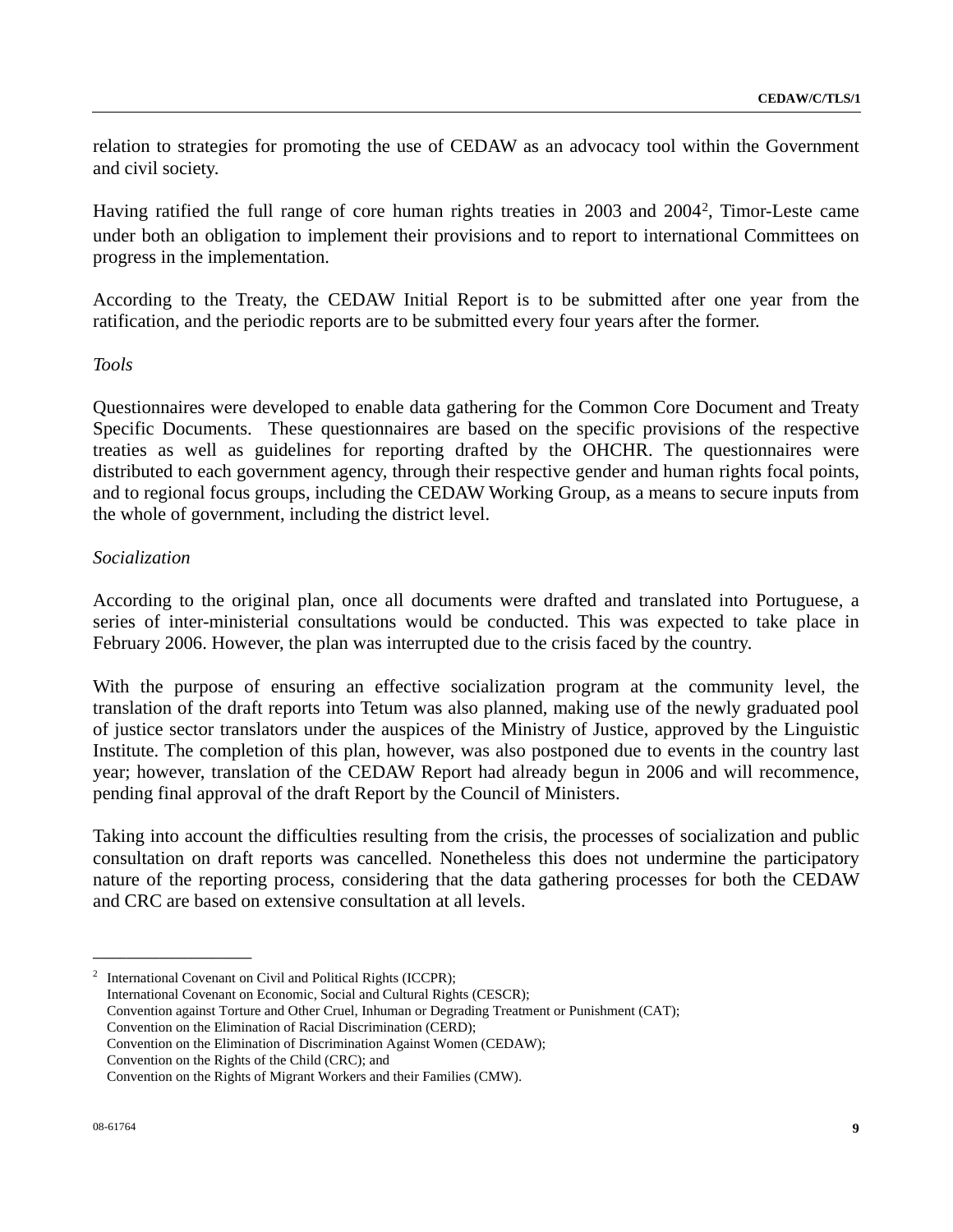Despite the changes in the original plan, it is important to reiterate that the following activities were conducted from December 2004 – August 2005:

- i. Introductory meetings in each of the thirteen districts to inform participants of the Government's reporting obligations and to encourage district participation in the reporting process.
- ii. Three cycles of regional workshops/focus groups were conducted with Government and Civil Society to gather information for the development of the CCD, CRC and CEDAW Specific Documents.
- iii. Training on the Optional Protocol to CEDAW in addition to Shadow Reporting was provided by representatives of the International Women's Rights Action Watch (Asia Pacific) and supported by the UNIFEM South East Asia Programme.

It should be highlighted that the reports approved by the Council of Ministers and submitted to the United Nations, as well as the comments and recommendations from the Committees will be subject to a process of socialization in due time.

#### **Challenges**

There were many challenges in the reporting process, among those were:

- ¾ *Challenges in the implementation and coordination of CCD/reform* this raised significant conceptual challenges. Trying to develop a methodology/questionnaire using guidelines for the CCD was an enormously difficult process as the CCD concept draws arbitrary distinctions in terms of what information should be placed in different sections of the reports.
- ¾ *Changing nature of international and domestic environments* international treaty body reform is ongoing and constantly evolving making it difficult to know what ultimate structure for reports in future. In addition the domestic context of Timor-Leste is rapidly changing with news laws and policies coming into force everyday.
- ¾ *Resource intensive Need*  despite the attempt to simplify the reporting by way of reforms, the new mechanism still requires a high level of resources, thus remaining a challenging process for States.
- ¾ *Lack of awareness* limited knowledge of treaties across government ministries and communities.
- ¾ *Ownership/Engagement of relevant actors* (including ministers, NGOs, Community) it is a challenging task to secure whole of government input. Gender and Human Rights Focal Points at the ministerial as well as District Administration levels have made important contributions. However, both the GFPs and HRFOs are often not aware of, or do not have the authority to provide information on certain issues.
- ¾ *Lack of information* an absence of current statistical and policy information.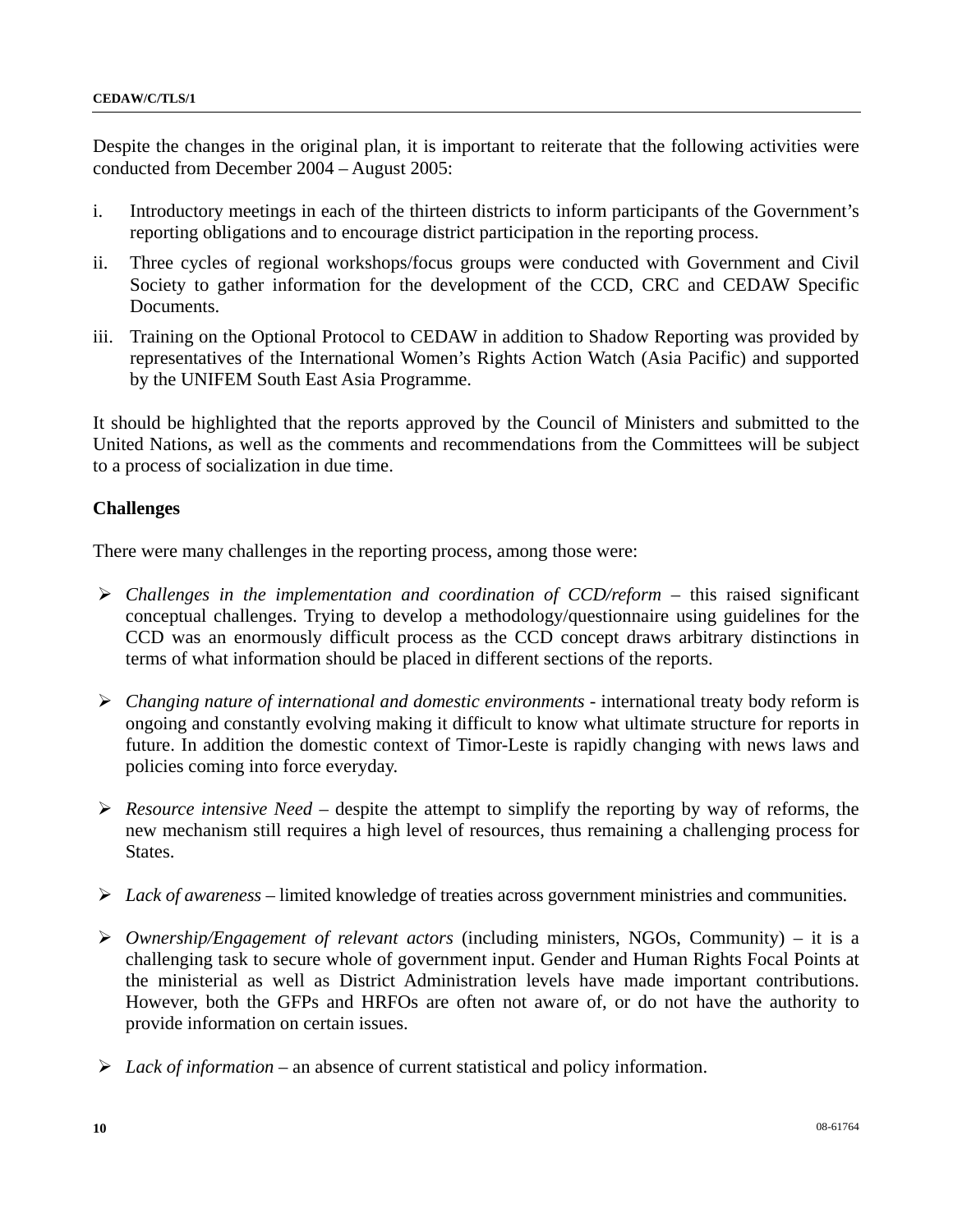- ¾ *Language problems* translation of reports into three languages (Portuguese for Ministerial approval, Tetum for consultation/socialization and English for submission to United Nations) requires significant resources and risks loss of ideas/information in translation.
- ¾ *How to make reporting relevant to development planning?* A question to consider in the future.

#### **Key Findings**

#### **OVERALL VIEW ON THE SITUATION OF WOMEN**

#### *The Situation of Timorese Women*

In Timor-Leste there is a dominant patriarchal system that delegates different functions and responsibilities to men and women.

This has consequences at various levels, e.g. there is a smaller investment in the education of girls, and there are more boys than girls attending higher levels of education.

Adult illiteracy rates are higher for women (25%) than for men (22%), according to the data from the 2004 Census.

Women have a smaller participation in the work force and are usually at the lower ranks of the hierarchies, with lower salaries, fewer benefits and less possibility to escalate in their professional careers. Overall women's participation rate in the work force is 52%, while for men it is 69%.

Traditionally women do not participate in decision-making processes, which has repercussions on their preparation and social acceptance of women in politics, translated for instance in the fact that there are only 7 women Chiefs of Suco and 22 Chiefs of Village in the entire country.

Women health is weak, especially in regards to reproductive health. There is a high rate of malnutrition in pregnant women, maternal mortality is estimated at 800 by 100,000 live births and the fertility rate is approximately 7 children by woman. This is added to traditional practises that do not favour the health of the woman and the child.

There is a great incidence of Gender Based Violence, with women being the main victims.

#### *Progress made*

There is a growing awareness about the need to promote the role of women in society at all levels.

There is an increase in the participation of women in key decision-making roles, such as: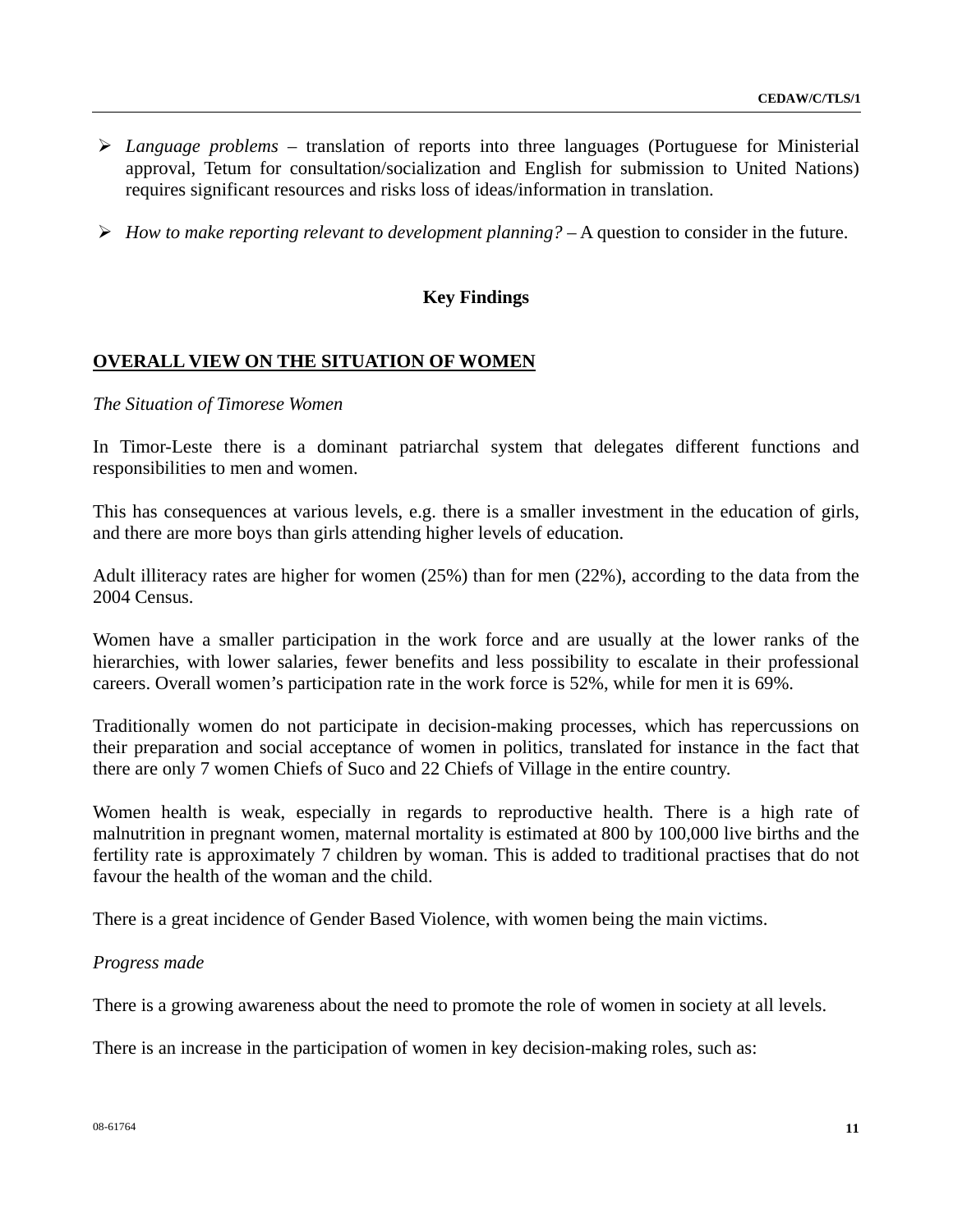Various Ministers and Vice Ministers in core Ministries like State Administration, Planning and

Finance and Education and Culture.

26% of Parliamentarians are women

24% of civil servants are women.

The Constitution foresees equal rights and duties for men and women in family, cultural, social, economic and political life. It also ensures protection discrimination based on gender, as well as equal rights and obligations in terms of work and choosing a profession.

In order to ensure these principles the Office of the Advisor of the Prime Minister on the Promotion of Equality was set up, with the mandate of ensuring the implementation of Gender Mainstreaming throughout all the Government.

Significant steps towards the Gender Mainstreaming can be seen in the within some core Sector Investment Programs (SIP) and also in the fact that the Advisor to the Prime Minister on the Promotion of Equality is a permanent member of the SIP Working Groups.

The Electoral Law for Heads of Suco and Suco Councils gives women the possibility to be elected Heads of Suco and to participate in the Suco Councils.

There were gender Training and Awareness raising activities in all relevant Government Institutions and civil society.

Several events and campaigns were organized for raising awareness and addressing specific problems, such as Gender Based Violence, including in the media.

Several publications were completed, such as Gender Mainstreaming Guidelines in the Government, as well as research and training manuals.

## **COMMON CORE DOCUMENT**

#### **Part I - General, Factual and Statistical Information**

Includes statistical overview as well as political history, general Constitutional, political and legal structure.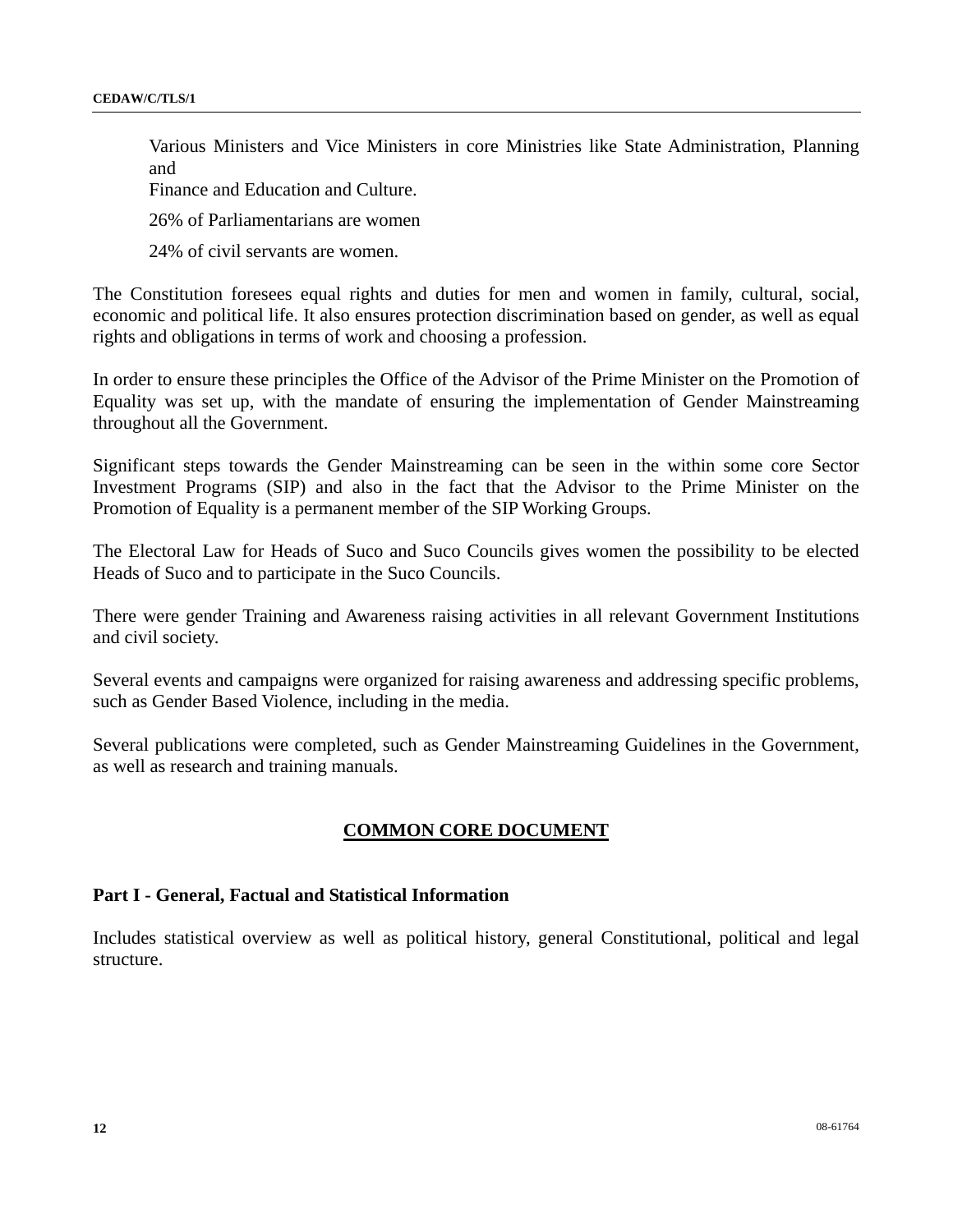## **Part II – General Framework for the Protection and Promotion of Human Rights**

This part provides basic information about the framework for the acceptance of human rights. It includes information on when and what rights can be suspended, i.e. state of emergency or state of siege, as well as information on any specific laws that limit human rights.

It also includes information on national and specialized agencies in Timor-Leste that work in the area of human rights, including the Office of the Advisor on the Promotion of Equality.

Lastly, this section provides factual information on other areas of interest, such as training and education programs on gender, the role of civil society Women Organizations and Gender Mainstreaming in all sectors of the Government. This section also includes information on the progress made on Gender Mainstreaming, including information on the policies outlined in the National Development Plan, progress made in the various sectors of the Government, the strategy adopted by OPE, the adoption of mechanisms to meet some of the pre-requisites for Gender Mainstreaming, such as gender analysis of legislation and sex-disaggregated data. It also covers the challenges found in the implementation of Gender Mainstreaming and the recommendations and immediate priorities of OPE.

#### **Part III – Rights Common to Two or More Treaties**

- *H) Non-discrimination and equality* 
	- $\triangleright$  Disadvantages towards specific groups in Timor-Leste include disadvantages based on gender.
	- $\triangleright$  Even though the Constitution ensures the equality of women before the law and equal protection of women, in reality access to the law by women is limited by several factors, such as few or lack of financial resources; lack of transportation; lack of knowledge of Portuguese, English or Tetum; limited knowledge about their rights protected by law, and the long time involved in completing legal procedures.
	- $\triangleright$  Traditional practises are also an obstacle in terms of accessing the law, especially referring to domestic violence and gender based violence in general. Women are often subjected to stigma and social pressure so that the cases are dealt with within the family.
	- $\triangleright$  It has been noted that the Ministry of Labour and Community Reinsertion can also adopt 'special measures' to overcome discriminatory practices and perceptions that hinder women's equal opportunities and treatment in access to training and jobs as well as terms of conditions of employment. These measures are not considered discriminatory.
	- $\triangleright$  During the elections for the Constituent Assembly in 2001 various affirmative action measures were implemented for promoting the participation of women in the elections. As a consequence 26 percent of the National Parliamentarians are women.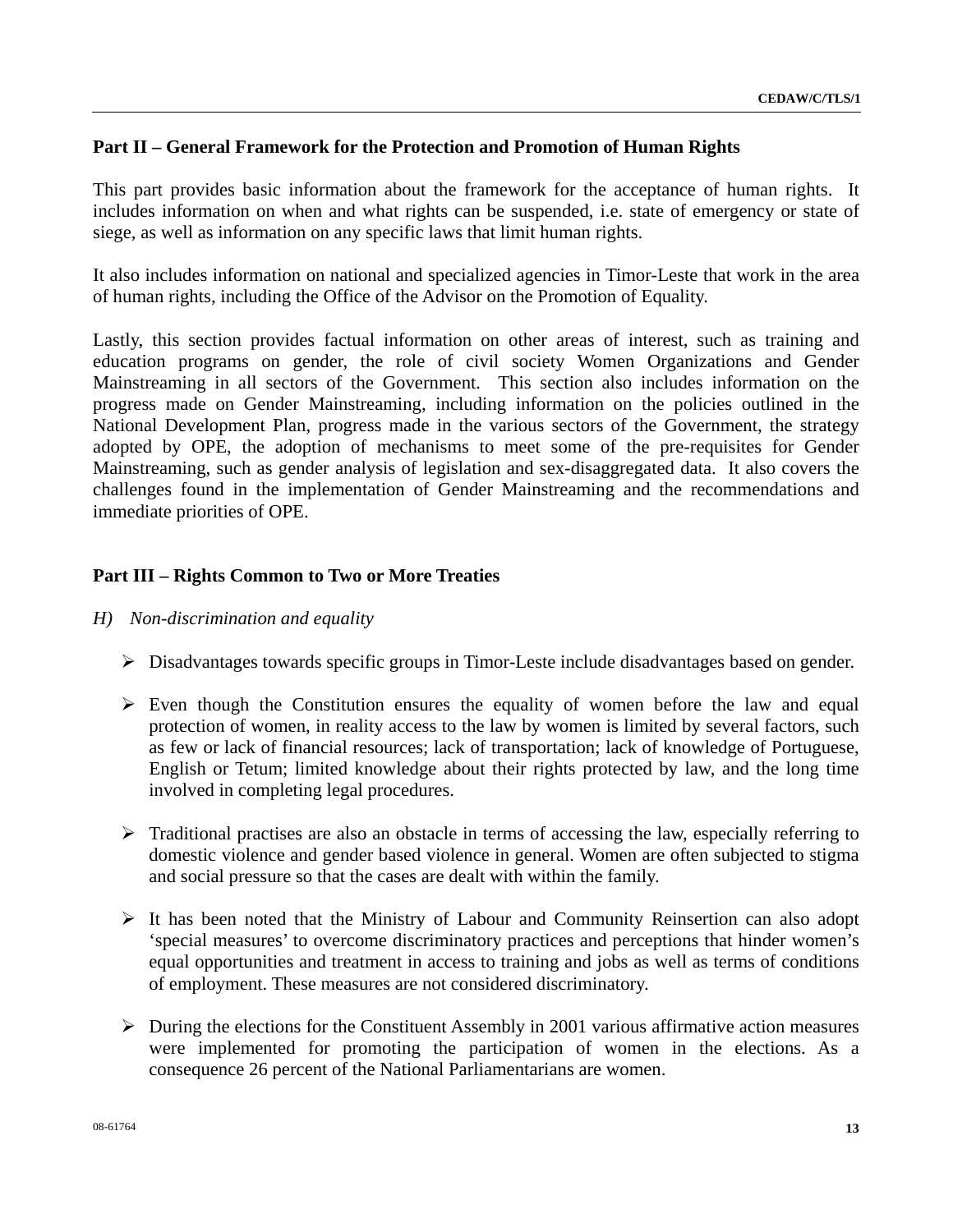- $\triangleright$  In 2004 the Law on the Election of Heads of Suco and Suco Councils was approved, ensuring women the right to become Heads of Suco or to be elected to Suco Councils.
- $\triangleright$  The MLCR, through SSD and together with a local NGO, the Alola Foundation, distributes around 700 scholarships to young women.
- $\triangleright$  Efforts have been made to develop a domestic violence law that includes a maintenance law, ensuring support to victims of domestic violence and their children.
- *I) Procedural guarantees (arrest and detention, criminal proceedings, traditional justice)* 
	- The penal system seeks the rehabilitation of prisoners through social and educational programs. Besides other programs developed by the Ministry of Justice and UNDP, OPE, together with UNFPA, implements an Anger Management program for Violent Criminals.
	- Special support services (medical emergency, legal, psycho-social and counselling) are in place to support victims of domestic violence, sexual assault and child abuse. Key service providers are the Vulnerable Persons Unit (VPU) of the PNTL, Government agencies and  $NGOs<sup>3</sup>$  $NGOs<sup>3</sup>$  $NGOs<sup>3</sup>$ .
	- $\triangleright$  Traditional Justice
		- The formal dispute resolution system is costly and citizens are unfamiliar with it, thus "*Adat"* enjoys substantial community support. It is often perceived by the community as a more rapid and fair way of settling disputes.
		- The structure of the traditional justice system is outlined in this section.
		- The Hierarchical structure of the traditional system is evident in the inequalities that result of its application, for instance land inheritance prioritise men.
		- Women are not normally included in traditional proceedings. They usually do not receive compensation from the perpetrator in traditional justice; normally this is given to male members of the victim's family.
		- Women are often pressurised by their families or the perpetrator to resolve a dispute, e.g., domestic violence, by traditional means and not use formal mechanisms.
		- The use of traditional systems to solve serious crimes involving sexual assault is a cause for concern.
		- There is still work to do in order to harmonise the traditional with the formal justice system.

<span id="page-13-0"></span><sup>3</sup> This issue will be discussed in more details in CEDAW Treaty Specific Document.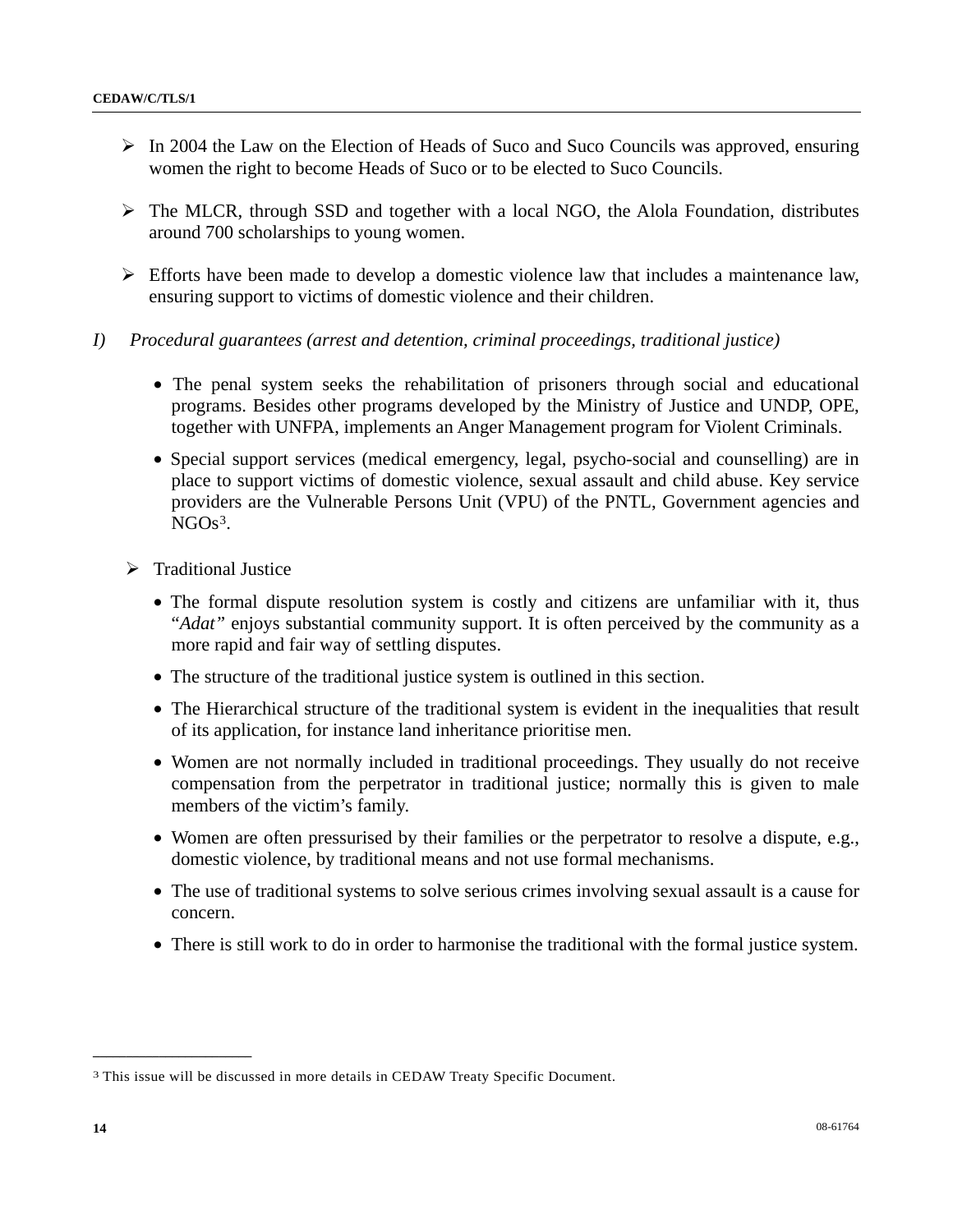#### *J) Participation in public life*

- $\triangleright$  Right to nationality
	- Constitutional guarantees; laws and regulations governing original and acquired citizenship including means to renounce citizenship.
	- Role of the Ministry of Justice in the acquisition of citizenship.
	- Equality of citizenship rights is emphasised, i.e. men and women enjoy the same rights, and many foreign nationals married to Timorese women, including Indonesian men, are not denied equal rights.
- $\triangleright$  Right to political participation
	- Constitutional guarantee, including right to establish and participate in political parties, right and duty to vote and be elected, non-discrimination in political participation is emphasised.
	- Framework of three types of elections set out i.e. Presidential, Parliamentary, Head of Suco and Suco Council.
	- Establishment of Independent Electoral Commission with a strong representation of women (25%) to oversee and monitor elections and to receive complaints.
	- Equal participation of women is strongly advocated by the Government; they occupy key positions of government including Minister and Vice Minister of State Administration, Minister and Vice Minister of Planning and Finance, Vice Ministers of Foreign Affairs and Education.
	- 26% representation of women in Parliament, women in diplomatic posts and increasingly well represented in some ministries within the civil service.
	- The 2004 Law on Suco Elections and Councils bestows upon women the right to become a head of village or to be elected to a village council.
	- Obstacles to equal political participation include patriarchal culture; lower levels of women's education coupled with high illiteracy rates; limited time for political participation due to extensive responsibilities within the home.
	- The OPE has been active in its efforts to support greater political participation of women in Timor-Leste, through the program, 'Supporting the Empowerment of Women'. Through the PERWL Programme, implemented with UNIFEM, it has undertaken training of potential women candidates and elected women officials during the period of the Suco elections. It has produced IEC materials and conducted media campaigns to encourage women to participate as candidates and exercise their right to vote in elections.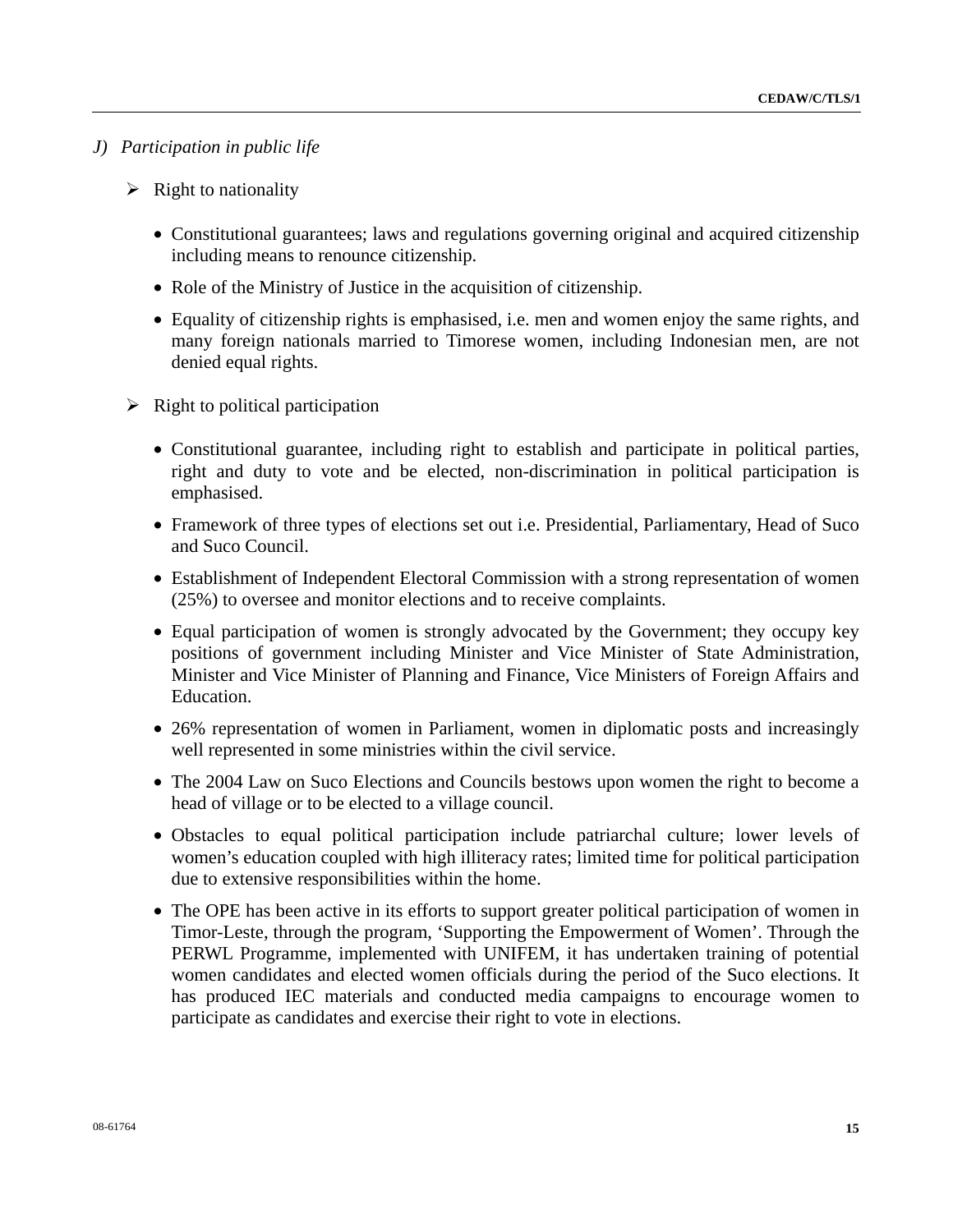#### *K) Social and economic matters*

- $\triangleright$  Living standards
	- Timor-Leste remains one of the least developed countries, ranked only 140 on the Human Development Index.
	- Two in five people are poor and the poor are mainly concentrated in rural areas.
	- Children are the poorest whilst elderly are the least poor.
	- Male headed households are consistently better off than female headed-households in terms of education, health and subjective well-being.
	- Women are less likely to receive food than men or children.

#### *L) Marriage and Family Life*

- $\triangleright$  Marriage
	- Family relations are governed by a combination of civil, religious, and customary law.
	- Training of social workers and professional groups to deal with family relations is limited. Where training has taken place it is in the areas of health, justice and gender-based violence.
	- Everyone is theoretically entitled to choose their spouse but there are obvious limitations in respect to marriages between certain members of certain families, for example cousin to cousin, though preferred marriage in Timor-Leste are between mother's and brother's daughter marriage (in effect cousin to cousin).
	- Despite increased freedom of choice to marry, often husbands are chosen for a woman at her birth. A girl is not permitted to break the promise made by her parents, even if she does not like or indeed love her intended husband.
	- Polygamy is outlawed but the practice continues. However, it is difficult to ascertain the true extent of the problem as the Civil Registry only requires the name of one of the wives to be registered. As a result, 'first' wives are neglected as husband's time and money are spent with and on other families.
	- The Constitution affirms equality in family life but traditional roles and understanding prohibit the full realisation of this right; this may be illustrated by the fact that hereditary titles are commonly passed down through the male line.
	- Men are assumed as key actors in marriage, taking decisions on behalf of the family. Women are expected to defer to their husbands on most matters, routinely sacrifice for their husbands and be careful not to bring shame to the family.
	- Main responsibility of women is to bear children while husband leaves home to find work and provide for his children.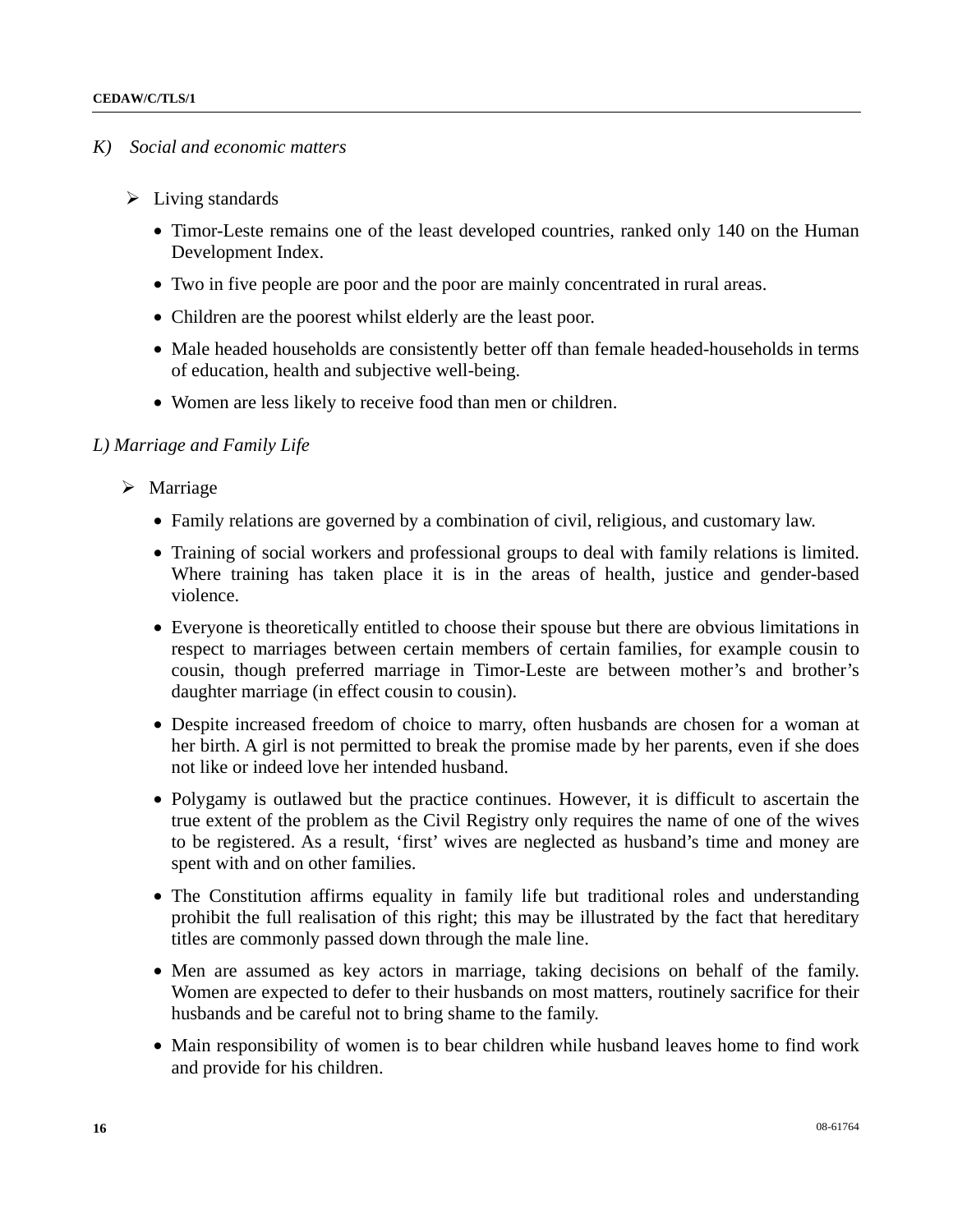- Gender role are rigidly enforced from a young age which can also result in limited development of women's educational, interpersonal and other life skills.
- Since independence, cultural attitudes are beginning to change with the idea of equality gaining momentum. There is growing expectation for women to speak out on a number of issues.
- Both men and women can divorce according to the law, though the waiting period to enter a new marriage is different for men and women.
- Under traditional law, a man can separate from his wife but must make a significant payment to the wife's family.
- In some communities, if a woman wishes to separate, a 'substitute' wife must be provided and no payment is required.
- Timor-Leste, as a strong Catholic society, does not advocate divorce and women are not supported if they wish to divorce.
- In few cases where divorce does occur this is mainly in families of higher income and for purposes of entering a new relationship.
- According to the law, men can marry at 18 and women at 15. It is accepted that child marriage takes place in Timor-Leste, mainly in cases where a marriage has been arranged at birth or as a result of extreme poverty where '*barlake*' can be agreed upon.
- ¾ *'*Barlake'/Bride price
	- Bride price is not illegal and still observed in many districts with exchange of goods between the man's family and the women's family seen as most important in the act of marriage.
	- Women activists claim bride price is the root of discrimination and inequality whilst elders assert it gives value to the women. Reported reality is that it does have ramifications for women in many aspect of married life and once 'barlake' is paid women are seen as the property of husband.<sup>[4](#page-16-0)</sup> As such, some human rights advocates believe that '*barlake*' is a cause of violence against women.
	- Consultations have suggested also that men feel victimized by pressure to pay substantial sums of '*barlake*'.
	- Whilst many would be reluctant to eliminate *'barlake'*, the burden on families is becoming unmanageable*.*

<span id="page-16-0"></span><sup>4</sup> IRC Report 2003 in which women interviewed stated that '*barlake*' had been paid; only 9% said it had a negative influence.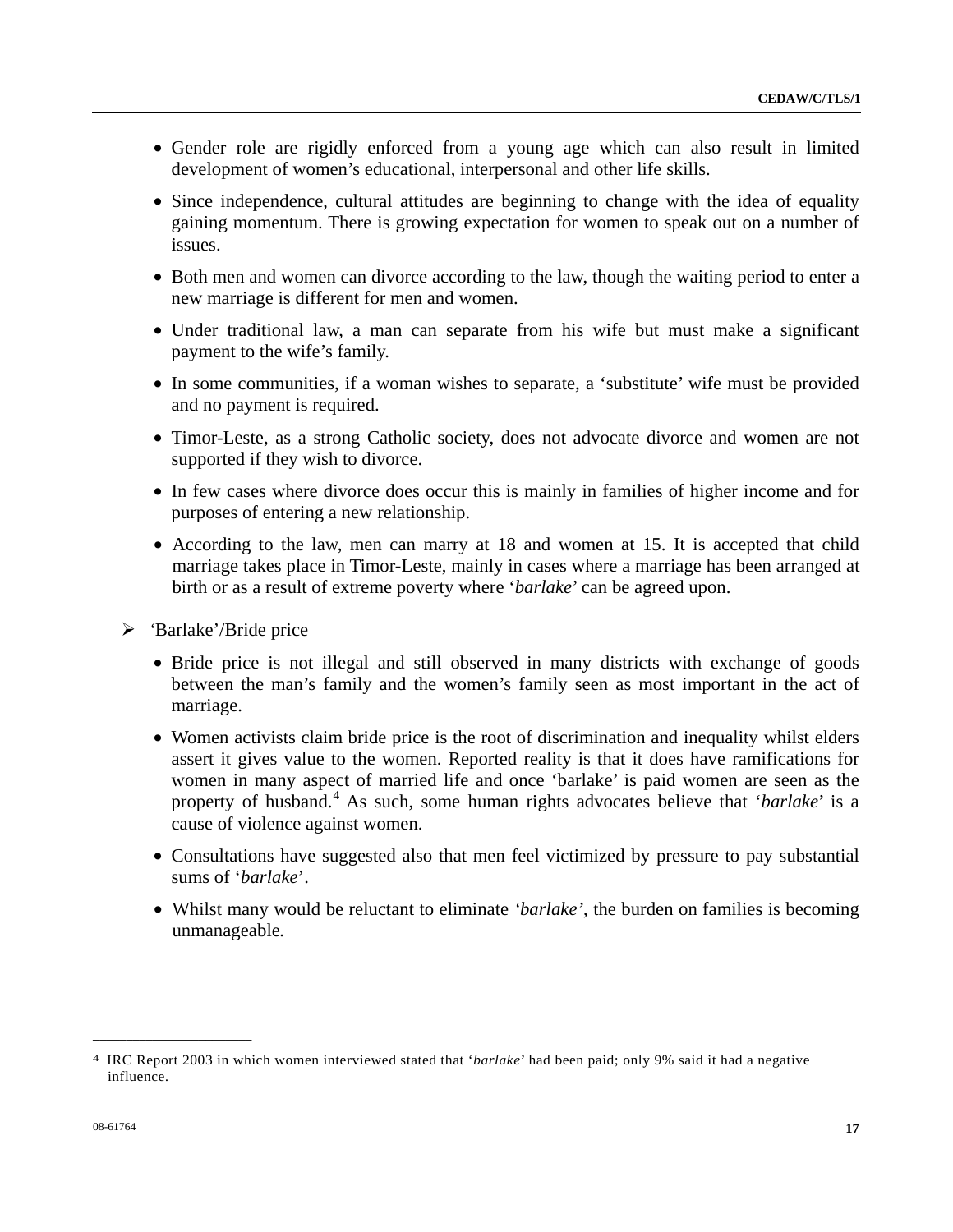- $\triangleright$  Child care
	- Constitution provides strong recognition of family, parental and community responsibilities towards a child with customary practice to be respected to the extent compatible with international standards.
	- Equal rights and responsibilities in marriage are ensured in the law, nonetheless customary practice is such that equality does not necessarily exist.
	- In general, there are two types of practices with regards to the upbringing of a child after the death of the father: the patrilineal and matrilineal systems. In a matrilineal system, in the event of the father's death or divorce, the child stays with the mother. The mother holds the primary right concerning decision-making in the child's upbringing. The opposite is true under the patrilineal system. In the event of divorce or the death of the father, and the mother does not re-marry, both the mother and the child continue to be part of the father's family, and the responsibility for the upbringing of the child passes to the paternal extended family. If the mother decides to re-marry, the child continues to stay with the father's family, and in some instances, the mother may lose the right to take care of the child. This could constitute a discriminatory practice for which formal legal and administrative solutions will need to be considered.
	- The justice system is currently in a state of flux with limited state intervention in family affairs to date (usually only where serious breach of child's best interests identified).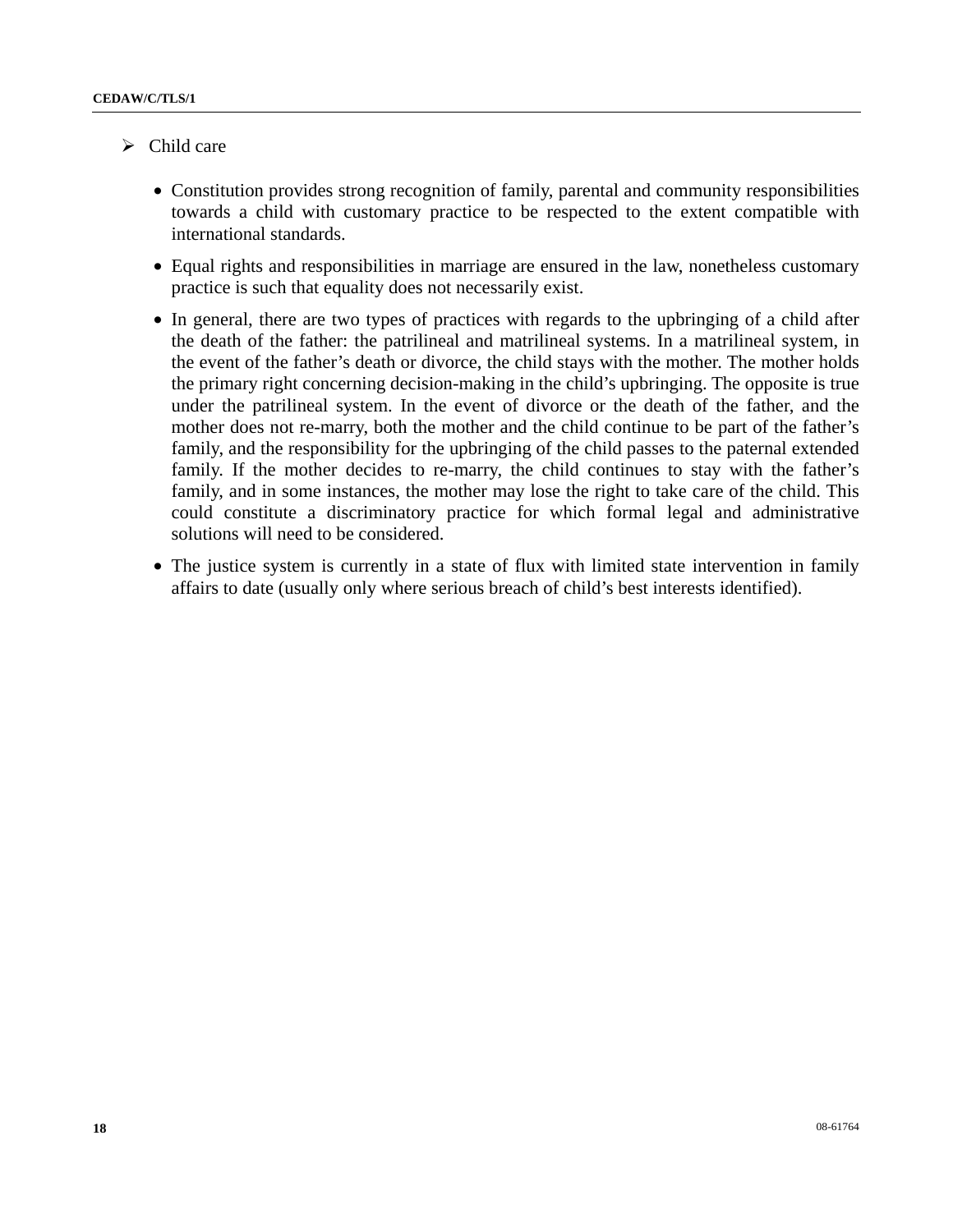## **SPECIFIC DOCUMENT**

## **CONVENTION ON THE ELIMINATION OF ALL FORMS OF DISCRIMINATION AGAINST WOMEN (CEDAW)**

#### ¾ **Gender Based Violence (Art. 2 CEDAW)**

- Although a pervasive problem, little information existed before 1999 on the nature and extent of Gender Based Violence (GBV) in Timor-Leste. Only recently have women begun to articulate their needs and speak out on a problem that has traditionally been viewed as a private matter within the family.
- Half (51%) of all women consulted in a 2003 study by the International Rescue Committee stated that in the previous 12 months, they had felt unsafe in their relationship with their husband.<sup>[5](#page-18-0)</sup> Almost a quarter of women (24.8%) had experienced violence from an intimate partner.<sup>[6](#page-18-1)</sup>
- According to figures released by the PNTL, 492 cases of 'domestic violence' were received in the period from January to October 2005.[7](#page-18-2) Of these cases, two-thirds (330) came from Dili district alone. By contrast, statistics from the Office of the Prosecutor General for the same period only refer to 118 cases of 'maltreatment' and 'domestic violence.'[8](#page-18-3) This indicates a drop in the number of cases that are brought to the Prosecutor through the police. Reasons for this include shame, economic dependency on the perpetrator, lack of support from family and frequent postponement of cases by the Court.
- There is a lack of uniform data collection standards throughout agencies and organizations working in the area of GBV. Many of the cases reported as 'domestic violence' could, for instance, involve sexual abuse of children. This makes it difficult to conduct proper comparative annual analyses or to track the progress of cases.
- Since 2001, OPE with the support of UNFPA, has implemented a project aimed at strengthening the national capacity to address gender-based violence. In the course of this programme, a Law Against Domestic Violence has been drafted and is ready for final presentation before the Council of Ministers once the draft Penal Code has been promulgated. This law goes further than current legal provisions in this area, providing a broader definition of domestic violence, including both direct and indirect physical, mental or sexual maltreatment. It also includes rules governing maintenance payments

<span id="page-18-0"></span><sup>5</sup> IRC Study 'Prevalence of Gender Based Violence in East Timor (2003), cited in 'Traditional Justice and Gender Based Violence' (IRC 2003), p. 13.<br><sup>6</sup> IRC Pilot Study on GBV in East Timor (2003), cited in 'Traditional Justice and Gender Based Violence' (IRC 2003),

<span id="page-18-1"></span>p. 13. 7 'Summario Statistika', (UNFPA) (10 November 2005). Figures from National Vulnerable Persons Unit. 8 JSMP, 'Overview of Timor-Leste Justice 2005' (January 2006), p. 22.

<span id="page-18-2"></span>

<span id="page-18-3"></span>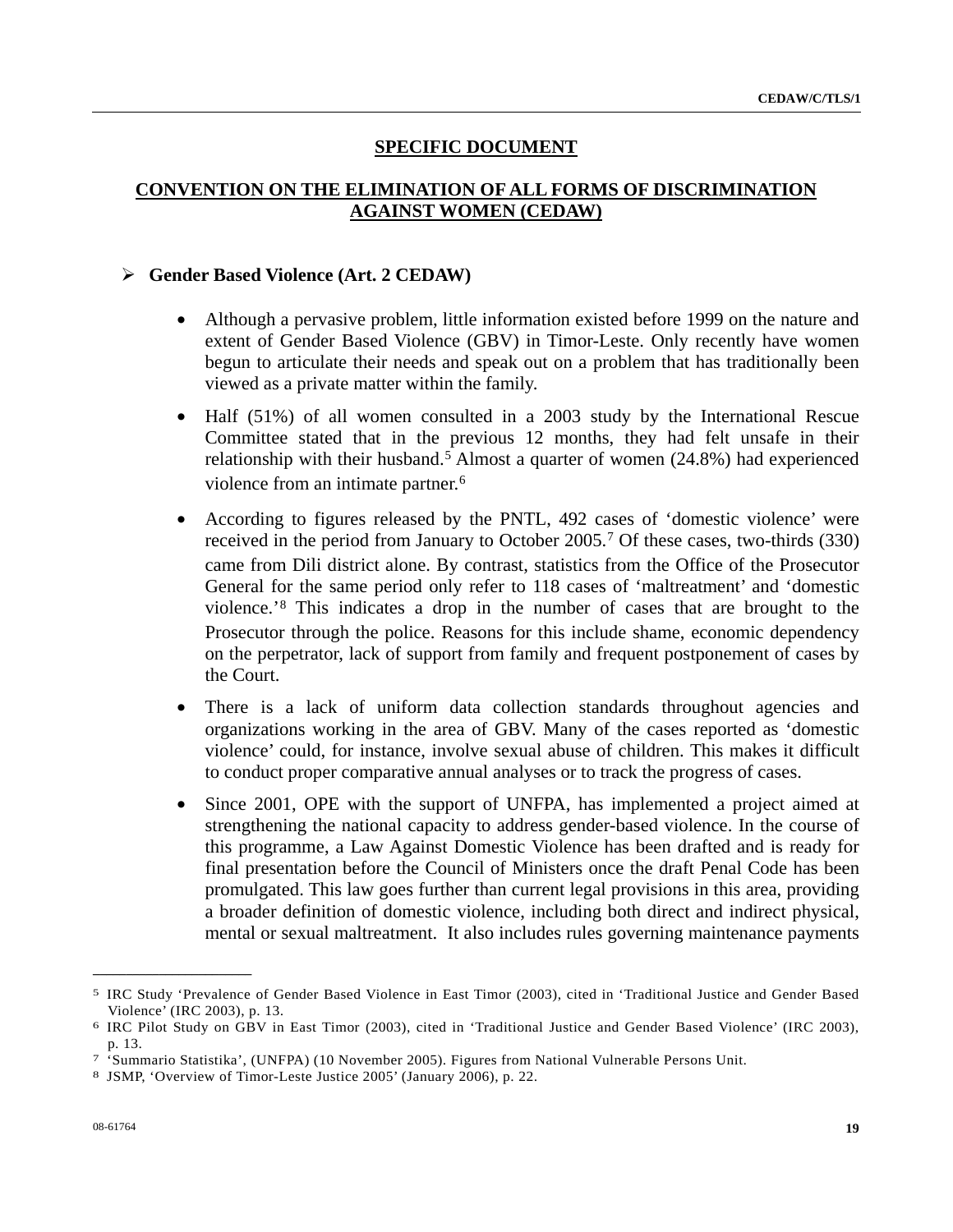after a separation due to domestic violence and provides for the establishment of shelters for victims.

- OPE works alongside NGOs, some of which have been working in this area since 1999, to establish and strengthen a basic network of services for victims of domestic violence, sexual assault and child abuse. Key services for victims of GBV can broadly be grouped into the following categories: police (Vulnerable Persons Unit established in 2001); medical; psycho-social and legal services.
- It is still very difficult for the majority of women and children living in rural areas in Timor-Leste to seek the services of the referral network as these are mainly located in Dili.
- Currently there are informal networks and communication in place between service providers, but no MOUs or formal referral protocols between them to formalize referrals, which can lead to confusion.
- In 2005-2006, an initial draft of the 'Domestic Violence, Sexual Assault and Child Abuse Protocol for Medical and Forensic Examiners', which is a standard form with instructions and diagrams to collect evidence in domestic violence, sexual assault and child abuse cases was developed by one of the referral network partners. Training of doctors to perform forensic examinations is being carried out.
- In 2005, a programme on controlling anger and violent behaviour for prisoners who had been convicted of sexual and domestic violence, was launched by the OPE in conjunction with UNFPA. It forms part of a rehabilitation and prevention strategy and aims to give violent offenders the skills to avoid violence before they leave prison and return to their communities.
- With support from UNFPA and UNIFEM, OPE has organized training on domestic violence for police, prosecutors, judiciary, Heads of Suco and civil society.
- OPE has also worked with the Association of Men Against Violence' (AMKV), conducting a series of community workshops focused on changing the attitudes of male members of communities towards women and the use of violence, while also creating a space for dialogue between men and women on this issue.
- OPE has undertaken a strong advocacy campaign to combat GBV. This includes the National 16 Days Campaign Against Violence and other media campaigns (television, radio, press) workshops with schools and activities with the Church.
- Although OPE has achieved much, especially in regard to legal developments such as Domestic Violence Law, advocacy on the draft Penal Code, which now criminalizes most sexual crimes and the Decree Law for Suco Leaders, who are now charged with preventing domestic violence in their communities, significant challenges remain. The problem of GBV in Timor-Leste is extensive and resources available to tackle it are currently limited. Admittedly, much work needs to be done in the area of 'hearts and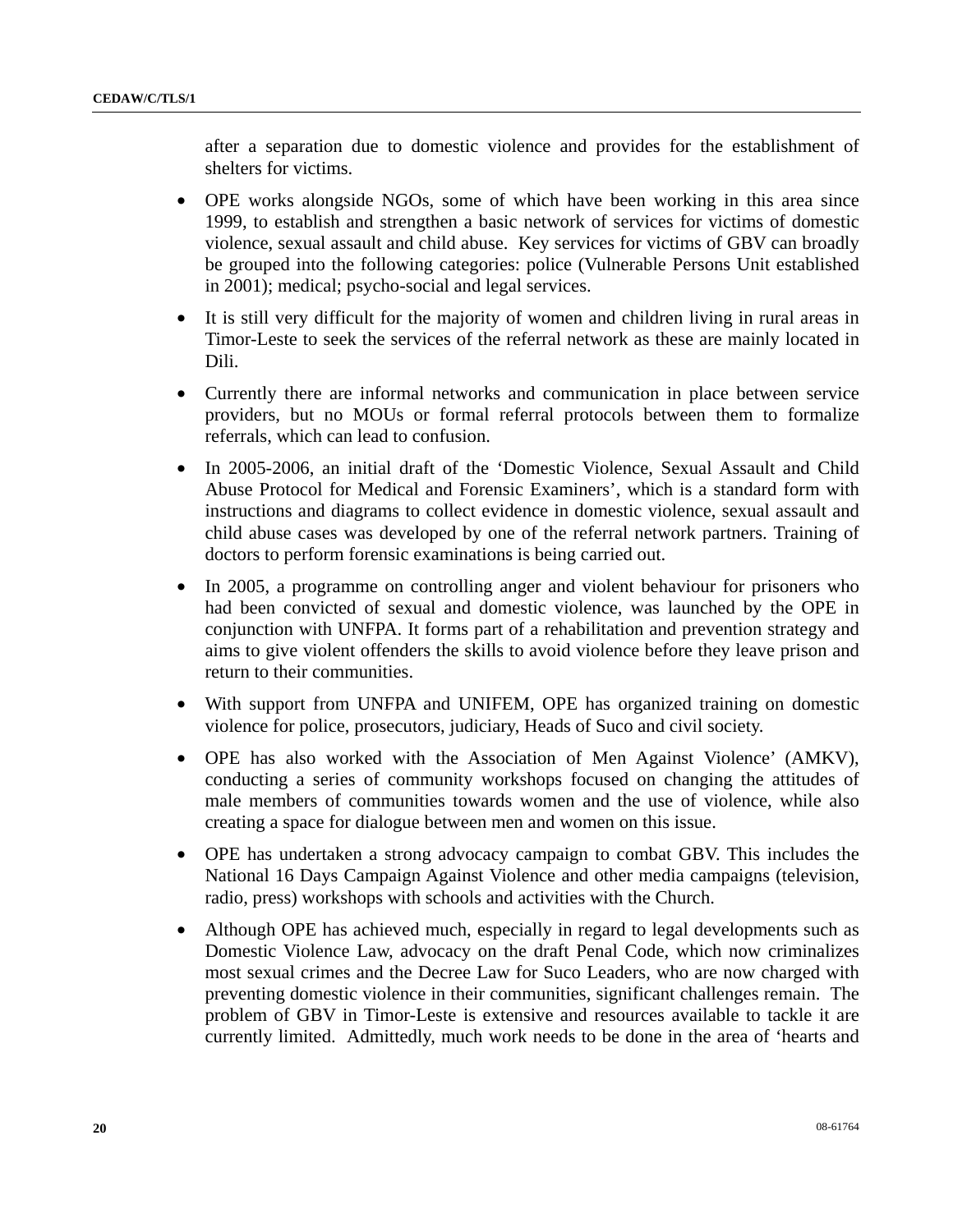minds', to bring about an attitudinal change within society ensuring GBV of any kind should is not tolerated.

#### ¾ **Cultural Roles and Stereotyping (Art. 5 CEDAW)**

- At the Second Regional Women's Congresses in 2004, participants publicly acknowledged and objected to patriarchal aspects of Timorese culture that have a negative impact on women and prevent them from fully participating in society, e.g., polygamy, 'barlake' and succession.
- Other negative forms of stereotyping include restriction of a woman's mobility in that she can only leave the home on specific occasions, e.g., going to market or attending Church.
- Underage marriages are commonplace.
- A large population is seen as crucial to the success of Timor's development. Both men and women believe that the country has to be repopulated, especially in the wake of the large number of conflict-related deaths during the Indonesian occupation. This is despite the health risks involved for women in having many children with little birth spacing.
- After birth, women are advised not to feed babies the first breast milk for several months as it is perceived that this milk is 'contaminated.' It is also a tradition for many women to wrap up their newborn babies for at least one month, believing that they should stay close to the fire and indoors and not exposed to the outside air.
- A woman's cultural upbringing is such that she sees it as her duty to tend to the needs of her family first and is unlikely to seek and receive treatment unless she is seriously ill.
- Women are not being encouraged by their families to attend school as it is expected that they will leave their own family once they get married and, as such, there is little point in their husbands' family benefiting from their education. In many cases there is also a lack of financial means preventing them from pursuing an education.
- Women are not expected or encouraged to become traditional leaders, including women from matrilineal clans. Women can assume leadership roles but only if they prove be as 'capable' or more than a man in the same position.
- Women are often subject to negative sexual stereotypes in the media in Timor-Leste, which often portrays them as victims and does not provide role models for change. Their identities are often published when reporting crimes.
- One of the key programme areas of OPE is to 'Promote a Culture of Equality in Timor-Leste.' Achievements in this area include training with media organizations on the principles of gender equality; production of radio programmes on CEDAW; publications providing an account of women's participation and contributions to the resistance struggle and regular participation in seminars at national, district, and sub-district level, as well as in universities and schools.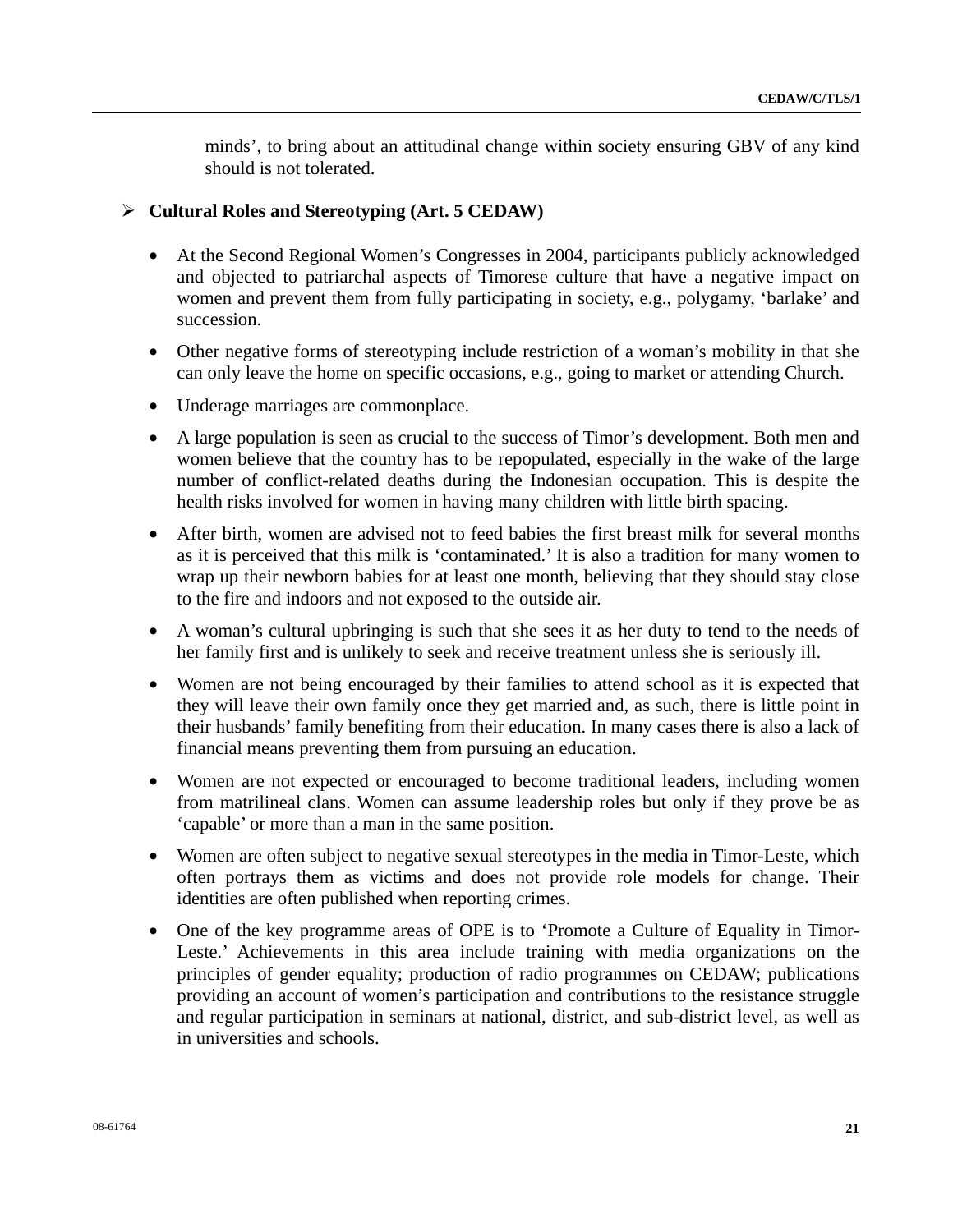- It is not easy to change negative stereotypes of women as these have been assigned to women for a long period of time.
- It is also recognized that there is much within Timorese culture that is of great value and should be preserved.

#### ¾ **Trafficking and Prostitution in Women (Art. 6 CEDAW)**

- Human trafficking in Timor-Leste is a crime punishable by imprisonment. Trafficking of children carries a higher penalty.
- Timor-Leste is a destination country for trafficking for the purposes of sexual exploitation.
- It is not clear if Timor-Leste is a transit country or a country from which women and young girls are trafficked.
- The forthcoming Penal Code has been formulated with the express intention of penalizing those who are involved in crimes of trafficking, sexual exploitation of a third party, prostitution and pornography. However, there are currently no laws in place aimed at specifically protecting the rights of trafficking victims.
- At the time of writing, prostitution itself is not a crime under current Timorese law but, as described above, trafficking for the purposes of prostitution is considered an offence.
- The clients or 'end-users' of pornographic material are not penalized under the forthcoming Penal Code. However, if involved in the distribution, dissemination or importing/exporting of such material, they can be penalized.
- According to research, the majority of women engaged in sex work in Dili are Timorese, followed by Indonesian, Chinese, Thai and Philippine women. The average age to begin sex work in the surveyed group was 17 years.
- The majority of women take up sex work as a result of a trauma that deeply affected their lives e.g., previous sexual abuse by a close family member or friend and/or due to economic needs.
- Prostitution exists at the district level, albeit on a smaller scale than in the capital. Often these are very vulnerable women, such as widows, who have no other means to earn a living.
- Violent behaviour towards sex workers is frequent with many women having reported violent incidents that largely stem from client abuse. Many of the women engaged in the sex industry are shunned by the wider community, and isolated, especially in the districts.
- The Government has taken a number of steps to deal with the problem of trafficking in Timor-Leste. It has assigned responsibility to the Migration Department of PNTL for investigating cases of human trafficking under the Immigration and Asylum Act.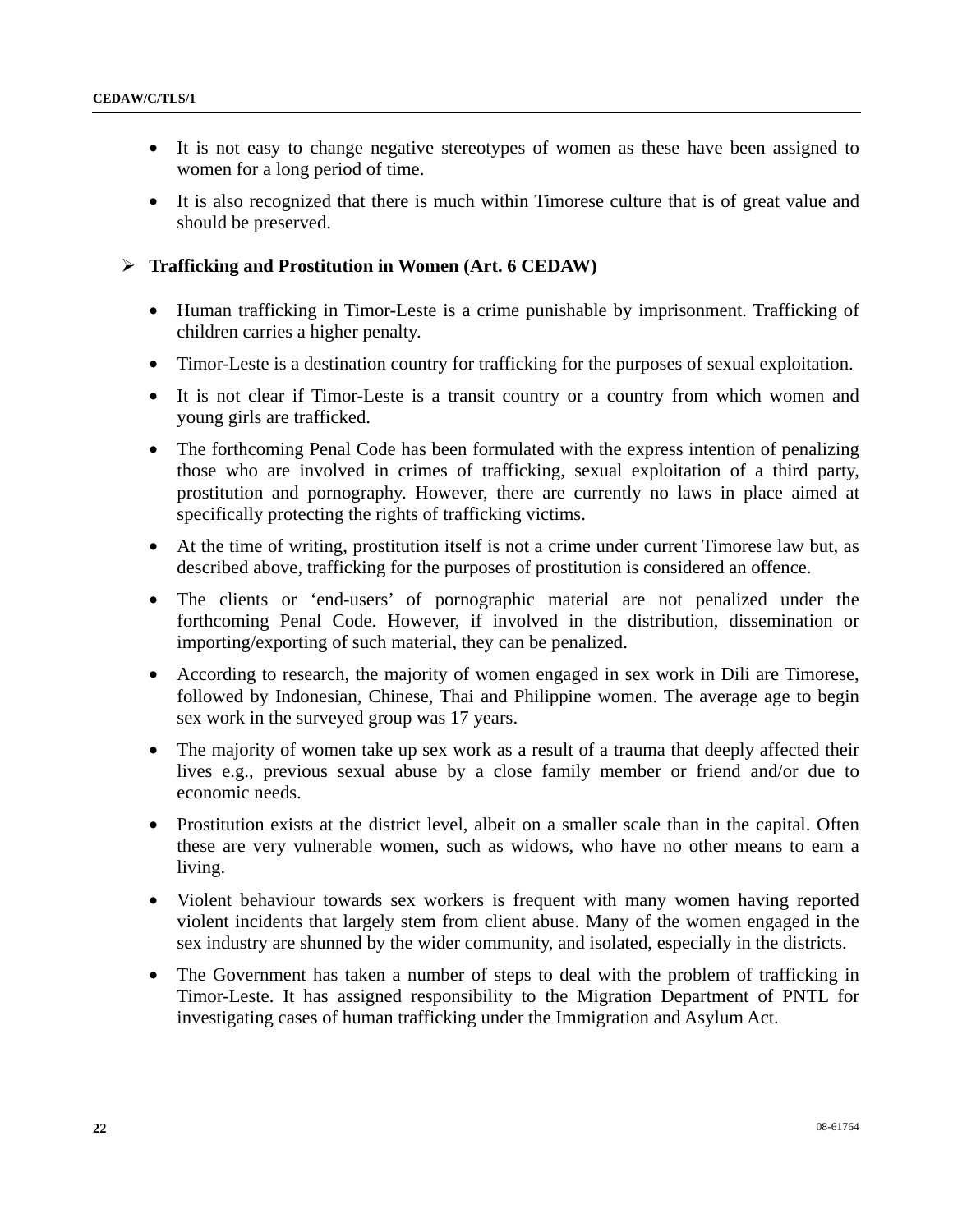- There has been misunderstanding and misapplication of current laws on trafficking. Women engaged in sex work have been charged with trafficking offences and deported without ascertaining whether they were potential trafficking victims.
- The Government has responded to this problem by establishing an Inter-Ministerial Trafficking Working Group, consisting of government representatives such as the Ministry of Foreign Affairs and Cooperation, UN agencies such as IOM and NGOs. This Working Group, which at the time of writing is being restructured, aims to strengthen participation in all government sectors in order to raise awareness of trafficking issues within both Government and civil society. It also aims to provide guidance in the development of policies and procedures to 'facilitate lawful migration and combat irregular migration including the smuggling and trafficking of persons in and out of Timor-Leste'.

## ¾ **Equality in Education (Art. 10 CEDAW)**

- One of the guiding principles in the Basic Law of the Education System is to ensure the equality of opportunities for both sexes.
- There is discrimination faced by girls in access to education due to traditional practices such as early pregnancy and marriage and heavy household duties.
- There are no gender differences at the primary school level in terms of enrolment; however, there are high drop out rates of girls from pre-secondary school level onwards.
- Heavy domestic chores, long distances from schools, school fees, concerns regarding discipline and lack of bathroom facilities in addition to cultural beliefs regarding education of girls are factors which prevent them from attending school.
- Examination results show that girls are benefiting from education in all age groups, though they tend to fall behind boys in older age groups.
- Women are under-represented in the teaching profession and educational administration.
- Teenage mothers are particularly disadvantaged and have little or no opportunity to return to school once they have had a child. There are few opportunities to help single, pregnant and young mothers who have not been able to acquire basic literacy skills.
- There is currently no systematic and nationwide government-funded programme to improve school attendance of girls in Timor-Leste.
- Efforts to systematically introduce sports activities, especially for girls, at more senior levels have been hampered by limited technical and human resource capacity and insufficient and inadequate equipment.
- There is a general lack of education on Adolescent and Sexual Reproductive Health in schools. The Ministry of Health, with the support of UN agencies, has developed a series of 'Life Skills Workshops' for schools targeting girls on areas such as reproductive health and HIV/AIDS as well as addressing issues such as relationships and gender, communication and decision-making.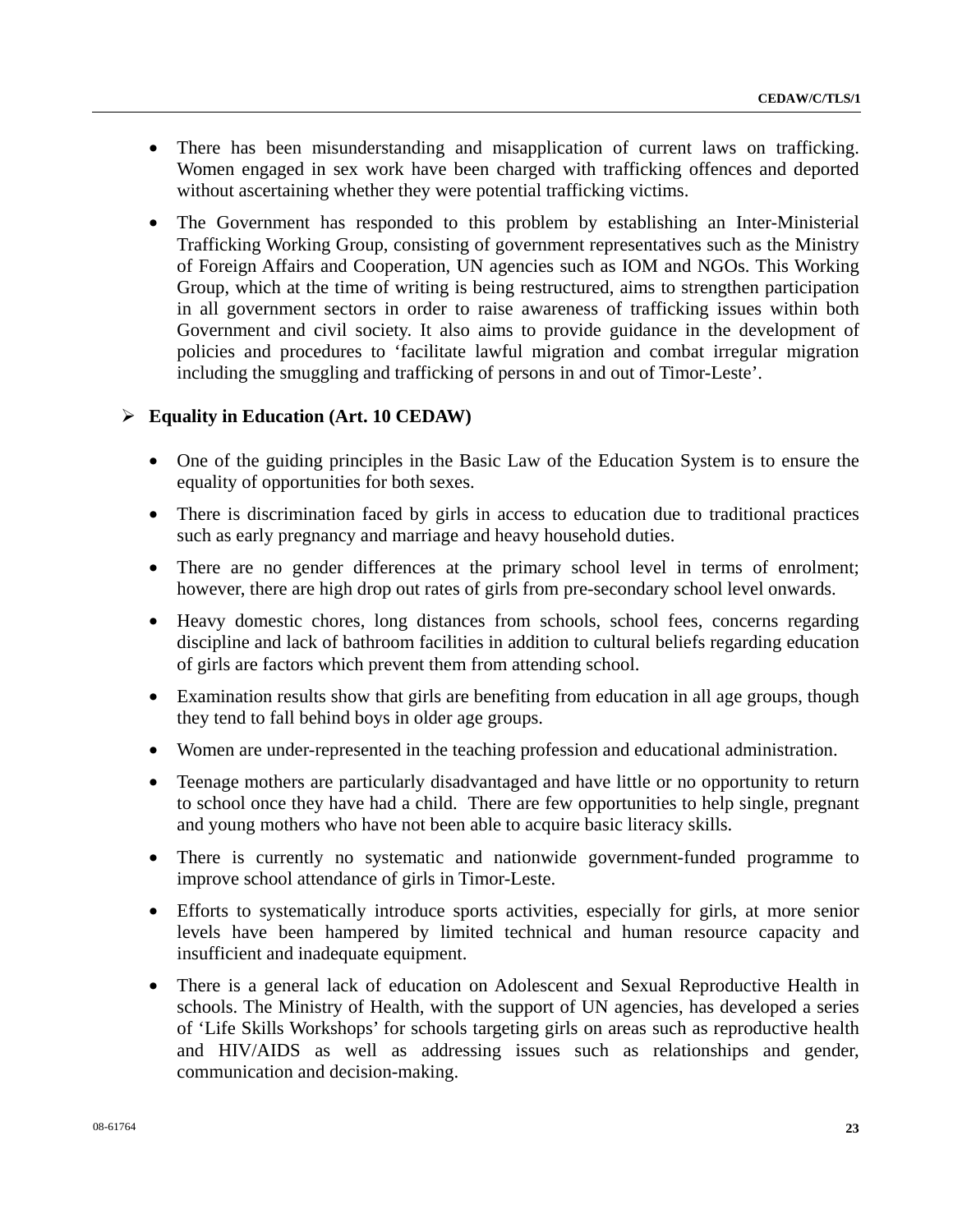- Women are generally under-represented in tertiary education. At this level, they tend to study subjects such as languages, education and economics.
- Gender differences are significant in adult literacy rates. A higher percentage of males than females at all ages above 9 years old are able to read and write.
- Literacy and adult education programmes have been established by different agencies, with varying degrees of success. The Department of Non-Formal Education (DNFE) in the Ministry of Education runs literacy classes in all 13 districts.
- There is difficulty in encouraging women to attend and actively participate in educational programmes. The reasons for their lack of involvement mirror many of the reasons for their lack of participation in political life – little or no support, family and child care responsibilities, lack of time, traditional community events which are considered more important than classes, lack of transport coupled with poor self-confidence in their abilities and the belief that they are 'too old'.
- The reasons women have given for wanting to improve their literacy levels vary from being able to read newspapers, bus signs, tell the time, demonstrate more confidence in buying goods from the shops and markets, understanding the running of their businesses, understanding the Constitution and their rights therein and basic dignity.

## ¾ **Equality in Employment (Art. 11 CEDAW)**

- According to the 2004 Census, women account for 43% of all subsistence work (fishing and farming), although the percentage is higher in Dili with 66%. It is likely that the true figure is much higher as much of women's income generating work tends to be underestimated or not included in official statistics. Women's work is taken for granted as it is normally unpaid.
- Women face many obstacles which prevent them from taking advantage of opportunities in the informal sector. These include a low level of skills, cultural barriers, lack of time and mobility and a lack of markets for their products.
- According to data from the 2004 Census, women and men accounted for 43% and 57% of the labour force respectively. However, the participation rate for women was lower (52%) than that of men (69%). Currently, approximately 9% of all women are in paid employment, as compared to 13% of men. More men had paid work, especially in Dili.
- Women also had higher unemployment rates than men in the urban centres; one in four women is unemployed in comparison to one in seven men.
- Positions such as administrators, police, teachers and nurses, all of which are gender neutral in theory, favour men over women in practice.
- Of those women who do work, their representation in the Government was 24%; similar numbers were employed by the UN (25%) and NGOs (23%) and just under half of those working in private industry (48%) were women.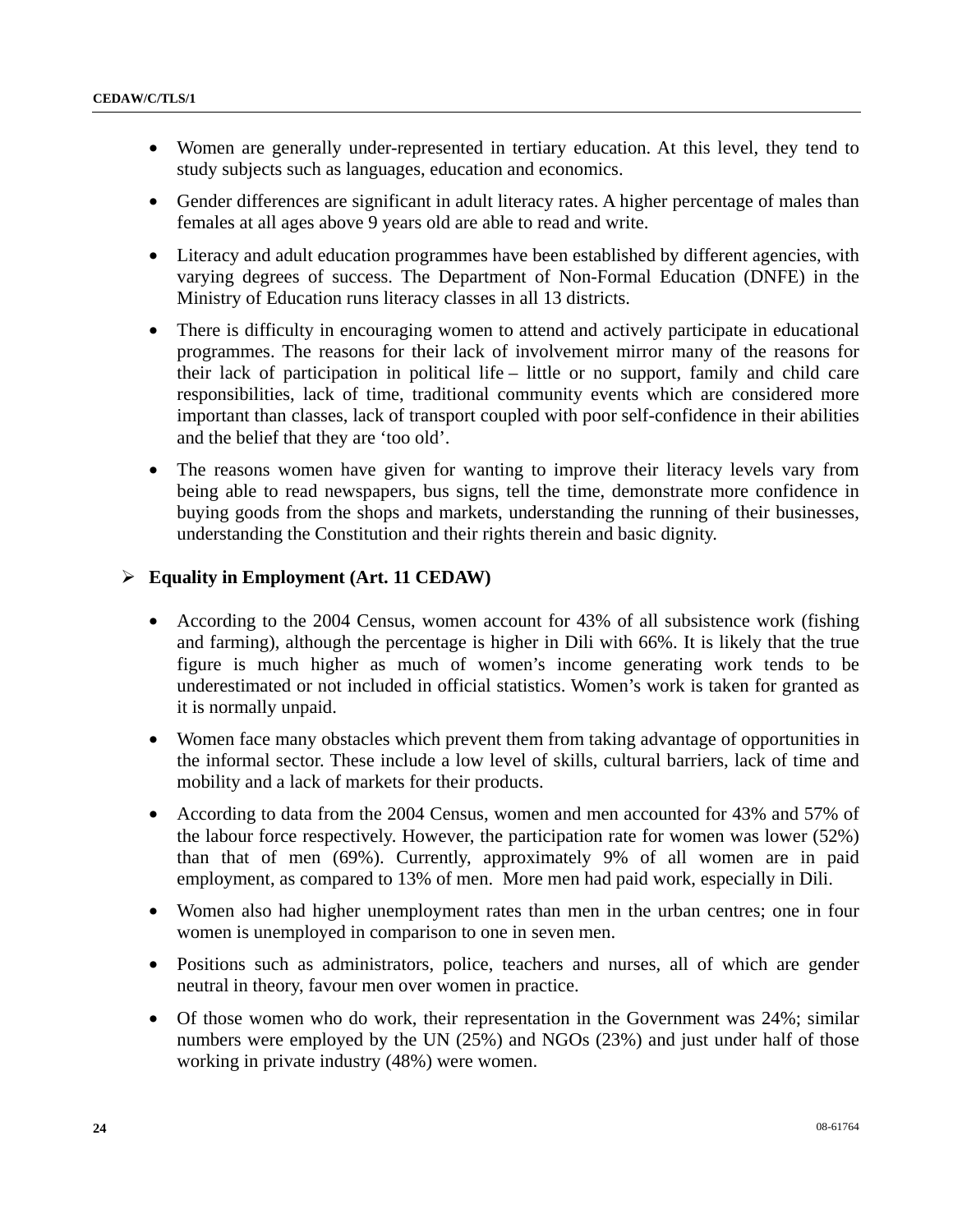- Women's equal opportunity in the area of employment has been denied by a combination of factors, e.g., many women do not apply as they lack the requisite of formal education and experience to be able to compete with men on an equal basis. Also, cultural beliefs prevent women from seeking employment outside the home. Working outside normal hours is not socially acceptable.
- Women in rural and remote areas find it particularly difficult to obtain information about employment opportunities, especially those with high levels of illiteracy.
- Of the jobs that do exist in the public sector, few women are employed and even less at senior levels. Women are mostly concentrated in greater numbers in areas such as education, health, labour and social services, but even in these sectors they constitute a minority.
- To date, there has been no formal labour study carried out in Timor-Leste and no specific information comparing the percentage of women working full-time and part-time.
- Since the approval and adoption of the Civil Service Law in 2004, the Government has been developing complementary Decrees intended to cover matters relating to the career development system, a retirement and pension scheme, leave, as well as appointment and performance appraisal.
- Women are not part of or encouraged to join trade unions. Each of the prominent five trade unions in Timor-Leste has female members, though their participation in these labour unions is still minimal.
- Measures to prevent harmful work are outlined in the current law. However, harmful work in Timor-Leste can also include household work, such as lung disease resulting from smoke or burns from cooking fire. Disease spread through water from working in the fields is also common as well as conditions such as a prolapsed womb from carrying heavy loads.
- Current laws prohibit sexual harassment in the workplace. Consultations with women organizations have indicated that sexual harassment in the workplace in Timor-Leste is a significant problem. The Mediation and Conciliation Division of the Ministry of Labour and Community Reinsertion has received a number of complaints from women.
- The Constitution confers women the right to be exempted from the workplace before and after delivery without any loss of benefits; however, there is no specific law that clearly states that pregnancy or a woman's marital status should not affect her employment security.
- Many women who take maternity leave receive only a small portion of their benefits, do not receive any remuneration, or find that they no longer have a job to return to after the birth of their child. There is no state-funded child care service available for working mothers.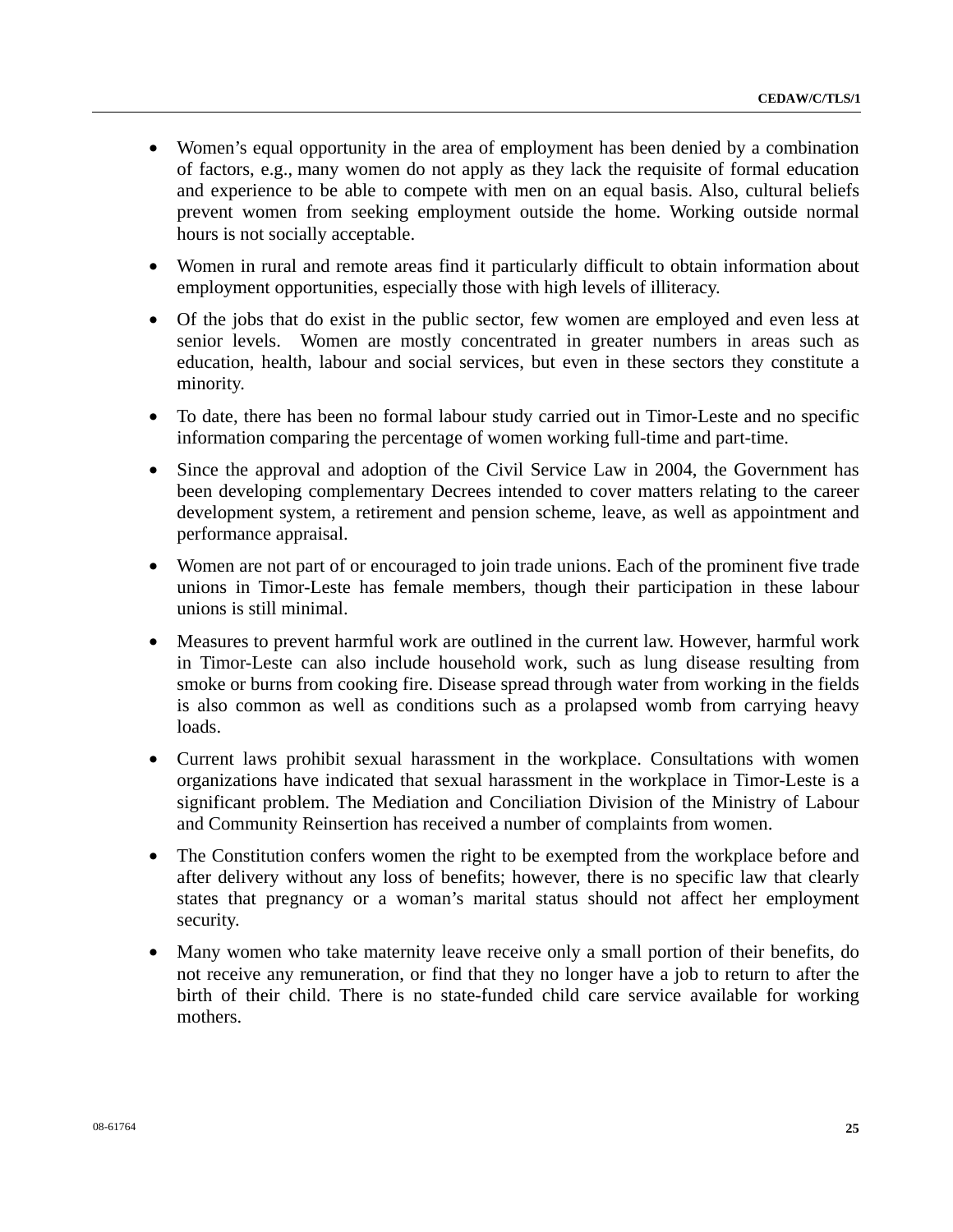## ¾ **Equality of Access to Health Care Services (Art. 12 CEDAW)**

- Women are often denied access to health care as the costs associated with their needs are often higher than those of men in the same household. Women have identified getting money as a 'big' problem in accessing medical advice and treatment.
- Women often need their husbands' permission to receive medical treatment.
- A lack of confidence and embarrassment at discussing intimate issues also prevent women from seeking medical assistance.
- Lack of information as to where to find services and long distances to Community Health Centres and Health posts, especially in rural and remote areas are further reasons as to why women do not seek medical treatment.
- The focus of women's health services has been on provision for their reproductive health needs. However, women have faced difficulties in accessing health services for nonreproductive problems such as mental health, e.g., trauma and related psychological disorders.
- Few women are employed in the health service, at the administrative, managerial and service levels, although all midwives are female.
- There is limited pre-natal and post-natal care in the country. 53% of women from the highlands do not receive any antenatal care at all.
- The majority of women (57%) had been attended at least twice during their pregnancy, most in their early stages, before six months. However, according to medical standards, only 14% had an adequate number and timing of visits.
- Access to a skilled birth attendant, especially to emergency obstetric care, is limited in Timor-Leste. As such many Timorese women and their babies are still dying in labour, often at home.
- Complications that can arise during delivery include excessive bleeding, where death can occur within 1-6 hours. This is a particular problem in Timor-Leste as often there is an initial delay in deciding to seek care, followed by a second delay in reaching health services before finally being denied appropriate care due to the fact that there are no blood supplies or doctors present at the nearest health facility.
- Factors contributing to high rates of maternal mortality in Timor-Leste include low utilization of skilled birth attendants; irregular ante-natal check-ups; short intervals between births of children; tuberculosis, malaria and other diseases and a lack of access to essential and emergency obstetric care.
- The overwhelming majority of women (90%) of women give birth at home, followed by 9% in public health facility and a minority (1%) in a private health facility. Traditional medicine continues to play an important role in Timor-Leste.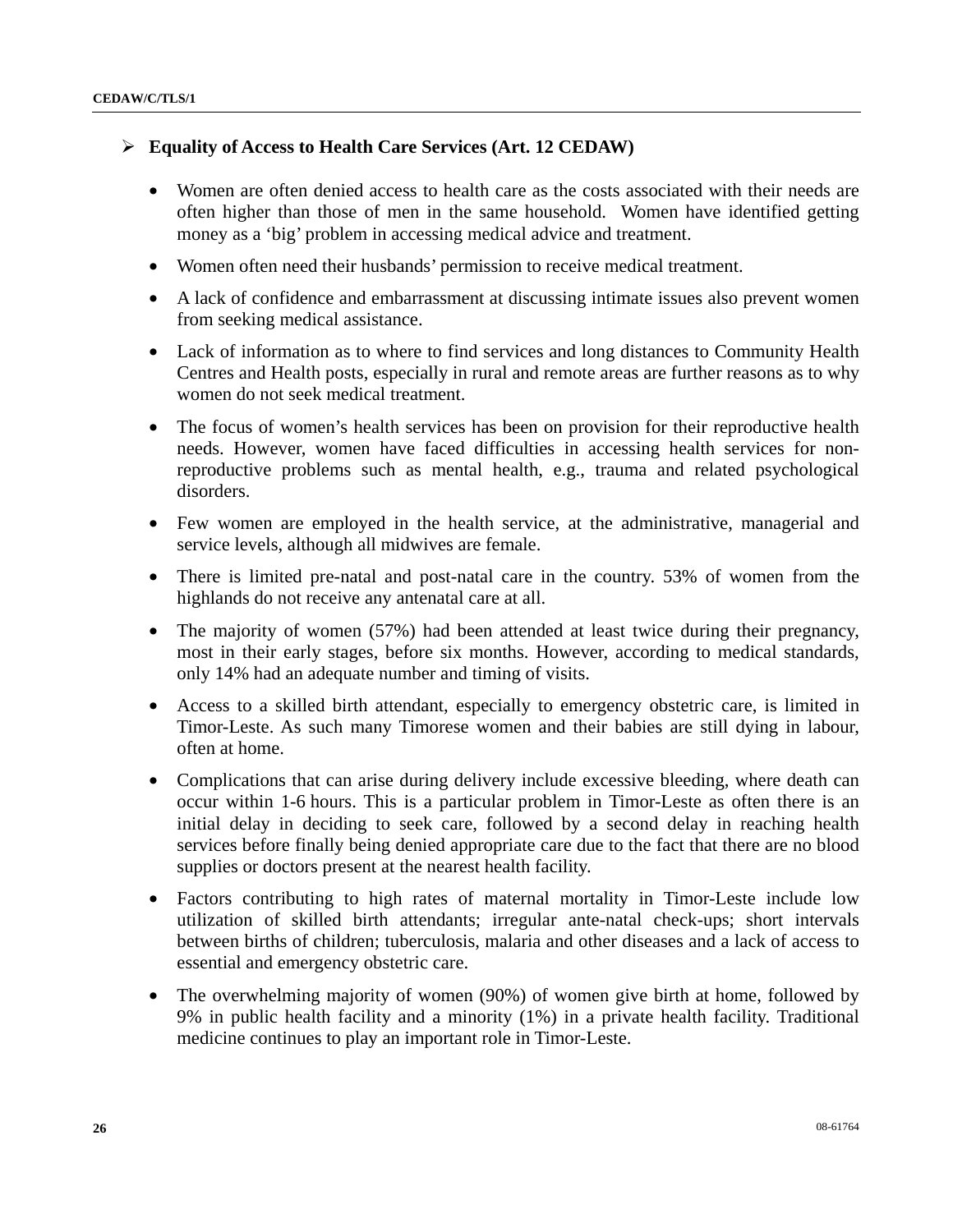- The majority of births are assisted by a relative or friend (61%). Next in importance is the Traditional Birth Attendant (19%) followed by a nurse or midwife (16%).
- At the request of the Ministry of Health, UNFPA has designed and begun to implement a training programme for midwives and doctors on basic emergency obstetric and neonatal care. Training is taking place at the National Hospital in Dili and the referral hospitals in Baucau, Suai, Maliana and Oecussi.
- The Government is also planning to pilot maternity waiting homes in five districts, whereby pregnant women enter the hospital two weeks before their due date. This is part of an overall drive to encourage skilled attendants at birth and to enable access to emergency obstetric care in the event of life-threatening complications.
- The knowledge and use of contraception among women in Timor-Leste is very low. There are also very low levels of awareness or knowledge of HIV/AIDS and STIs in Timor-Leste, especially among women.
- The Ministry of Health, again with the support of UNFPA, is in the process of developing a Behavioural Change Communication Strategy for Reproductive Health in 2007 which will focus on a number of areas such as Safe Motherhood, Family Planning, Adolescent and Reproductive Health and HIV/AIDS. It is envisaged that this strategy will form the basis for planning behavioural change communication (BCC) interventions in selected districts and, as a consequence, increase demand for and utilization of health services. The strategy will be implemented through the National Family Planning Promotion Campaign.
- The Ministry of Health is planning to implement a 'Family Health Promoter Programme', in which key individuals such as community leaders will be trained in health promotion. It is hoped that eventual implementation of this programme will raise awareness of health issues, especially in the districts.

## ¾ **Economic and Social Benefits for Women (Art. 13 CEDAW)**

- In accordance with the guarantees of non-discrimination as asserted in the Constitution, access to credit should be made available without discrimination.
- Women have virtually no access to credit. Women often need references, husband's signature or have difficulty filling out the forms as they are illiterate and, as such, cannot apply for loans.
- Lending facilities tend to target what they consider productive activities and for the most part ignore activities in the informal sector, where the vast majority of women work.
- There is a trend to fund male-dominated activities.

## ¾ **Rural Women (Art. 14 CEDAW)**

• Just under three-quarters of the total population live in rural areas and women account for 49.7% of the total rural population.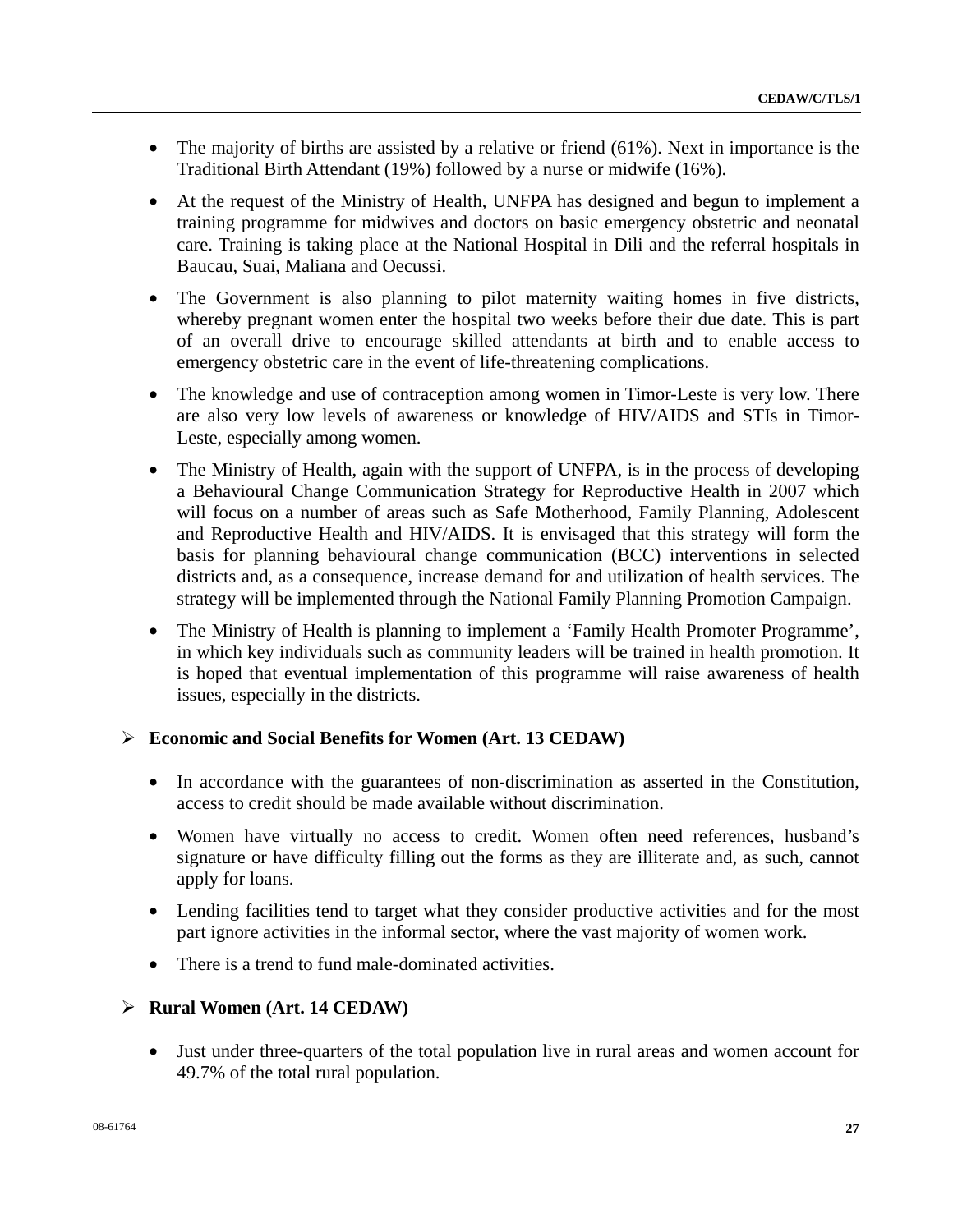- There are more female headed households in rural than urban areas. These households have been identified among the most vulnerable population.
- In rural areas, just less than 90% of all female employment is in the agricultural sector. 70% of women in agriculture compared with 46% of women in non-agriculture do not receive payment for their services.
- As already noted, rural women face problems in relation to accessing health care, training and education (especially secondary schools and tertiary education) and credit.
- They are less likely to receive ante-natal and emergency obstetric care than women in urban areas. Infant mortality rates are especially high in western districts.
- They are also less likely to discuss matters relating to family planning with their husbands than urban women and a low level of knowledge about sexual health in general increases their vulnerability to STIs and HIV/AIDS.
- Rural women have very high levels of illiteracy.
- The lack of employment and income-generating activities leaves rural women and especially widows in an extremely vulnerable position.
- Access to safe water, sanitation, adequate housing and electricity supply is very low in rural areas, which greatly impacts on the lives of women in these areas.
- Women have a specific responsibility to collect water and oversee its use in their homes, they are not considered to be knowledgeable on water, nor is their knowledge considered necessary. In some rural areas, women have been excluded from decision-making on issues such as location of tap stands or wells as this was viewed as too technical.
- Access to roads and communications is another major constraint facing rural women, with disruption to both road systems and communication, particularly in the higher mountain areas, and particularly during seasonal wet periods.
- Infrequent transportation has a negative impact on productivity; it hinders access to health facilities, schools, markets and information.
- The types of land transactions in which a woman can engage depend on whether she is from a matrilineal or patrilineal family. In matrilineal families, a woman can buy, sell or lease land. The opposite is normally true for women from patrilineal clans.

## ¾ **Equality for Women before the Law and in Civil Matters (Art. 15 CEDAW)**

- In accordance with the Constitution, women and men shall have the same rights and duties in all areas of family, political, economic, social and cultural life.
- Women have difficulty accessing the formal justice system, e.g., obstacles preventing them from communicating with the police, such as lack of telephones in homes (and external-lines in police stations), lack of transport to and from police stations as well as lack of finance to pursue a case and support from family members and/or family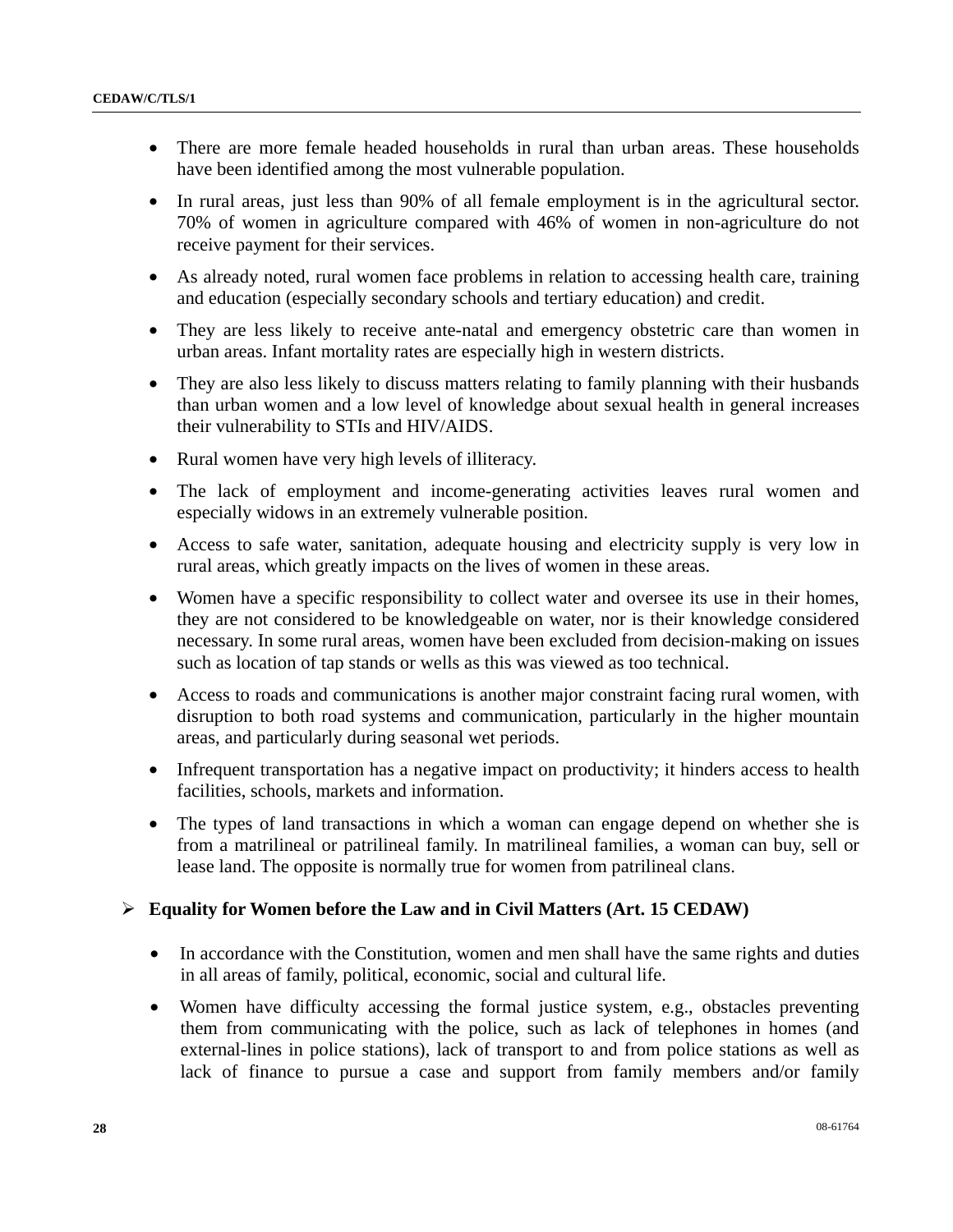responsibilities. In cases of domestic violence, the alleged abuser often prevents them from leaving the home to report the crime.

- Women have little or no knowledge of their basic legal rights or formal legal mechanisms.
- In case of domestic violence, women often perceive the police as incapable of handling the case, that they haven't received sufficient serious injuries beyond threats or that they will not actually believe them if they report an incident.
- Cases move very slowly through the formal justice system and, as a result, there is no perceived 'justice' for women.
- Women's participation in hearings (traditional or formal) is minimal and often superficial, as they often do not understand the language of the proceedings.
- Rulings handed down in cases often reflect the cultural beliefs and biases of the justice administrator and society as a whole. In domestic violence cases, women are often blamed for causing the violence themselves.
- In theory, women are free to enter into contracts and change residence as stipulated under Art. 15 CEDAW. However, in practice, women enjoy limited ability to engage in matters outside the sphere of the home. In practice, marriage does affect the place where a woman can live, unless she is from a matrilineal line, and then she can live on her own family's property.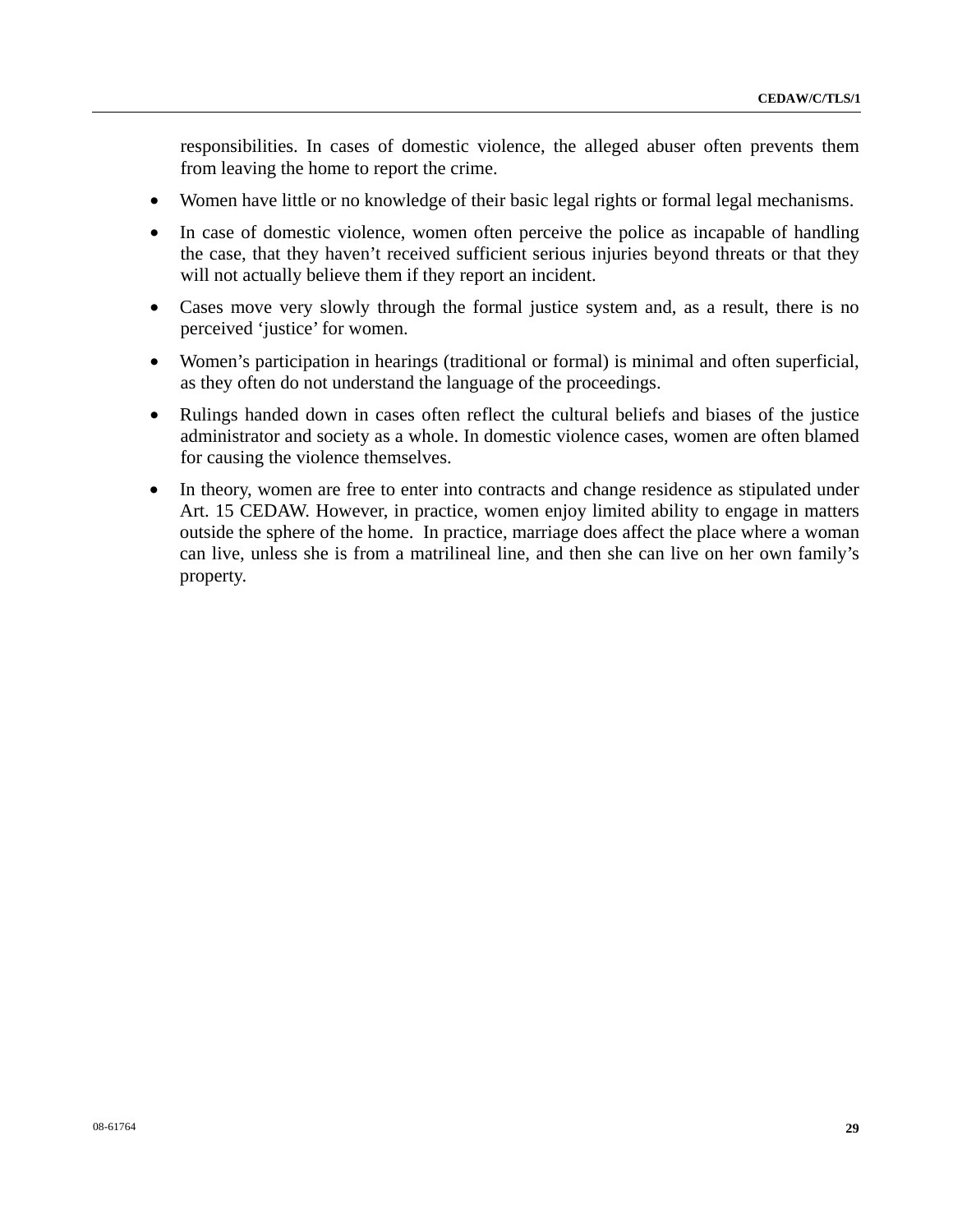## *Art 2: CEDAW Anti-Discrimination Measures: Gender - Based Violence*

#### **Setting**

Although a pervasive problem, little information existed before 1999 on the nature and extent of gender-based violence in Timor-Leste. This had as much to do with many Timorese women choosing to remain silent about intimate violence they had suffered in their homes as well as at hands of state security forces or militia during the years of Indonesian occupation. It was generally known that rates of intimate violence against women in the country were high, mainly due to factors such as societal violence and patriarchal attitudes.<sup>[9](#page-29-0)</sup> However, it was not until 2002-2003 that comprehensive quantitive studies into the incidence of gender-based violence in Timor-Leste were published by the International Rescue Committee (IRC), the key findings of which are outlined below. Indeed, women have only recently begun to articulate their needs and speak out on a problem that has traditionally been viewed as a private occurrence within the family. The violence perpetrated against women during occupation has been raised in a public domain at the CAVR hearings and their testimony is on record in the CAVR final report.

#### **Nature of Gender-Based Violence in Timor-Leste**

In accordance with CEDAW General Recommendation No. 19 (24.u) on Violence Against Women, the Government can report that gender-based violence in Timor-Leste takes several forms: domestic violence; sexual assault; trafficking for sexual exploitation<sup>[1](#page-29-1)0</sup> in addition to the violence committed during the Indonesian occupation, which included systematic rape, torture, slavery and enforced sterilization of Timorese women. $11$ 

Research conducted in 2003 has shown that:

- Half (51%) of all women consulted stated that in the previous 12 months, they had felt unsafe in their relationship with their husband.<sup>[12](#page-29-3)</sup>
- Almost a quarter of women  $(24.8\%)$  had experienced violence from an intimate partner.<sup>[13](#page-29-4)</sup>
- The most common types of violence suffered were physical abuse, with one-fifth of women reporting being kicked, punched, slapped and having hair pulled in addition to psychological

<span id="page-29-0"></span><sup>9</sup> K. Robertson/PRADET, 'Case Study on Gender-Violence in Timor-Leste' (UNFPA, 2005), p. 9.

<span id="page-29-1"></span><sup>10</sup> See separate section (Art 6) in the CEDAW treaty specific document.

<span id="page-29-2"></span><sup>11</sup> The nature of women's experiences during the Indonesian conflict will be examined in greater depth in a separate section also in the CEDAW treaty specific document entitled 'Women in the Conflict'. 12 IRC Study 'Prevalence of Gender Based Violence in East Timor (2003), cited in 'Traditional Justice and Gender Based

<span id="page-29-3"></span>Violence' (IRC 2003), p. 13. 13 IRC Pilot Study on GBV in East Timor (2003), cited in 'Traditional Justice and Gender Based Violence' (IRC 2003),

<span id="page-29-4"></span>p. 13.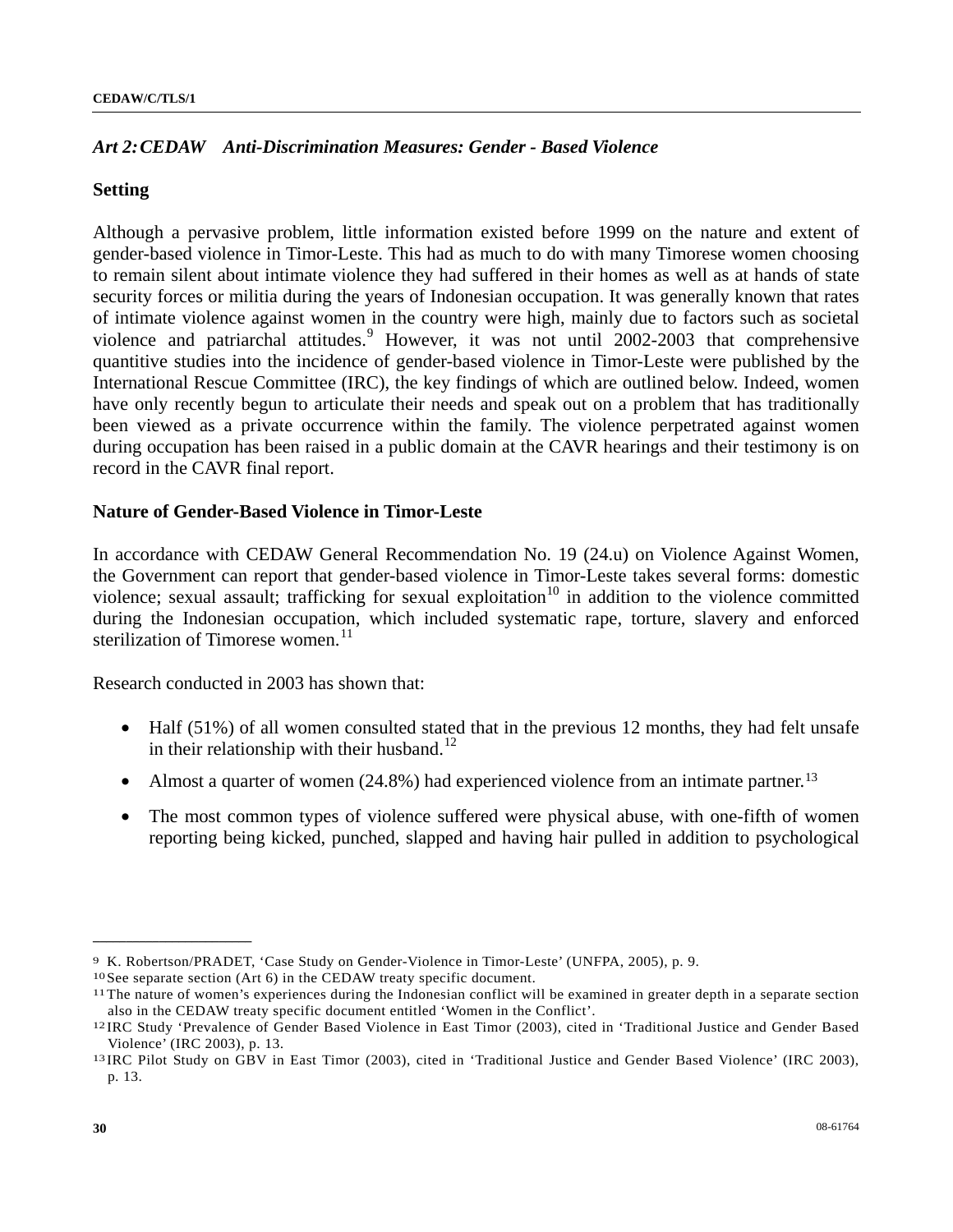abuse, where a husband threatened to harm the children or prevented his wife from making her own decisions.[14](#page-30-0)

- In 4% of cases, women reported their husbands as threatening to kill them.<sup>[15](#page-30-1)</sup>
- Women who married young are significantly at greater risk from some forms of intimate partner violence, especially intimidation and control.<sup>[16](#page-30-2)</sup>
- The most common reported injuries resulting from domestic violence included psychological effects such as nightmares, sleeping difficulties and feeling constantly afraid (22%); loss of consciousness (13%); bruises, scrapes or welts (12%); deep wounds or cuts (11%) and unwanted pregnancy  $(9\%)$ .<sup>[17](#page-30-3)</sup>
- Just under a third of (30.4%) all women who reported physical injuries went to a health centre for treatment.<sup>[18](#page-30-4)</sup>
- Over half of the women surveyed (51%) strongly agreed that 'a man has a good reason to hit his wife if she disobeys him.'[19](#page-30-5)
- An overwhelming number of women (84%) concurred with the statement that 'family problems should only be discussed with people in the family.'[2](#page-30-6)0

#### *Community attitudes towards gender-based violence*

During consultations on the draft national domestic violence law (see below), both the OPE and NGOs found that tolerance of the consequences of domestic violence is quite high in Timorese society. Incidents such as 'loss or breaking of a part of a body' or a 'beating that results in injury, swelling or sprain' were seen by communities as moderately severe and therefore a suitable resolution in these cases would be mediation by their community leaders. If the violence was continuously repeated or particularly severe, then the problem would normally be referred to formal justice.<sup>[2](#page-30-7)1</sup>

Consultations have shown that many people turn to traditional justice to deal with cases of domestic violence with the belief that abusers should not be incarcerated for their wrongful actions, rather undertake community work or be publicly shamed.<sup>[22](#page-30-8)</sup> Similar to the practice of 'barlake' (outlined in the section on 'Marriage and Family' in the CCD), a payment of a buffalo, cow or pig is made to the

<span id="page-30-0"></span><sup>14</sup> IRC Study 'Prevalence of Gender Based Violence in East Timor (2003), cited in 'Traditional Justice and Gender Based Violence' (IRC 2003), p. 13. 15 Ibid.

<span id="page-30-2"></span><span id="page-30-1"></span><sup>16</sup> IRC Study, 'A Determination of the Prevalence of Gender Based Violence Among Conflict-Affected Populations in East Timor: A Pilot Study' (2003) cited in Traditional Justice and Gender Based Violence' (IRC 2003), p. 13. 17 Cited in K. Robertson/PRADET, 'Case Study on Gender-Violence in Timor-Leste' (UNFPA, 2005), p. 10

<span id="page-30-3"></span>

<span id="page-30-4"></span><sup>18</sup> Ibid.

<span id="page-30-5"></span><sup>19</sup> IRC Study 'Prevalence of Gender Based Violence in East Timor (2003), cited in 'Traditional Justice and Gender Based Violence' (IRC 2003), p. 13. 20 Ibid.

<span id="page-30-6"></span>

<span id="page-30-7"></span><sup>21</sup> Consultation on the Domestic Violence Legislation: Ainaro Consultation Report (14-15 May 2003). Prepared by Oxfam and cited in OPE's 'Bobonaro District Consultation Report (21-22 May 2003). 22 Ibid.

<span id="page-30-8"></span>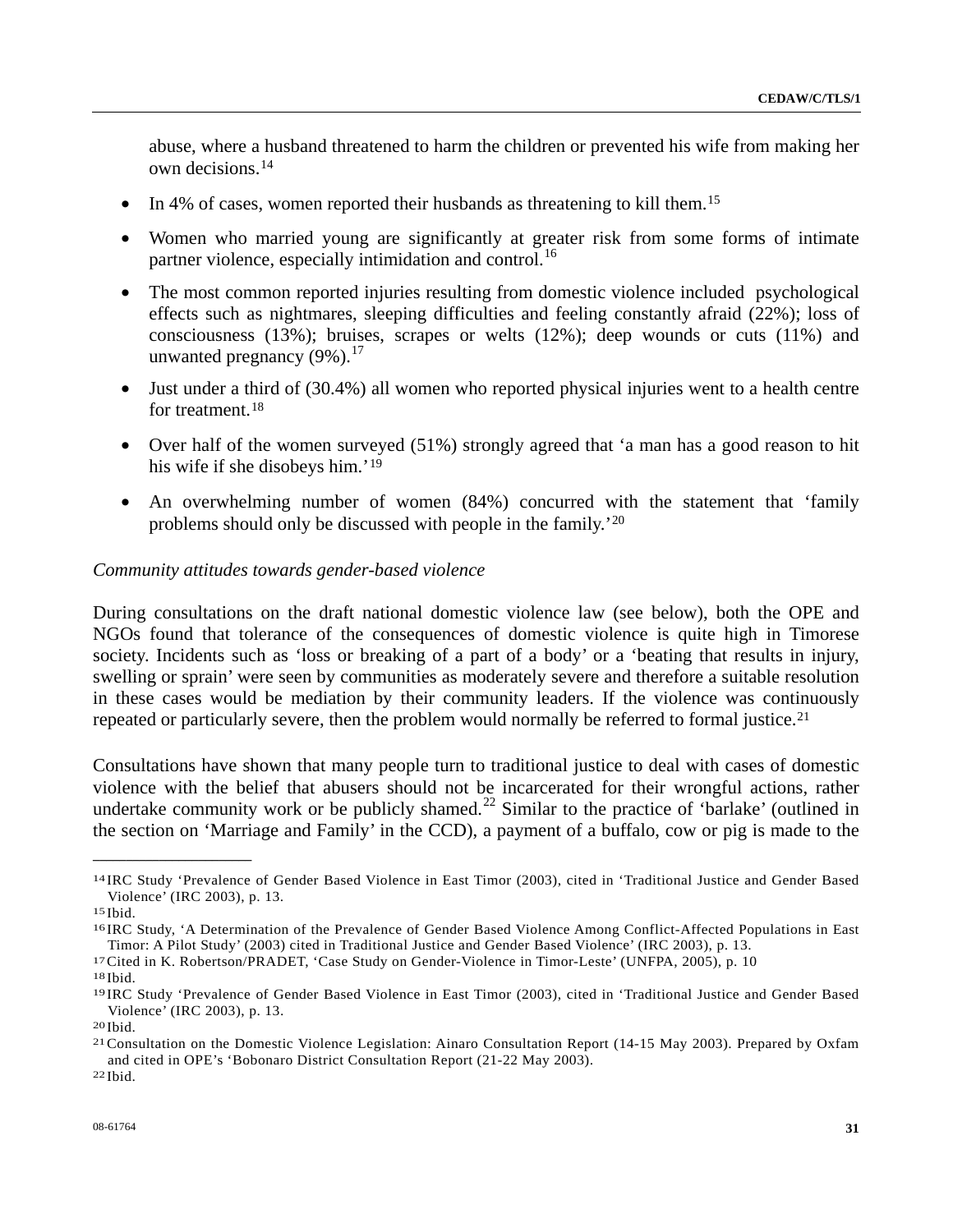woman's family, only here as compensation and as a way of putting an end to the shame associated with the incident. Usually, a woman does not participate in any mediation process and the perpetrator's violence against her is examined in light of general observations about her personal qualities. Men are rarely blamed for violence and many women suffer in silence, approaching no-one for help.

#### *High-profile cases*

Unfortunately, there has been a number of high-profile cases of violence against women in Timor-Leste recently. In September 2005, a woman was admitted to Baucau Hospital after suffering a brutal attack in which her husband cut off one of her arms and her other hand with a machete. After a lengthy operation, her arm was sewn back on but her other hand could not be saved. A local women's centre was contacted and it provided clothing and support for the woman, after which, the Victim Support Services from JSMP, a Dili-based legal NGO (see below) started to investigate her case. Information from the Vulnerable Person's Unit (VPU) (see below) of the national police in Baucau indicated that the victim had been attacked on two previous occasions by her husband. In the second incident, he also attacked her with a machete. He received a prison sentence for this assault. At the time of writing, the victim's husband is on remand at Baucau prison, waiting for the case to come before court.

In January 2006, a woman in the enclave of Oecussi was allegedly gang-raped by five Indonesian military officers in Indonesia, after crossing illegally into its territory to smuggle fuel. The case outraged many people in Timor-Leste and a demonstration was organised by civil society groups to raise awareness of this case. The victim was bought to Dili by Caritas Australia and received necessary medical treatment at the National Hospital and trauma counseling from two NGOs, PRADET and Fokupers (see below). The OPE prepared a report on the case, distributing it to relevant ministers. After two weeks of treatment in Dili, the victim was flown home to Oecussi and the OPE agreed to follow-up on the case. An Investigation Commission, headed by the Prosecutor-General, was established by the Ministry of Foreign Affairs in response to this case. At the time of writing, Government agencies are developing a set of ToRs for a joint investigation with the Indonesian government into the incident.

## *Limiting enjoyment of human rights*

The Government recognizes that gender-based violence in all its forms greatly hinders the ability of women to enjoy their basic human rights and can be considered a health problem. Not only are women at physical risk and possible death, they are susceptible to trauma and other disorders such as depression and anxiety. The Ministry of Health policy document on reproductive health emphasizes improving women and men's knowledge, screening and support services to respond to gender-based violence as part of overall reproductive health services across the country.[2](#page-31-0)3

<span id="page-31-0"></span><sup>23</sup> Ministry of Health, 'National Reproductive Health Strategy' (2004-2015), ps. 28-29.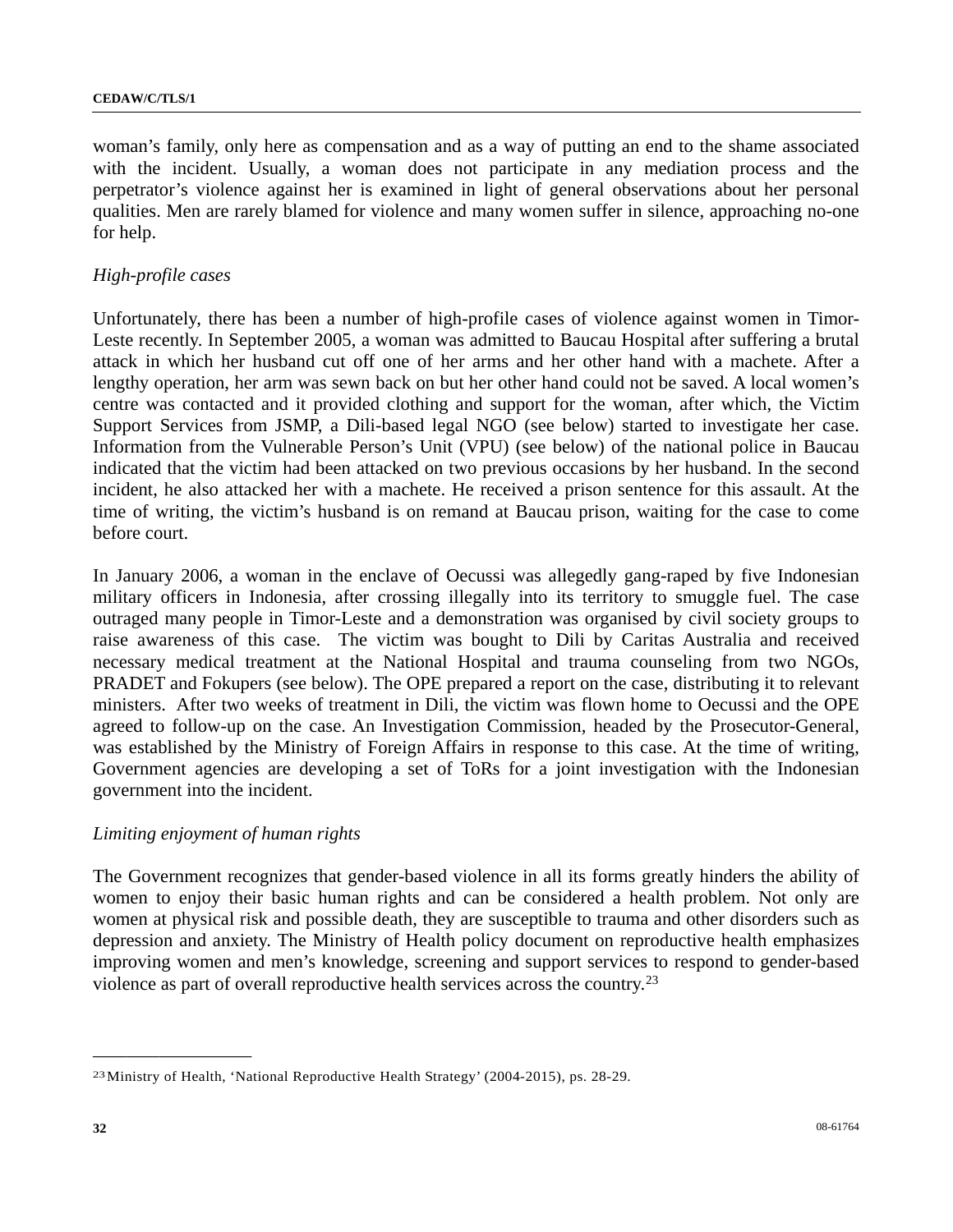As a consequence of violence within the family, many women's activities outside the home, such as pursuing education, seeking employment or spending time with other family members and friends may be restricted due to the threat of further violence. The Government also appreciates that the effects of this problem on children are also severe. In one survey, two out of every five respondents stated that, as a child, they had witnessed their parents punching or slapping each other and 73% reported that they had suffered similar violence at the hands of their parents.[2](#page-32-0)4

#### **Legislation on Gender-Based Violence**

#### *Current legal framework*

At the time of writing, the current applicable criminal law in Timor-Leste is still the Indonesian Penal Code in addition to criminal procedures contained in UNTAET Regulations.[2](#page-32-1)5 As such, Indonesian law has been employed in many cases relating to gender-based violence.

#### *Current provisions on domestic violence*

According to Articles 351-356 of the Indonesian Penal Code, domestic violence is not considered as a separate crime and charges against alleged perpetrators are usually filed under 'maltreatment' or murder, depending on the acuteness of the injuries of the victim. Only if convicted of 'maltreatment' of a family member is the 'domestic' nature of the crime taken into account, resulting in the sentence being increased by one third. Otherwise, the domestic aspect is not considered at all.

#### *Current provisions on sexual violence*

The Indonesian Penal Code legislates for a number of crimes of sexual violence, such as rape. Article 285 states that:

"Any person who with violence or threat of violence forces a woman who is not his wife to have sexual relations with him, will be punished, for the violation, with a sentence of imprisonment up to 12 years".

Article 287 (1) further states that any person, who out of marriage has carnal knowledge of a woman whom he knows or should reasonably presume that she has not yet reached the age of fifteen years, or if it is not obvious from her age, that she is not yet marriageable, shall be punished by a maximum imprisonment of nine years'.

<span id="page-32-0"></span><sup>24</sup> IRC Study (2002), cited in K. Robertson/PRADET, 'Case Study on Gender-Violence in Timor- Leste' (UNFPA, 2005), p. 12. 25 UNTAET Regulation 25/2001 on Amendment of Regulations 2000/11 (Organization of the Courts) and 2000/30

<span id="page-32-1"></span><sup>(</sup>Transitional Rules of Criminal Procedure) (14 September 2001).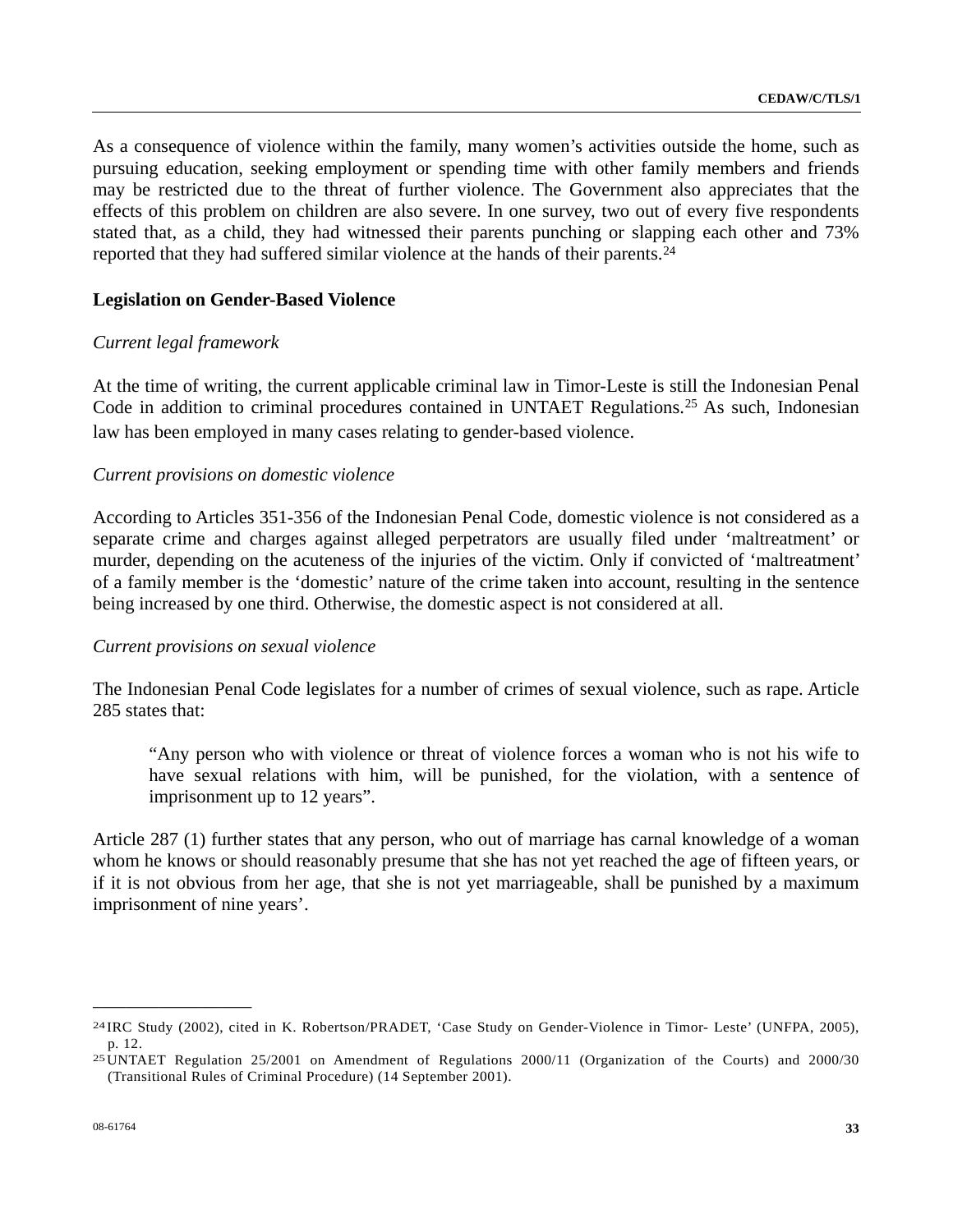These provisions are subject to Rule 34.3 of UNTAET Regulation 2001/25 on Transitional Rules of Criminal Procedure, which goes further, providing a definition of force to include threats, duress, detention or psychological oppression and what constitutes consent in sexual violence cases.

#### *Problems with the current law (Indonesian Penal Code)*

Although the UNTAET Regulation also considers psychological violence, the definition of rape is very narrow, seemingly dependent on whether force is used and rape within marriage, as well as rape of a male, are not deemed a crime. Also, the injuries a victim suffers must be extreme in order to bring charges and where there has been a sexual assault, it is the police and not the victim who determines whether a forensic examination should be carried out. For further details, see section below on '*Results of Cases*.'

#### **Draft Law Against Domestic Violence**

In accordance with CEDAW General Recommendations No. 12 (1) and No. 19 (24.b), the Government of Timor-Leste has identified domestic violence as a priority issue in the National Development Plan, the Justice, Rights and Equality SIP and the CSP. It is also identified as a basic indicator in the achievement of the third Millennium Development Goal. Since 2003, specific legislation prohibiting domestic violence in Timor-Leste has been developed, under the coordination of the OPE, and a draft provisionally approved by the Council of Ministers in 2005. At the time of writing, it is anticipated that this law will be promulgated immediately following the new Penal Code in late 2006 or early 2007.

#### *Background*

The first National Women's Congress, which was held in 2000, identified domestic violence as a cause for great concern. Following this, discussions began with a view to drafting the new domestic violence legislation. The OPE, with the assistance of UNFPA, sought opinion from the domestic violence working groups consisting of Timorese lawyers, judges, social workers, NGO representatives as well as key Government departments such as the Ministry of Justice, established to consult on this issue. It was felt that the law should reflect the reality of the Timorese context.

The OPE then held further consultations throughout the regions in 2003 and the drafting team consulted with other actors such as Church representatives, Government officials and UN agencies, as well as taking into account key pieces of international human rights legislation such as the Convention on the Elimination of All Forms of Discrimination Against Women (CEDAW) and its corresponding jurisprudence in the form of General Recommendations.

#### *Draft Law Against Domestic Violence*

The most recent round of consultations have centred on harmonizing the draft domestic violence law with provisions set out in the draft Penal Code. The law, as last submitted to the Council of Ministers in 2005, includes aspects of civil and criminal law and contains references to support services (see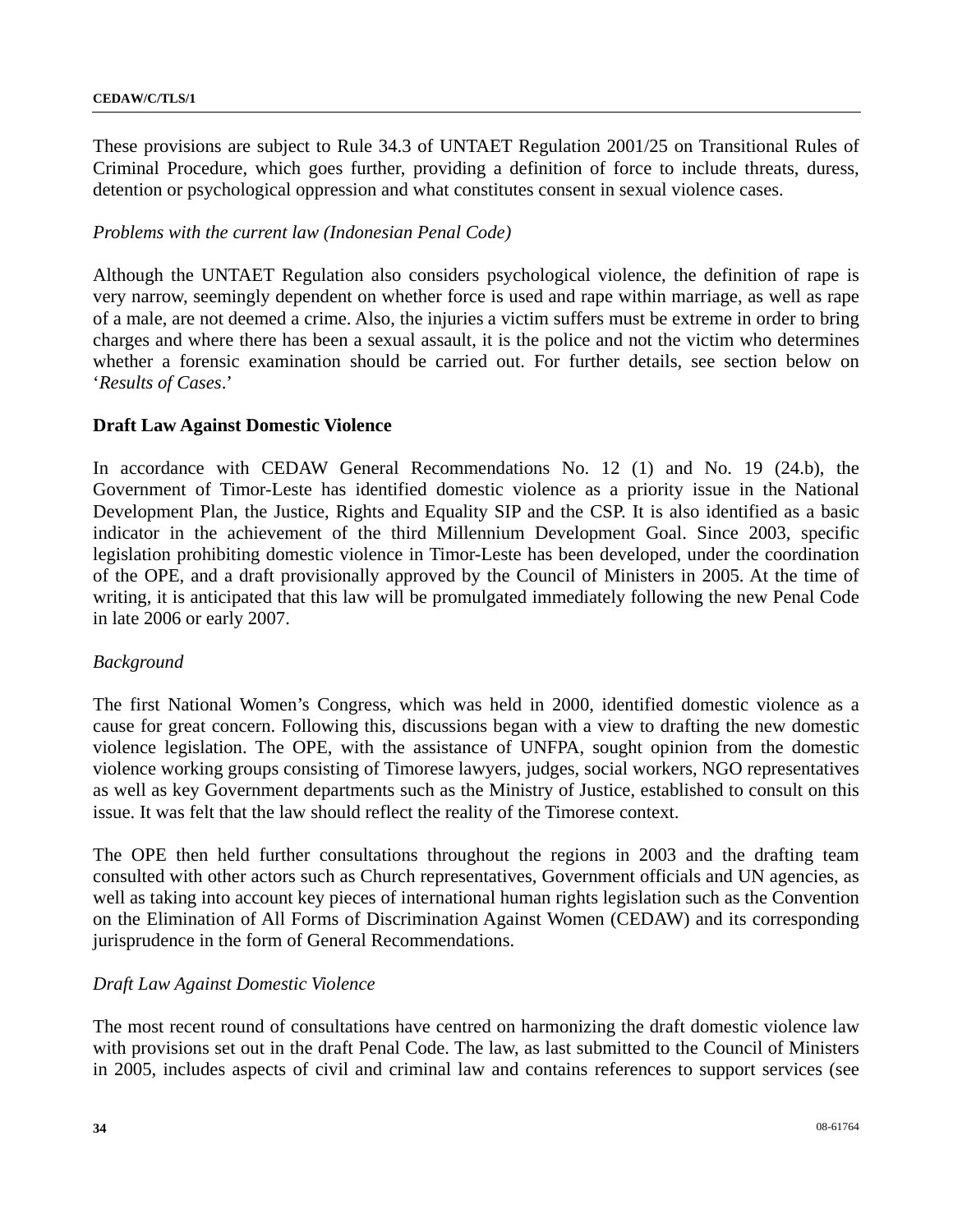below the section on 'Support Services for Victims of Gender-Based Violence') in cases where there is a breakdown in relationships due to domestic violence. It also details the roles and responsibilities of those who will provide these services, including Government, traditional and community leaders, police and civil society. In addition, the law considers domestic violence from the perspective of gender, with the result that it could be used in response to abuse suffered by male victims.

Furthermore, the forthcoming domestic violence law goes further than current legal provisions in this area, providing a broader definition of domestic violence that includes both direct and indirect physical, mental or sexual maltreatment, which consequently would 'keep the victim in a stereotypical role associated with gender' or which would, inter alia, 'deny their human dignity, sexual autonomy ... and moral integrity.<sup>[2](#page-34-0)6</sup> There is currently no provision for situations of economic abuse, as recommended in paragraph 23 of CEDAW General Recommendation No. 19 on Violence Against Women.

This draft legislation again goes further than current law in that it recognizes a wide array of domestic relationships, which do not only include formal marriages as sanctioned by the Church, but also common law relationships, in a 'situation analogous to marriage'<sup>[2](#page-34-1)7</sup>, extended family members, household servants and people living in the household.

The legal processes to deal with domestic violence and the kinds of punishments for offences of domestic violence are also included in the Law, with reference to the specific provisions in the forthcoming Penal Code. Penalties are not just limited to imprisonment<sup>[28](#page-34-2)</sup>; however, any alternative punishment is not described and would be decided at the discretion of the Court.

The new law will also include rules governing maintenance payments after a separation due to domestic violence (see below). Furthermore, the Government will bear the responsibility to provide education on domestic violence, for example, within the school curricula.

At the time of writing, the OPE is preparing a strategy to lobby Parliament, the focus of which would be to assist Parliamentarians in their understanding of the content and operation of the domestic violence legislation as well as to gain their support for the approval of the law. Upon promulgation, the OPE plans to organize a national campaign to raise awareness and inform the general public about the law, at local and national levels. This would be followed by formal training to the police, prosecutors and judiciary on the use and application of the legislation and awareness-raising activities with local justice and local authorities. Eventually, the OPE plans to formulate a National Action Plan on Gender-Based Violence.

<span id="page-34-0"></span><sup>26</sup> Art. 3 of the Draft Law Against Domestic Violence.

<span id="page-34-1"></span><sup>27</sup> Ibid., Art. 4.

<span id="page-34-2"></span><sup>28</sup> Ibid., Art. 27.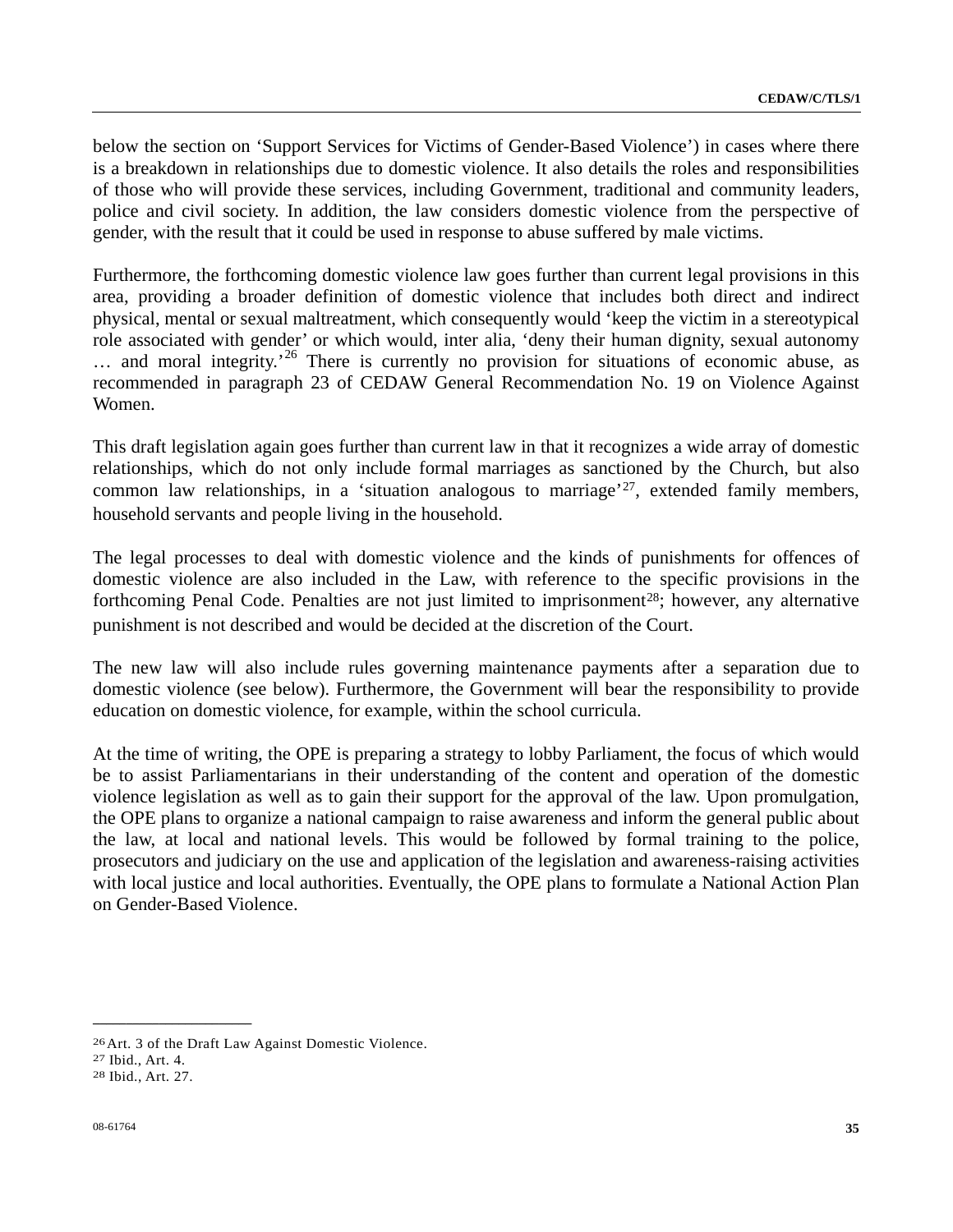#### **Data on Gender-Based Violence**

In accordance with CEDAW General Recommendation No. 12 (4), the Government is providing statistical data on the incidences of violence of all kinds against women. The Government can report that the police began collecting data on cases of gender-based violence in 2000. In 2003, the VPU initiated investigations into 445 cases of gender-based violence, the majority of which were classified as 'domestic violence'.<sup>[2](#page-35-0)9</sup> In the first eight months of the following year, 2004, the number of genderbased violence cases reported to the PNTL decreased to 370; nonetheless, they did represent twothirds of the overall number of cases being reported to the police during this period. Correspondingly, from June 2003 through July 2004, the Office of the Prosecutor was dealing with 201 cases of domestic violence and 115 rape cases.<sup>[3](#page-35-1)0</sup> In terms of the percentage of sexual assault cases appearing before the four district courts in Timor-Leste, Dili ranked second (23%) behind Baucau (28%), with Suai and Oecussi both at 13%. <sup>[31](#page-35-2)</sup>

In 2005, there was an increase in the numbers of cases reported, which, according to the VPU, was not indicative of an increase in the prevalence of gender-based violence in the country, rather people were gradually becoming more aware of their rights.<sup>[32](#page-35-3)</sup> According to figures released by the PNTL,  $492$ cases of 'domestic violence' were received in the period from January to October 2005.<sup>[3](#page-35-4)3</sup> Of these cases, two-thirds (330) came from Dili district alone. In this same period, Dili National Hospital received a total of 131 cases relating to gender-based violence.<sup>[34](#page-35-5)</sup> However, by contrast, in November 2005, statistics from the Office of the Prosecutor General only refer to 118 cases of 'maltreatment' and 'domestic violence.'[35](#page-35-6)

The recent data from other service providers working in the field of gender-based violence provides some further breakdown as to the nature of the assault and the relationship of the perpetrator of the abuse and the victim. Figures from a leading women's NGO, Fokupers, show that 37% of all cases received during the period 2000-2005 involved domestic violence; 14% related to sexual assault, 5% related to child abuse and just under a third of cases (30%) involved violence as a result of the victim breaking a promise, particularly in the context of an intimate relationship.[3](#page-35-7)6 Just under half (49%) of all cases reported in 2004 to the PRADET 'Fatin Hatmatek' Safe House at Dili National Hospital, involved child sexual assault, where the victim was under 18 years old.<sup>[3](#page-35-8)7</sup> Often, the abuser is known to the victim; in 2004, PRADET identified two out of every five cases where the offender was a husband; in one in every five cases, it was a close member of the family.

<span id="page-35-0"></span><sup>29</sup> National Vulnerable Persons Unit Statistics.

<span id="page-35-1"></span><sup>30</sup> JSMP, 'Statistics on Cases of Violence Against Women in Timor-Leste' (February 2005), p. 7.

<span id="page-35-2"></span><sup>31</sup> Ibid.

<span id="page-35-4"></span><span id="page-35-3"></span><sup>&</sup>lt;sup>32</sup> K. Robertson/PRADET, 'Case Study on Gender-Violence in Timor-Leste' (UNFPA, 2005), p. 46.<br><sup>33</sup> 'Summario Statistika', (UNFPA) (10 November 2005). Figures from National Vulnerable Persons Unit.<br><sup>34</sup> Ministry of Health,

<span id="page-35-5"></span>

<span id="page-35-7"></span><span id="page-35-6"></span><sup>36</sup> Statistics from Fokupers (2000-2005).

<span id="page-35-8"></span><sup>37</sup> Statistics from PRADET Fatin 'Hatmatek' Programme (2004).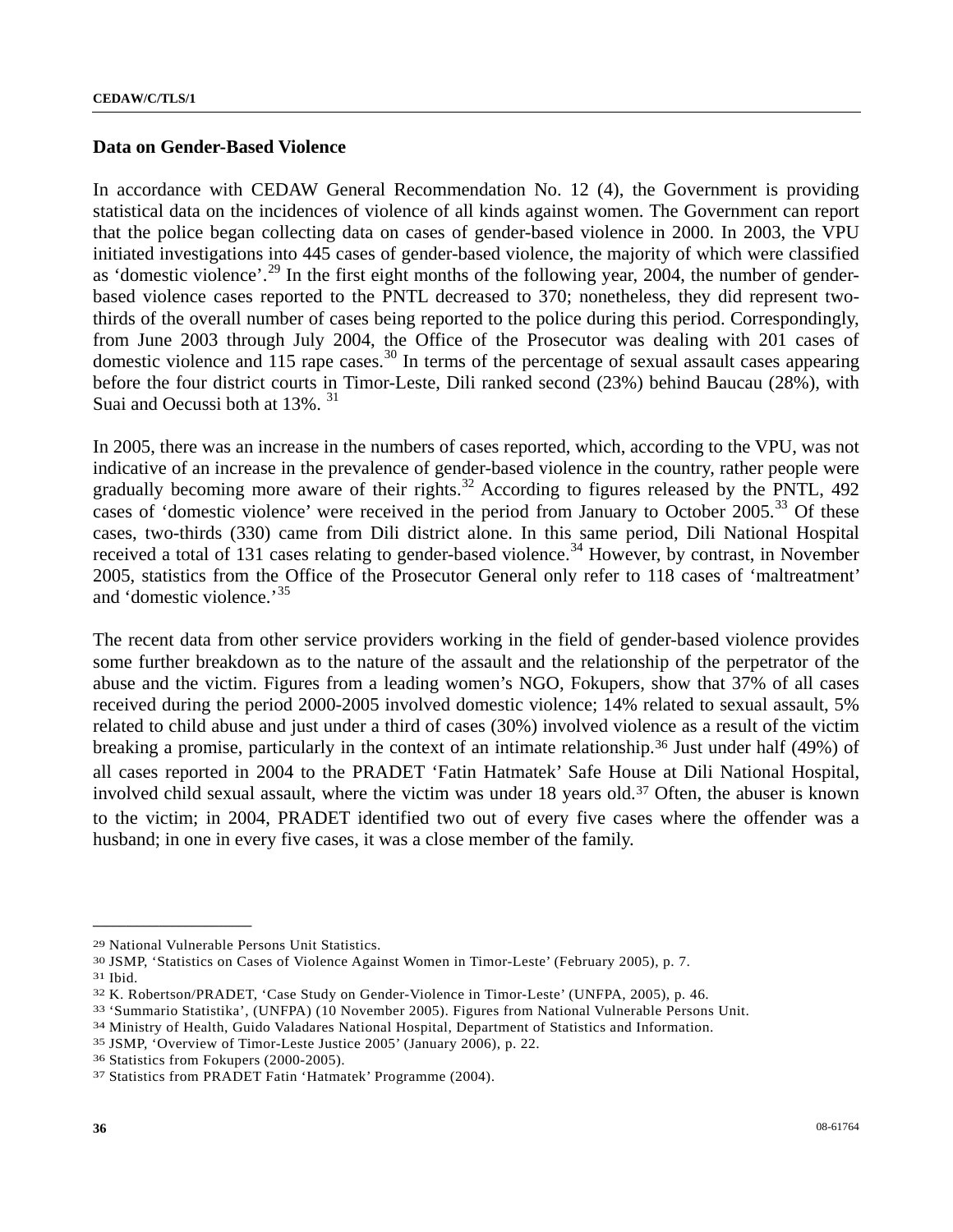## *Problems with data collection*

It is clear that there is a lack of uniform data collection standards amongst the respective agencies and organizations working in the area of gender-based violence. Different organizations are using different methods for collecting data, including different terminology and classification of cases, not all of which are based on legal definitions of crimes. Many of the cases that are reported as 'domestic violence' could, for instance, involve child sexual abuse. In addition, some health facilities in the past have not asked specific questions to establish whether a woman has been experiencing gender-based violence. Admittedly, it is then very difficult to conduct proper comparative annual analyses or to track the progress of cases.

The Government is cognizant of its responsibilities under CEDAW, in particular, its General Recommendation No. 19 (24.c) and the suggestion to State Parties to collect and encourage the compilation of statistical data and research on all kinds of violence against women. With the assistance of the Timor-Leste Police Development Programme, (a joint initiative of the Australian and UK governments to support the PNTL), it is currently developing a more comprehensive crime database for the PNTL, which would include information such as a one-page crime report, which would be completed at the scene of the incident. The current data system only refers to cases which have been solved, although there is a growing recognition of the need to record the details of unsolved cases. Through the referral network of support services, the Government is strenuously working towards the establishment of a central agency, (most likely based in the NSO) which would assume responsibility for the compilation and publication for standardized data on the number of complaints of, *inter alia*, domestic violence, sexual assault and child abuse in Timor-Leste in addition to the identities of the investigating officers, whether a case was referred for prosecution and its final outcome.

# *Trends in reporting of cases*

Only a very small number of cases relating to gender-based violence are reported to the police, and only then, as a last resort, when the traditional means of resolving cases have failed. This is partly due to the public perception of the police force stemming from Indonesian times, as an organization which was corrupt and used inappropriate force. It is also due to the fact that much of Timorese society still looks to traditional leaders in communities for dispute resolution, viewing them as generally more accessible and just.

A pattern has emerged in that some victims come forward to report alleged abuse several months after an incident has taken place. NGOs, such as PRADET, who provide support services, often receive women who have become pregnant as a result of an assault and whose pregnancies have become obvious to the wider community. Furthermore, cases of child abuse are more frequently reported to the police, as the recent widely-publicised case in early 2006 of a teacher, who allegedly abused a number of children at his school in Dili, demonstrates. Children do not suffer the same level of blame attributable to adult victims of sexual assault.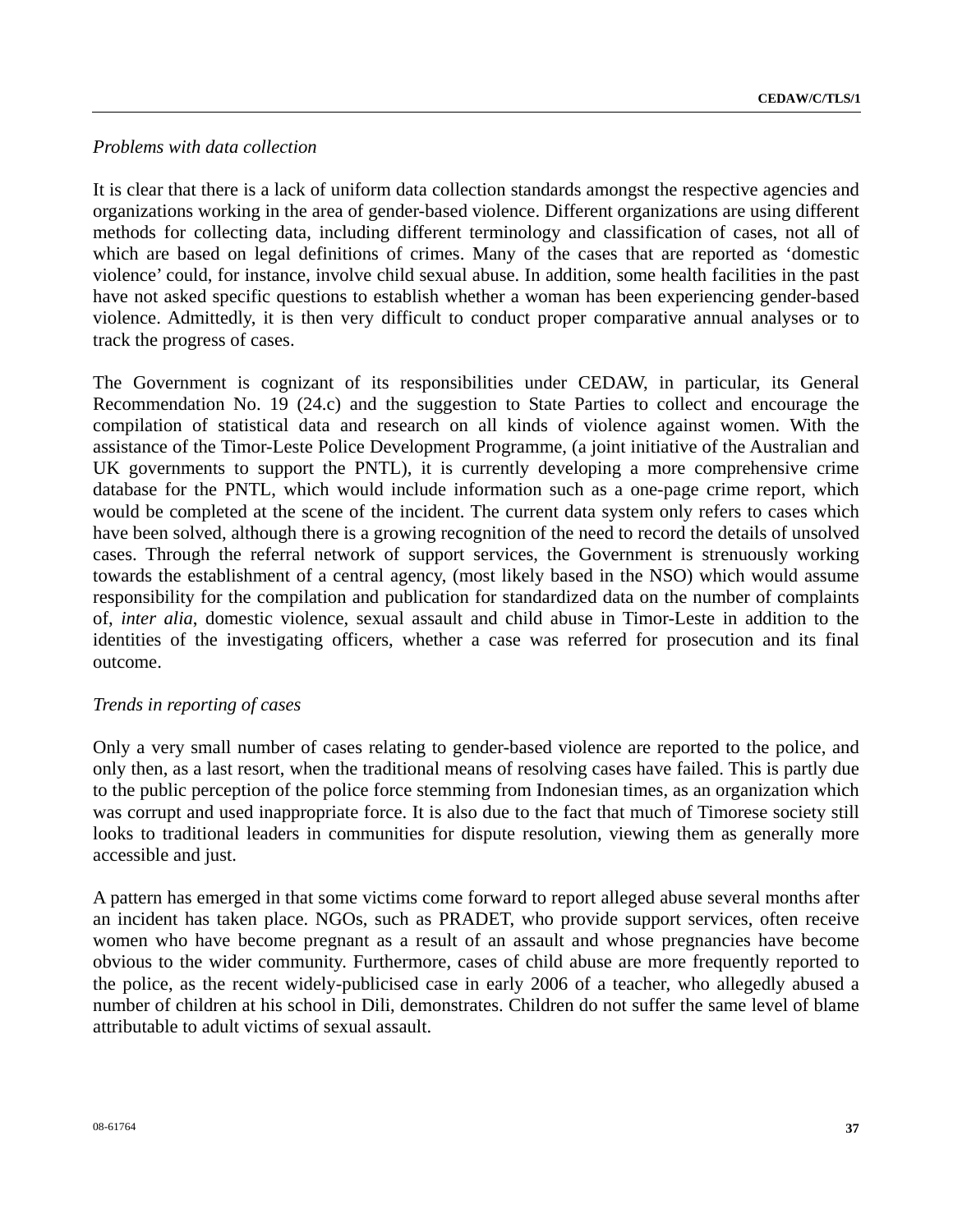### *Results of cases*

Although it is evident that cases of gender-based violence are being reported to the police, over the past few years there has been an obvious drop-off in the numbers of cases that are being referred to the Prosecutor's Office and a further decrease in the numbers of cases being heard before the Court and followed through to sentencing.

The reasons for the decrease in the number of cases that are referred by the police to the Prosecutor's Office and those cases that proceed to the Courts are similar. Many victims and/or their families decide to withdraw the complaint and request no further action, due to economic dependency on and possible threats of further violence from the perpetrator. Sometimes they withdraw due to frequent postponements of cases by the Court. At the time of writing, the Prosecutor's Office is experiencing a severe back-log in the processing of cases and as of November 2005, there were 2,758 cases pending in the four district courts.<sup>[3](#page-37-0)8</sup> Other cases do not reach Court because the public prosecutor, who has given the go-ahead to withdraw these cases, prefers to mediate between the parties. Often, the prosecutor has referred cases back to the police (asking them to provide further evidence) or to traditional justice.

The results of a two-month monitoring session in 2003 by the Women's Justice Unit of a local NGO at Dili district court showed that over half (55%) of all the criminal hearings scheduled involved women and 78% of these involved serious sexual assault.<sup>[3](#page-37-1)9</sup> During this monitoring period, however, no domestic violence case was scheduled for hearing and, moreover, there were no final decisions reached in cases involving women.<sup>[40](#page-37-2)</sup> The same NGO found that, in the period April  $2004$  – February 2005, the four district courts heard 50 gender-based violence cases and a reached a decision in only 8 of these cases, which included domestic violence and sexual assault cases.<sup>[41](#page-37-3)</sup>

Similarly, in the period April – November 2005, 35 separate gender-based violence hearings were monitored by JSMP Decisions were reached in 13 of these 35 cases: 10 involved sexual assault (9 rape cases and one case of harassment) and 3 cases related to domestic violence (two assaults and one murder). Ten cases resulted in a conviction. All the defendants were men; all but one were family members or known to the victims. All the victims were women, half of which were minors under Indonesian law when the crimes occurred. The average age of the victims of sexual assault was 14.67 years. Only one of the victims was married.[42](#page-37-4)

These statistics do not reflect the total number of hearings of gender-based violence during this period. However, they do indicate that very young, unmarried women victims, particularly of sexual assault, are reporting their cases to the formal justice system. Adult married women are not bringing their cases to the police, possibly because under current Indonesian law, rape within marriage is not a crime.

<span id="page-37-0"></span><sup>38</sup> Statistics from the Office of the Prosecutor-General (January 2006).

<span id="page-37-1"></span><sup>39</sup> JSMP, 'Statistics on Cases of Violence Against Women in Timor-Leste' (February 2005), p. 8

<span id="page-37-2"></span><sup>40</sup> Ibid.

<span id="page-37-3"></span><sup>41</sup> Ibid.

<span id="page-37-4"></span><sup>42</sup> JSMP, 'The Law of Gender-Based Violence in Timor-Leste: April – November 2005' (February, 2006), ps. 31-32.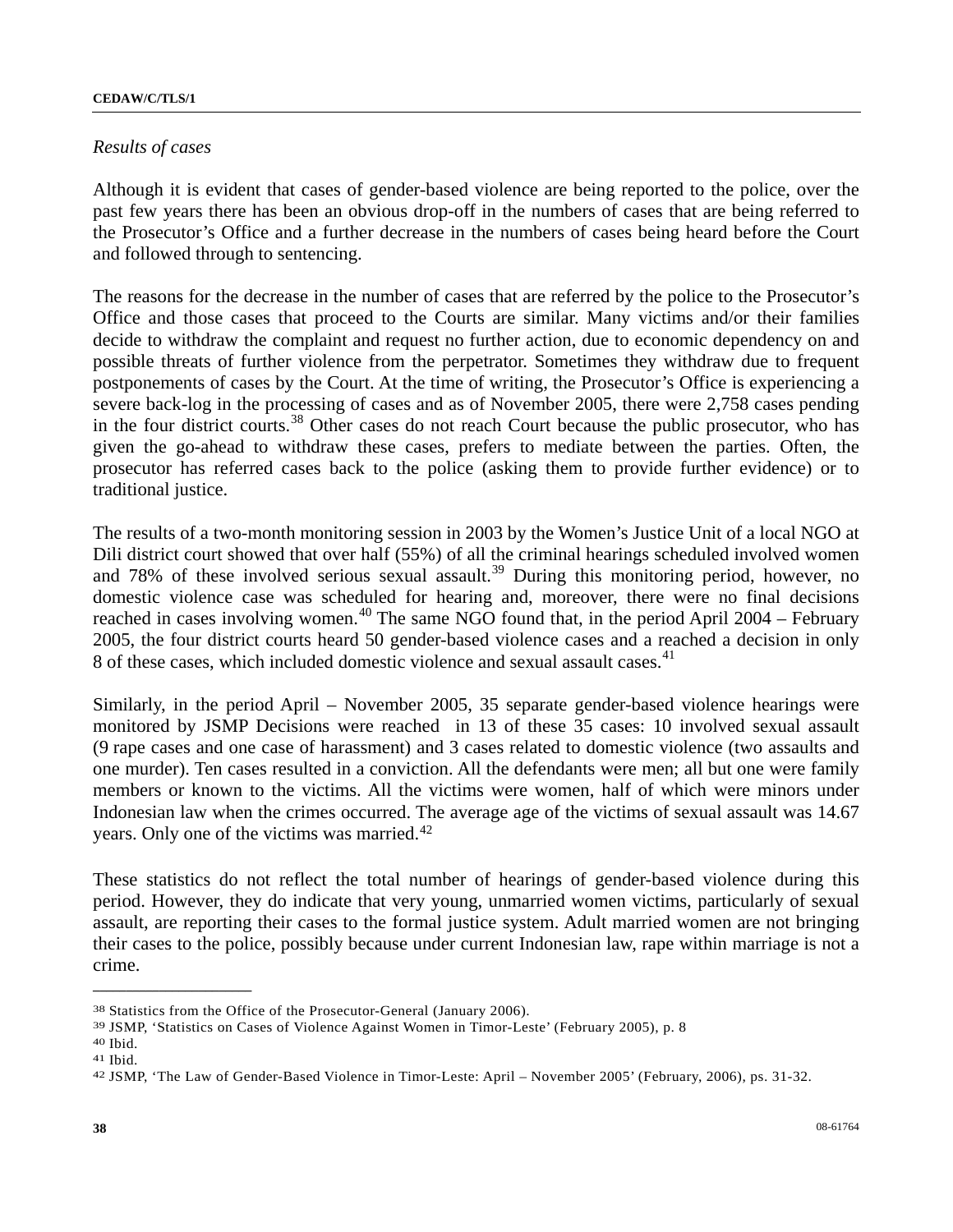In the analysis of judicial decisions, the same research has shown that, on the whole, sentences are low in cases of gender-based violence.<sup>[43](#page-38-0)</sup> For instance, in cases where the crime of ordinary rape was proven, the maximum sentence given was 6 years, yet the maximum sentence under Art. 285 of Indonesian Penal Code is 12 years. In the case of the defendant charged with murder, he was found not guilty of this crime, but guilty of grievous bodily harm and received 3 years imprisonment. Maltreatment under Arts. 351 and 353 of the current law carries a penalty of 7 years if it causes death. If, under Arts. 354 and 355, it is a case of serious maltreatment, the sentence then rises to 10 years and 12 years if premeditation is proven. However, the two cases of maltreatment monitored during this period, the sentences handed down were of 4 and 18 months respectively. At the same time though, civil remedies are being given, thus formally recognizing the difficult situation in which many victims are left as a result of suffering sexual violence. For example, one judge requested a defendant to pay USD 1000 to his victim over and above his custodial sentence, to make amends for damaging her marriage prospects and thus her long-term financial prospects through marriage.

Courts are now looking at consent in sexual assault cases; however, this research has found that it is being considered in cases where the alleged abuser did not raise it in his defence or where the charge is statutory rape and consent cannot be used as a defence.<sup>[44](#page-38-1)</sup> With regards to force, the courts are still relying on physical force being used in rape cases and are not considering psychological threats.<sup>[4](#page-38-2)5</sup> Lack of evidence of physical injury is sometimes being equated with lack of force or consent. It was noted that some of the judiciary are becoming more aware of why some women report gender-based violence long after the incident took place, due to shame and embarrassment. However, much emphasis is being put on witness demeanour and less on the quality of evidence.<sup>[4](#page-38-3)6</sup>

Lastly, these cases demonstrate that traditional justice is being incorporated, to some extent, in judicial decisions.[47](#page-38-4) In one case from Oecussi, the prosecutor introduced evidence from a local Chefe and relied on this as one reason in finding the accused guilty of rape. The family of the victim had tried the traditional *adat* process as a means of resolving the matter, but this method had failed, so the case was brought to the police. The defendant received a six month suspended sentence and was ordered to pay the victim USD 100 and a buffalo in compensation.<sup>[4](#page-38-5)8</sup>

### **Government Policy to Eliminate Gender-Based Violence**

The problem of gender-based violence in Timor-Leste is of major concern to the Government and, in particular, the Prime Minister views this as a very serious issue. Speaking on the International Day for the Elimination of Violence Against Women in 2005, he recognized that many Timorese women were victims of violence which was a direct violation of their human rights and, ultimately, restricted their capacity to participate completely in the economic, political and social life of the nation.<sup>[49](#page-38-6)</sup>

<span id="page-38-0"></span><sup>43</sup> Ibid., ps. 29, 31.

<span id="page-38-1"></span><sup>44</sup> Ibid., p. 28.

<span id="page-38-2"></span><sup>45</sup> Ibid., p. 29.

<span id="page-38-3"></span><sup>46</sup> Ibid.

<span id="page-38-4"></span><sup>47</sup> Ibid.

<span id="page-38-5"></span><sup>48</sup> Ibid., p. 31.

<span id="page-38-6"></span><sup>49</sup> Prime Minister's Message on the launching of the 16 Days Campaign Against Gender Violence (November 2005).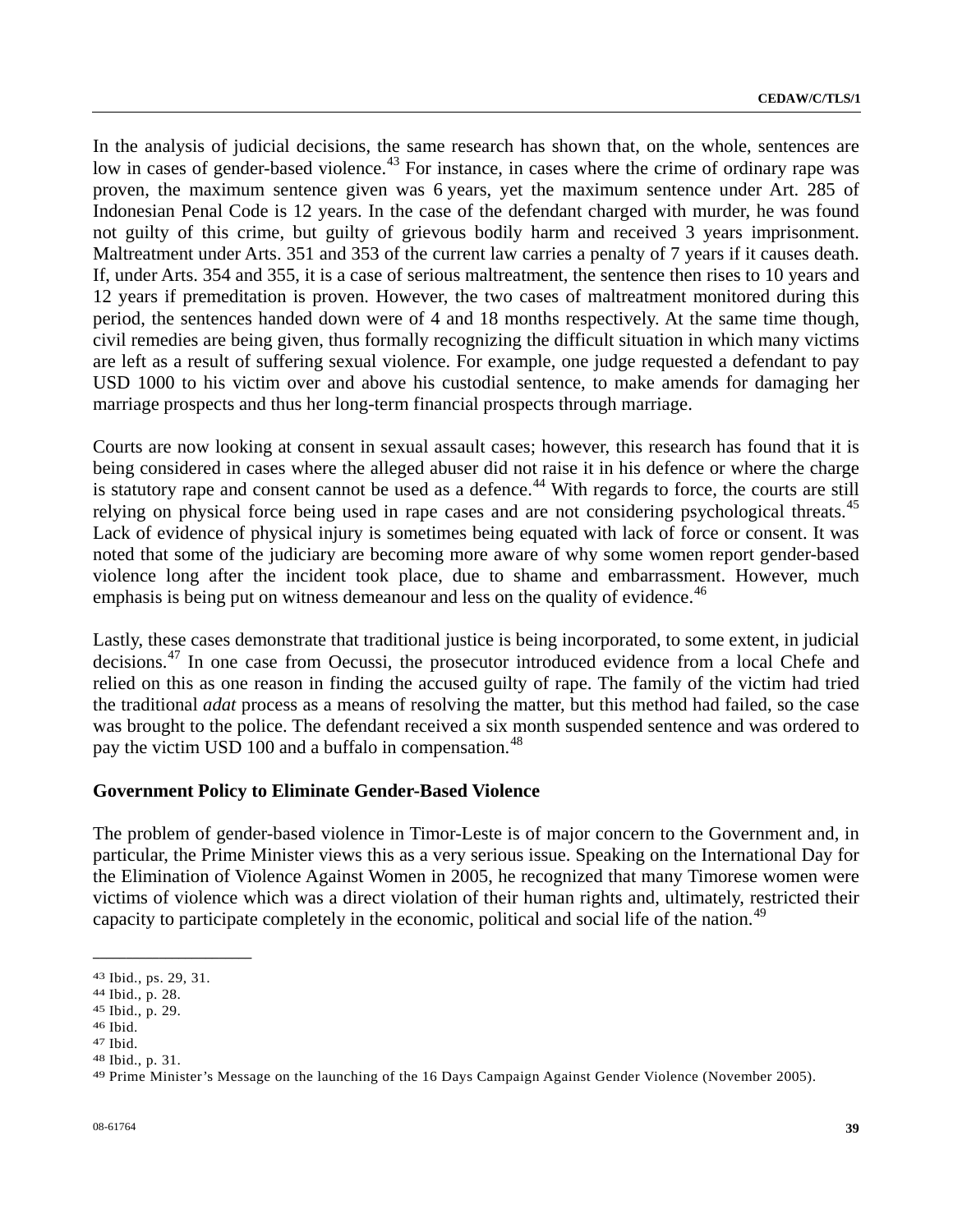Since 2001, the OPE, with the support of UNFPA, has implemented a project aimed at strengthening the national capacity to address gender-based violence. The main focus of this project has been to carry out research on gender-based violence, particularly domestic violence; conduct public awareness-raising campaigns on the issue; devise national legislation on domestic violence in addition to improving the basic quality of services for victims of gender-based violence.

Bearing in mind CEDAW General Recommendations No. 12 (2) and No. 19 (24.a), the current programme, 2004-2008, has four key objectives, which are:

- Adoption of a Domestic Violence Law, followed by a national campaign;
- Contribution to the capacity of national structures;
- Establishment of a functional network of services to support victims of domestic violence;
- Implementation of strategies to eliminate gender-based violence.

The OPE takes part in the Community Violence Coordination Meetings (CVCM) group, another coordination mechanism in the area of gender-based violence. The CVCM group has a long history in Timor-Leste and originally started in 2001 as a means of bringing all the relevant actors together working in the area of gender-based violence. The group now consists of the Department of Social Services (DNSS) from the MLCR, NGOs such as Oxfam, Caritas Australia, the Alola Foundation, Rede Feto, and more recently, the Association of Men Against Violence (see below). The CVCM meets monthly to share information about activities and gender-based violence cases.

### *Public education*

As already outlined in the CCD, the OPE has made significant efforts to raise awareness of the problem of violence against women in Timor-Leste, both at district and national levels. In addition to some of the activities already described, there has been public education in the form of workshops, theatre and music performances, radio and TV campaigns, development of IEC materials, including pamphlets as well as organizing activities as part of the annual world-wide 16 Days Campaign of Activism Against Gender Violence and International Women's Day.

In 2004, a popular local theatre group, Bibi Bulak, produced an eight-programme radio drama series highlighting the problem of gender-based violence, equality for women and education for the girl child. A total of twenty copies of the drama series were produced, which were distributed to 16 community radio stations nationwide and to a national radio station in Dili. These were all aired during the 16 days Campaign of Activism Against Gender Violence in November/December 2004. The group also completed a 16-performance tour of the districts of Aileu, Ainaro, Suai, Bobonaro, Liquiça and Oecussi on the theme of domestic violence and family reconciliation. The group subsequently produced a television series for airing on TVTL, highlighting issues of gender inequality and the impact of violence in the home. The series of eight 15-minute episodes was broadcast on television throughout July and August 2005. The program was promoted through radio advertisements to maximise the viewing audience, and received some positive press in the daily newspapers.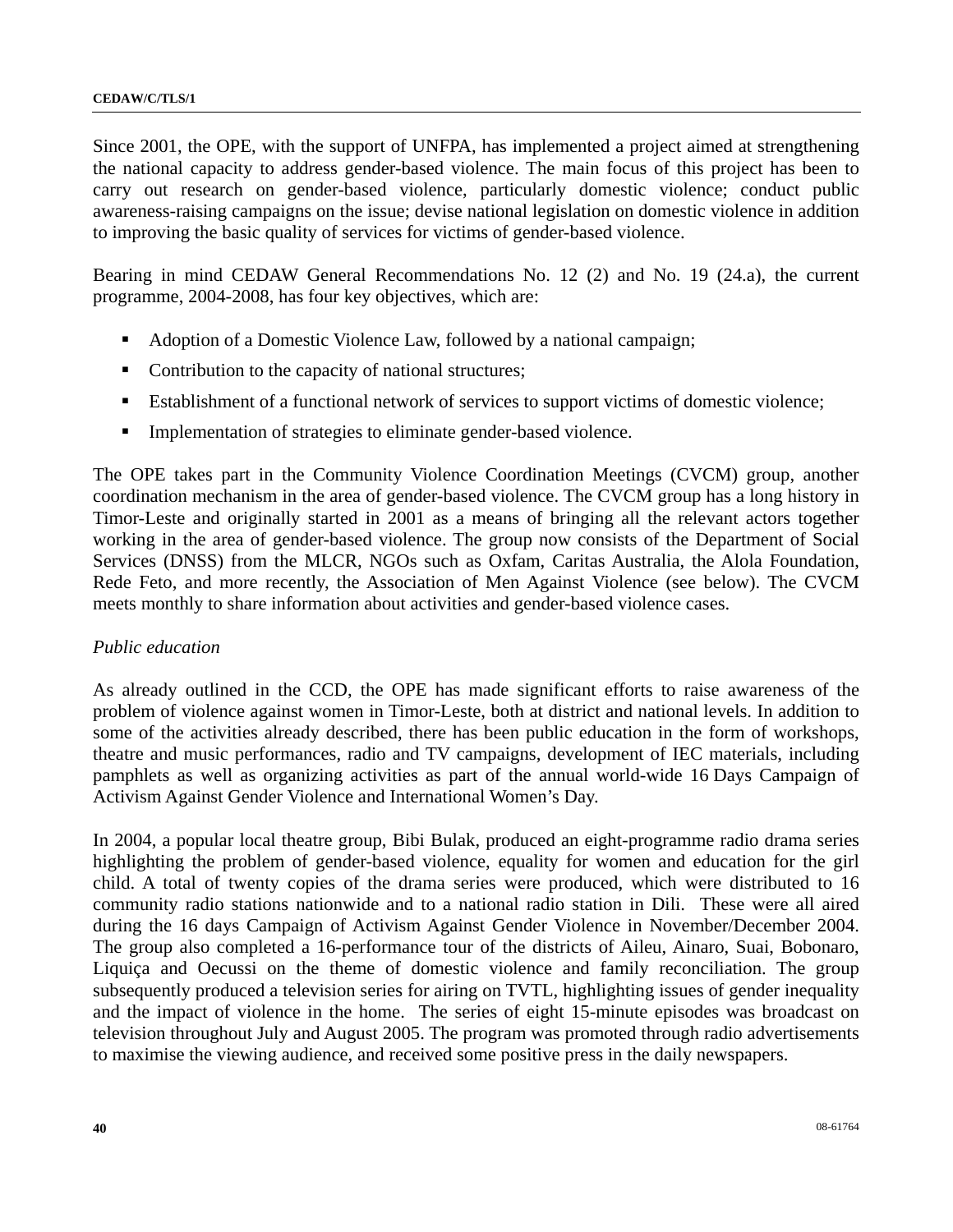In the same year, the OPE along with UNFPA provided training for 'Joventude Interese Desenvolvimento' (JID), a NGO of young university students. This NGO was keen to improve its knowledge of the issue of domestic violence and strengthen its ability to organise and deliver workshops to rural communities in an attempt to change societal attitude and behaviour in regards to this problem. The group held a workshop on domestic violence in Venilale, Baucau District in October 2004, with further 'base discussion' activities in Baguia and Atauro Island in late 2005. At the time of writing, it has been looking to conduct further base discussion and community mobilisation activities in Oecussi and Suai. It has also been vocal in the media in relation to the issue of domestic violence.

In the 'Labele: Violensia Domestika' ('Do not: Domestic Violence'), organized by the OPE, the MLCR and other NGOs and UN agencies in 2002-2003, several thousand posters and pamphlets were distributed to Government Ministries, the Police, civil society organizations, NGOs, schools and communities. This material was successful in that it had a very eye-catching design and was popular in offices and many places of work. It was effective too for rural communities, where rates of illiteracy are high, as it combined pictures and few words to get the message across.

### *16 Days Campaign*

In national campaigns, such as the 16 Days of Activism against Gender Violence, themes have been chosen to deliberately link the problems of violence against women with related issues such as health and human rights, in an appropriate context for Timor-Leste. Past themes have included: 'Women's rights are human rights'; 'Domestic Violence is a crime'; 'Our children are watching'; 'Peace in our home, peace in our nation' and 'Being married in the Church is a sacred act that brings two people together. We can't let domestic violence destroy our homes'.

For the 2005 campaign on the 16 Days of Activism, the theme, 'For the health of women, for the health of the nation, stop violence' was chosen. A launch took place in the districts, with cooperation from the local Gender Focal Point, the District Administration and district health officials. The Adviser to the Prime Minister on Equality gave a presentation, which was followed by dance and theatre sketches by the 'Kuda Talin' performance group on domestic violence (supported by UNIFEM CEDAW SEAP) and other activities. Hundreds of people attended the launch, including members of the PNTL Community Policing Unit and VPU. The campaign received extensive local media coverage both on television and in newspapers. The Prime Minister recorded a lengthy speech about the campaign which was aired on TVTL the night before the opening ceremony and followed by a televised Press Conference. An interactive talk show on domestic violence featuring a number of key commentators, such as members of the support services referral network, was recorded and shown during this period.

In total, there were 17 events held during this campaign in a number of districts across Timor-Leste. Events mainly entailed workshops and seminars discussing issues relating to violence against women, health, equality and the domestic violence law. The campaign ended with a special candle-lighting ceremony, whereby 16 candles were lit for every day of the campaign in honour of a different individual victim or survivor of gender-based violence. The real stories of 16 women and girls were collected prior to this through research conducted by the OPE, UNFPA and referral partners and, at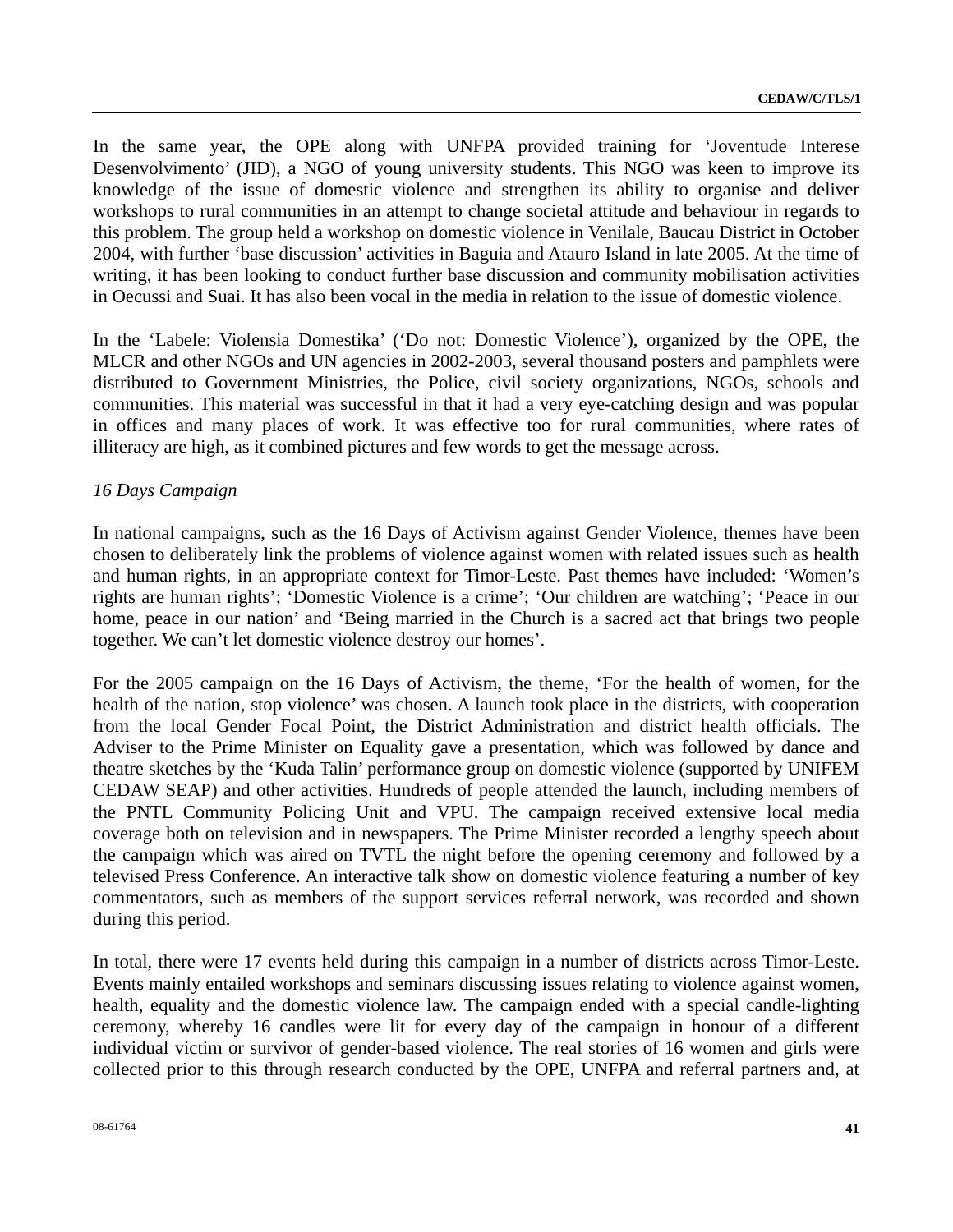the time of writing, the OPE plans to publish these in a collection and widely disseminate among the community.

At all times during its outreach activities, the OPE has made strenuous efforts to engage as many actors as possible who would have a role to play in tackling and preventing gender-based violence. These have included Church leaders, Chefes do Sucos, health officials, the police, human rights officers and teachers. At the time of writing, the OPE is involved in negotiations with Church leaders about supporting a gender-based violence awareness raising activity as part of its next annual 'Pascoa Joven' or Youth Easter' activities. It is also currently discussing with the Ministry of Education inclusion of domestic violence as a topic within the education curriculum, as required under the forthcoming Domestic Violence Legislation.

### *Gender-based violence training for men*

In 2004, the OPE and the 'Assosiasaun Mane Kontra Violensia' or Association of Men Against Violence' (AMKV) conducted a series of community workshops focused on changing the attitudes of male members of communities towards women and the use of violence, while also creating a space for dialogue between men and women on this issue. Four workshops took place in July 2004; reaching a total of 131 people (81 men and 50 women) entailing information and discussion on gender, power, social identity and violence. The group continued their work of educating rural communities in 2005, but with a focus on training more AMKV members to perform this work in the future. Community workshops discussing the impact of gender-based violence were conducted in most districts, targeting men but open to all members of the community. As part of the 16 Days Against Violence Campaign in 2005, AMKV conducted four workshops for university students at different universities around Dili.

Over 700 men have attended workshops and events held by AMKV in the period 2004-2005. There has been a slow, but nonetheless positive change in attitude to the work of the organization and what it is trying to achieve. During the workshops, the participants discuss, *inter alia*, the practice of 'barlake' (bride-price), women's education and political participation and why violence is being used to relieve stress and tension in the home. AKMV has noted at the community level that men have shown an interest in the debate and there has been good support from key national figures such as the President, Ministers, Members of Parliament, some police and civil society groups; however, significant work still needs to be done to counter society's indifference to this problem.<sup>[5](#page-41-0)0</sup>

### *Effectiveness of awareness-raising activities*

To date, there has been little funding for follow-up or discussion on the effectiveness of awarenessraising campaigns on gender-based violence. Any evaluation of campaigns and training to date has been mainly based on informal feedback and the amount of materials distributed. By far the greatest challenge is illiteracy, especially in rural areas, which renders the format of the traditional workshop

<span id="page-41-0"></span><sup>50</sup> M. Araujo, 'Oxfam and Partners in East Timor – Creating a voice for women and carving a space for that voice', from 'Challenges and Possibilities – International Organizations and Women in East Timor' (Melbourne Conference, September 2005), p. 5.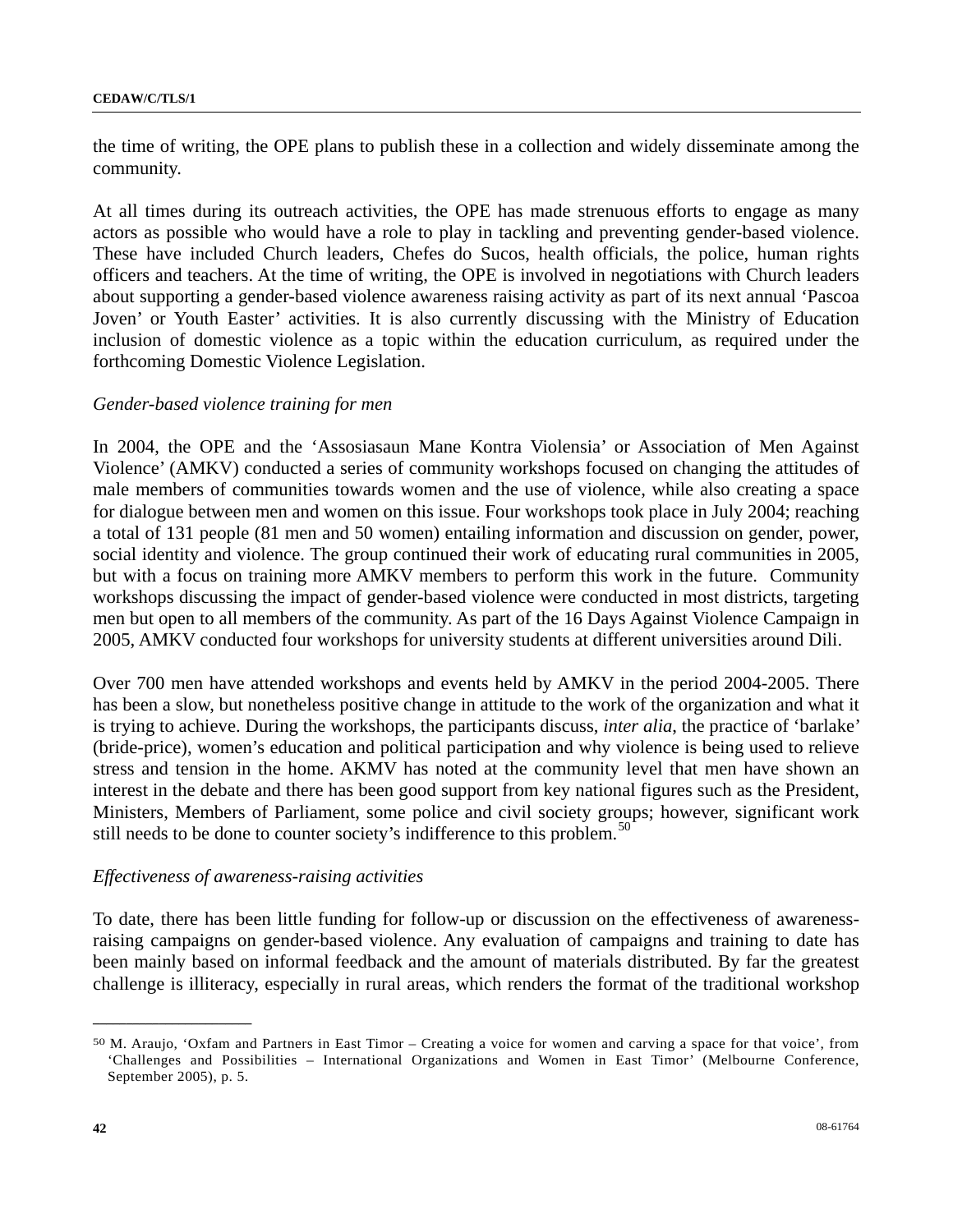inadequate. Moreover, it is often the case that some districts are beneficiaries of a series of training and others not. Radio has proved the most successful medium for getting the message across, given the lack of other media, and is especially suitable for reaching the youth.

### *Training of police, prosecutors and judiciary*

In 2004, the OPE contracted a local NGO, JSMP, to undertake training with the Prosecutor's Office. JSMP developed the training materials based on the OPE/UNFPA 'Prosecutors Guidelines on Domestic Violence' launched at the end of 2003. The training was delivered over three half days in August 2004. Attendance was particularly good at the beginning; however, the final session was attended by only two female prosecutors.

In 2005, the OPE with the support of UNFPA, delivered three trainings to PNTL through the TLPDP. Firstly, a 13-lesson Training of Trainers course for 52 Police Instructors at the Police Academy was conducted on domestic violence. A Training Manual was developed for the course and translated into Tetum. The content of the Manual was grounded in the philosophical framework that violence against women stems from gender inequality. The Manual covers the nature of gender inequality, contributing factors to gender-based violence in Timor-Leste, the cycle of violence, the current legal framework, myths and truths about domestic violence, cultural attitudes to domestic violence, investigation for police skills and how to train other police officers to respond to domestic violence. It is also based on the principle that all domestic violence is a crime and is inexcusable. It promotes a 'no drop' policy in terms of law enforcement, that is, that every case of domestic violence must be treated seriously and investigated by the police and referred to the Prosecutor's Office without exception.

Many of the participants were openly resistant and confrontational about the need for training in relation to domestic violence and using the Manual. They perceived the training as an attack on traditional Timorese culture and openly defended their right to beat their wives and children. However, the training was effective in so much as it raised awareness about the social and psychological dynamics of domestic violence and, in particular, in linking the PNTL officers into the referral network of services for victims. A number of NGOs were invited to give guest presentations about their service, including a victim referred from Fokupers, who spoke of her experiences. A Timorese judge conducted lessons on the contents of the new Domestic Violence law and a session on CEDAW and Gender-Based Violence was also included in the training. The police instructors were also taken on a trip to the PRADET Safe House at Dili National Hospital, where they learnt about the importance of forensic evidence in domestic violence and sexual assault cases.

This was then followed up by a further half-day training session on domestic violence and the draft law for 20 Station Commanders. Finally, a specialist training course for 52 police instructors at the Police Academy was provided, where Timorese lawyers delivered further sessions on the contents of the draft Domestic Violence law and draft Penal Code.

In early 2006, no formal training was conducted for traditional justice actors or local authorities in relation to the Domestic Violence legislation as the law had not yet been passed. However, individual information sessions on the content of the draft Domestic Violence law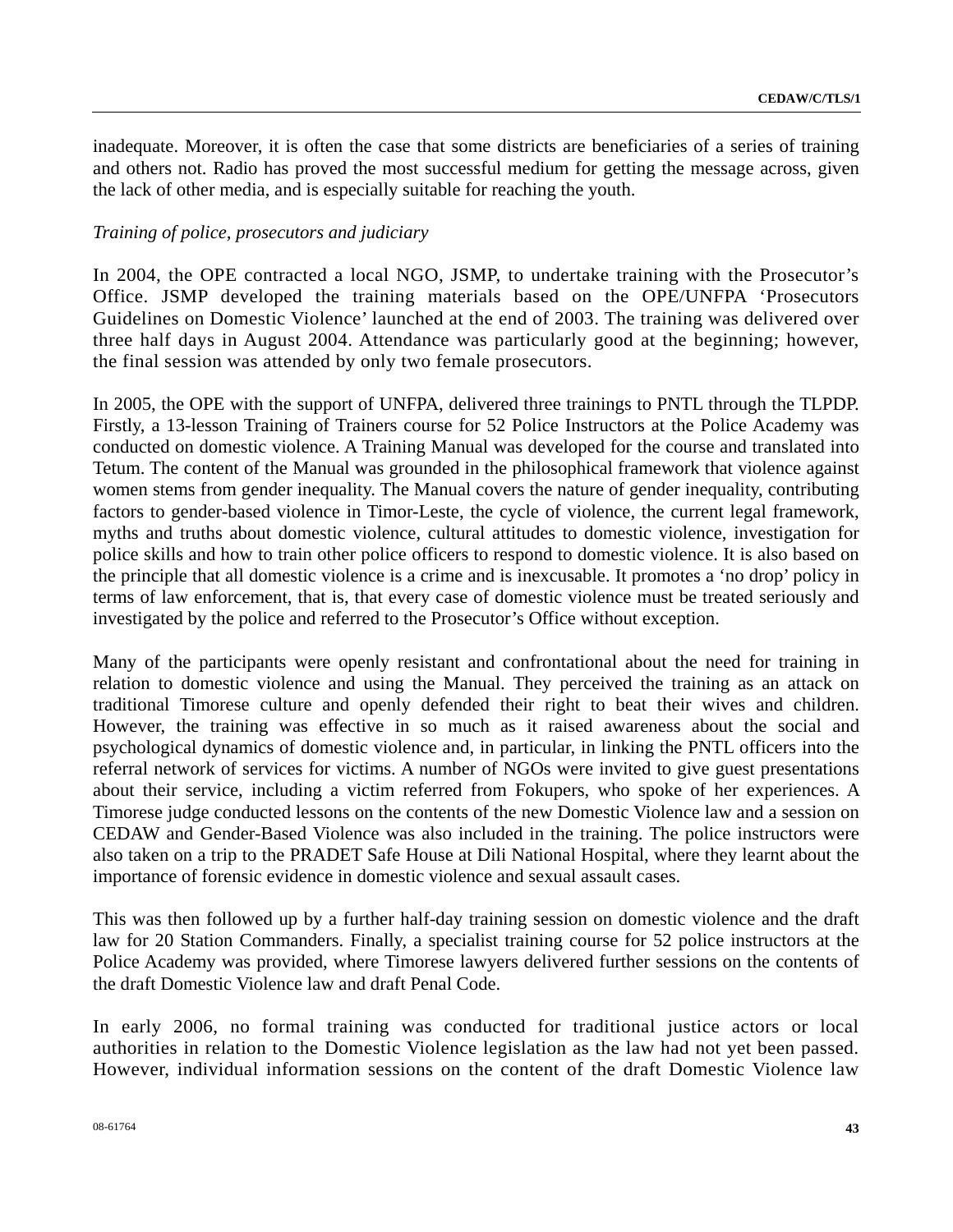were conducted on a number of occasions between January and March 2006, as part of the new training programme for police cadets at the National Police Academy. This served as a followon from the TOT programme conducted by OPE and UNFPA for the police instructors in 2005. A series of one-day training sessions at the Police Academy was developed for eight groups of new police cadets. A Timorese lawyer, who was also a member of the legal team that drafted the Domestic Violence law, was engaged to conduct a number of sessions on the law itself, with particular emphasis on the definition of domestic violence and the principles underpinning the legislation.

### *Training for Suco leaders on domestic violence*

The OPE participated in the UNIFEM 'Leadership Training Programme' in the second half of 2005 for those women candidates who were running in the national 'Chefe do Suco' elections, and provided some training on domestic violence issues, including the status of the law. Local authorities were also engaged and invited to attend a number of community workshops or 'base discussions' conducted by OPE and UNFPA during this period. As already indicated in the CCD, Suco Leaders are now legally obliged to prevent domestic violence from occurring in their communities.

A joint project with the Asia Foundation and UNIFEM began in early 2006 to develop a new Training Manual on domestic violence for Suco Councils, partly in response a concern of the OPE that a growing number of organizations were conducting 'domestic violence training' in Timor-Leste and that there was a lack of uniformity in terms of content of these trainings. A draft Manual was produced by UNIFEM and refined through a series of group consultations with key NGOs doing training on gender-based violence. The Manual focuses on gender inequality as the root cause of domestic violence and on empowering communities to design their own strategies to prevent and respond to domestic violence. OPE staff participated in a TOT on how to use the manual and several pilot trainings conducted in the districts. At the time of writing, further refinement is being carried out on the module and an implementation framework developed.

### **Support Services for Victims of Gender-Based Violence**

In accordance with CEDAW General Recommendations Nos. 12 (3) and 19 (24.k), the Government is providing information on support services for women. The Government has worked alongside NGOs, some of whom have been working in this area since 1999, to establish and strengthen a basic network of services for victims of domestic violence, sexual assault and child abuse. During 2005-2006, the OPE conducted a preliminary mapping of services in Dili and the districts, which confirmed that the key services for victims of gender-based violence can broadly be grouped into the following categories: police (VPU); medical; psycho-social and legal services.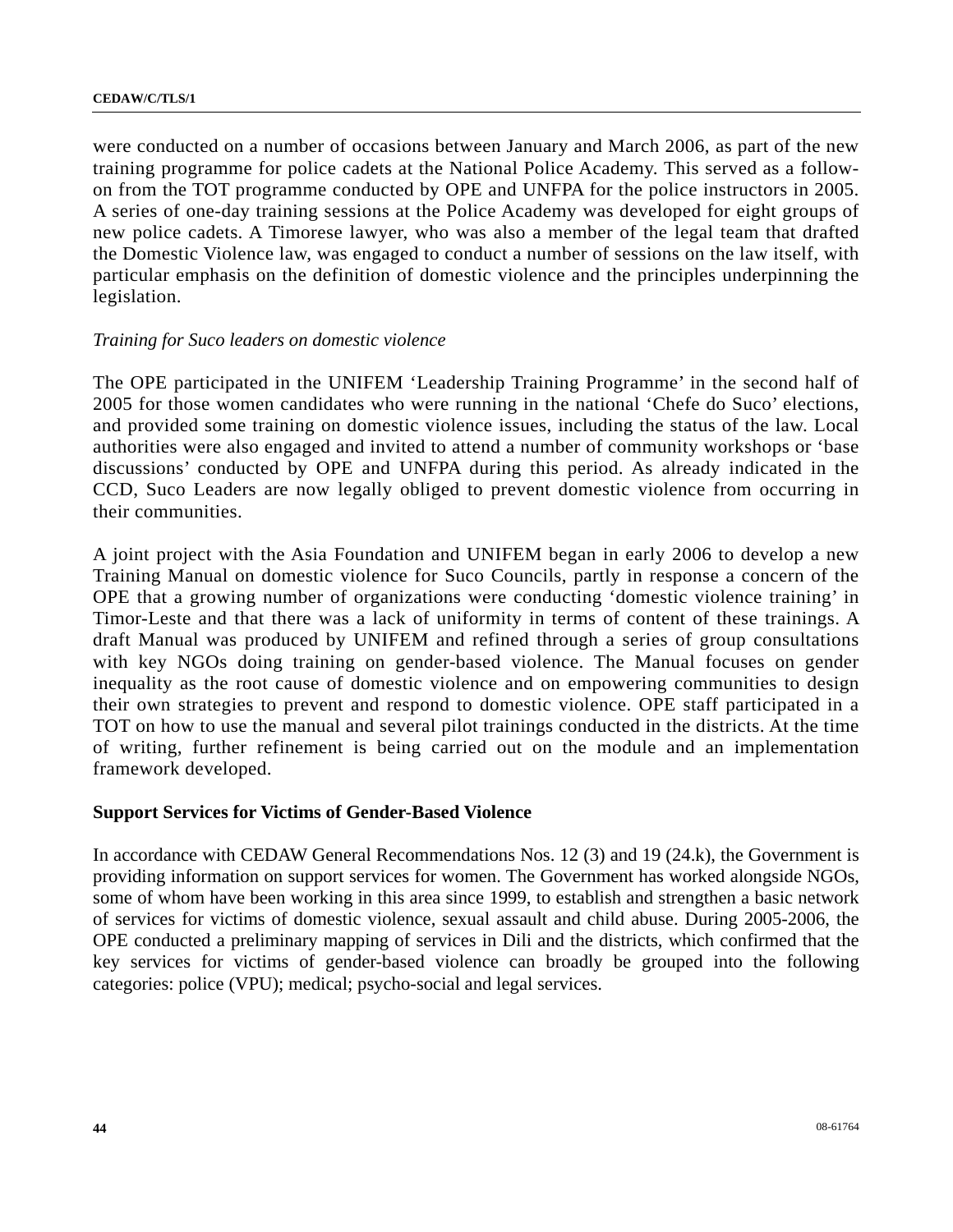# *Special law enforcement unit (Vulnerable Persons Unit)*

In 2001, a special unit of the national police force, the Vulnerable Persons Unit (VPU) was established to assist victims of sexual assault, sexual harassment, domestic violence, child abuse and other vulnerable persons, such as trafficking victims. The VPU is the first point of contact for such victims and is the pivotal actor in referring cases to the Office of the Prosecutor-General, in addition to linking with Government agencies and NGOs providing support services at national and district levels. At its inception, significant effort was made to ensure that at least one member of each VPU office was a woman police officer, to assist in interviews with women victims. VPU officers were given 17 days of additional training to fulfil this special role. $51$  $51$ 

UN CIVPOL were originally assigned to the VPU, both at the national and district level to mentor staff, though admittedly their involvement yielded mixed results. With only some of the international police experienced in the matters relating to gender- based violence, regular staff rotation of both international and national police and different models of police training employed, it was difficult to maintain a consistent standard of mentoring to PNTL staff. After 2002, the role of internationals was gradually phased out. $52$  $52$ 

At the time of writing, the numbers of women police officers working in the VPU has decreased from initial levels, mirroring the overall decline in numbers of women in the PNTL, which currently stands at 17% of the force.<sup>[53](#page-44-2)</sup> Although the VPU has maintained a high profile at the district level, referring many cases to support service providers, the national VPU has lost some of its visibility. A high turnover of VPU staff has adversely affected the functioning of the department as a whole. In addition, female police officers across the force who leave once they become pregnant do not normally return to work.

### *Treatment of victims of gender-based violence, especially sexual assault*

Victims wishing to report a case of alleged abuse face many logistical obstacles preventing them from communicating with the police, such as lack of telephones in homes (and external-lines in police stations), lack of transport to and from police stations as well as lack of support from family members and/or family responsibilities, including the alleged abuser, preventing them from leaving the home. Moreover, the victims often perceive the police as incapable of handling the case, that they haven't received sufficient serious injuries beyond threats or that they will not actually believe them if they report an incident.<sup>[54](#page-44-3)</sup>

As illustrated by the consultations surrounding the Domestic Violence Law, by reporting a case, victims often just want the perpetrator warned off and persuaded against committing further violence.

<span id="page-44-0"></span><sup>51</sup> IRC, 'Traditional Justice and Gender-Based Violence', cited in K. Robertson/PRADET, 'Case Study on Gender-Violence in Timor-Leste' (UNFPA, 2005), p. 45.<br>
52 K. Robertson (PRADET), 'Case Study on Gender-Violence in Timor-Leste' (UNFPA, 2005), p. 45.<br>
53 Interview with Timor-Leste Police Development Programme Officer (May 2006).<br>
54 Resu

<span id="page-44-1"></span>

<span id="page-44-3"></span><span id="page-44-2"></span>

<sup>(</sup>PRADET), 'Case Study on Gender-Violence in Timor-Leste' (UNFPA, 2005), p. 46.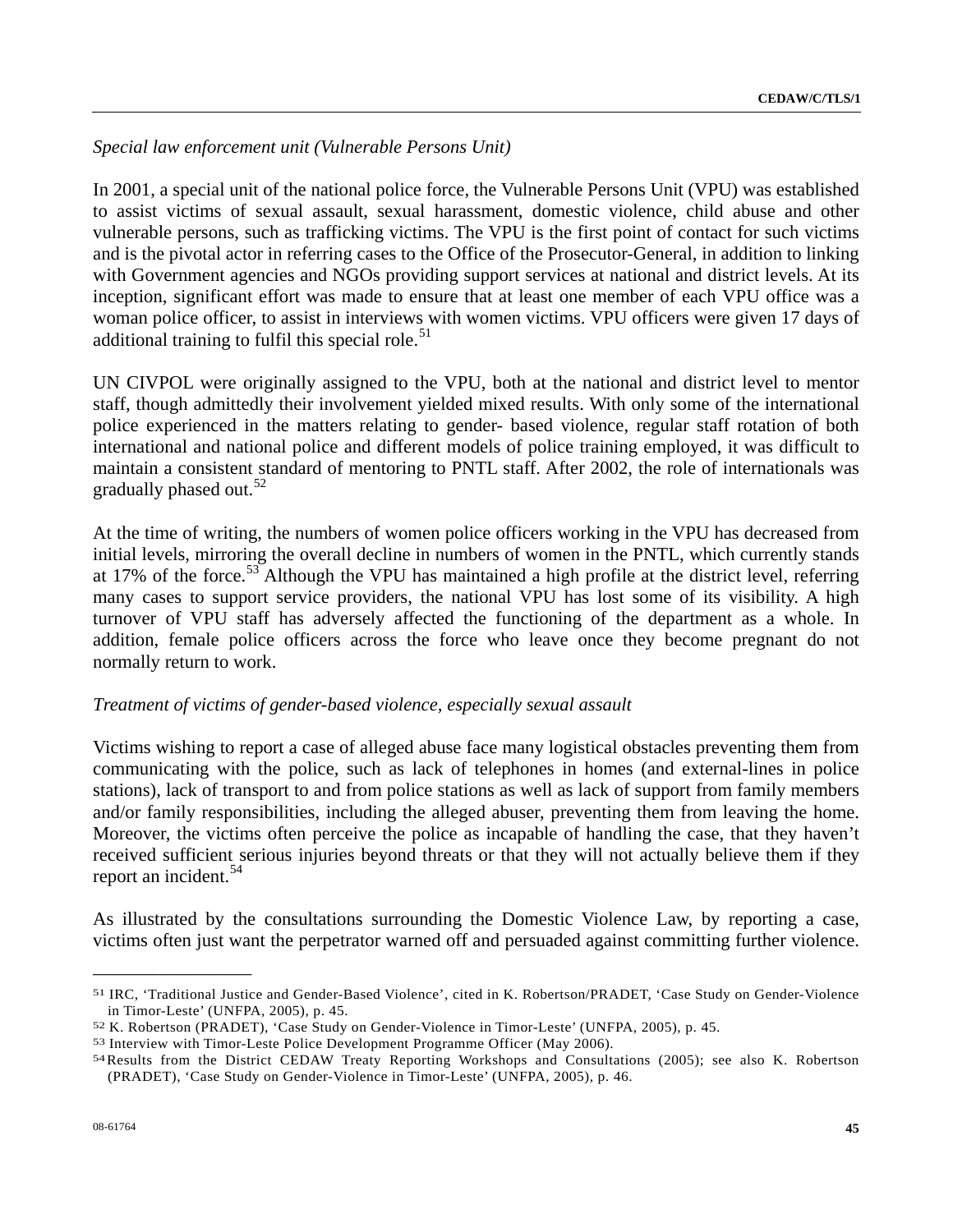Unfortunately, this does seem to have implications as to how the law has been implemented in cases of gender-based violence. For example, the intention of the seventy-two hour detention period for a suspect is to investigate the alleged crime; however, in practice, it is more often used by the police to give the victim sufficient time to withdraw a complaint while the perpetrator repents his actions. Consultations with women's NGOs indicate that police officers do not investigate cases of genderbased violence methodically and although some accept that domestic violence is a crime, they only tend to prosecute when the injuries to the victim are substantial or life-threatening. Like much of the community they serve, many police officers feel that domestic violence is a normal part of life and, where necessary, can be resolved by traditional justice.

## *Challenges facing the police*

The PNTL do face many challenges in dealing with cases of gender-based violence. They continue to be hampered by a limited infrastructure – in addition to the problems already outlined above, a lack of functioning computers means data is not properly stored and power outages often ruin any forensic examples that have been taken in evidence and stored in refrigerators. Moreover, victims often do not receive emergency medical treatment as the police must spend several days locating a vehicle to transport them to Dili National Hospital and the PRADET Safe House.

Police have little means to ensure the protection of a victim and/or her identity. In one case that came to the attention of a local NGO service provider, a young woman victim who had been assaulted had to travel in the same vehicle as her alleged attacker to the police station as no other vehicle was available. Police also report that victims frequently give incomplete details of the violence they have experienced, making it difficult for them to further investigate the incident.<sup>[5](#page-45-0)5</sup> By the same token, prosecutors often lament at incomplete evidence but the police themselves are often unclear as to what further needs to be provided and as a result, the case is not resolved.<sup>[5](#page-45-1)6</sup>

Despite these problems, the police have coped well under difficult circumstances since independence. Although the numbers are small, more people are reporting cases. The Government does recognize that there should be the appropriate follow-up to ascertain whether these are being investigated adequately. A high percentage of respondents in one survey<sup>[5](#page-45-2)7</sup> (79%) believed that the police do protect women's rights and separate research has indicated that although there are problems in the way that police handle gender-based violence cases, no evidence could be found of institutionalized gender discrimination.<sup>[58](#page-45-3)</sup>

<span id="page-45-0"></span><sup>55</sup> JSMP, 'Access to Justice for Women Victims' (2004), p. 16. 56 Ibid.

<span id="page-45-1"></span>

<span id="page-45-2"></span><sup>57</sup> The Asia Foundation, 'Law and Justice in East Timor: A Survey of Citizen Awareness and Attitudes Regarding Law and Justice in East Timor' (2004), cited in K. Robertson/PRADET, 'Case Study on Gender-Violence in Timor-Leste' (UNFPA, 2005), p. 47. 58 Cited in K. Robertson/PRADET, 'Case Study on Gender-Violence in Timor-Leste' (UNFPA, 2005), p. 47.

<span id="page-45-3"></span>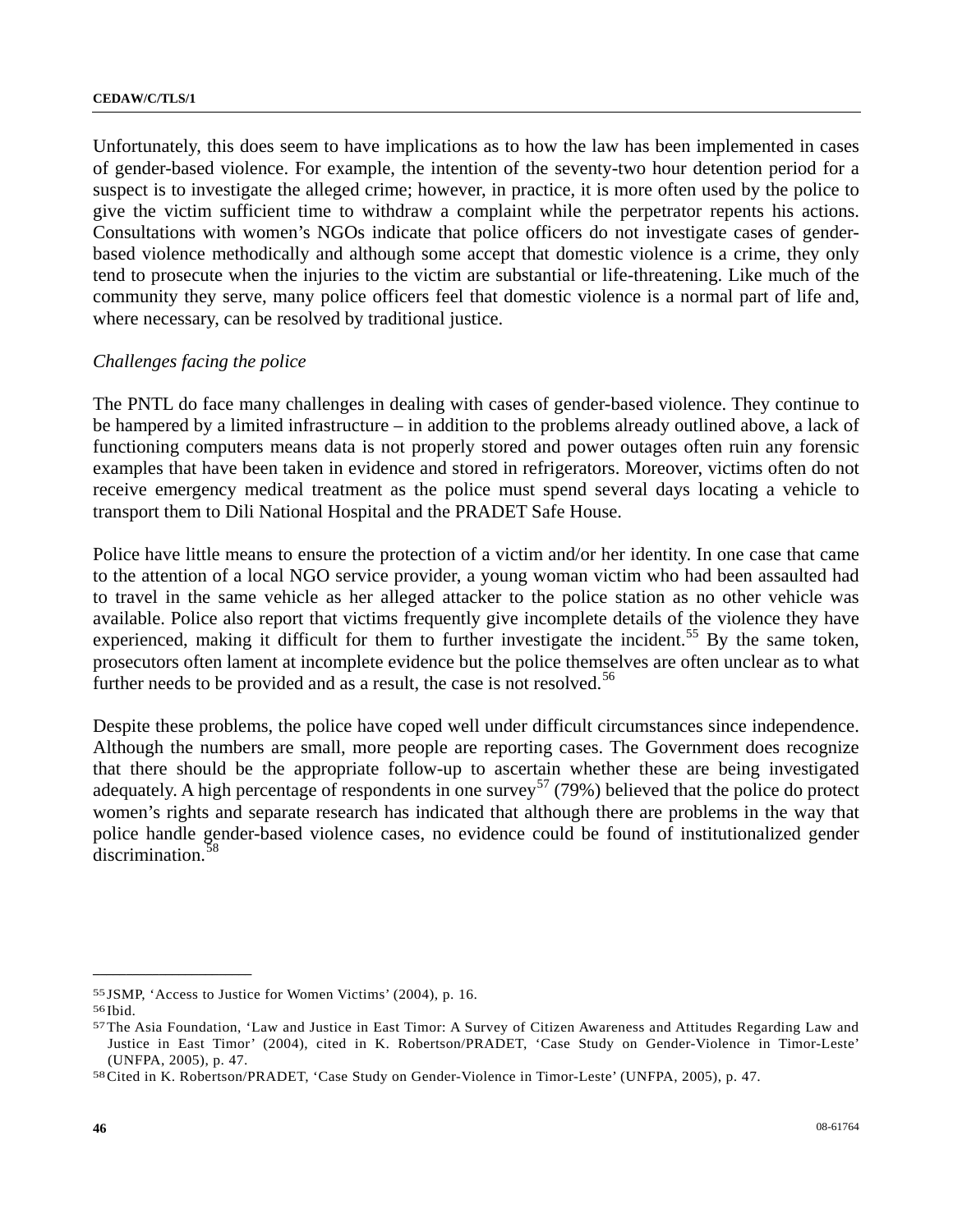# *Medical services*

Since 2001, the Ministry of Health and the Guido Valadares National Hospital in Dili have provided a Safe Room for victims of gender-based violence and child abuse. This Safe Room, ('Fatin Hakmatek') which in 2005, developed into a separate Safe House located in the grounds of the National Hospital, is operated by local NGO PRADET Timor Lorosae, with support from UNFPA, and provides emergency medical treatment, forensic examination and counseling to victims. This service is the first of its kind in Timor-Leste and forms an integral part of the referral network. The VPU often bring victims to the Safe House as first port of call. The National Hospital has provided one dedicated doctor to the service who has been trained to conduct forensic examinations using a Forensic Protocol (see below) developed by PRADET. The process of documenting injuries is a crucial part of evidence-gathering for the effective prosecution. There is a continued effort by all parties involved to improve the medical response to victims, for example, ensuring that victims receive important information on HIV/AIDS and STIs testing, in addition to devoting more clinic time to follow-up to medical care. In addition, PRADET makes daily visits to the emergency room in the National Hospital to discuss with medical staff whether they have received cases of gender-based violence and to offer counseling services. In 2005, the Safe House assisted a total of 101 clients.

# *Pyscho-social services*

As already described in the CCD, the Division of Social Services (DSS) in MLCR is mandated by the Government to provide social work services and humanitarian assistance to vulnerable members of the community including women, children, the elderly, the disabled and children that come into conflict with the law. At the time of writing, preliminary discussions have been held between the MLCR and members of the existing referral network with a view to establishing several community houses for vulnerable people in the community, such as victims of gender-based violence.

At present though, a significant part of counseling for victims is performed by NGOs. As part of the 'Fatin Hakmatek' service referred to above, PRADET also provides ongoing psycho-social counseling to victims in Dili and several districts. This takes place in a special room in its Safe House to guarantee privacy and security. It also conducts home visits and support group activities. In 2006, it plans to carry out specific training to health workers and community leaders in Baucau, Oecussi and Suai on how to respond to victims of domestic violence, sexual assault and child abuse. These three districts have been chosen because they each have a functioning court and together cover a large part of the country.

The format of the support groups for victims run by PRADET is to use educational and creative activities to help women come to terms with the shame they feel because of the abuse. Where possible, the women are grouped according to the nature of the violence they suffered – for example, a group of young victims of sexual assault and another group of women who have suffered domestic violence.

In addition, a local women's NGO Fokupers operates another Safe House ('Uma Mahon') in Dili for victims of gender-based violence and child abuse. Although an NGO and not a mandated service by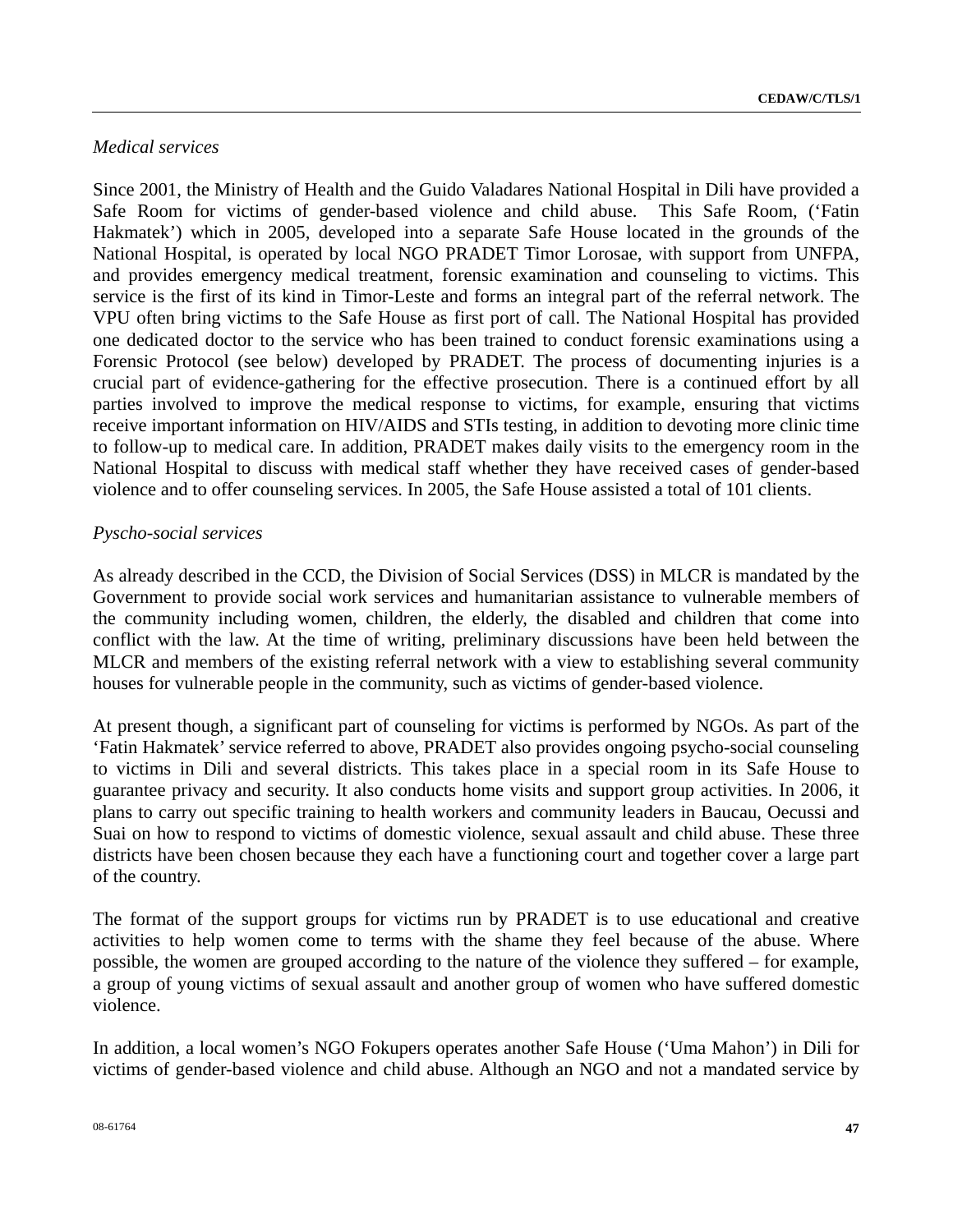the Government, Fokupers has been providing expert assistance to victims of gender-based violence since 1997. The Uma Mahon is often the place where police and other NGOs refer victims in need of support and accommodation, and so also represents a key part of the network of services in Dili. In addition, Fokupers provides a comprehensive accompaniment programme for victims, offering expert counseling, therapy, legal advice (two full-time lawyers are currently employed) and mediation.

The counseling sessions involve listening to the victim in a non-judgmental fashion, explaining that the abuse is not their fault and ultimately, respecting their choices. During counseling, victims usually ask for information on medical processes and their legal options - what they can expect if they make a formal complaint. Fokupers have a number of community organisers in four districts to act as focal points for victims of gender-based violence in those communities. After information is provided, some victims choose to go home, move (stay with a family member or friend) or opt to stay at the Safe House. Protection orders are rarely used.

At the time of writing, Fokupers is planning to extend their accompaniment service to victims in Suai district. In the period from January to October 2005, Fokupers assisted 95 clients.

There are also a number of additional smaller service providers that provide social support to victims of gender-based violence and child abuse in Dili including:

- The Alola Foundation (National Resource Centre) provides humanitarian assistance and referral service;
- Fundasaun Centro Joventud (FCJ) provides child protection, shelter and counseling;
- Ismaik (Institusaun Sekular Maun Alin iha Kristu): various safe rooms and counseling for gender-based violence victims;
- Fundasaun Harii Au Metan: shelter for gender-based violence victims (including trafficking victims and sex workers);
- ETWAVE provides accompaniment and shelter for gender-based violence victims.

### *Legal services*

The JSMP Victim Support Service (VSS) was established in April 2004 with funding from UNFPA. Prior to this, most legal support was provided by Fokupers. The VSS provides legal assistance to victims of domestic violence and sexual assault once cases have been referred to the police and/or Prosecutors Office. They work closely with the VPU, PRADET and Fokupers and have increased their caseload significantly since starting this service. The VSS now forms an integral part of the referral network of services and, from April to December 2005, they assisted 53 clients. With PRADET and Fokupers, they try to coordinate cases on a frequent basis, especially those which are challenging. In 2006, the VSS plans to consolidate their existing case-load and extend the service into the three districts of Baucau, Oecussi, and Suai to mirror the work of PRADET in these districts and provide multi-sectoral support, where possible, to victims in the districts.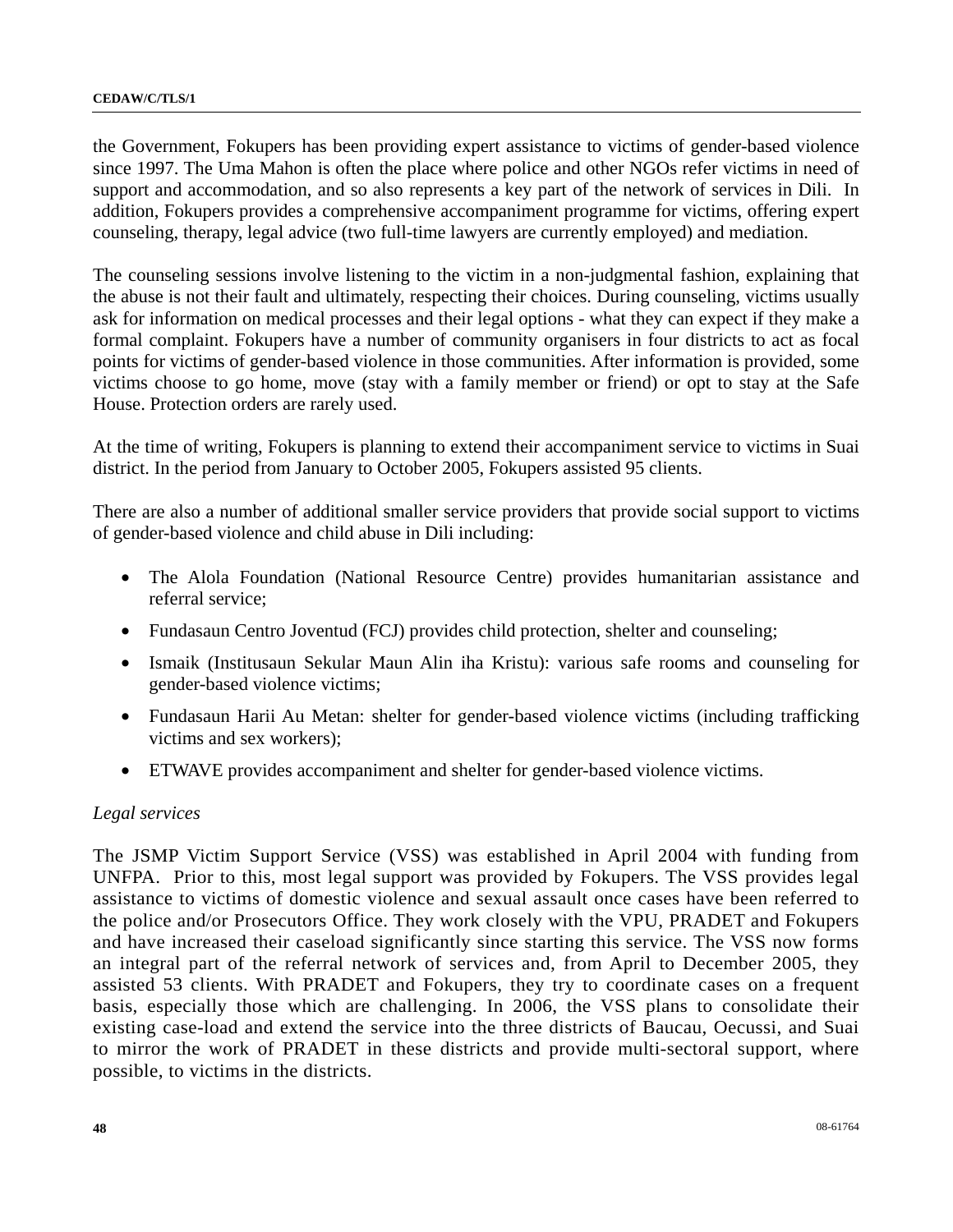In addition to the VSS and Fokupers, there are a number of private law firms offering legal services to victims of gender-based violence. There are also two legal aid organisations in Dili District ('LBH Liberta' and 'LBH Ukun Rasik Aan'), which provide free specialized legal assistance to victims of gender-based violence and which and are supported by the Asia Foundation. The LBH Ukun Rasik also has a mobile team which covers several districts in Timor-Leste. These mobile teams comprise of women lawyers; however, as reflected by the numbers of their female clients, they represent a minority.

The Prosecutor General's Office ('Ministerio Publiko') is another key legal actor in the network of support services. Although it does not provide a service as such, it sometimes receives complaints directly and therefore also functions as a referral point for other services in the network.

## *Referral network in the districts*

The OPE mapping shows that there are very few dedicated or experienced services for victims of gender-based violence operating outside of Dili. The PNTL (VPU) has an office in each district but they have limited resources, and the skills and commitment of the individual officers varies considerably from place to place. The DSS (MLCR) has offices in Baucau, Maliana and Oecussi. PRADET has provided training to hospital staff in Baucau and Oecussi regarding medical treatment and forensic examination for victims and also makes regular trips to Oecussi, Same, Suai, Baucau and Alieu districts to provide ongoing counseling and followup support to clients on a needs basis.

Fokupers have community organisers placed in Liquica, Bobonaro, Cova Lima and Ermera who act as referral points to Fokupers in Dili, but they are not trained counsellors. Forum Peduli Wanita Oecussi, a NGO, have recently established a shelter for victims of gender-based violence in this enclave, which is supported by Caritas Australia and UNFPA and there are also two other local women's NGOs who provide assistance to victims here. ISMAIK (through the Church) offers shelter in Alieu, Ainaro, Liquica, Same and Viqueque. In Baucau, the Baucau Buka Hatene Centre Women's Development Programme is in the process of developing a support programme for victims of gender-based violence and training for a group of women counsellors, with support from PRADET and Caritas Australia.

The VSS from JSMP has consolidated its service into Liquica but, at present, mainly operates in Dili District due to lack of resources. LBH Biankara operates in Ainaro, Maliana, Suai and Same districts which have specialised gender division. LBH Yayasan ECM operates in Baucau, Lospalos, Manatuto and Viqueque. LBH Fortuna operates in Ermera.

Despite all of the above efforts, it is still very difficult for the majority of women and children living in rural areas in Timor-Leste to seek professional assistance if they need it. Many are living in extreme poverty and feel there is little or no chance of being able to live independently from their abuser and earn their own income. The members of the referral network have recognized that efforts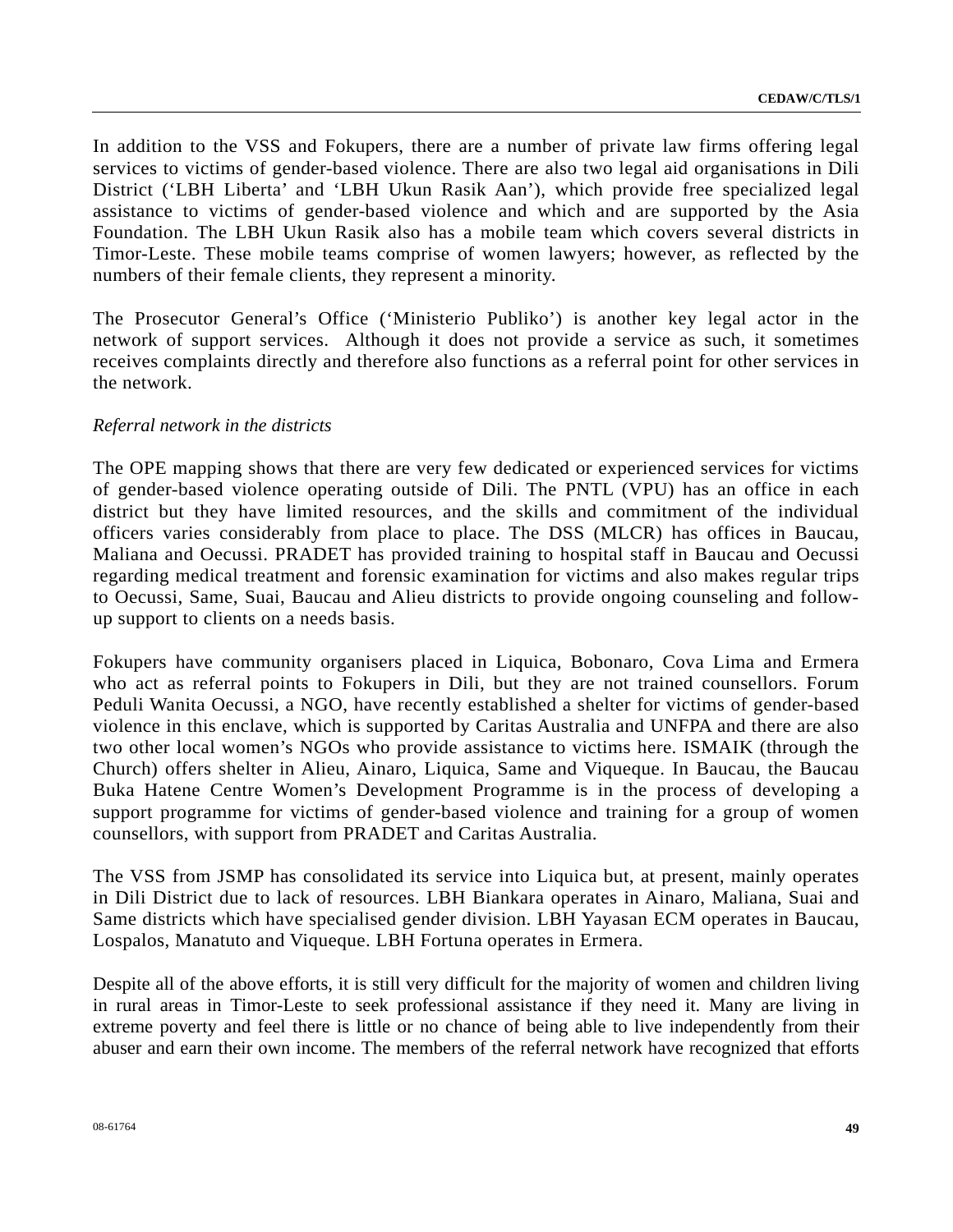should be made to strengthen the link between those service providers who are providing psychosocial support and those services who are working on employment/livelihood issues.

### *Views of victims on sources of support*

Research has shown that the most common reason for not looking for help was due to lack of transportation, (23%); the considerable distance to health care facilities (20%) and shame at what had happened (18%). When asked about what kinds of support could be useful, there was a difference in what they thought would help and what they actually did. For instance, 25% of women felt that support from a woman's group would be useful, yet only 1% actually went to a woman's group. Similarly, 51% thought that talking with their parents would be helpful, yet only 32% did this. Only 3% of victims felt that the police were useful and an even smaller percentage (1%) actually went to the police. These statistics are surprising when just under half of all respondents felt that their needs were being met. $59$  $59$ 

In an evaluation carried out by PRADET on their Safe House, women who had used this service were appreciative of this safe-haven, but expressed a wish to see a doctor more quickly and have better access to medical after-care.

## *Process of referrals*

In Dili, the VPU normally refers a case to Dili National Hospital and/or PRADET Safe House, sometimes to the DNSS (who have responsibility for the protection and placement of child victims of abuse) before referring to Fokupers and the VSS at JSMP. The actual referral process is very informal and has developed organically in past few years, often based on personal relationships with colleagues in each of the organizations. Not all cases follow this referral pathway. Many victims present directly to Fokupers, the PRADET office or the OPE before going to the police. Clients of Fokupers are not usually referred to the VSS at JSMP but are provided with legal assistance by their own organization. There are also many other referral points for victims, such as the Church, community leaders, the Alola Foundation and the OPE itself.

As stated above, a high proportion of cases involving gender-based violence never reach the Courts after an initial referral to the police. However, the OPE has called for further research into how cases are progressing through the referral pathway and in, particular, through the legal system. At the moment there is no way of tracking a case after it is referred from one organization to the next within the network.

Since 2002, the OPE and UNFPA have provided financial and technical support to the development of the referral network, including:

Training for all VPU officers (see above);

<span id="page-49-0"></span><sup>59</sup> IRC 'Prevalence of Gender Based Violence in Timor-Leste' (2003) cited in K. Robertson/PRADET, 'Case Study on Gender-Violence in Timor-Leste' (UNFPA, 2005), p. 52.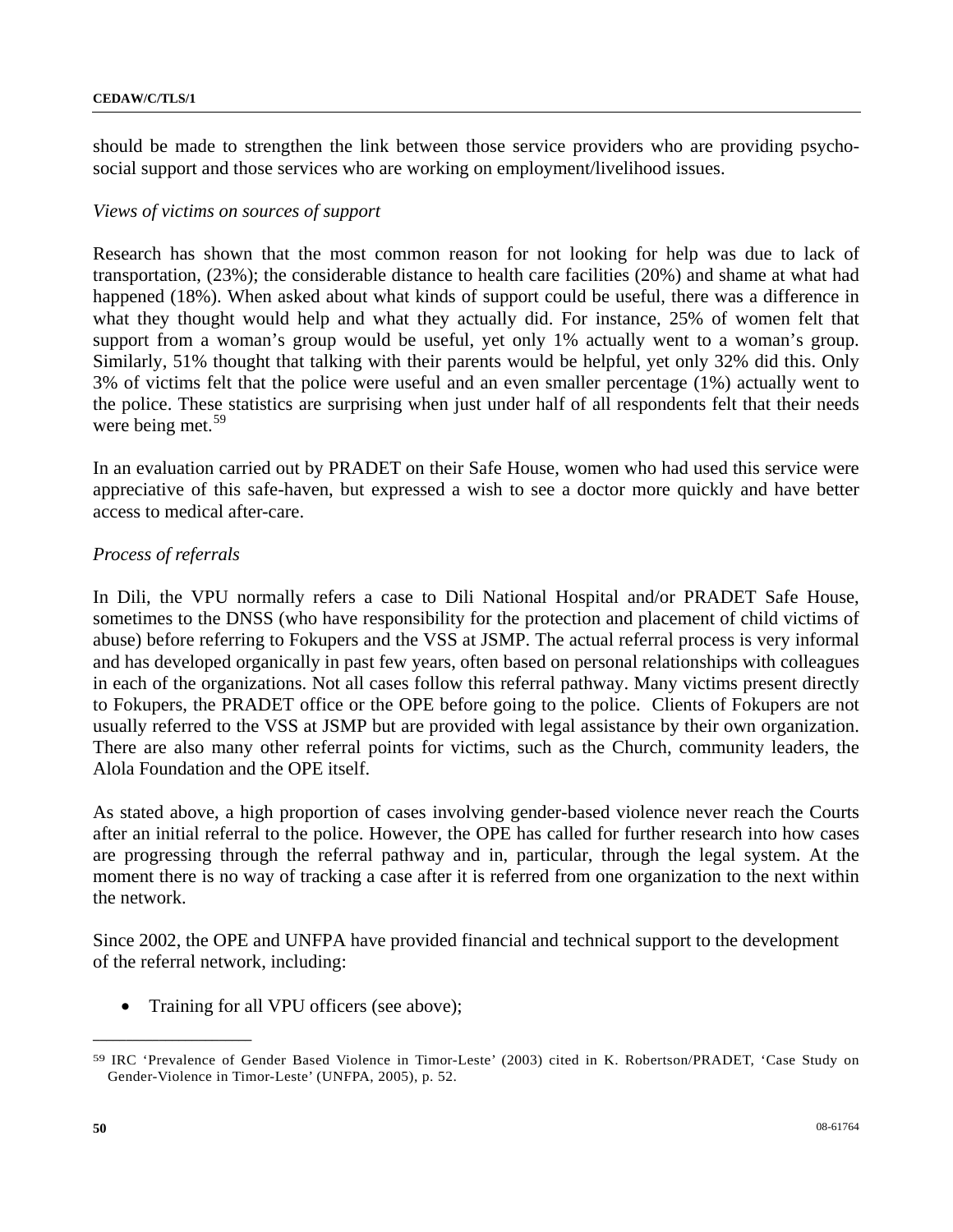- Donation of two motorcycles to the VPU Dili District office; and
- Funding to the PRADET Fatin Hakmatek, Fokupers Uma Mahon and JSMP Victim Support Service.

## *Legal framework for the referral network*

Currently, there is no clear legal basis for the referral network of services. However, as already stated above, the draft domestic violence legislation contains a full regime for the establishment of support services for victims of gender-based violence.

In particular, Art. 15 on 'Community Authorities' instructs the village and Suco Chiefs, in coordination with the OPE, to 'promote and guarantee the creation of mechanisms for the prevention of domestic violence' as well as to 'collaborate with other institutions in implementing public awareness measures for citizens on these issues.' Art. 17 of the draft Law Against Domestic Violence provides that the government will promote the creation of 'Support Centres' to provide assistance, refuge and guidance to victims of domestic violence to be regulated by a separate Decree Law. The Law also establishes an emergency telephone service<sup>[6](#page-50-1)0</sup>, a 'Specialised Hospital Assistance Service'<sup>61</sup> and a 'Specialised Police Assistance Service.'<sup>[6](#page-50-2)2</sup> It also requires the OPE to support and supervise the activities of 'Victim Support Organisations,'[6](#page-50-3)3 meaning NGOs and community organisations that provide assistance to victims.

The Preamble to the Decree Law states that the objective of the law is to 'strengthen the support services for victims of domestic violence that already exist in Timor-Leste'. In particular, Art. 2 requires the OPE to coordinate a national plan for the creation and implementation of Support Centres in all districts of Timor-Leste. Each Support Centre shall be comprised of a Reception Centre, which will give direct assistance to victims and act as a referral point, in addition to a Shelter.

Once approved and enacted this Decree Law and the Law Against Domestic Violence will provide a comprehensive legal basis for the network of services which currently exist in Timor-Leste.

At present though, there is a significant gap between the way existing services operate on the ground and the new structure enshrined in forthcoming legislation. The Government recognizes that there will be many challenges to bridge this gap. In practice, this will involve a process of categorizing those services which already exist as either 'reception centres' or 'shelters' as defined in the Decree Law; or 'specialized services' as defined in the main Law Against Domestic Violence. For example, the Fokupers Uma Mahon is clearly a shelter, whereas the PRADET Safe House is both a 'reception centre' in the sense that it receives and refers victims and also forms part of the 'Specialised Hospital Assistance Service'. The JSMP VSS office is a 'reception centre.' The VPU forms the 'specialised police assistance service'. The challenge to the Government and referral partners therefore, will be to

<span id="page-50-0"></span><sup>60</sup> Art. 18.

<span id="page-50-1"></span><sup>61</sup> Art. 20.

<span id="page-50-2"></span><sup>62</sup> Art. 21.

<span id="page-50-3"></span><sup>63</sup> Art. 22.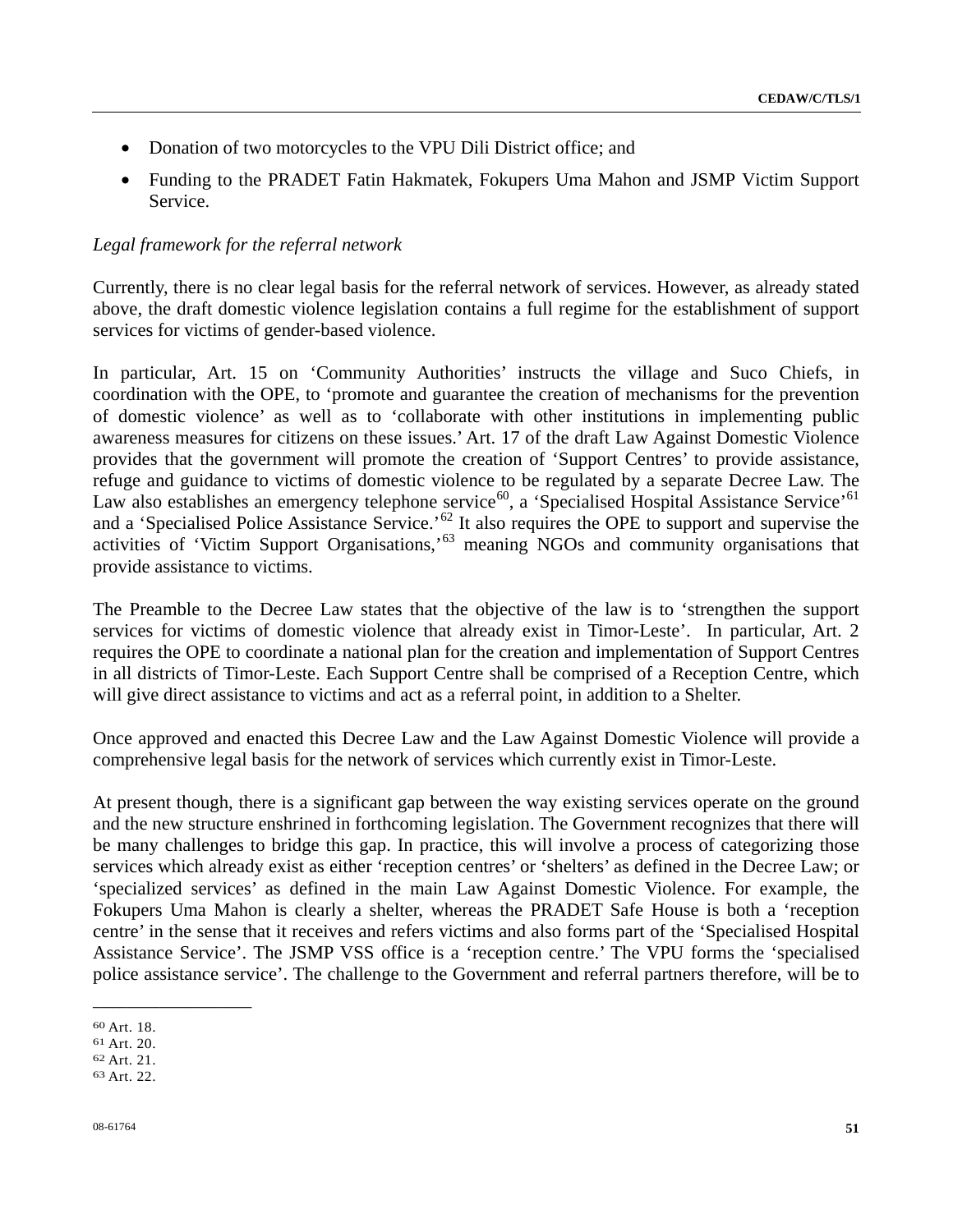strengthen the network in a way that is consistent with the principles and structures contained in the legislation.

### *Weaknesses of the referral network*

In research carried out by the OPE and UNFPA in March 2005, the main problems in the referral network were identified as follows:

- The roles and responsibilities of individual organisations and Government institutions are not yet clearly defined and this sometimes prohibits victims of violence from benefiting from the range of assistance available from all sectors;
- Currently there are informal networks and communication in place between the service providers, but no MoUs or formal referral protocols between them to formalize relationships/referrals, which can lead to confusion;
- In some instances there is still not a full understanding between some Government and NGOs regarding the services that each has to offer. For example, some police stations are not yet aware of the roles of the other service providers. There is also a lack of coordination between and knowledge of some of the smaller support services available;
- The support service providers are still very heavily reliant on support from bi-lateral donors and UN agencies, which is not sustainable in the long-term;
- As already referred to above, there are very few services available to victims outside of Dili. While PRADET Fokupers, JMSP VSS and the DNSS (MLCR) all receive referrals from the districts, as yet they don't have the resources to set up permanent offices in all districts. The logistical and financial constraints of providing basic social services to people in the districts and remote areas is a major challenge for all service providers in Timor-Leste.

At the time of writing, the Government, and referral partners are beginning to tackle these challenges, in particular, seeking to integrate the existing child protection network and group of services for gender-based violence victims into one network. At present, there is still little coordination between the child protection network and the referral network for victims of gender-based violence at the policy level. However, in practice, many of the same support providers in these networks work with each other and often refer cases involving children to one another.

### *Achievements of the referral network*

The fact that a basic network of services already exists in Timor-Leste is an enormous achievement. These services have been largely established from the 'ground-up', in part due to the hard work and dedication of some key figures within the Timorese women's movement. They have developed their own connections with one another and their own means of receiving referrals and reaching out to victims in the community. Each of the key services is operated by national staff, with minimal assistance from international advisors. There is a very small but nonetheless committed pool of skilled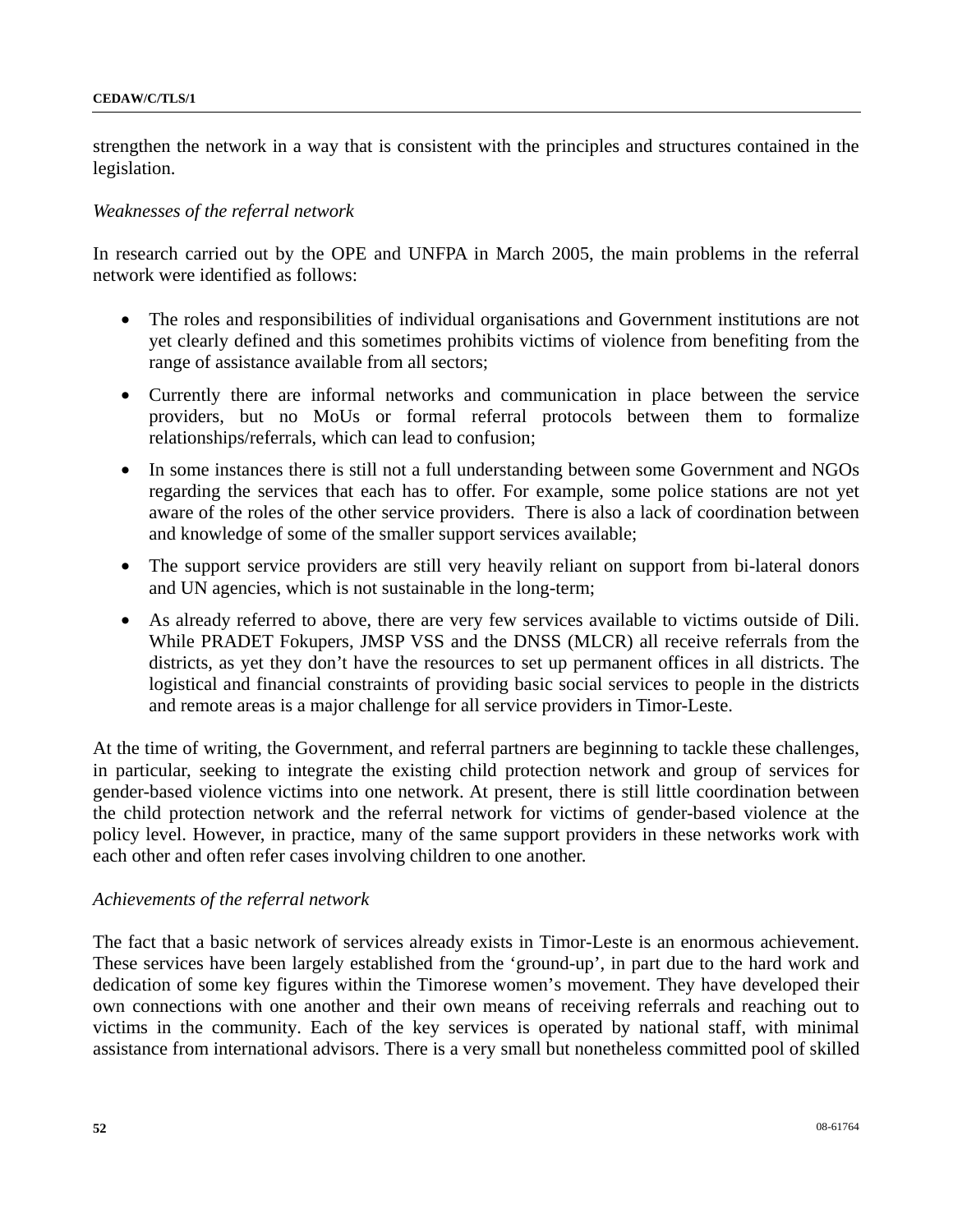Timorese counsellors, police officers, lawyers, social workers and health professionals specializing in gender-based violence.

## *Forensic Protocol*

In 2004, the OPE became very involved in a working group established by the TLPDP and the VPU to develop a forensic examination protocol for victims of domestic violence and sexual assault and to strengthen links between key service providers and the police. In 2005-2006, PRADET developed an initial draft 'Domestic Violence, Sexual Assault and Child Abuse Protocol for Medical and Forensic Examiners', which is a standard form with instructions and diagrams to collect evidence in domestic violence, sexual assault and child abuse cases. The Protocol has been developed in three languages (Tetum, Portuguese and English) and it is hoped that it will be easy for health-care professionals to use. At the time of writing, the Ministry of Health is considering the Protocol. UNFPA are currently sponsoring one Timorese doctor to receive further training abroad in performing forensic examinations; similarly, PRADET is active in seeking out short-term technical assistance from medical personnel who can conduct training in Timor-Leste.

## *'Controlling Violent Behaviour Training Programme' for Violent Offenders*

In 2005, a programme on controlling anger and violent behaviour for prisoners who had been convicted of sexual and domestic violence, was launched. Permission was given by the Ministry of Justice to pilot this programme in Becora Prison in Dili and upon successful completion, to be extended to other prisons in the country. Although not specifically part of the referral network of services for victims, the programme forms part of a rehabilitation and prevention strategy and aims to give violent offenders the skills to avoid violence before they leave prison and return to their communities. This is in accordance with CEDAW General Recommendation No. 19 (24.r) on Violence Against Women.

In early March 2006, 12 prison guards were selected and successfully completed Phase I of the Controlling Violent Behaviour Training of Trainers course, a week-long basic counseling and training skills course provided by the East Timor Development Agency. At the same time, a Training Manual on Controlling Violent Behaviour, appropriate to a Timorese context, was developed and further refined through consultations at Becora Prison and with the assistance of an international training specialist. At the time of writing, the second phase of the Training Programme, an intensive TOT for 3 prison guards on the 10 modules in the Manual, is due to take place. Once this is completed, it is expected that the guards will deliver the training to selected prisoners.

### **Conclusion**

The OPE has achieved much in its few years of existence, especially in regard to legal developments such as the formulation of a domestic violence law, advocacy on the draft Penal Code, which now criminalizes most sexual crimes and the Decree Law for Suco Leaders, who are now charged with preventing domestic violence in their communities. The OPE has greatly assisted in the process of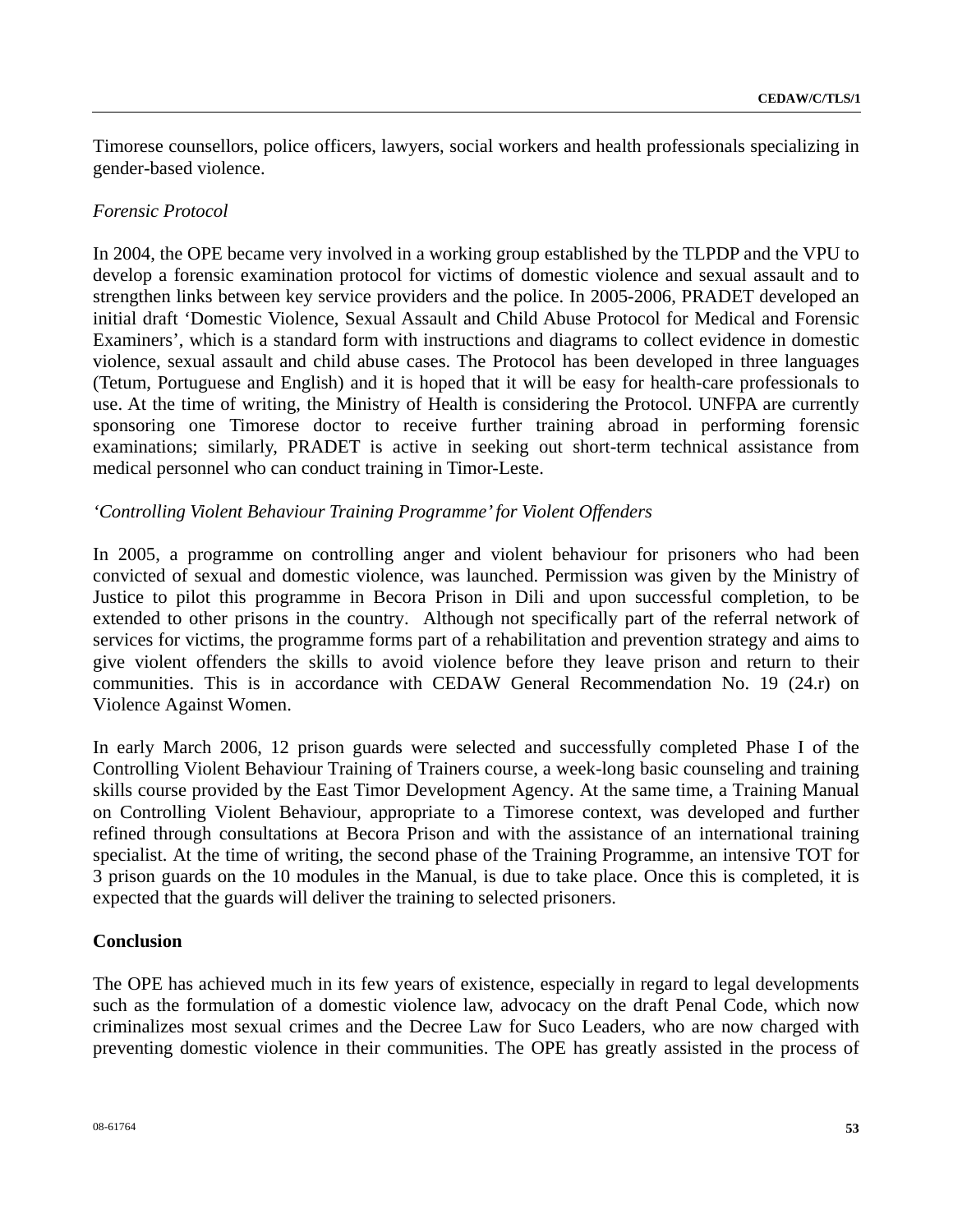establishing a basic network of support services for victims of domestic and sexual violence and has increased public awareness of this problem through extensive civic education and annual campaigns.

However, significant challenges remain, not least in that the problem of gender-based violence in Timor-Leste is extensive and resources available to tackle it are currently limited. Admittedly, much work needs to be done in the area of 'hearts and minds', to bring about an attitudinal change within society that gender-based violence of any kind should never be tolerated. Further work needs to be done as well as to ensure that those individuals seeking help are provided with quality services to assist their recovery process.

# *Art 5 CEDAW: Cultural Roles and Stereotyping*

## **Introduction**

Discussion on the subject of culture in any society can be difficult as it is often linked to the identity of an individual or group of people and the fear can exist that delving into aspects of a culture can lead to weakening or eradication of that culture. This is particularly true of Timorese society, which has endured a long history of occupation by several cultures and, at times, a brutal suppression of its people and traditions.

There are many organizations in Timor-Leste that have incorporated ideas of gender equality into their work and continue to fight for recognition of women's rights as human rights. Research has shown that there is support for women's rights amongst the Timorese public, particularly in urban areas, in relation to a louder voice in traditional justice processes and greater enjoyment of land rights.<sup>[6](#page-53-0)4</sup> However, this must be considered in the context of resistance to overall efforts to achieve gender equality and, in particular, eliminate gender-based violence, as these are often perceived as 'malae' or 'foreign' ideas and not appropriate to local culture and tradition. Admittedly, this then limits the effectiveness of attempts to raise awareness of and ultimately eradicate oppressive cultural practices.

At the Second Regional Women's Congresses in 2004, participants publicly acknowledged and objected to patriarchal aspects of Timorese culture that have a negative impact on women and prevent them from fully participating in society. These included the practices of polygamy and 'barlake' or 'bride-price' in addition to the problems surrounding succession, as already discussed in the CCD. At the same time, however, they recognized that there is much within Timorese culture that is of great value and should be preserved. They expressed their concern at increasing divorce rates and that women are no longer dressing according to Timorese tradition which, they believed, was part of a general trend to neglect traditions and identity. They also reiterated the need for the country to remain open to the cultures of other countries and embrace globalization.<sup>[65](#page-53-1)</sup>

<span id="page-53-0"></span><sup>64</sup> The Asia Foundation, 'Law and Justice in East Timor: A Survey of Citizen's Awareness and Attitudes Regarding Law and Justice in East Timor', p. 3.<br><sup>65</sup> Results from the Second Regional Women's Congresses: Culture (2004), p. 2.

<span id="page-53-1"></span>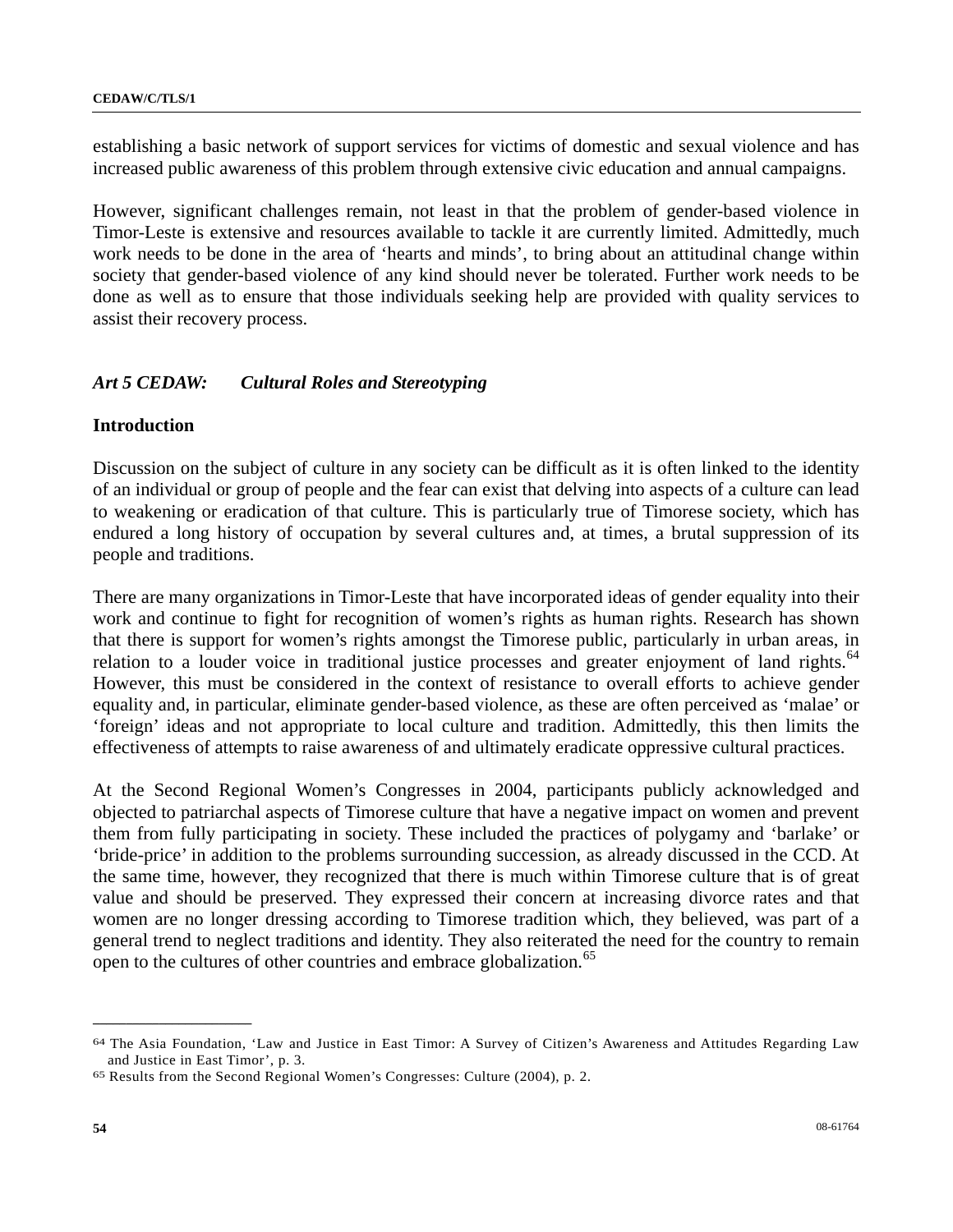It is clear that any debate on culture in the Timorese context needs to be approached with a certain degree of sensitivity. Experience has shown that efforts to eliminate harmful practices or stereotypes within the country are more effective when people themselves identify what aspects of their culture and tradition are healthy and understand and come to accept those aspects that are potentially damaging. Whilst the idea that gender-based violence as a serious problem is slowly seeping into the public consciousness, an issue such as reproductive health is less clear-cut, with many women openly defending their right to have large families,  $^{66}$  $^{66}$  $^{66}$  reacting, in part, to traumatic family planning practices forced upon them during years of Indonesian occupation.

The Government is committed to the preservation of Timorese culture, as stated in Art. 6 (5) of the Constitution, which is to 'assert and value the personality and the cultural heritage of the East Timorese people.' This idea is further reinforced in Art. 59 (5), where it is affirmed that 'everyone has the right to cultural enjoyment and creativity and the duty to preserve, protect and value cultural heritage.' Equally, though, the Government, through the Constitution, does reaffirm its 'determination to fight all forms of tyranny, oppression, social, cultural or religious domination and segregation.<sup>[6](#page-54-1)7</sup> Furthermore, it is established that Timor-Leste is a nation where the 'dignity of the human person'<sup>[6](#page-54-2)8</sup> as a fundamental constitutional right is respected and the human and fundamental rights of each of its citizens guaranteed.<sup>[69](#page-54-3)</sup>

### **Cultural practices restricting the promotion of women's human rights**

Delegates attending the four Regional Women's Congresses in 2004 in Timor-Leste identified traditional justice processes and the refusal of some to accept women as village chiefs or other public positions as additional aspects of Timorese culture which adversely affect women. These, as well as other cultural attitudes viewed as potentially detrimental to women, are discussed below.

#### *Perceptions of rights and power*

Research has shown that in a post-independent Timor-Leste, both men and women are aware that they have rights, which they understand to be positive, bringing freedom, mutual respect and opportunities.[70](#page-54-4) However, this is different from what they understand as real power, which is the ability to take action and decisions. In consultations, some women have stated that although they have equal rights in a new Timor, these are specific to their traditional roles and, effectively, they have no power.<sup>[71](#page-54-5)</sup> This is supported by evidence gathered from workshops with senior secondary school students, in which both girls and boys stated that men have more power than women.<sup>[72](#page-54-6)</sup>

<span id="page-54-0"></span><sup>66</sup> Results from the Regional CEDAW Treaty Reporting Workshops (2005).

<span id="page-54-1"></span><sup>67</sup> Preamble to the RDTL Constitution.

<span id="page-54-2"></span><sup>68</sup> Art. 1 (1) RDTL Constitution.

<span id="page-54-3"></span><sup>69</sup> Preamble to the RDTL Constitution.

<span id="page-54-4"></span><sup>70</sup> The Asia Foundation, 'Law and Justice in East Timor: A Survey of Citizen's Awareness and Attitudes Regarding Law and Justice in East Timor', p. 28. 71 'Obstacles to the Effective Participation of Women in Adult Education Programme: Focus on Social-Cultural Practices'

<span id="page-54-5"></span><sup>(</sup>Oxfam, UNESCO 2004), p. 31. 72 Ibid. p. 24.

<span id="page-54-6"></span>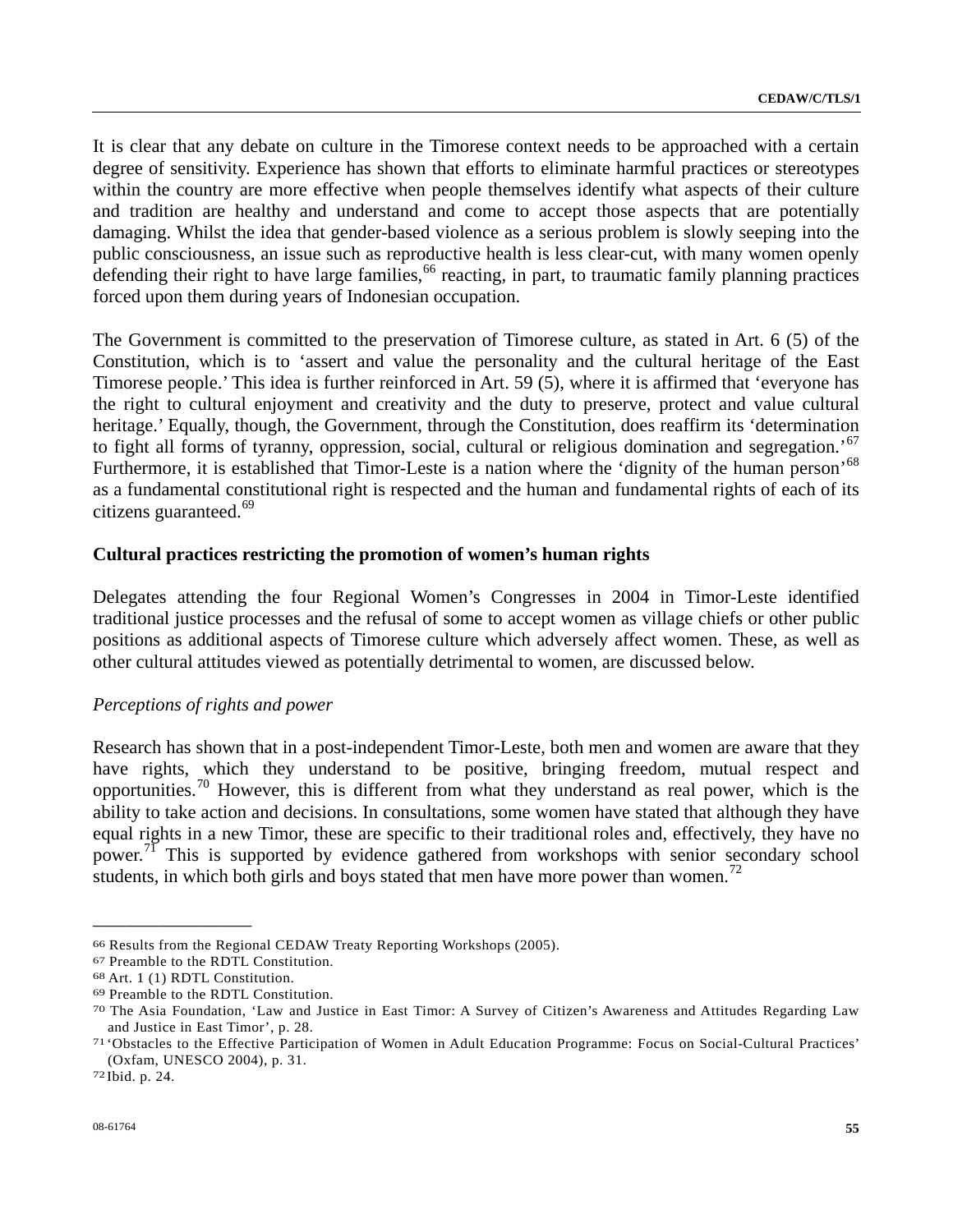By contrast, some women and men in Timor-Leste perceive the concept of equal rights negatively, in that their attainment means having to assume all the values of western culture. In a series of consultations on the subject of gender equality, some respondents expressed the view that 'women's rights have taught women to wear short skirts.'[7](#page-55-0)3 Some believe that equal rights are the cause of violence within the family as women are defying their husbands and this can even lead to the break-up of the family unit. NGOs that advocate for women's rights are sometimes seen as meddling and encouraging women to 'revolt against their husbands.<sup>[7](#page-55-1)4</sup> One gender advisor in the districts attributed an increase in the number of rape cases in Dili to the discussion on gender equality.<sup>[75](#page-55-2)</sup> Others have become resigned to the idea that women have rights, but the challenge now is to decide to what level women will be given rights.<sup>[7](#page-55-3)6</sup> In one consultation, one woman stated that 'gender equality is okay in government but it cannot make rules for the family.'[7](#page-55-4)7

### *Division of roles in the home*

**\_\_\_\_\_\_\_\_\_\_\_\_\_\_\_\_\_\_\_\_\_\_\_\_** 

As already discussed in the CCD in the section on 'Marriage and Family', the man is considered the chief of the household, taking all major decisions relating to his family while his wife has multiple roles relating to domestic chores, some agricultural work and income-generating activities such as selling tais.

These household activities frequently require women and young girls to carry extremely heavy loads. Domestic work can involve long hours under difficult conditions and often while pregnant. It can be performed over and above other tasks such as labour intensive subsistence farming or work in the labour market.<sup>[78](#page-55-5)</sup> This way of life can be detrimental to women's health, both in the immediate and long-term.

The division of roles along gender lines ensures stability in the family, which is very important in Timorese culture. These roles are both pervasive and natural. Women are active at traditional ceremonies, where they are expected to prepare food, take part in traditional dances and more generally, attend to 'women's business', which includes resolving the problems of other women.<sup>19</sup>

<span id="page-55-0"></span><sup>73</sup> M. Araujo, 'Oxfam and Partners in East Timor – Creating a Voice for Women and Carving a Space for that Voice' in 'Challenges and Possibilities: International Organizations and Women in East Timor' (2005), p. 2. 74 The Asia Foundation, 'Law and Justice in East Timor: A Survey of Citizen's Awareness and Attitudes Regarding Law

<span id="page-55-1"></span>and Justice in East Timor', p. 12.<br>75 M. Araujo, 'Oxfam and Partners in East Timor – Creating a Voice for Women and Carving a Space for that Voice' in

<span id="page-55-2"></span><sup>&#</sup>x27;Challenges and Possibilities: International Organizations and Women in East Timor' (2005), p. 2. 76 Results from the Regional CEDAW Treaty Reporting Workshops (2005).

<span id="page-55-3"></span>

<span id="page-55-4"></span><sup>77 &#</sup>x27;Obstacles to the Effective Participation of Women in Adult Education Programme: Focus on Social-Cultural Practices' (Oxfam, UNESCO 2004), p. 31.<br><sup>78</sup> O' Keefe,' Women in Timor-Leste: Report on Women and Health, Education, Economic Capacity and Participation in

<span id="page-55-5"></span>the Decision Making' (Ireland Aid, 2002), p. 40.<br><sup>79</sup> 'Obstacles to the Effective Participation of Women in Adult Education Programme: Focus on Social-Cultural Practices'

<span id="page-55-6"></span><sup>(</sup>Oxfam, UNESCO 2004), p. 22.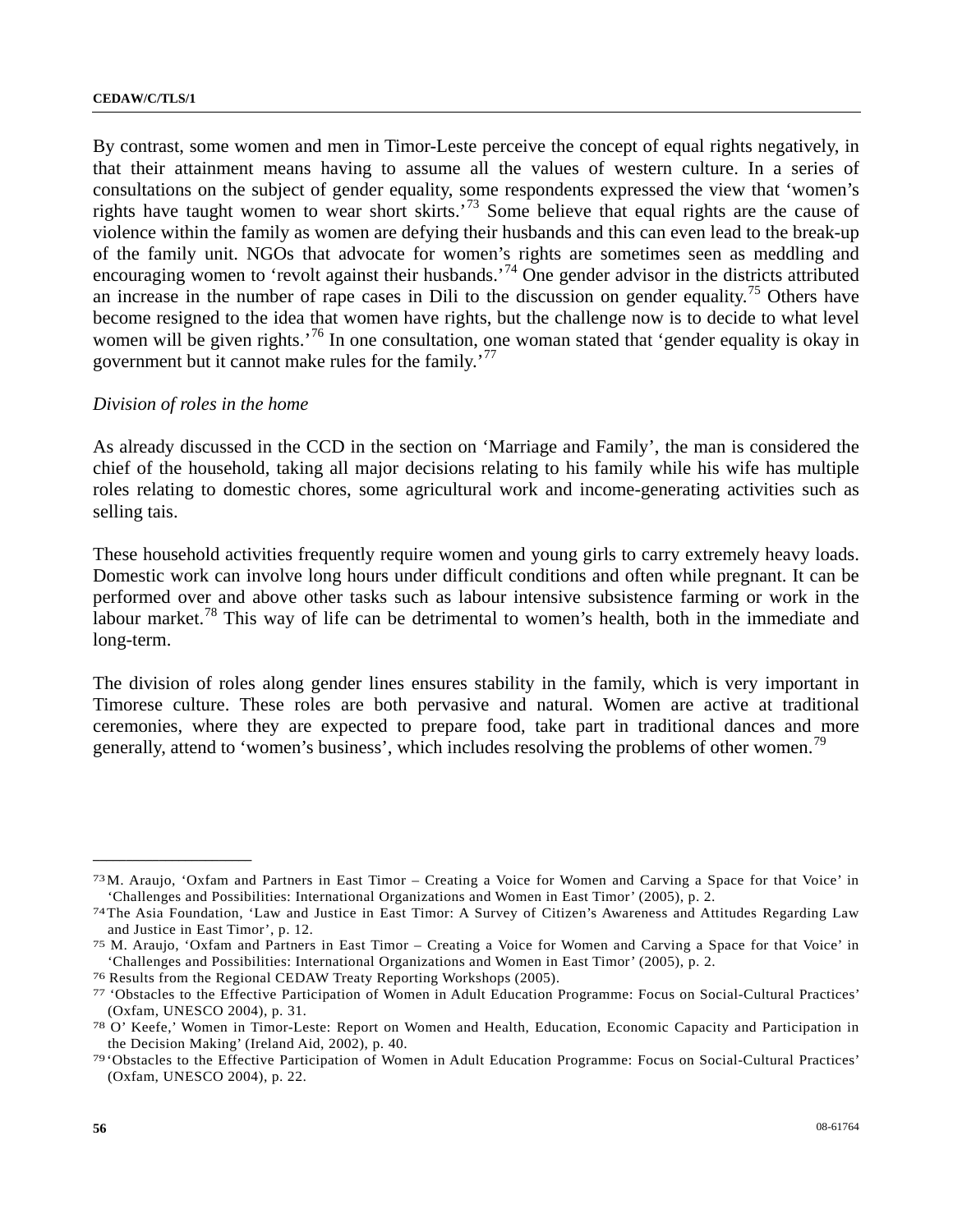# *Restriction of a woman's mobility*

In contrast to the freedoms enjoyed by her husband, a Timorese woman's mobility is restricted in that she usually only leaves the home on specific occasions, such as bringing her husband food if he is working in the fields, going to market to buy or sell items or attending Church. Young women who have children and little or no help from other female relatives in the home are particularly restricted. Furthermore, this pattern is adopted too by girls in the family. To a certain extent, a woman's leisure time is also controlled and where she is able to attend activities outside the home, her motives for doing so is often questioned by her husband or family, who again see this independence as threatening the stability of the home.<sup>[8](#page-56-0)0</sup> When a group of secondary school students were asked in one consultation as to whether they agreed with the idea that a woman could go out and work, a small minority (mostly girls and a few boys) stated that this was possible only if she proved herself capable of doing the job.<sup>[81](#page-56-1)</sup> This is despite the fact that many women were activists in the resistance years, mobilizing assistance and involved in guerrilla fighting.

## *Roles in relation to rearing of children*

Art. 39 (4) of the Constitution defines maternity as a condition which shall be 'dignified and protected.' In Timorese culture, it is usually the woman who assumes the primary responsibility for rearing children, though the extended family (usually that of the father) normally takes over in the event of either parent's death or the mother remarrying. Therefore, the mother can lose the right to care for her children. As already outlined in the CCD in the section on 'Care of Children', this can be taken as evidence of a discriminatory practice against women. In accordance with the requirements of Art. 5 (b) CEDAW, some general education has already taken place to increase the awareness of families and communities of the roles and responsibilities of both parents and families in the rearing of children; however, the Government usually only intervenes in family affairs if the child's best interests are seriously at risk. Fathers tend to be more involved in the upbringing of children in urban than rural settings, especially if a wife is employed outside the home and enjoys the help of female members of the extended family.<sup>[82](#page-56-2)</sup>

# *Underage marriages*

As already stated in the CCD, the minimum legal ages of marriage under current law are 15 years for girls and 18 years for boys. In consultations on the treaty reports, people expressed their concern at the betrothal of young girls at a very early age. Given the lengthy negotiations between families on the appropriate sum of barlake to be paid, young people may often find themselves in a 'de facto' or customary union for many years, while the dowry is still being negotiated, before entering a Church marriage or obtaining legal recognition of their relationship. It is possible for a young girl to be betrothed at fifteen, married in a traditional ceremony at seventeen, before being married in the Church in her twenties or thirties, often after having several children. There is also unease at an

<span id="page-56-0"></span><sup>80</sup> Ibid., p. 20.

<span id="page-56-1"></span><sup>81</sup> Ibid., p. 24.

<span id="page-56-2"></span><sup>82</sup> Results from the Regional CEDAW Treaty Reporting Workshops (2005).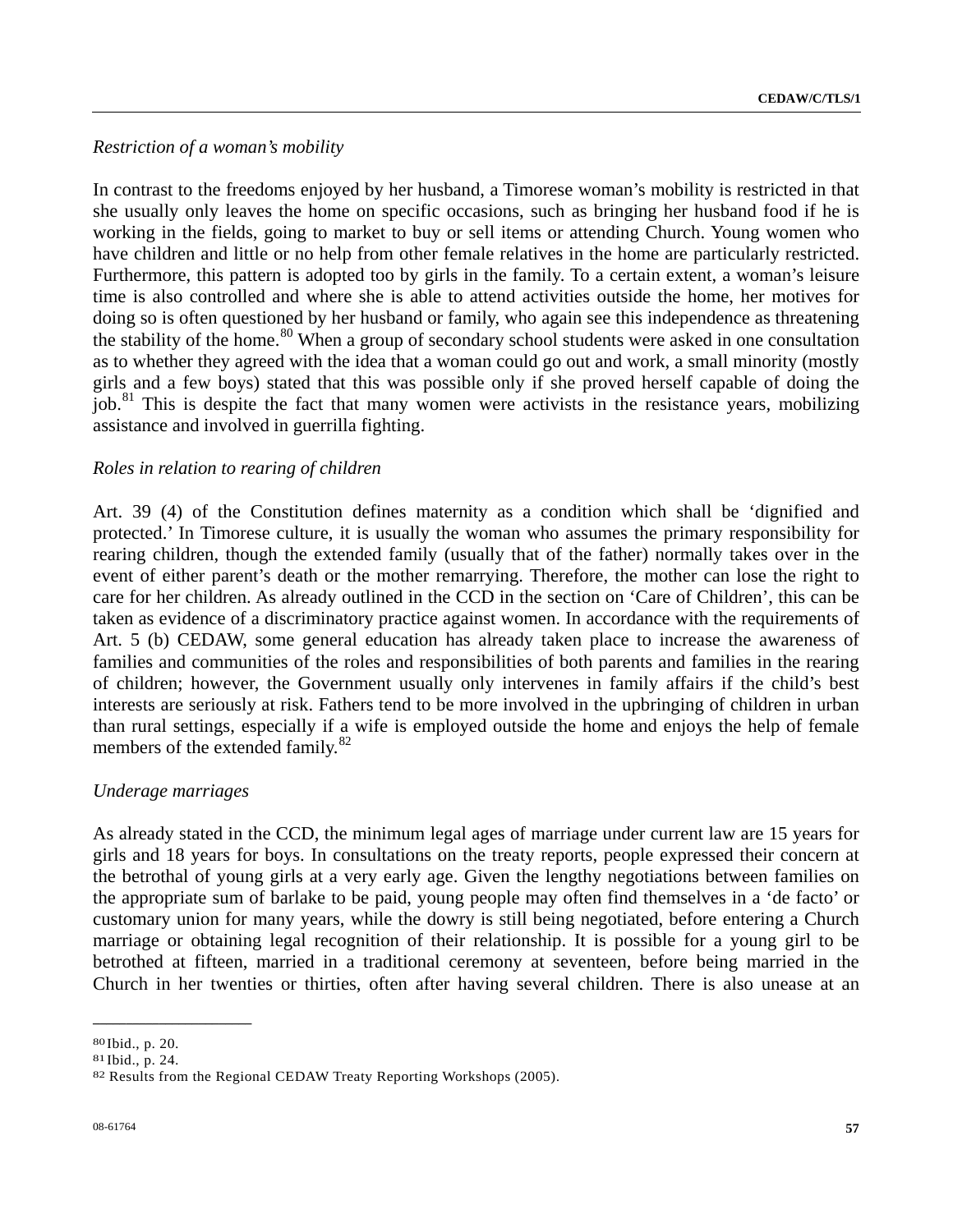increasing number of teenage marriages, which is borne out by the findings of the recent Demographic Health Study (DHS) in 2003. This survey indicates a falling age in marriage, with younger respondents more likely to have married under the age of 20 than older women. There is no significant difference in this practice between rural and urban areas but girls from wealthier families more likely to have delayed their marriages, having spent longer in education.<sup>[83](#page-57-0)</sup>

Both males and females under 18 years can marry in Church; however, if the girl is under the age of 16, parental consent is required. While boys tend to be nearer their legal minimum age for getting married, a girl aged less than 16 years or even younger can, in special circumstances such as pregnancy, be married by the Church. This practice however varies by district. The Church does not become involved in any customary practices such as barlake or arranged marriages, which are treated as private matters. It is left to the couple, if needed, to provide notice of their marriage to the Civil Registry.

At the time of writing, a Civil Registration Code is being considered by the Council of Ministers, which will make legal provisions for civil marriage and most likely require the registration of all religious marriages at the Central Civil Registry. This should also assist in the monitoring of compliance with minimum age provisions. The enactment of the Civil Registration Code is dependent upon the ratification of the draft Civil Code and at the time of writing, the provisions of this Code are not known.

### *The belief of repopulating the nation*

In consultations with a mixture of male and female senior secondary school students, the majority reported that it is necessary for Timorese women to have many children as they are as crucial to a family's wealth.<sup>[84](#page-57-1)</sup> Due to the practice of barlake, where the husband's family must make a payment to his wife's family, a family that has many daughters is viewed as blessed in Timorese culture. This is supported by findings of the regional CEDAW consultations, where a large population is seen as crucial to the success of Timor's development. Both men and women believed that the country had to be repopulated, especially in the wake of the large number of conflict-related deaths during the Indonesian occupation.<sup>[85](#page-57-2)</sup> Despite the health risks involved in having many children with little spacing between them, the use of contraception in a predominantly Roman Catholic country is still frowned upon; one study in the seven sub-districts of Cova Lima indicated that women did not see either reproductive health or barlake traditions as necessarily posing a risk to them.<sup>[86](#page-57-3)</sup>

<span id="page-57-0"></span><sup>83</sup> DHS (2003), p. 106.

<span id="page-57-1"></span><sup>84</sup> Obstacles to the Effective Participation of Women in Adult Education Programme: Focus on Social-Cultural Practices' (Oxfam, UNESCO 2004), p. 24. 85 It is estimated that the minimum number of 'conflict-related deaths' between 1974 and 1999 is 102, 800 (Executive

<span id="page-57-2"></span>Summary of the CAVR Report, 2005), p. 44.<br><sup>86</sup> From 'Underlying Causes of Gender Inequality in Cova Lima, Timor-Leste (2003)' cited in 'Obstacles to the Effective

<span id="page-57-3"></span>Participation of Women in Adult Education Programme: Focus on Social-Cultural Practices' (Oxfam, UNESCO 2004), p. 13.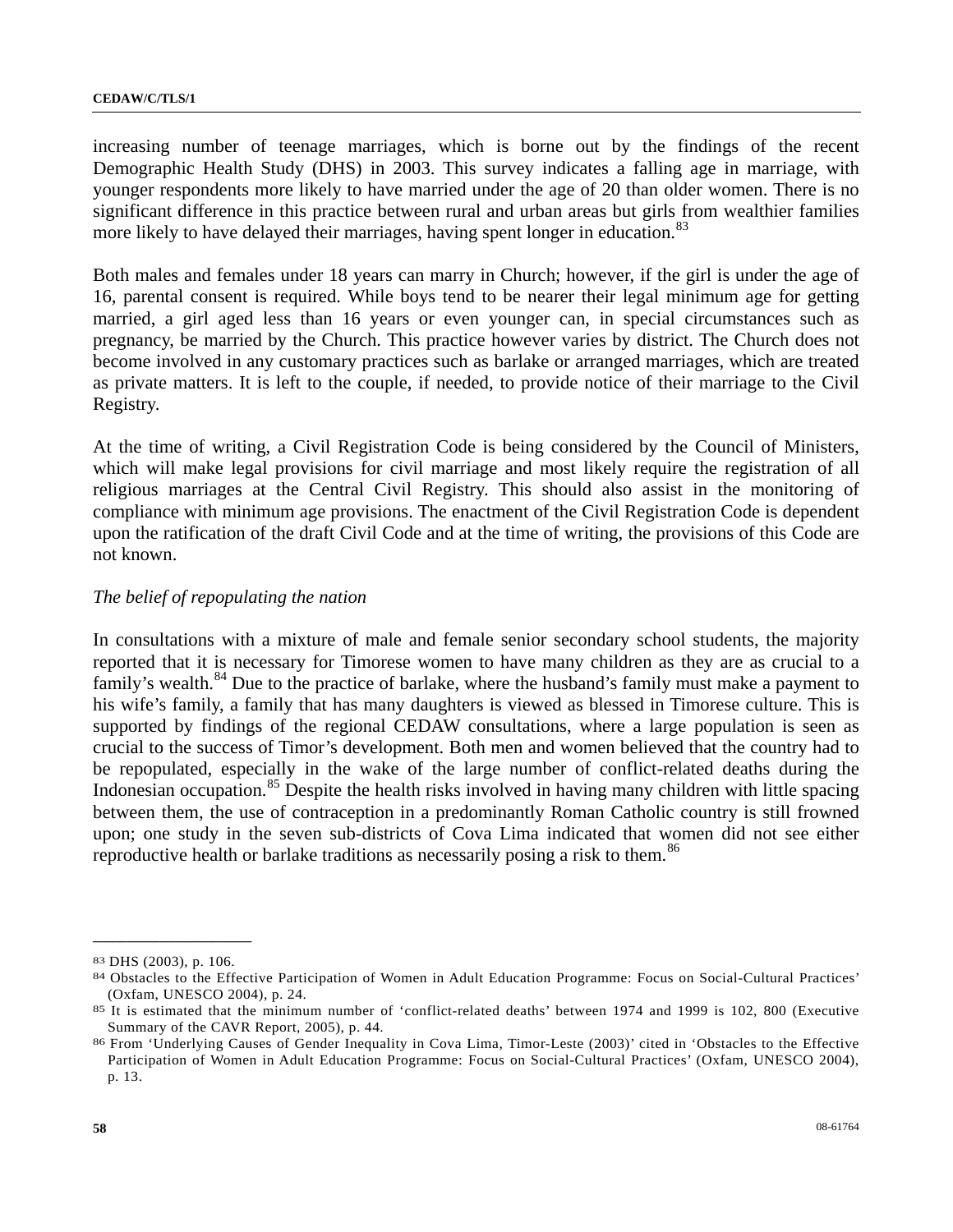## *Other cultural traditions regarding women's reproductive health*

The 2004 Regional Women's Congresses identified a number of cultural traditions as impediments to addressing women's reproductive health problems. For instance, both women and men believe strongly that reproduction is a woman's main duty. While welcoming greater spacing between children, women generally view having fewer children negatively. Also, it is believed that young people should not use contraceptives as it will encourage promiscuity and that men who use condoms are untrustworthy. It is also held that contraceptive usage will cause diseases for women; a likely consequence of botched attempts at family planning and birth control during Indonesian occupation that left some women infertile. Furthermore, after birth, women are advised not to feed babies the first breast milk for several months as it is perceived that this milk is 'contaminated.' It is also a tradition for many women to wrap up their newborn babies for at least one month, believing that they should stay close to the fire and indoors and not exposed to the outside air. Finally, a woman's cultural upbringing is such that she sees it as her duty to tend to the needs of her family first and is unlikely to seek and receive treatment unless she is seriously ill.<sup>[8](#page-58-0)7</sup>

## *Traditional beliefs undervaluing education for girls and women*

To date, no research has been carried out on women's education, specifically from a cultural perspective that identifies strategies to increase their access to education. There have been some studies on adult literacy programmes which have focused on social-cultural factors as obstacles to participation of women in these programmes.<sup>[88](#page-58-1)</sup> This latter research indicates that the beliefs why girls should not be educated are linked the long practice of betrothing women and also poverty.<sup>[8](#page-58-2)9</sup>

Cultural attitudes date from the period of Portuguese rule, where females were disadvantaged in terms of access to education, in comparison to males. Few boys and even fewer girls, normally the daughters of the *liurai* or Chefe do Suco, attended school - a pattern which continues to the present, where it is mainly older women from noble families who are able to participate in activities outside the home.<sup>[9](#page-58-3)0</sup> As boys were being prepared for positions in the Portuguese administration, girls had to stay at home under the watchful eye of their parents, to learn household chores in preparation for their marriage. Even during Indonesian times, where the education system was opened up to all, many families still chose not to send their daughters to school due to safety concerns relating to the frequent sexual harassment of teenage girls by the Indonesian military.<sup>[91](#page-58-4)</sup> Some girls were also withdrawn from

<span id="page-58-0"></span><sup>87</sup> Results from the Regional Women's Congresses (2004).

<span id="page-58-1"></span><sup>88 &#</sup>x27;Obstacles to the Effective Participation of Women in Adult Education Programme: Focus on Social-Cultural Practices' (Oxfam, UNESCO 2004) and R. Chitrakar, 'A Review of UNICEF Supported Women's Literacy Project in East Timor' (2003). 89 'Obstacles to the Effective Participation of Women in Adult Education Programme: Focus on Social-Cultural Practices'

<span id="page-58-2"></span><sup>(</sup>Oxfam, UNESCO 2004), p. 6. 90 'Underlying Causes of Gender Inequality in Cova Lima, Timor-Leste (2003)', p. iii.

<span id="page-58-4"></span><span id="page-58-3"></span><sup>91 &#</sup>x27;Obstacles to the Effective Participation of Women in Adult Education Programme: Focus on Social-Cultural Practices' (Oxfam, UNESCO 2004), p. 28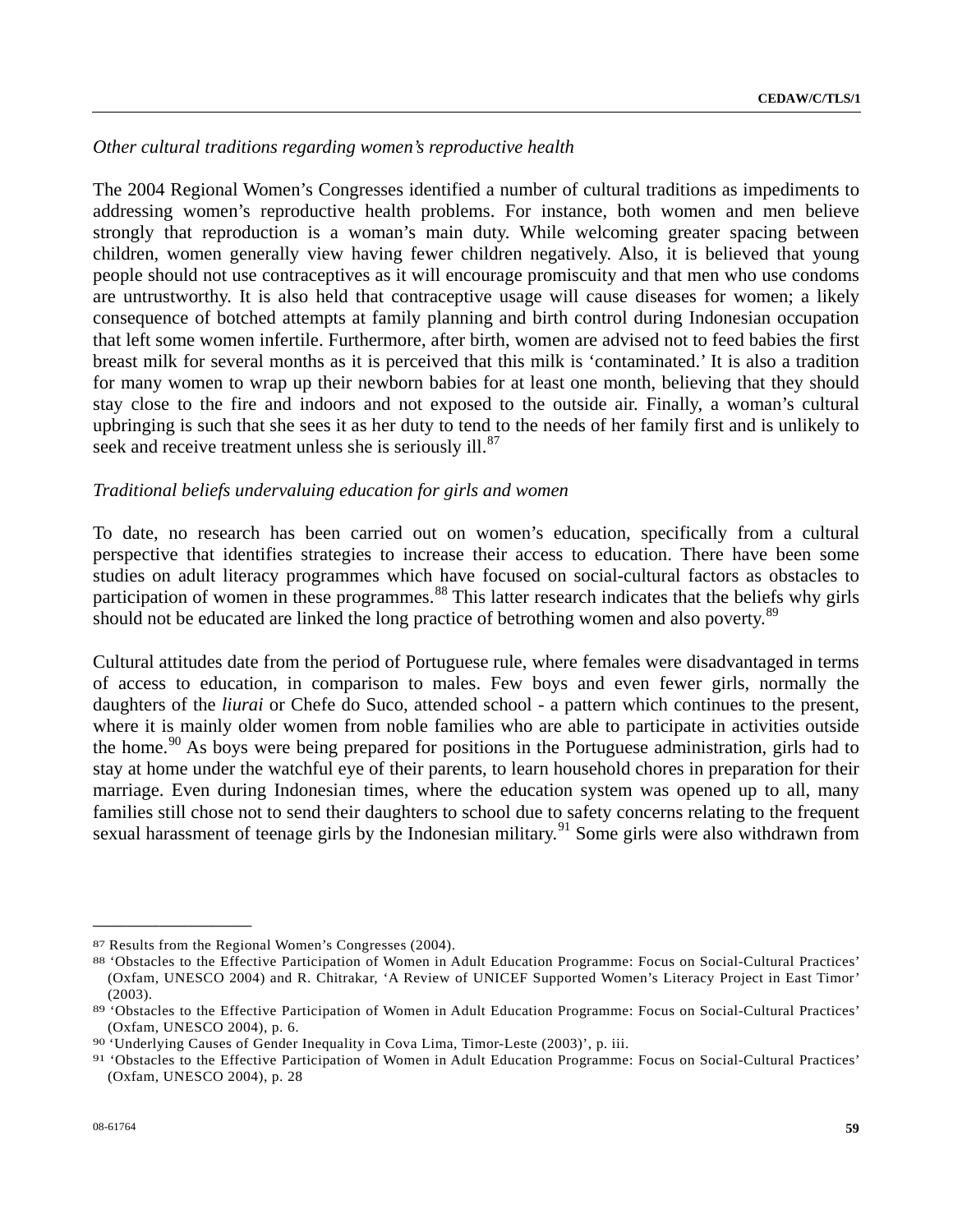school because of the threat of contraceptive injections administered under the guise of a vaccination programme through schools during the occupation.  $92$ 

These views are supported by the findings of recent regional CEDAW consultations, where women also reported not being encouraged by their families to attend school as it was expected that they would leave their own family once they got married and, as such, there was little point in their husbands' family benefiting from their education. Indeed, the belief that an educated woman may find it difficult to get a husband persists in some rural areas to the present day and not all women from wealthier backgrounds are able to complete their education. Furthermore, many women expressed a desire to study but their families' lack of financial means prevented them from pursuing an education and marriage was seen as the only way out of poverty. This is especially true for children of single mothers or orphans. At the First National Women's Congress, there were reports that orphans were often neglected in their foster families and discriminated against in schools.<sup>[9](#page-59-1)3</sup>

Parallel to this, there have always been families, predominantly matrilineal clans, where girls remain with their families after they marry and therefore, have a vested interest in educating them. Where a mother or senior female member of the family has had formal education, they are more likely to send girls in the family to school;  $94$  $94$  however, this is often only to primary or secondary levels. The fear is that, at secondary school or beyond, the girls may find boyfriends and marry, effectively putting an end to their education. Post-independence, attitudes are gradually changing as more families recognize the value of educating girls, perceiving more opportunities for them to work in public sector, such as the Government or in private offices. In these cases, women must fulfil family roles and responsibilities in addition to the demands of their job. Other families are more pessimistic and believe that a primary school education is sufficient for both boys and girls, given the current lack of employment opportunities. One study has indicated that a third of poorest families and a quarter of the richest sector in the country are not interested in schooling. A lack of interest was quoted as the principal reason for not attending school, particularly among the older age groups and again due to the bleak economic climate.<sup>[9](#page-59-3)5</sup> This lack of interest dates from the period of Indonesian occupation, when many Timorese perceived the curriculum as foreign and irrelevant. It did not take into consideration at all Timorese history, geography, arts or oral literature. As such, a negative attitude to education had developed.<sup>[96](#page-59-4)</sup>

### *Gender stereotyping in teaching materials*

As outlined in the CCD, the Government is facing many challenges in the educational sector. Among these is a shortage of learning materials. Over half of students have no books in schools and those

<span id="page-59-0"></span><sup>92</sup> O' Keefe,' Women in Timor-Leste: Report on Women and Health, Education, Economic Capacity and Participation in the Decision Making' (Ireland Aid, 2002), p. 21. 93 Ibid., p. 20.

<span id="page-59-1"></span>

<span id="page-59-2"></span><sup>94</sup> Ibid., p. 55.

<span id="page-59-3"></span><sup>95 &#</sup>x27;Timor-Leste Education: The Way Forward' (World Bank, 2003), ps. 4-6.

<span id="page-59-4"></span><sup>96</sup> O' Keefe,' Women in Timor-Leste: Report on Women and Health, Education, Economic Capacity and Participation in the Decision Making' (Ireland Aid, 2002), p. 21.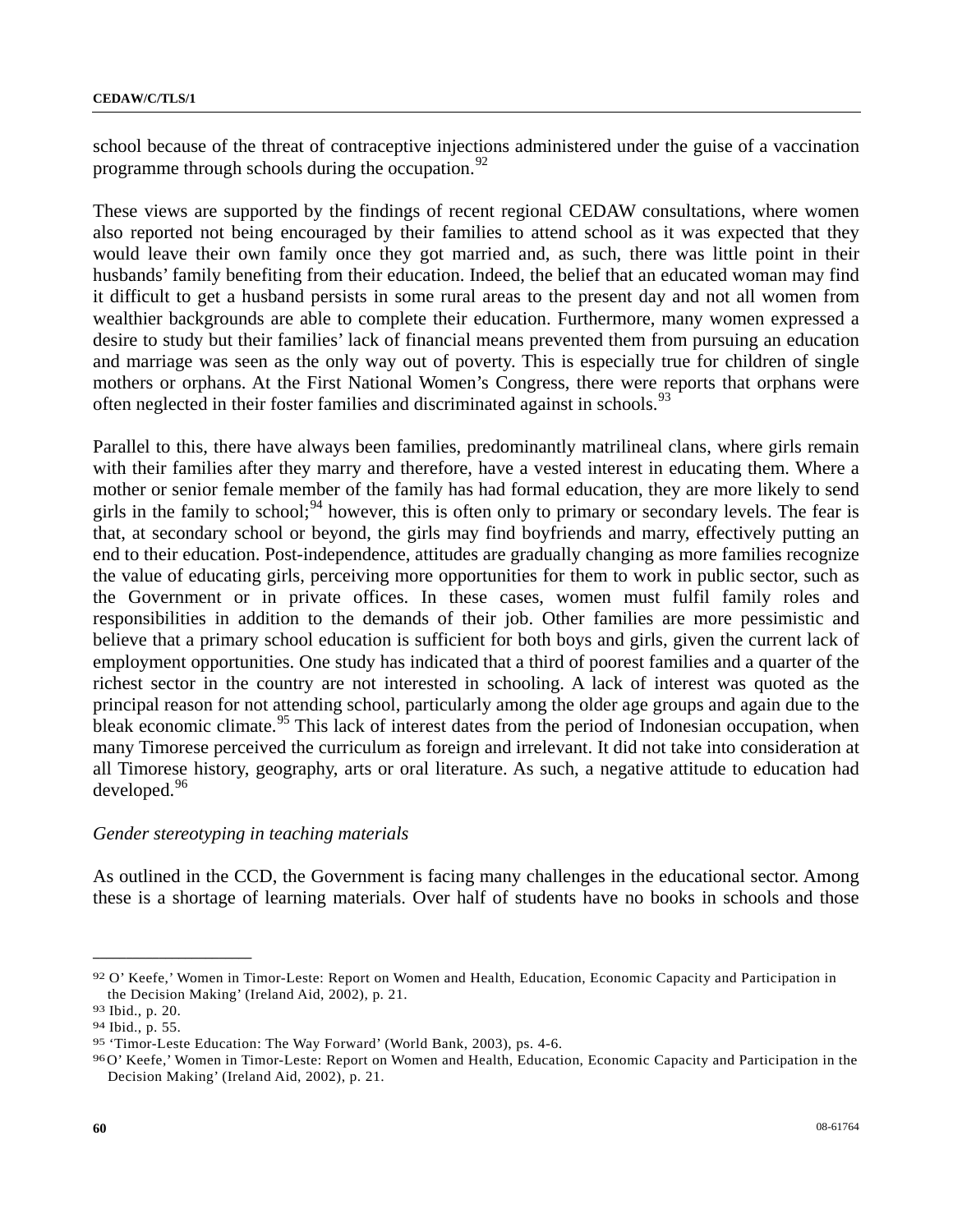books that do exist date from Indonesian times and are written in Bahasa Indonesian.<sup>[97](#page-60-0)</sup> Many students turn up to school with only one exercise book. Teaching materials reflecting the cultures from other countries such as Australia or Portugal have been used, which may not be appropriate to the culture or indeed languages of Timor-Leste. Textbooks still have to be written for compulsory areas of the curriculum such as instruction in the Tetum language. It is therefore difficult at the time of writing to ascertain what extent textbooks perpetuate gender stereotypes. This information could be provided in the Government's First Periodic Report. Through its National Development Plan, the Government is committed to developing and improving the 'quality of text books, other materials and learning processes, stressing the importance of eliminating stereotypes associated with gender and adopting a relevant curriculum.'[98](#page-60-1)

Culture has been included as one of the six core subjects in the new curriculum for primary schools and the focus of this teaching is on drama and dance performances, art and traditional handicrafts. The aim is to combine formal instruction in school with the knowledge base of traditional leaders and local experts in order promote cultural awareness and an appreciation of heritage. This is particularly important given the lack of training and knowledge of teachers in cultural studies. At the time of writing, the Ministry of Education is also proposing to introduce culture as a key subject at secondary level and introductory work on customary practices and traditional justice, supported by the Asia Foundation has already taken place. However, it is not clear yet if, in this curricula or training, consideration is being given to traditional practices which have a detrimental effect upon women. In terms of the kind of subjects studied at school, girls and boys follow the same curriculum; however, the influence of traditional roles is apparent in some after-school activities, with girls attending sewing classes and boys learning carpentry skills.<sup>[99](#page-60-2)</sup>

### *Cultural beliefs influencing participation in community and local government*

Currently in Timor-Leste, men take the major decisions at community and government levels. It must be the 'right' leader; if not, the wrath of the ancestors will bear down upon the local community.<sup>[1](#page-60-3)00</sup> Women are more restricted in this sphere than at home. Generally, they cannot become traditional leaders and this follows too for women from matrilineal clans. Although they are represented at most village councils, they do not occupy senior level positions. At public meetings, women usually sit at the side or behind male traditional leaders and if they wish to speak, they must first obtain the approval from the leader, thus showing their respect for him. Women are more likely to be found preparing food and serving dignitaries at community meetings rather than actively participating at these events.

The reasons for this lack of participation is not only linked with the lack of women's formal education, experience or reliance on the local languages, but also stems from the traditional view that

<span id="page-60-0"></span><sup>97</sup> T. Davidson, 'Background Strategy Report for EFA Mission, 6-11 June 2005, Fundamental School Quality Project, Ministry of Education, Culture, Youth and Sports (2005), p. 15 98 Section 11.25 (g) of Part III, National Development Plan (2002).

<span id="page-60-1"></span>

<span id="page-60-2"></span><sup>99</sup> Results from the Regional CEDAW Treaty Reporting Workshops (2005).

<span id="page-60-3"></span><sup>100</sup> S. Ospina and T. Hohe 'Traditional Power Structures and Local Governance in East Timor – A Case Study of the Community Empowerment Project (CEP)' (2001), p. 77.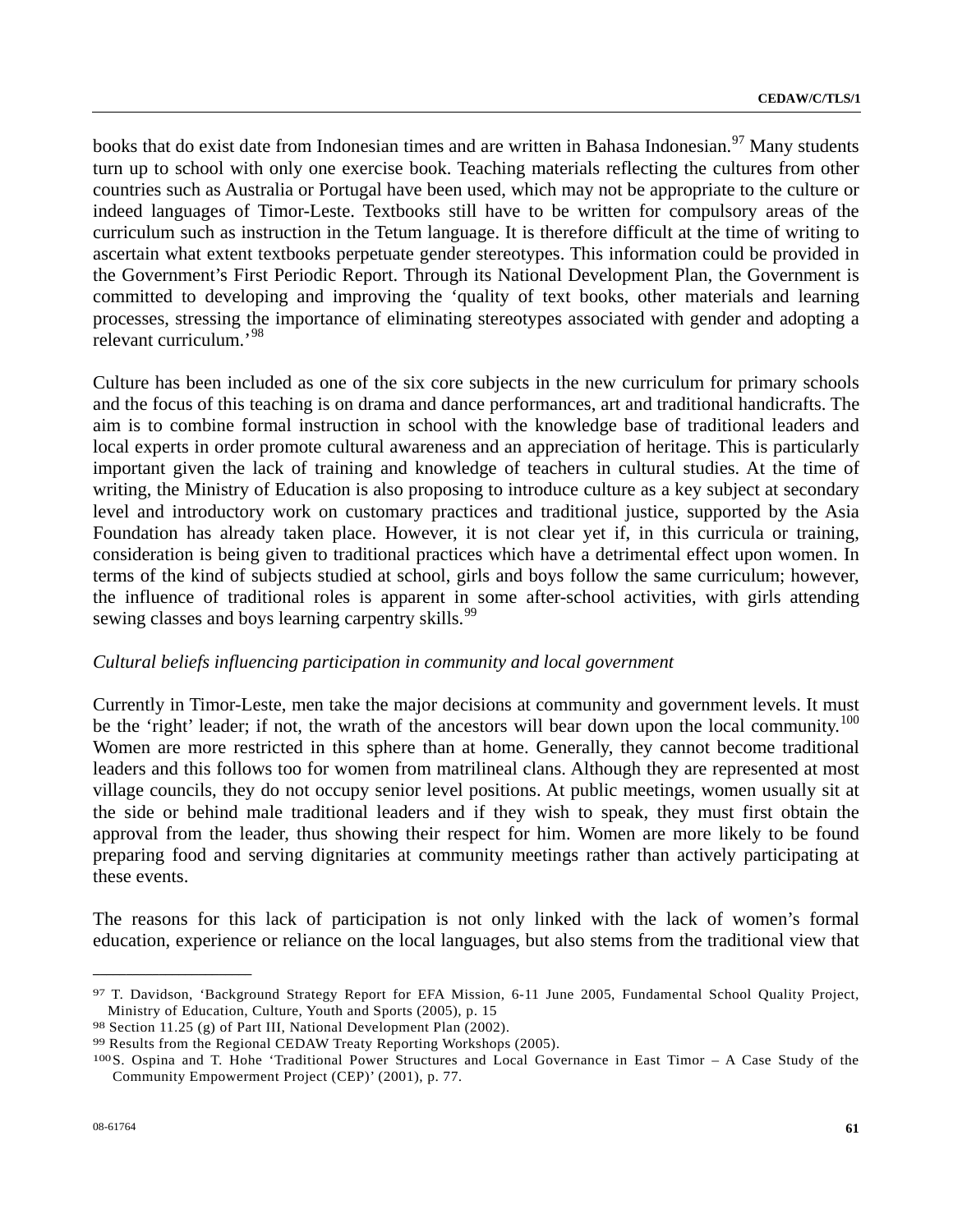speaking out or 'talking too much' is not viewed a desirable quality in a woman, even less so if she interrupts her husband or older male relatives in conversation. Women are acutely aware of the need to 'control' themselves at all times. Thus, many women stay silent on important issues and over time, this limits their capacity to think independently. To illustrate, in the country-wide consultation on the drafting of the Constitution, one survey revealed that two-fifths of the population, especially younger women, felt they had no say at all in the process.<sup>[1](#page-61-0)01</sup>

Post-independence, it is generally accepted that women can participate in Government or civil society, but only if she proves herself to be as or more 'capable' than a man holding a similar position.<sup>[10](#page-61-1)2</sup> As the concept of gender equality is being disseminated throughout the country through workshops and seminars, women, especially those living in rural areas, need encouragement to attend and actively participate. This is also true to an extent for 'women-only' workshops. Women are now being asked to produce opinions on a wide range of issues where traditionally they would have deferred to men out of respect. For some, the prospect of having equal power to that of men is confusing and difficult; one study has indicated that some women in rural areas believe that they already enjoy this power within their traditional roles and do not realize that they are suffering discrimination. <sup>[1](#page-61-2)03</sup>

### *Cultural beliefs influencing employment practices*

As already outlined in the CCD, the current law states that both women and men have the right and duty to work, can freely choose a profession and that there should be no discrimination between men and women in recruitment and employment practices.<sup>[1](#page-61-3)04</sup> Where discrimination occurs, measures should be taken to eliminate this discrimination.<sup>[1](#page-61-4)05</sup> However, as already noted, cultural beliefs prevent women from seeking employment outside the home. Working outside normal hours is not socially acceptable and there is also a perceived lack of security for women in the workplace, either through sexual harassment or bullying (see further in the section on 'Equality in Employment').

There is a clear division of labour along gender lines in Timor-Leste. Whilst men, women, boys and girls can perform particular roles or tasks in agriculture, livestock, fishing and forestry, women tend to be concentrated in the lowest income-generating areas of the formal sector, such as traditional tais weaving (96%); handicraft production (92%) and salt making (68%).<sup>[1](#page-61-5)06</sup> They are exclusively involved in selling perishable commodities such as fruit and vegetables, tea, fresh tobacco or salt. Jobs such as selling newspaper and phone cards are predominantly performed by men, who constitute the vast majority of security officers, police, military, taxi and minibus drivers.

<span id="page-61-4"></span>

<span id="page-61-0"></span><sup>101</sup> The Asia Foundation, 'Law and Justice in East Timor: A Survey of Citizen's Awareness and Attitudes Regarding Law and Justice in East Timor', p. 5.<br><sup>102</sup> 'Obstacles to the Effective Participation of Women in Adult Education Programme: Focus on Social-Cultural Practices'

<span id="page-61-1"></span><sup>(</sup>Oxfam, UNESCO 2004), p. 23. 103 S. Ospina and T. Hohe 'Traditional Power Structures and Local Governance in East Timor – A Case Study of the

<span id="page-61-2"></span>Community Empowerment Project (CEP)' (2001), p. 83. 104 Art. 50 (1) RDTL Constitution; see also Section 9.4 of the current Labour Regulation 2002/5 and Section 3.4 of the Draft

<span id="page-61-3"></span>Labour Code, which state there shall be no 'discrimination in employment and occupation.'<br>
<sup>105</sup> Section 11.18 of the Labour Code (2002/5).<br>
<sup>106</sup> C. O' Keefe, 'Women in Timor-Leste: Report on Women and Health, Education,

<span id="page-61-5"></span>in the Decision Making' (Ireland Aid, 2002) p. 78.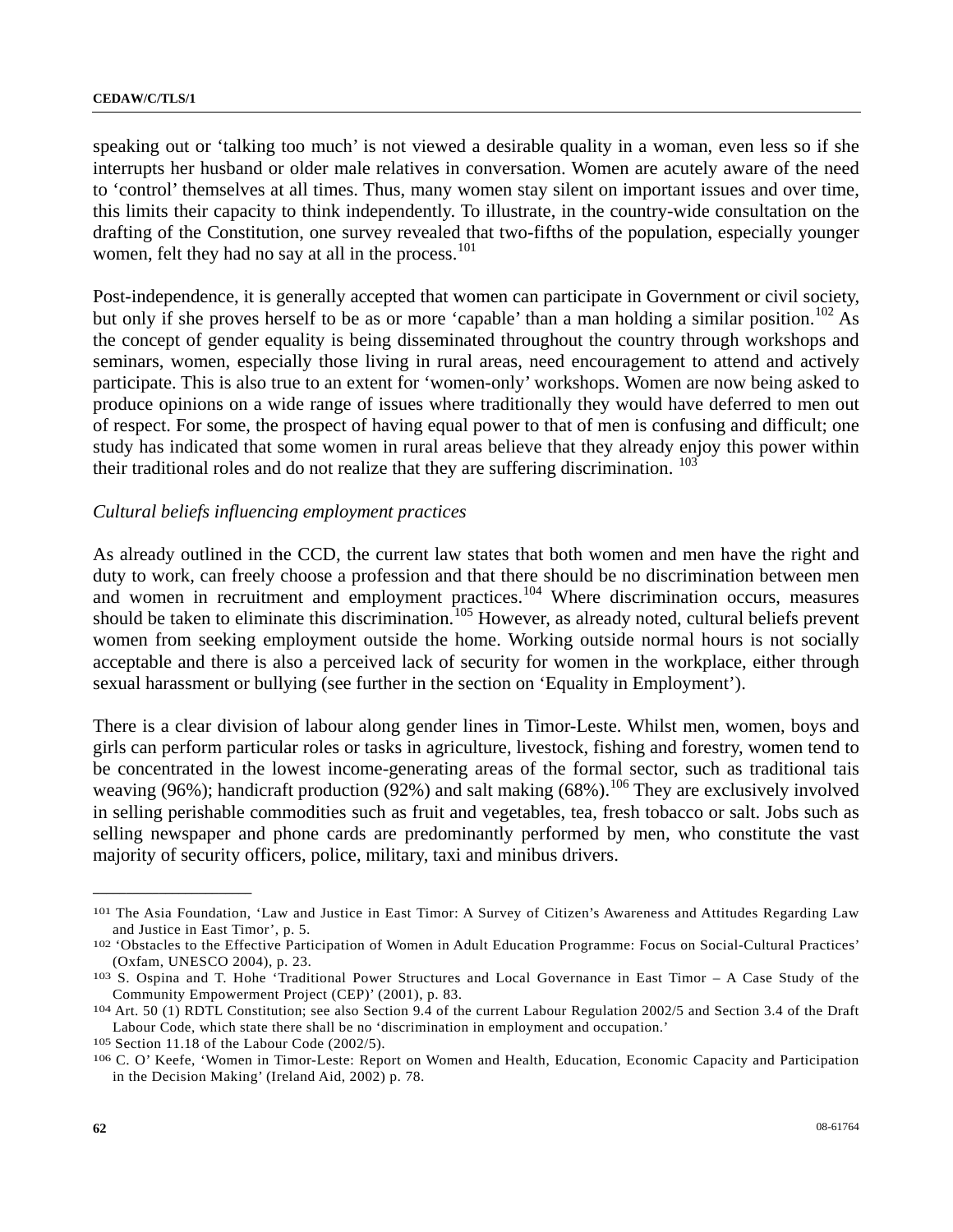The types of employment that women are currently are engaged in are almost exclusively limited to retail, catering and hotels, some public service positions, nursing, child care, domestic and secretarial work. There are cultural attitudes that prevent women from holding certain jobs, such as working in the police and army. Results from one consultation have indicated that the community consider women who join the police as 'loose women.'<sup>[1](#page-62-0)07</sup> Only a handful of women work as taxi drivers in the capital, Dili; however, these workers have reported harassment and assault by male taxi drivers and local youths who have openly and quite violently expressed their view that a woman's place should be at home. Indeed, many Timorese women are unable to drive and few have drivers' licences.

Job adverts in general do target men and women with some specifically encouraging applications from women. However, many women do not apply as they lack the requisite formal education and experience to be able to compete with men on an equal basis.

There are anecdotal reports of women working in NGOs and UN agencies in Dili who have been asked in interviews whether their husbands have any objection to their wives working outside the home. Their answers may have been a factor in whether they were successful in getting the job. Virtually all women in the regional CEDAW consultations reported a lack of information about where to look for employment.

## *Cultural beliefs and traditional justice*

As already outlined in the sections on 'Traditional Justice' and 'Gender-Based Violence', many Timorese women are disempowered by the traditional justice process. In most cases, they have minimal participation in justice hearings; the negotiations are handled by the families. In cases where violence has occurred, the '*lia nain*' or traditional leader in the village conducts a ceremony, at which the extended families of both parties participate. An animal is normally killed and the both victim and perpetrator must drink its blood, promising that the 'problem' will not happen again. The offender risks punishment from his ancestors if he breaks this promise and commits the act again.<sup>[1](#page-62-1)08</sup>

Punishment in traditional justice usually involves fines or exchange of goods which, as stated in the CCD, rarely goes to the victim herself, but rather to her family. Often the punishment does not fit the crime; the fines are too low, the traditional leaders have no effective way of enforcing their decision and the sentence does not act as a deterrent. Sometimes, the perpetrator fails to show up before the leaders to receive his punishment. In cases of sexual violence where the victim has become pregnant, marriage of the two parties may be decided as the best solution to avoid shame. Through this process, there is no means of protecting the victim from further abuse.

One of the disadvantages of the traditional process is that it is largely based on patriarchal beliefs about the roles of women and men in society and the family as well as the traditional leaders' own biases. Much emphasis is placed on the events leading up to a particular crime, notably the woman's

<span id="page-62-0"></span><sup>107 &#</sup>x27;Obstacles to the Effective Participation of Women in Adult Education Programme: Focus on Social-Cultural Practices' (Oxfam, UNESCO 2004), p. 29. 108 S. Ospina and T. Hohe 'Traditional Power Structures and Local Governance in East Timor – A Case Study of the

<span id="page-62-1"></span>Community Empowerment Project (CEP)' (2001), p. 83.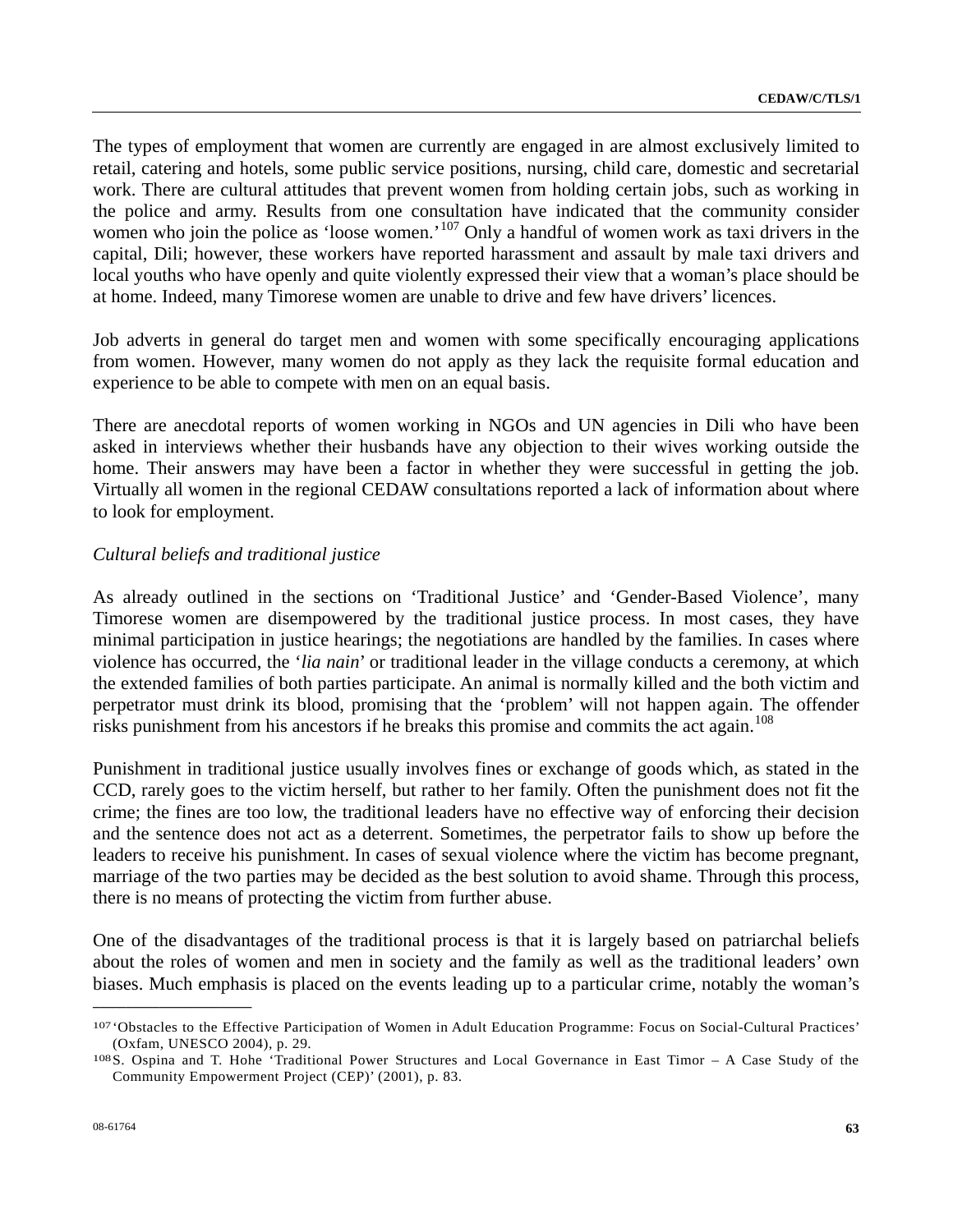behaviour and whether, for example, she did anything to 'provoke' her husband.<sup>[1](#page-63-0)09</sup> She is almost always held responsible on the basis that she didn't know how to handle her husband and prevent violence or that she brought it upon herself by complaining or talking too much. There is generally less consideration of the impact of the violence on women themselves or their children.

In traditional justice processes, appealing a decision of a traditional leader is not culturally acceptable. The decision is seen as sacred and not to be challenged. A woman may have the right to bring her case to a higher level; however, if she proceeds, she risks angering the leader who made the original decision. He may even take action against her for the insult he has received. Fear effectively prevents both women and men from pursuing cases further. $110$  $110$ 

Where women initiate formal proceedings, the police often refer the case back to traditional leaders for resolution, particularly in cases of 'minor' violence. The police too are part of the patriarchal culture in Timor-Leste and often chastise a woman for not bringing the problem to the attention of the leaders in the first instance. Women have complained that elders deciding their cases have little or no formal education and, as such, perpetuate existing gender biases. $111$  $111$ 

Women have also complained that the lack of enforcement is not only problematic in cases of genderbased violence but also has ramifications for child maintenance payments. The difficulty is that almost half of all Timorese prefer to use the traditional justice or '*adat*' process in divorce cases.<sup>[11](#page-63-3)2</sup> Delegates at the Second Regional Women's Congresses stated that the *adat* process effectively impoverishes families.<sup>[11](#page-63-4)3</sup> There is also evidence of stronger discriminatory practices in rural villages; less so in district capitals as there is perhaps better access to formal justice mechanisms.<sup>[11](#page-63-5)4</sup>

The lack of women traditional leaders impacts on the treatment of women in traditional justice processes. Less than 2% of the judges are women.<sup>[11](#page-63-6)5</sup> In one survey, some areas in the eastern part of the country, male respondents objected to having women '*lia nian*.'[11](#page-63-7)6 In Timorese culture, solving problems is the responsibility of men. If a traditional male leader is not available, a woman will need to call upon the assistance of other members of the clan with whom she has a 'cultural relationship' to 'help her think about [the problem].'[11](#page-63-8)7 It is not that traditional elders do not give voice to a woman's opinions; rather hers is often the last voice to be heard. Some traditional leaders have openly stated that women and men are equal but that men should have 'higher' rights than women. They believe that formal justice processes have had a bad impact on women and that going to the police gives a woman the power to destroy a family. Some have even gone as far as to reinforce the idea that *barlake*

<span id="page-63-1"></span>

<span id="page-63-3"></span><span id="page-63-2"></span>

<span id="page-63-0"></span><sup>&</sup>lt;sup>109</sup> 'Traditional Justice and Gender-Based Violence in Timor-Leste' (IRC, 2003), p. 28.<br><sup>110</sup> Ibid., ps. 33-34.<br><sup>111</sup> Ibid., p. 61.<br><sup>112</sup> The Asia Foundation, 'Law and Justice in East Timor: A Survey of Citizen's Awarenes and Justice in East Timor', p. 36.<br>
<sup>113</sup> Results from the Second Regional Women's Congresses: Culture (2004), p. 2.<br>
<sup>114</sup> 'Traditional Justice and Gender-Based Violence in Timor-Leste', (IRC, 2003), p. 29.<br>
<sup>115</sup> PRADET

<span id="page-63-4"></span>

<span id="page-63-5"></span>

<span id="page-63-6"></span>

<span id="page-63-7"></span>and Justice in East Timor', p. 11.<br><sup>117</sup> 'Traditional Justice and Gender-Based Violence in Timor-Leste', (IRC, 2003), p. 26.

<span id="page-63-8"></span>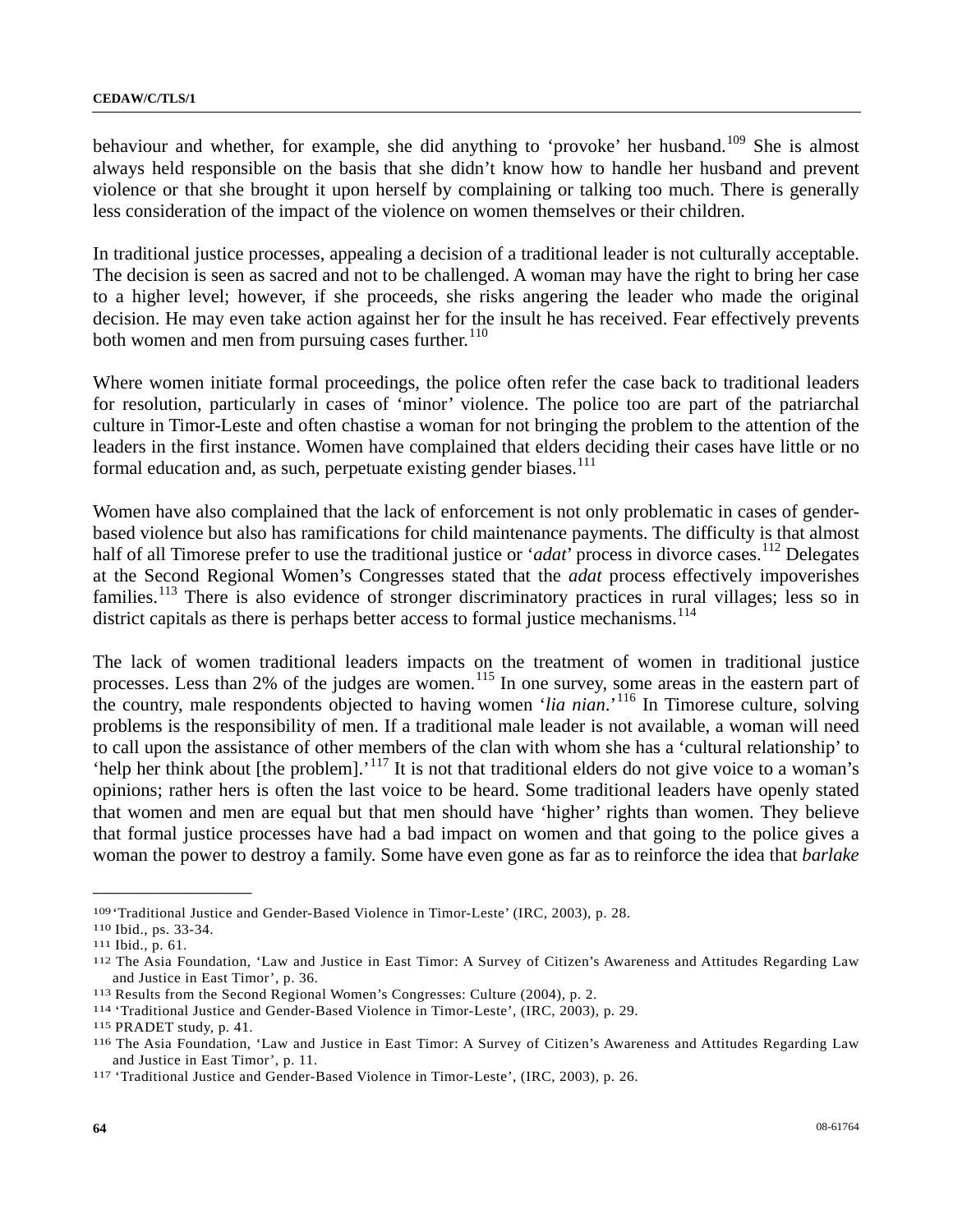can be used by a man in his defence against accusations of violence, as the woman is his 'property', to treat in any way he wishes.  $118$  $118$  Clearly this is unacceptable.

The difficulty in challenging these attitudes is that again many Timorese feel comfortable bringing a problem to the Chefe do Suco or the traditional process. Although people generally approve of formal justice processes, an overwhelming majority (94%) of the Timorese consider the traditional *adat* system just<sup>[1](#page-64-2)19</sup>, with 86% of people believing that the system actually protects woman's rights.<sup>120</sup> Attitudes regarding the appropriate punishments for those who commit violent crimes are mixed with younger, more educated Timorese believing that a man should go to jail if he beats his wife. There is still much support for victims of domestic violence receiving compensation.<sup>[12](#page-64-3)1</sup>

As already noted in the section on 'Traditional Justice' in the CCD, there has been little interference in traditional justice processes to date. For years, the traditional system has been the only system of justice in many parts of the country and there is great reluctance to put an end to this system of resolving disputes. To many Timorese, this would mean the loss of a way of life and culture. There is also resistance from the community leaders; some have already claimed that foreign laws have no connection to customary law and have suggested that new laws will only be appropriate to Timorese communities if they are based on existing cultural practices.<sup>[12](#page-64-4)2</sup> To an extent, women have supported these views, at the same time aware that formal law may provide them with better justice.

### *Religious practices*

Although predominantly Roman Catholic, much of the population of Timor-Leste also practices a form of animism or spirituality called '*lulik*.' In the regional CEDAW consultations, many people emphasized the need for families to convey awareness and importance of accepting and respecting the authority of customary law practices to future generations. They viewed these religious beliefs as perfectly compatible with the established faiths practiced in Church.

The Catholic Church plays a very influential role in Timorese society and is involved in all aspects of life, including couples' counseling. However, in this role, it tends to concentrate on the importance of stability of the family unit and keeping it together as much as possible, which can have detrimental effects on a woman's physical and mental health, including that of her children, if she suffers violence at the hands of her spouse or partner. In response to the problems of gender-based violence, support service NGOs and UN agencies have been working alongside the Church in pre-marriage counseling, to emphasize the idea of equality between women and men in marriage. The Church also advocates natural methods of contraception and strongly discourages other means of family planning.

<span id="page-64-1"></span><span id="page-64-0"></span><sup>118</sup> Ibid. p. 60.<br><sup>119</sup> The Asia Foundation, 'Law and Justice in East Timor: A Survey of Citizen's Awareness and Attitudes Regarding Law and Justice in East Timor', p. 55.<br><sup>120</sup> Ibid., p. 56.<br><sup>121</sup> The Asia Foundation, 'Law and Justice in East Timor: A Survey of Citizen's Awareness and Attitudes Regarding Law

<span id="page-64-2"></span>

<span id="page-64-3"></span>and Justice in East Timor', p. 35. 122 'Traditional Justice and Gender-Based Violence' (IRC, 2003), p. 64.

<span id="page-64-4"></span>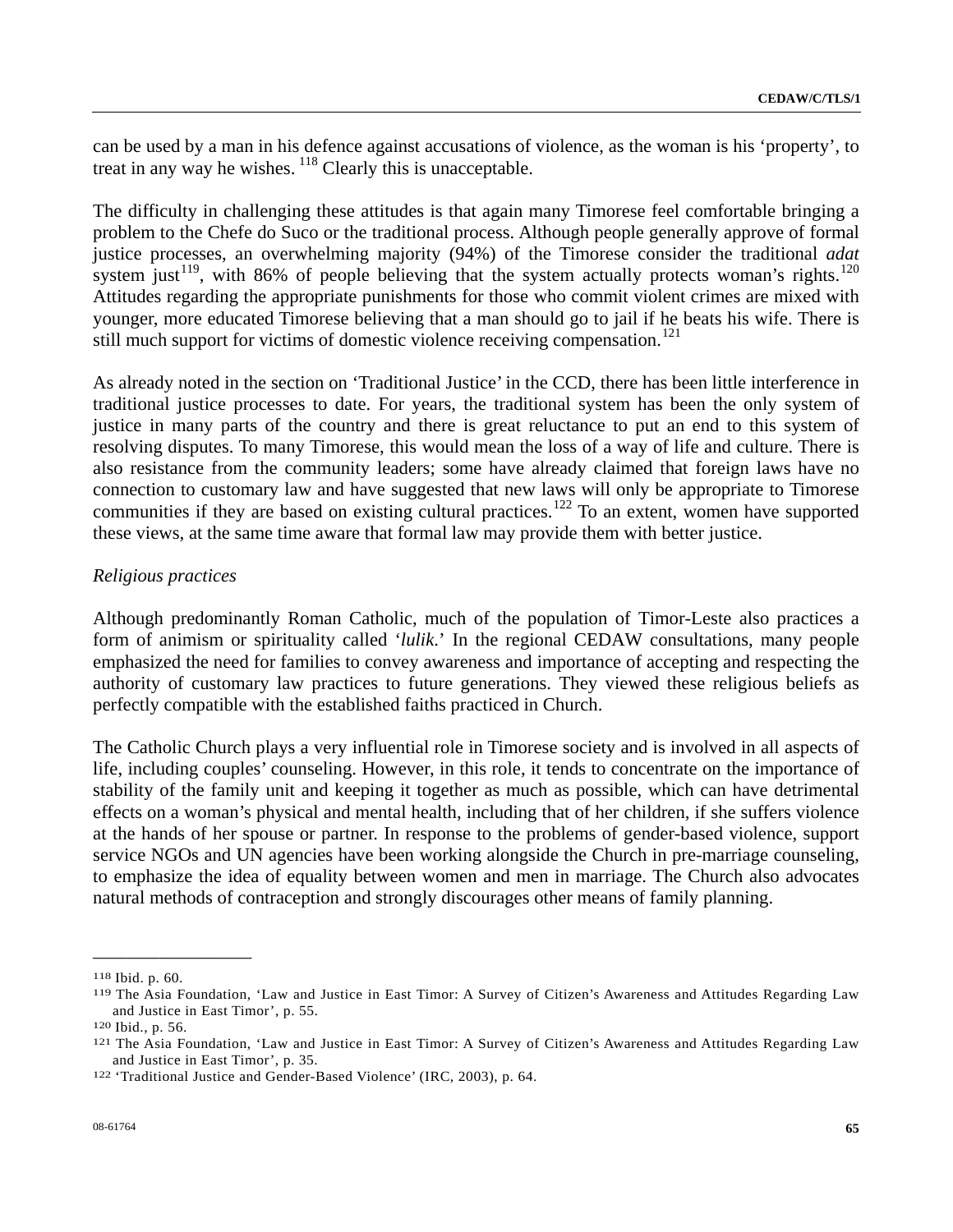#### *Treatment of women by the media*

As noted in the CCD, the OPE requested the Media Monitoring Unit (MMU) of Internews, an independent news agency based in Dili, to monitor the portrayal of women in the media in Timor-Leste during a fixed period. During the monitoring of radio broadcasts, women could be heard in less than 10% of the total broadcast time and they predominantly featured in health and cultural programmes. There were no reports on the economic condition of Timorese women.<sup>[1](#page-65-0)23</sup>

- In a short broadcast on culture in Timor-Leste, a representative from one Timorese woman's NGO explained how the patriarchal system meant a lack of opportunity for Timorese women and contributed to their suffering. This was the only time a woman's opinion was quoted on air during the monitoring period. No other women were interviewed to support her point of view.
- In a second cultural programme, the female presenter emphasized the importance of good manners for girls and abiding by social norms. Girls were advised not to sleep next to a mirror, which could ruin their beauty if smashed and not to stand in front of a door as this would ward off a potential husband. Equally, men were dissuaded from singing in the kitchen as it was thought that this would attract women to their homes.
- In a daily health programme, again presented by a woman, there was only one story on women's health during five days of monitoring. This related to the importance of breast feeding and the nutritional value of breast milk.
- Other infrequent, though positive references to aspects of women's lives were noted in this period, such as a girl who had educational aspirations and local women in public service positions.

The analysis of images and stories of women in local newspapers during the monitoring period produced the following results $^{124}$  $^{124}$  $^{124}$ :

- Front pages stories involving women focused on a Church service where young novices were taking their final vows, young girls performing at traditional ceremonies and one story profiling a recent female university graduate.
- A single, more in-depth report on a local woman politician speaking about the laws in Timor-Leste.
- Reports on several female Asian leaders, including the 2003 Nobel Peace Prize Laureate; however, the article portrayed her as undeserving of the prize in comparison to other male leaders, such as the Pope.

<span id="page-65-1"></span><span id="page-65-0"></span><sup>123 &#</sup>x27;Media Monitoring Unit Deliver on Gender Balance' (Internews, 2003), ps. 1-2. 124 Ibid., ps. 3-4.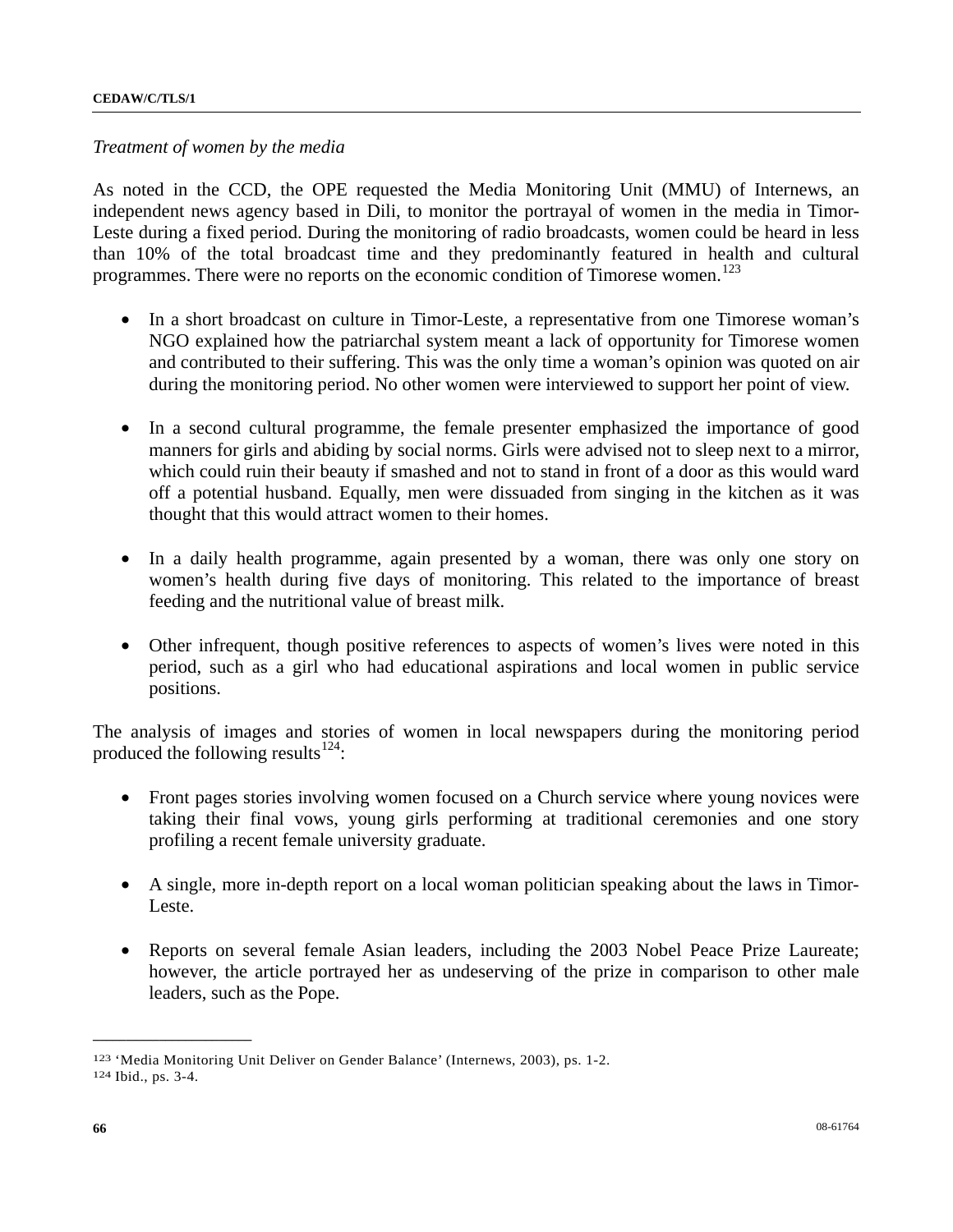• International women, usually celebrities in gossip columns, were featured in twice as many reports as Timorese women. These women were presented as objects of desire.

Crimes involving women were also reported in the press during this period. One story reported the details of an alleged rape of a 12-year old girl. The victim's initials were published, as was her home town and an except from an interview with her on how the attack happened. Similarly, a second story gave details of an assault by a husband on his wife, in which her full name was published. By contrast, only her husband's initials were printed. In crime stories, women were generally identified as victims and justifications were given for the violence they suffered such as non-payment of dowry, not doing household chores or providing meals.<sup>[12](#page-66-0)5</sup>

Based on the results of this analysis, the monitoring unit made the following recommendations<sup>[12](#page-66-1)6</sup>:

- More stories on issues affecting women should be reported in the media;
- Women from all walks of life should be encouraged to become more involved in the production of features and participate more in broadcasts, either by writing in or telephoning radio stations;
- Women should be portrayed in non-stereotypical roles and include profiles of women based on their accomplishments rather than appearance;
- There should be a greater focus on Timorese women;
- The identity of victims should be protected and, where necessary, the courts closed to the press if it is likely that their presence would cause the victim undue suffering;
- Careful consideration should be given to the placing of sensitive stories on women in print media and such reports should not appear in the entertainment pages;
- Community and media partnership should be strengthened to create positive news on women and programming;
- The principle of gender equality should be maintained in all reporting.

Art. 41 (5) of the Constitution states that it is the duty of the Government to guarantee an impartial radio and television service to 'protect and disseminate the culture and the traditional values of the Democratic Republic of East Timor' as well as ensuring 'opportunities for the expression of different lines of opinion.' Cognizant of its responsibilities under CEDAW General Recommendation No. 19, that the media respect and promote respect for women, the Government has broadcast advertisements to counter negative images of women, especially in relation to gender-based violence.

However, considerable challenges remain. At one workshop on gender, several men expressed anger at one TV advertisement, where the male character died and was sent to hell as he had beaten his wife.

<span id="page-66-0"></span><sup>125</sup> Ibid., p. 4. 126 Ibid., ps. 3-5.

<span id="page-66-1"></span>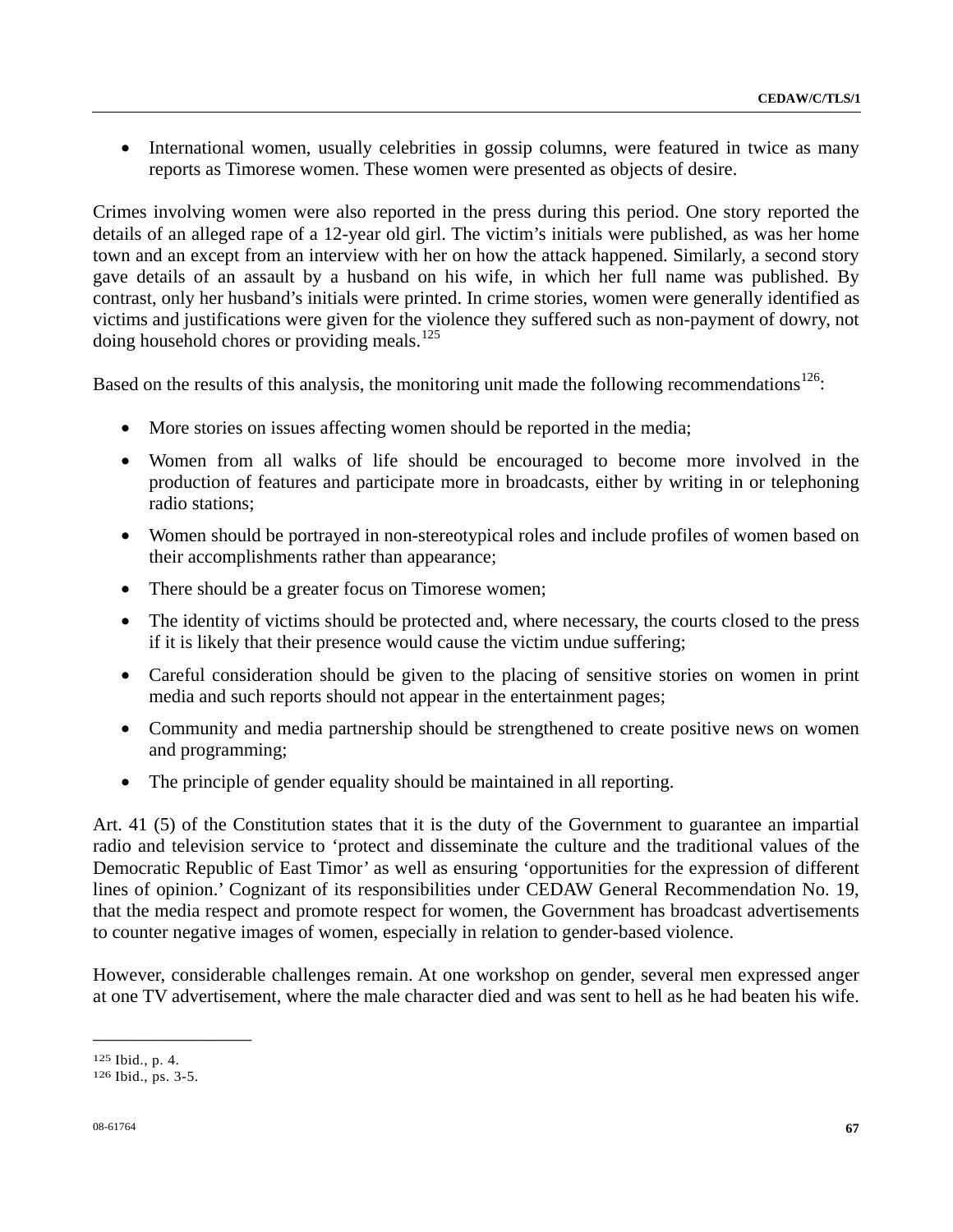The men at the workshop commented that the now traditional roles had been reversed and it was the man who was bad and the woman good. They added that in broadcasting this advert, the Government did not understand Timorese culture.<sup>[12](#page-67-0)7</sup>

Women are also the subject of negative sexual stereotypes in Timor-Leste. One report has indicated that porn literature and film widely is currently available in the country.<sup>[12](#page-67-1)8</sup> Women have, for some time, been involved in the sex industry, mainly as sex-workers. The efforts of the Government to combat this problem are described in more detail in the section on 'Exploitation of Women: Trafficking and Prostitution.'

#### **Government response**

One of the key programme areas of the OPE is to 'promote a culture of equality in Timor-Leste.' Achievements in this area such as training with media organizations on the principles of gender equality; production of radio programmes on CEDAW; publications providing an account of women's participation and contributions to the resistance struggle and regular participation in seminars at national, district, and sub-district level, as well as in universities, schools and the Justice and Peace Commission have already been described in the CCD. In addition, the OPE has already embarked on advocacy, raising awareness of community leaders regarding their responsibilities towards women, in particular in relation to preventing gender-based violence. More specifically in relation to CEDAW General Recommendation No. 3 and the elimination of prejudices and practices hindering the achievement of women's social equality, the OPE plans to broadcast a series of roundtable discussions on the cultural obstacles preventing women's participation in development. This will be undertaken in partnership with RTTL (Public Broadcast) and TLMDC (Timor-Leste Media Development Centre). Through its CEDAW SEA Programme, UNIFEM is complementing the work being done by the OPE, by undertaking research on how cultural practices affect women in Timor-Leste.

Consultations to date have shown that it is not easy for the relationship between women and men in Timorese society to change as these roles have been handed down through generations. The civic education organized by the OPE is a good start as it opens people's minds and informs women of their rights. However, the Government recognizes that there is some way to go before eliminating all negative stereotypes of women and achieving true gender equality.

## *Art 6: CEDAW Trafficking in Women and Prostitution*

#### **Setting**

**\_\_\_\_\_\_\_\_\_\_\_\_\_\_\_\_\_\_\_\_\_\_\_\_** 

Aside from one study on trafficking published by the Alola Foundation in  $2004^{129}$  $2004^{129}$  $2004^{129}$ , there has been very little research, before or since, into the nature of trafficking or the sex industry in Timor-Leste.

<span id="page-67-0"></span><sup>127 &#</sup>x27;Obstacles to the Effective Participation of Women in Adult Education Programme: Focus on Social-Cultural Practices' (Oxfam, UNESCO 2004), p. 31.<br><sup>128</sup> 'Traditional Justice and Gender-Based Violence in Timor-Leste', (IRC, 2003) p. 67.<br><sup>129</sup> 'Trafficking in East Timor: A Look into the Newest Nation's Sex Industry', Alola Foundation (2004)

<span id="page-67-1"></span>

<span id="page-67-2"></span>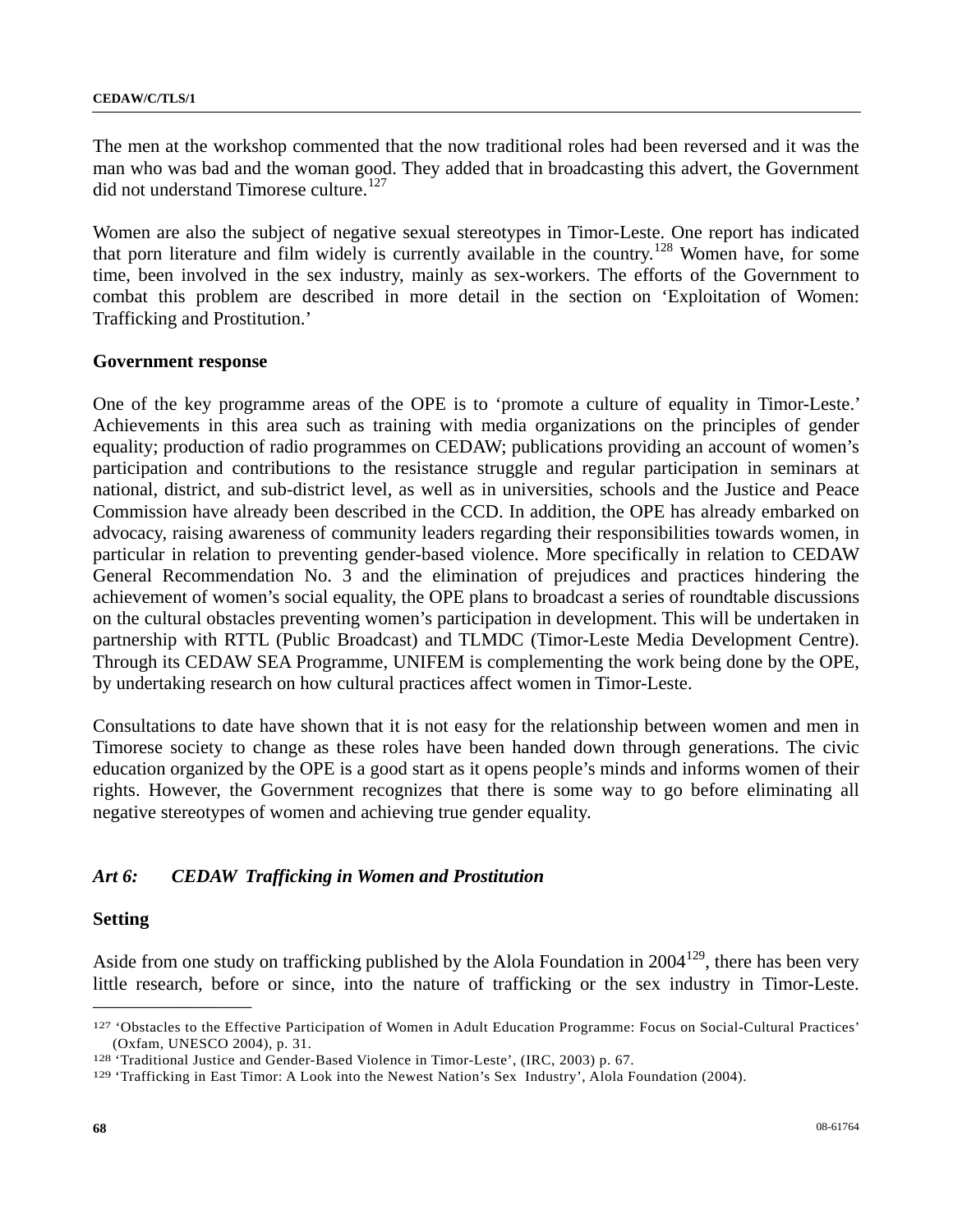Through a series of interviews conducted with those who had direct knowledge of these practices, the report establishes that the sex industry in Timor-Leste is not a new phenomenon.

During the Second World War, many women were forced to become 'comfort women' to the occupying Japanese forces. Domestic trafficking also took place in the districts during Portuguese times where, in order to maintain good associations with the ruling elite, some local village chiefs organized a system whereby local women and young girls were required to provide visiting dignitaries with sexual services upon request. At the same time, other women worked in brothels or as 'domestic servants' for foreigners, mainly military personnel and again providing sexual services for extended periods. $130$  $130$ 

This practice has continued throughout the Indonesian occupation until today, where the sex industry is sustained by a steady demand from both Timorese and foreign clients.<sup>[13](#page-68-1)1</sup>

## **Legal Framework**

## *Trafficking*

Human trafficking in Timor-Leste is a crime punishable by imprisonment. Art. 81 (1) of the Timorese Immigration and Asylum Act (Law 09/2003) states that:

'All persons who under threat of force or any other form of coercion, fraud, deceit, abuse of power or by taking advantage of the victim's vulnerability, recruit, transfer, lodge or keep persons with the purpose of exploiting them or placing them in sexual exploitation, forced labour, slavery or human organ trafficking networks, shall be punished by imprisonment of not more than 8 years or fewer than 3 years'.

Where the victim is under 18 years of age, Art. 81 (3) of this law states that the crimes outlined in subsection (1) will be punishable by a higher sentence of between 5 and 12 years in prison.

Currently Timor-Leste does not have its own anti-trafficking laws that legislate for crimes of international or internal trafficking. However, in accordance with CEDAW General Recommendation No. 19 24(g), the Government has taken specific and preventative punitive measures to overcome trafficking and sexual exploitation. These anti-trafficking provisions have been included in the forthcoming national Penal Code, which is expected to be promulgated in late 2006/early 2007. Under Art. 132 (2) of the Code, relating to the 'Trafficking and Slavery of Persons', anyone found guilty of 'recruiting, transporting, transferring, acquiring or receiving persons … for the purposes of exploitation' is punishable by a sentence of between 8 and 20 years in prison. This penalty rises to between 12 and 25 years where the defendant is a prominent figure in public or religious life.<sup>[13](#page-68-2)2</sup>

<span id="page-68-1"></span><span id="page-68-0"></span><sup>130 &#</sup>x27;Trafficking in East Timor: A Look into the Newest Nation's Sex Industry', Alola Foundation (2004), p. 10.<br>131 Ibid., p. 14.<br>132 Art. 132 (3) of the forthcoming national Penal Code.

<span id="page-68-2"></span>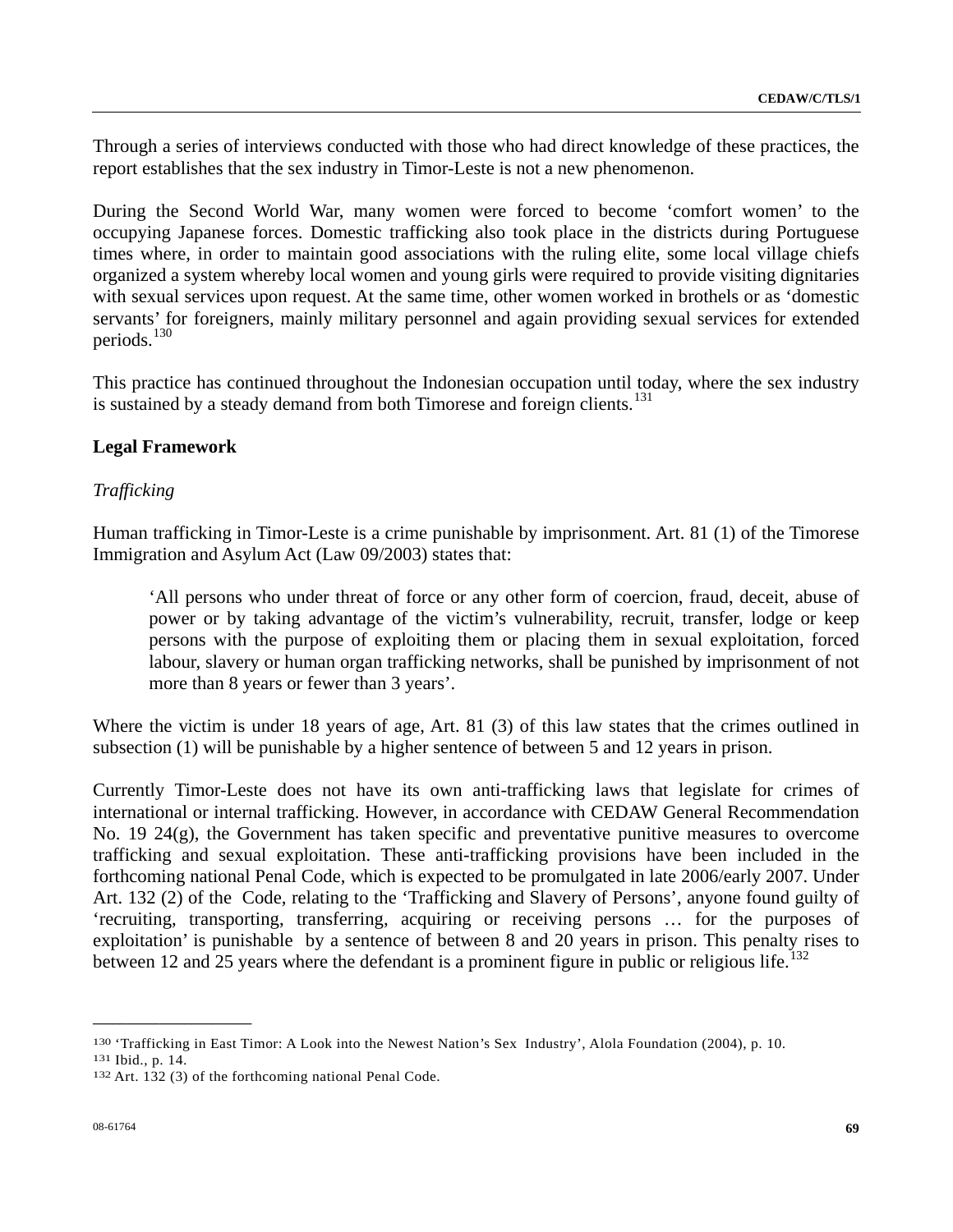### *International Trafficking*

According to Art. 166 of the forthcoming Penal Code concerning the 'Sexual Exploitation of a Third Person', the transportation of a person to a different country to that in which he or she is born or resides, for the purposes of engaging that person in the activity of prostitution, carries with it a term of imprisonment of between 2 and 10 years.

Whilst it is clear that Timor-Leste is a destination country for trafficking for the purposes of sexual exploitation as described in more detail below, at the time of writing, there is no evidence to suggest that Timor-Leste is a transit country or a country from which women and young girls are trafficked. However, the Government appreciates that the current conditions of extreme poverty coupled with high levels of unemployment in the country could quickly change this situation. An isolated incident of foreign recruiters coming to Timor-Leste for the purposes of recruiting young Timorese women and men to work abroad, for example, in the entertainment industry in Thailand, has been recorded, but again, there is no evidence to suggest that this has become common practice.<sup>[13](#page-69-0)3</sup>

The forthcoming Penal Code has been formulated with the express intention of penalizing those who are involved in crimes of trafficking, sexual exploitation of a third party, prostitution and pornography. However, there are currently no laws in place aimed at specifically protecting the rights of trafficking *victims*. Furthermore, there are no laws in place to regulate the activities of marriage agencies, in particular, those agencies or organizations involved in arranging marriages between Timorese and foreign nationals, although there is currently no indication that arranged marriages between Timorese and foreigners is a problem in Timor-Leste.<sup>[1](#page-69-1)34</sup>

Timor-Leste has not yet ratified the 'Trafficking Protocol', i.e., the Protocol to the United Nations Convention Against Transnational Crime, to Prevent, Suppress and Punish Trafficking in Persons, Especially Women and Children (2000). One of the activities of the Inter-Ministerial Working Group on Trafficking, (see below) is consideration of the ratification of this Protocol.

# *Trafficking of Minors*

**\_\_\_\_\_\_\_\_\_\_\_\_\_\_\_\_\_\_\_\_\_\_\_\_** 

Trafficking of children is prohibited by Art. 81 (3) of the Immigration and Asylum Act 2003 which criminalizes *'the mere transportation, recruitment, lodging or keeping'* of children under the age of 18 for the purposes of trafficking. Anyone found guilty of this offence could be imprisoned for a term between 5 and 12 years as referred to under subsection (1) of this Article.

This is more severe than the sentence under the current Indonesian law, where Art. 297 states that, 'trade in women and minors of the male sex shall be punished by a maximum imprisonment of six years".

<span id="page-69-0"></span><sup>133 &#</sup>x27;Presentation Paper on the Alola Foundation's report on 'Trafficking in East Timor: A Look into the Newest Nation's Sex Industry' (28 October 2004)', p. 16.<br>
<sup>134</sup> 'Trafficking in East Timor: A Look into the Newest Nation's Sex Industry', Alola Foundation (2004), p. 33.

<span id="page-69-1"></span>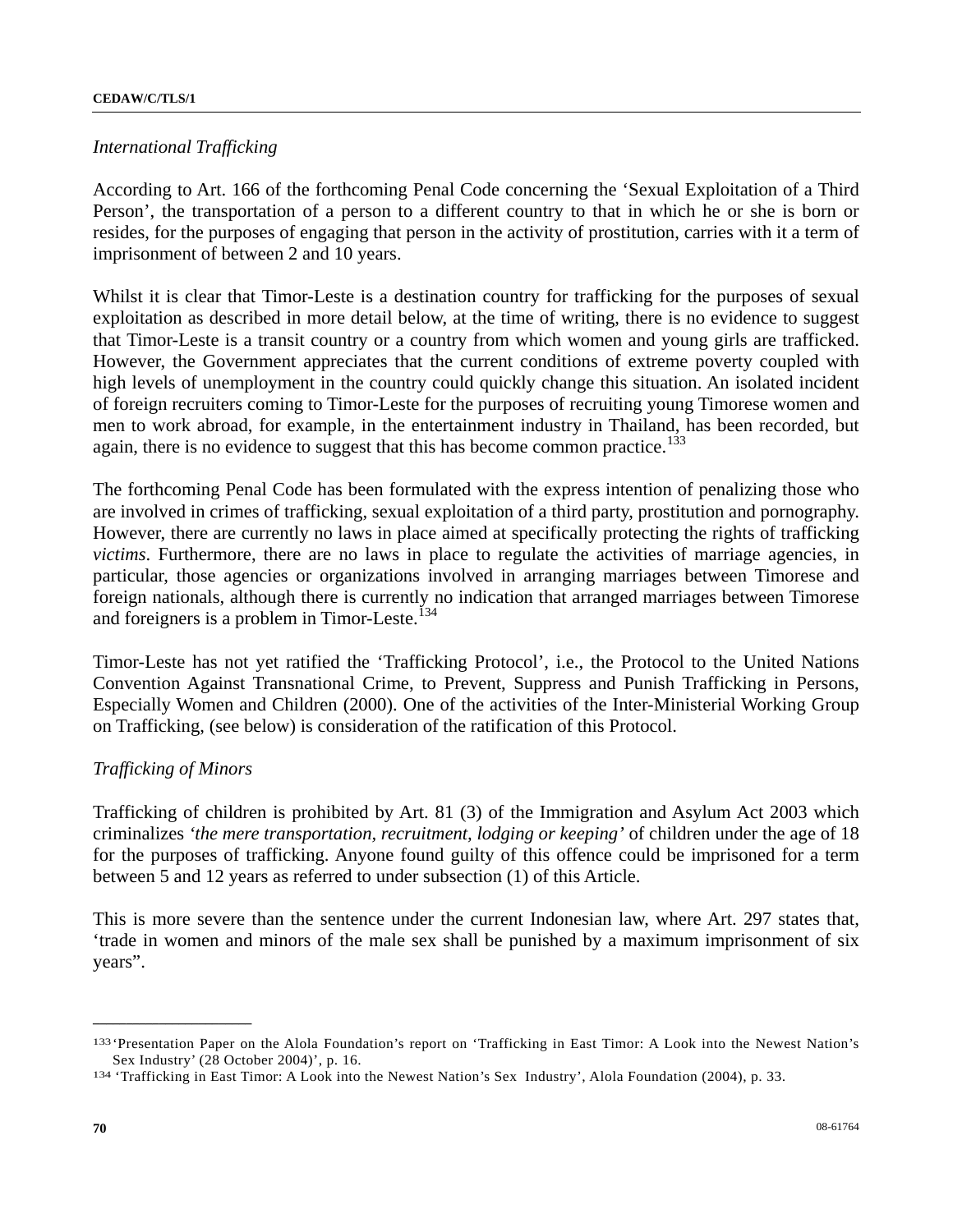The provisions outlined in the forthcoming Penal Code under Art. 166 relating to the 'Sexual Exploitation of a Third Person' carry the heaviest penalty for trafficking victims under 18 years old with a sentence of between 12 and 25 years in prison.

# *Prostitution*

Prostitution in itself is not a crime under current Timorese law but, as described above, trafficking for the purposes of prostitution is considered an offence.

Art. 296 of the Indonesian Penal Code, which at the time of writing is also the current applicable law, states that it is a crime to 'facilitate' or organize prostitution.

Art. 506 of the Indonesian Penal Code further makes it clear that anyone, 'who as a souteneur, takes advantage of the prostitution of a woman', shall be punished with a sentence of up to one year'.

The latest draft of the Timorese Penal Code will ordinarily punish those found guilty of 'facilitating, organizing or otherwise contributing to the prostitution of another person or the practising of other sexual acts' for financial gain, with a prison sentence of up to 3 years. At the time of writing, the draft Code goes further than previous legislation by containing a specific provision on child prostitution. According to Art. 167 on 'Child Prostitution', the penalty will rise to between 3 and 12 years, if the victim is a child under the age of 16 years. This law will also cover scenarios in which relatives, or indeed parents, offer to sell their child to traffickers for the purposes of prostitution or in an attempt to use them to provide sexual favours in exchange for other benefits or services.

Similarly, those found guilty of transporting a young victim to a country other than that in which he or she was born or resides, will receive a prison sentence of between 5 and 15 years, if the victim is a minor under the age of 16 years.

# *Pornography*

The new Penal Code criminalizes child pornography under Art. 168, with a penalty from one to six years for activities relating to the production, distribution, dissemination, importing, exporting or selling of pornographic material that exploits minors under the age of 16 years.

The clients or 'end-users' of pornographic material are not culpable under the forthcoming law. However, if involved in the distribution of such material, they too can be found liable, as indicated above.

### **Situation of Sex Workers in Timor-Leste**

In accordance with CEDAW General Recommendation No. 19 24(h), the Government is providing information below on the extent and nature of the problems of trafficking and prostitution in the country.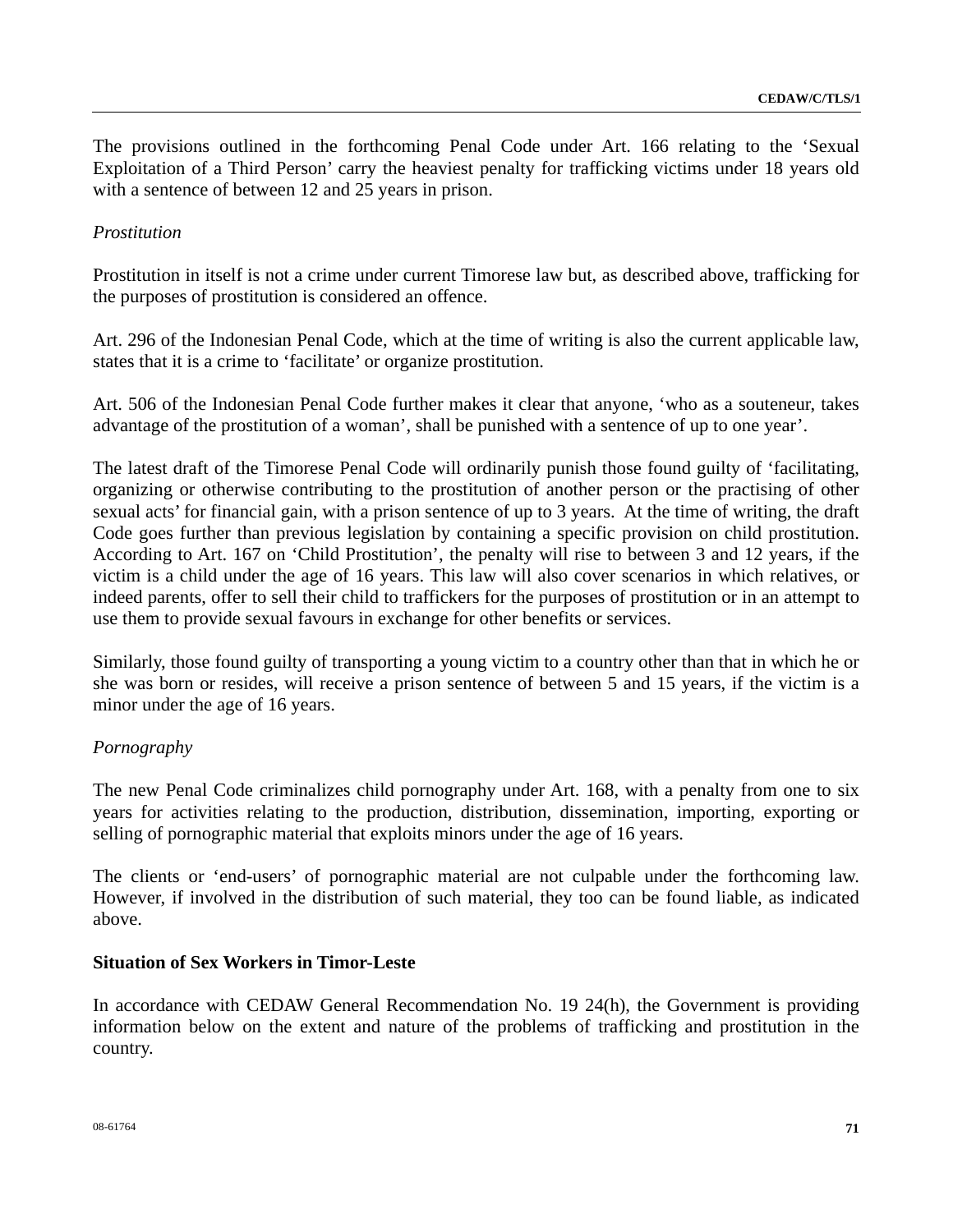### *Sampling Method*

The Alola report conducted a total of 38 surveys during the period March – June 2004. Although the survey sample is small, it is supplemented by information from over 400 hundred sources, such as taxi drivers, hotel owners, clients, those organizing the sex trade and the sex workers themselves, which helps to provide an overall picture of the trafficking and sex industry in Timor-Leste. As of time of writing, there have been no further updates on this information.

### *Sex workers in Dili*

According to the report from the Alola Foundation, the majority of female sex workers working in Dili, are East Timorese (100). This is closely followed by Indonesian workers (60), Chinese (35), Thai (30) and Philippino women (20). At the time of publication of the report, three Australian women were living and working as sex workers in Dili. $135$  $135$ 

The youngest Timorese sex worker interviewed in Dili was 14 years old, which was also the youngest age at which to start sex work; the eldest being 34 years. The average age to begin sex work in the surveyed group was 17 years.  $136$  $136$ 

Results from the study showed that the majority of women take up sex work as a result of a trauma that deeply affected their lives and/or through economic necessity. Girls as young as 12 years old have reported becoming sex workers following a rape, by a boyfriend, who later abandoned them. Alternatively, they have been abused or raped by a close family member, which usually resulted in them being evicted from the family home. Some of the older women working as sex workers have been abandoned by their husbands, either through divorce or migration abroad. Almost all the women have children whom they have to support. Invariably, they enter the sex industry as they have no other means of support or assistance.<sup>[13](#page-71-2)7</sup>

Many of the women who were surveyed in the Alola study entered the business through suggestion by friends or family who were already working in the industry. They tend to work independently, in brothels, on the streets, or as 'call-ins'. None reported that they were in debt for reasons linked to their sex work. Also none felt that their freedom was limited or were their identity documents had been taken from them by those controlling the business. However, it is not clear how many girls as young as 14 years can supposedly support themselves as sex workers, while not, as they claim, be controlled by a family member or other individual. This could suggest that they are trafficking victims, though as yet, the Government has no concrete evidence to support this claim.<sup>[1](#page-71-3)38</sup>

<span id="page-71-2"></span>

<span id="page-71-1"></span><span id="page-71-0"></span><sup>135</sup> Ibid., p. 18. 136 Ibid. 137 Ibid., p. 19. 138 Ibid., ps. 18-19.

<span id="page-71-3"></span>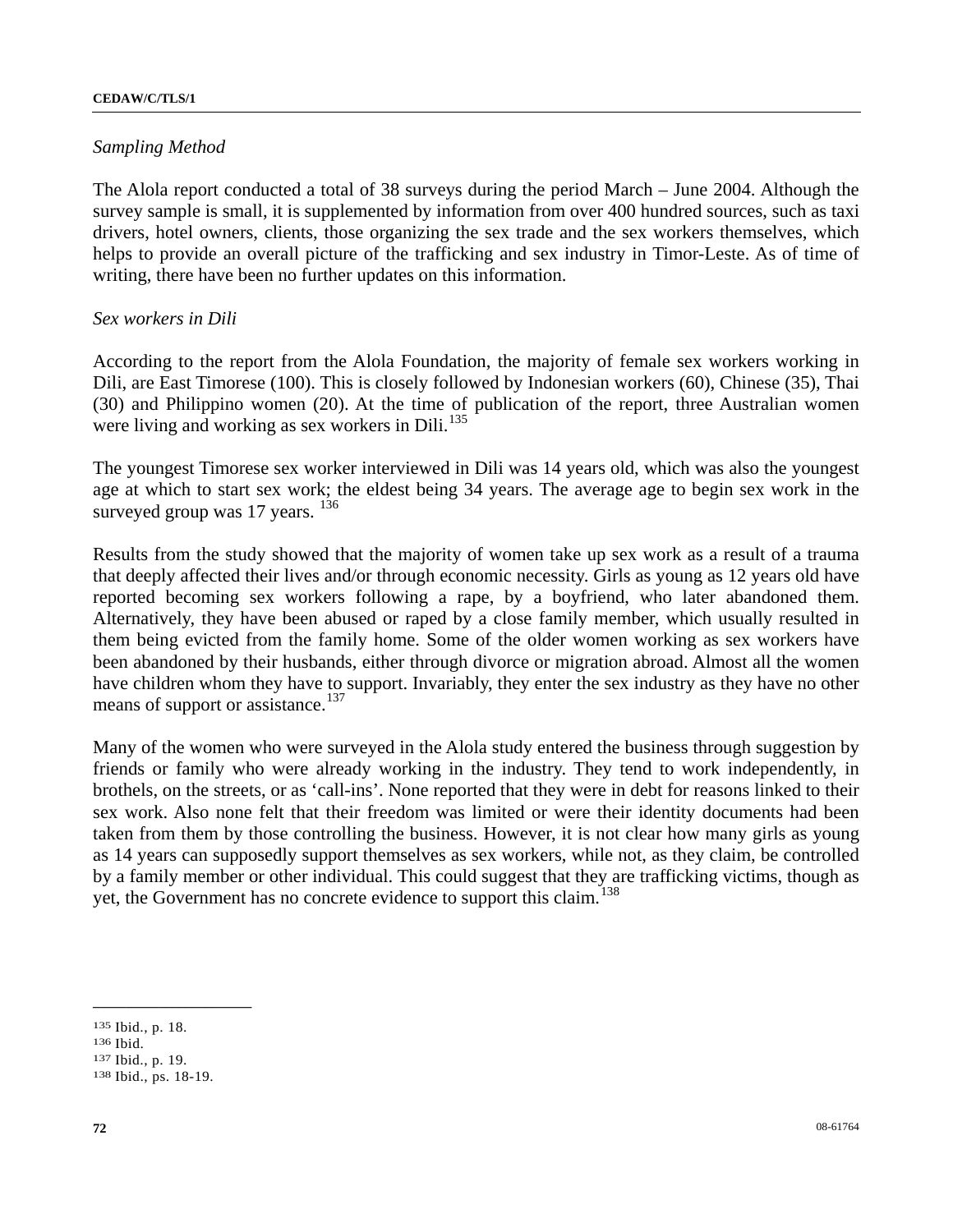## *Foreign sex-worker*s

In contrast to Timorese women working as sex workers in Dili, it does appear that women from countries such as Indonesia, including West Timor, Thailand, the Philippines and China are being actively recruited to work in the sex industry in Timor-Leste. Women from Indonesia and Thailand tend to work in brothels, bars and massage parlours and karaoke venues respectively. It has been difficult to collate information on Chinese and Philippino women as operations surrounding their recruitment and work are tightly guarded by those who have engaged them.<sup>[13](#page-72-0)9</sup>

While some of these women have arrived independently in Timor-Leste, for example from Indonesia, others have been recruited through advanced networks. They enter the country either by air or land border, often disguised as tourists. Some women have been recruited in their home country on the premise that they would be working as waitresses or in hotels. Shortly after arrival, they report that they were forced to undertake sex work, which they did in order to repay the cost of their travel, paid for by the recruiters. Women from these countries claim that their movements are restricted outside their place of residence and work, that their passports are being kept from them and that they are constantly threatened with deportation.<sup>[14](#page-72-1)0</sup>

As Timor-Leste is the only country in the South East Asia region with US dollars as the local currency, it becomes an attractive option for potential traffickers.<sup>[1](#page-72-2)41</sup> Clients pay any amount between USD 5 and 850 depending on the type of service.<sup>[1](#page-72-3)42</sup> The women are allowed to keep only half or less of their fee. Many sex workers have indicated that if they felt they had a choice, they would take up other employment; however, research has shown that many of these women have no formal education to fall back on and feel that they have little or no skills for other work.<sup>[14](#page-72-4)3</sup> Of 248 female sex workers in Dili, just under half, [1](#page-72-5)15, are estimated to be trafficking victims. $144$ 

## *Male sex workers*

Research has also indicated that both men and boys are operating in the capital as sex workers. They are predominantly Timorese (100) with a small group coming from Indonesia (10). Since 2004, it has been reported that male sex workers are coming from the same countries as their female counterparts, such as the Philippines, Thailand, Australia, and also Portugal.<sup>[14](#page-72-6)5</sup> It is estimated that three-quarters of this group are under the age of 18. Research shows that, by contrast, only half this group began sexwork out of economic necessity; the remainder are casual sex workers who are engaged in this activity to supplement their ordinary income. Some have entered the industry on the recommendation of a friend, or because foreign men (who constitute the majority of their clients) offered money for sex or

<span id="page-72-1"></span>

<span id="page-72-2"></span>

<span id="page-72-4"></span><span id="page-72-3"></span>

<span id="page-72-6"></span><span id="page-72-5"></span>

<span id="page-72-0"></span><sup>139</sup> Ibid., ps. 21-26.<br>
140 Ibid.<br>
141 Ibid., p. 17.<br>
142 Ibid., p. 19.<br>
143 Ibid.<br>
144 Ibid., p. 20.<br>
145 Added note from the Presentation Paper on the Alola Foundation's report on 'Trafficking in East Timor: A Look into the Newest Nation's Sex Industry' (28 October 2004), p. 15.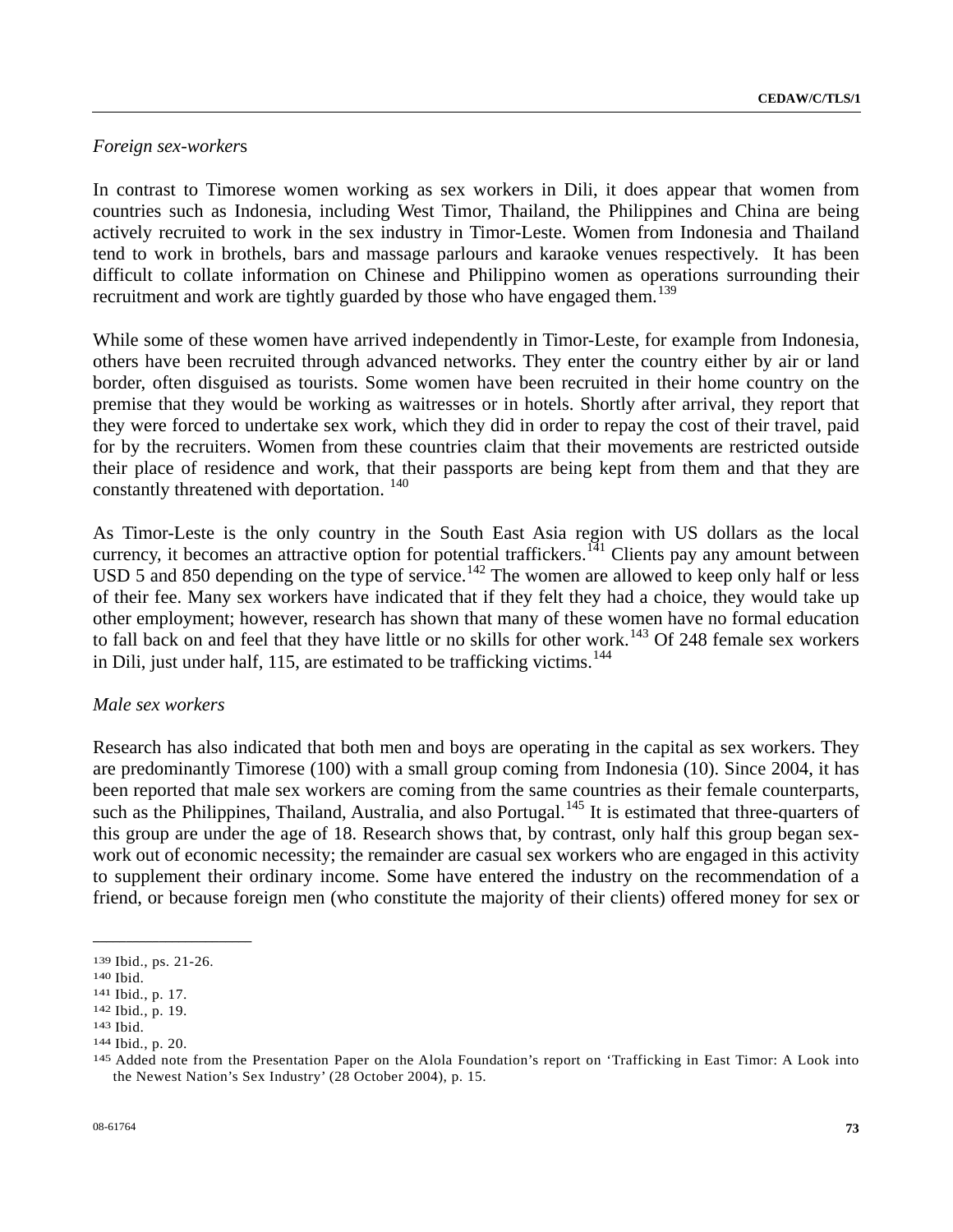due to pure curiosity. Like female workers, they work independently and also on the streets. However, in contrast to this group, male sex workers have reported that they have more freedom and do not feel the same financial pressure to remain in this work. Again, from the limited survey sample, it does not seem that any of male sex workers are being systematically trafficked.<sup>[14](#page-73-0)6</sup>

## *Situation in the districts*

Research suggests that prostitution exists at a district level, albeit on a smaller scale than in the capital. It has been reported that some village chiefs allow sex workers to operate in their villages, mainly because of the dire economic situation of the women involved. All of the sex workers are Timorese women. Although they keep a low profile, the community is aware of who they are. As is the case with the women in Dili, they believe they have no other means to earn a living. There is no clear evidence to suggest that these women are trafficking victims.<sup>[14](#page-73-1)7</sup>

More recently, however, there have been disturbing reports from the village of Salele in the Covalima district, where there is evidence to suggest that girls as young as 12 years old are working as prostitutes in at least two sucos.<sup>[14](#page-73-2)8</sup> Whilst full details of these events are still emerging at the time of writing, it appears that the young women have become involved in this activity as a result of having suffered sexual abuse within the family and been evicted from their homes and forced to seek shelter elsewhere. Widows are vulnerable too as they have many have lost their husbands during the years of resistance to Indonesian occupation and some have had to engage in sex work as they have no other means of supporting themselves or their families. Reports also indicate that members of the local police, along with men from the local community are regular clients. The PNTL are currently investigating these allegations.<sup>[14](#page-73-3)9</sup>

In Timorese society, women working in the sex industry are viewed as 'feto aat' or 'bad women' and are marginalized, receiving practically no support from their community. In Salele, where there have been reports of prostitution, local clergy are providing support for the women, including establishing a women's centre in the area. This centre would not only provide information on alternative employment and training, but also a 'safe space' or shelter for women attempting to quit sex work and start a new life. At present, there is little or no education on adolescent sexual and reproductive health for these young women.

## *Violence against sex workers*

**\_\_\_\_\_\_\_\_\_\_\_\_\_\_\_\_\_\_\_\_\_\_\_\_** 

Unfortunately, violent behaviour towards sex workers is frequent with many women having reported violent incidents that largely stem from client abuse. Allegations of intimidation, assault and rape are

<span id="page-73-2"></span><span id="page-73-1"></span>

<span id="page-73-0"></span><sup>&</sup>lt;sup>146</sup> 'Trafficking in East Timor: A Look into the Newest Nation's Sex Industry', Alola Foundation (2004), ps. 28-29.<br><sup>147</sup> 'Trafficking in East Timor: A Look into the Newest Nation's Sex Industry', Alola Foundation (2004), Human Rights (March 2006). 149 Based on interviews with a PNTL Commander, Dili (November 2005); also information from District Consultations on

<span id="page-73-3"></span>the human rights reports organized by the Office of the Prime Minister for Human Rights (March 2006).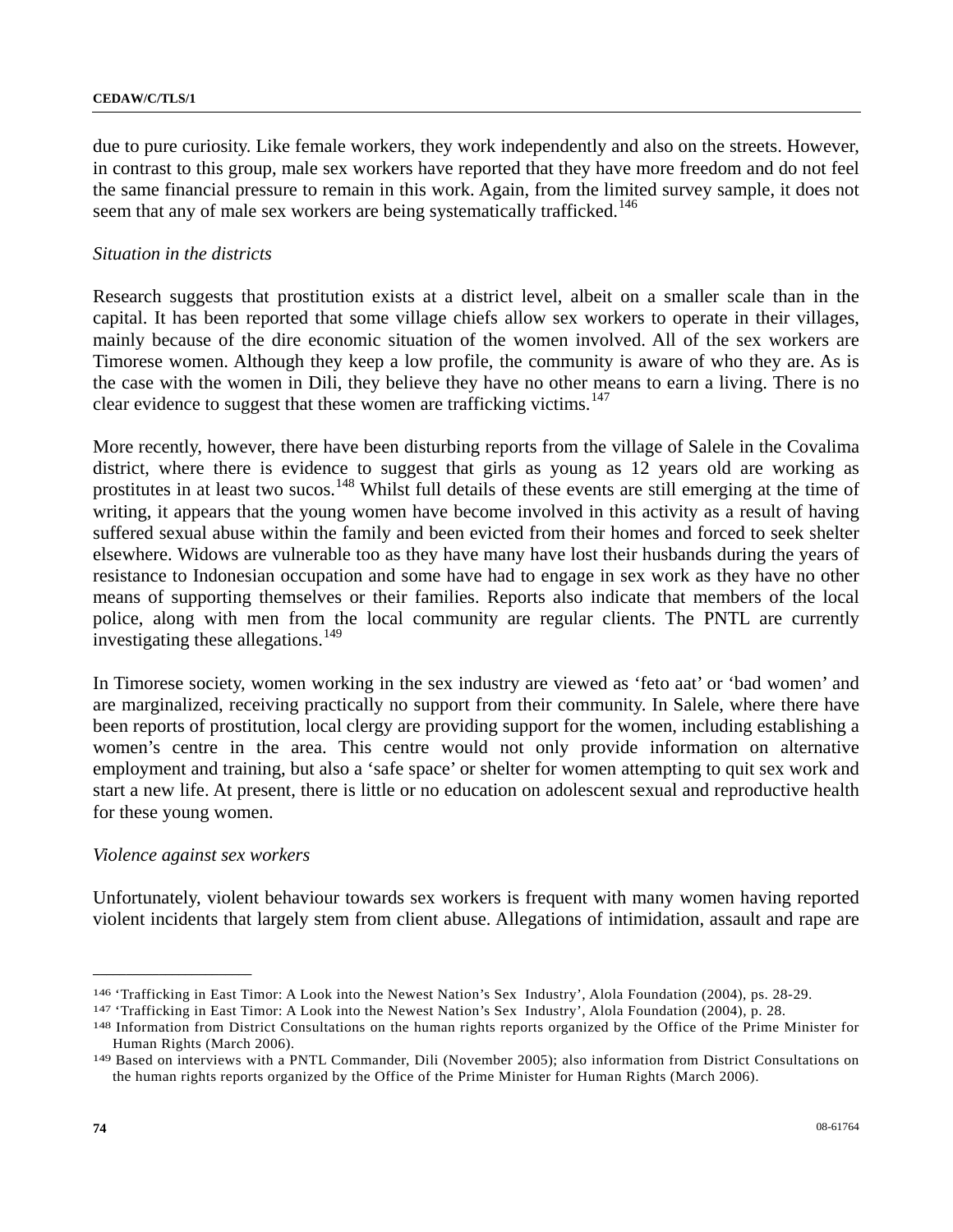commonplace, with some sex workers alleging mistreatment at the hands of the security forces, some of whom have allegedly demanded free sex. <sup>[15](#page-74-0)0</sup>

In the forthcoming Domestic Violence Law, which is expected to be promulgated very shortly after the draft Penal Code, there is no specific reference to violence against sex-workers and trafficking victims, only a reference in Art. 3 to violence 'practised within the family situation.'

However, Art. 7 of the same law does refer to the 'principle of special protection', whereby the family has a special duty to 'protect and defend the children ... and others with special needs against all forms of violence, exploitation, discrimination, abandonment, oppression, sexual abuse and other maltreatment'. In theory, this law should be applicable to those minors who may be coerced into and forced to continue sex work by a member or members of their family.

#### *Attitudes towards sex workers*

Many of the women engaged in the sex industry are shunned by the wider community, and isolated, especially in the districts. Sex workers interviewed for the Alola study have identified abuse such as mud-throwing, name-calling in public and harassing phone-calls as ways in which the general population has made its disapproval of their living known. As in many countries, the women feel they are a source of shame to their families and can expect to receive little or no support from them. There exists a dichotomy in that whilst many sex workers have been disowned by their closest relatives, some families have a vested interest in seeing sex workers continue working as they benefit financially from their earnings. Many foreign sex workers have been arrested and deported without charge as described in further detail below.<sup>[1](#page-74-1)51</sup> In 2005, there were 4 deportations of Chinese nationals. In 2004, the figure for deportations was much higher, with 147 persons deported (146 to Indonesia). These figures represent total numbers of deportees and are not disaggregated by sex. No information is available as to what percentage of the total number expelled from the country were sex workers.

#### *Media response to the problem of trafficking*

There has been a sensationalist approach to the issue of sex workers and how they are portrayed in the media. The 'Wisma Cendana' raid in 2003 (one of the 'Operation Teki' raids outlined below) is one such example, whereby undercover police officers had sex with several sex workers, after which other officers burst into the room and started to film the proceedings before the women had a chance to dress. The operation was subsequently shown on TVTL, a national TV channel.<sup>[15](#page-74-2)2</sup>

#### *Other forms of trafficking*

**\_\_\_\_\_\_\_\_\_\_\_\_\_\_\_\_\_\_\_\_\_\_\_\_** 

Recent research quotes the view of the Prosecutor General that possibly Timor-Leste is a destination country for forced labour, with as many as 400 Chinese and 300 Vietnamese working in the

<span id="page-74-1"></span><span id="page-74-0"></span><sup>150 &#</sup>x27;Trafficking in East Timor: A Look into the Newest Nation's Sex Industry', Alola Foundation, p. 29. 151 Ibid., p. 42.<br>152 Ibid., p. 41.

<span id="page-74-2"></span>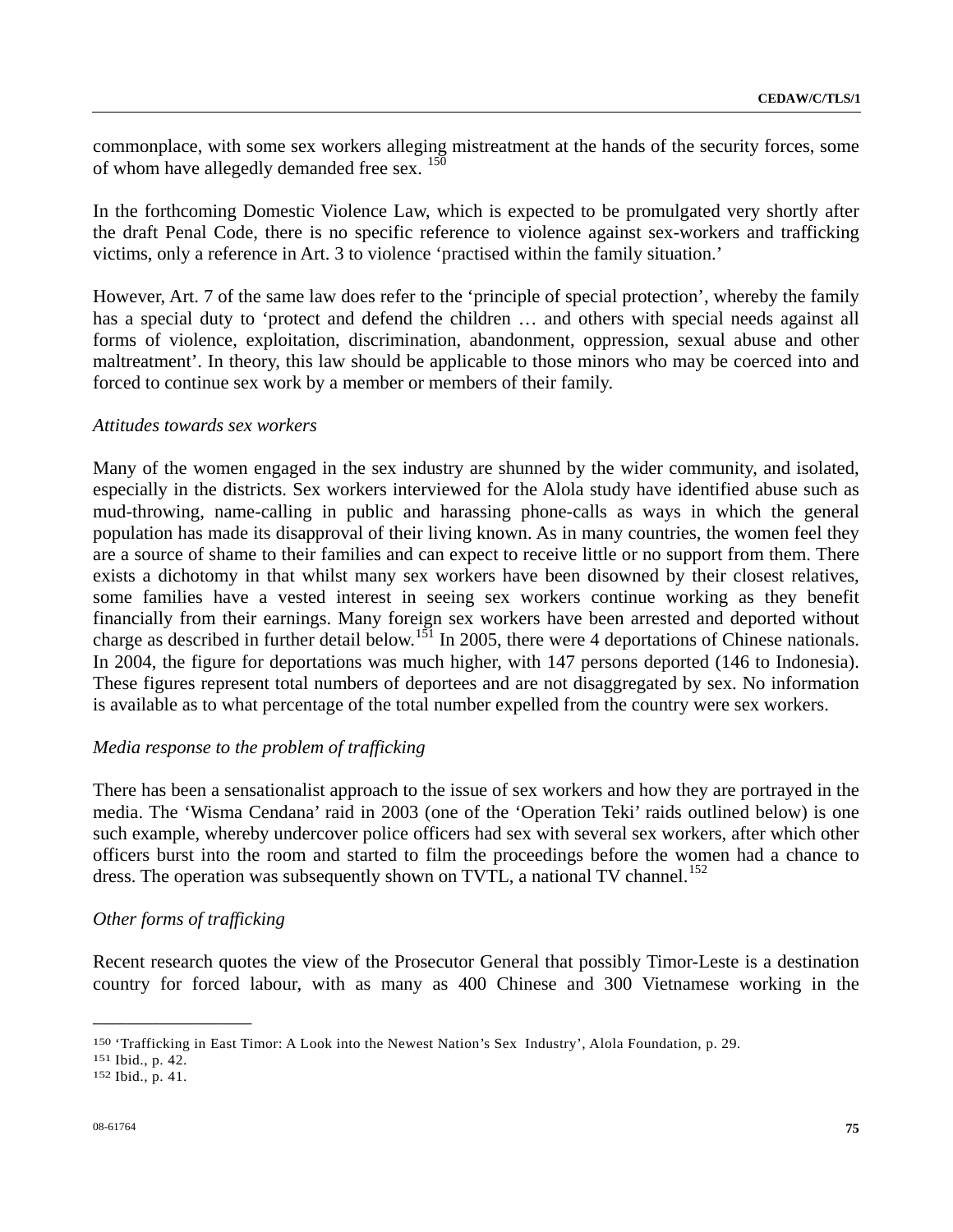construction industry.<sup>[15](#page-75-0)3</sup> Due to the absence of figures on the number of foreign workers in Timor-Leste, it is difficult to obtain a clear idea of the scale of this problem and to what extent, if any, women and young girls are involved.

## **Government Response: Anti-Trafficking Measures**

Again, in accordance with its obligations under CEDAW General Recommendation No. 19 24(h), the Government has taken a number of steps to deal with the problem of trafficking in Timor-Leste. It has assigned responsibility to the Migration Department of the PNTL for investigating cases of human trafficking under the Immigration and Asylum Act.

Upon the discovery of a pornographic video in 2003, in which it was alleged that Timorese women participated, the PNTL in conjunction with UNPOL, conducted a number of investigations into the sex industry, particularly foreign women working as sex workers. This resulted in a series of raids named 'Operation Teki', which were launched by the Prosecutor General and the PNTL.<sup>[1](#page-75-1)54</sup>

In one of these raids, seven Indonesian women and one Timorese man were arrested for allegedly being involved in prostitution. While the man was questioned and later released, the women complained of harassment by the police and one woman was allegedly raped by one of the officers. At a hearing, the women were charged with the crime of 'facilitating' prostitution and received deportation orders, despite the fact that Indonesian law penalizes those organizing the trafficking and not prostitution itself. The women later agreed to return 'voluntarily' to Indonesia. A subsequent ruling at the Court of Appeal found the original judge's decision to deport the women to be illegal and stated that the women, under both Indonesian and Portuguese law, had not committed any crime.<sup>[1](#page-75-2)55</sup>

Also in the period 2003-2004, the PNTL and UNPOL conducted raids on suspected brothels in Dili. Charges under the Indonesian Penal Code where brought against suspected traffickers in some cases and against the women in others. Where it was considered that the women were actual trafficking victims, they were repatriated to their home countries such as Thailand and Indonesia, in some cases with the assistance of their respective embassies or international agencies. None of these cases resulted in a hearing or conviction for the crime of trafficking. However, some employers were fined under the Immigration and Asylum Act for illegally employing the women who had entered Timor-Leste on tourist visas. $156$  $156$ 

Most of the current anti-trafficking efforts involve immigration officials questioning women from known trafficking countries at ports of entry such as Dili Airport and several land crossings. If suspected of entering the country for the purposes of sex work, a woman will be refused entry to Timor-Leste and immediately sent back to the country from which she arrived. There have been anecdotal reports of members of the PNTL and immigration officials allowing women suspected of entering the country to engage in sex work to enter the country in exchange for a percentage of the

<span id="page-75-2"></span>

<span id="page-75-1"></span><span id="page-75-0"></span><sup>153</sup> Ibid., p. 33. 154 Ibid., p. 39. 155 Ibid., ps. 39-42. 156 Ibid., p. 38.

<span id="page-75-3"></span>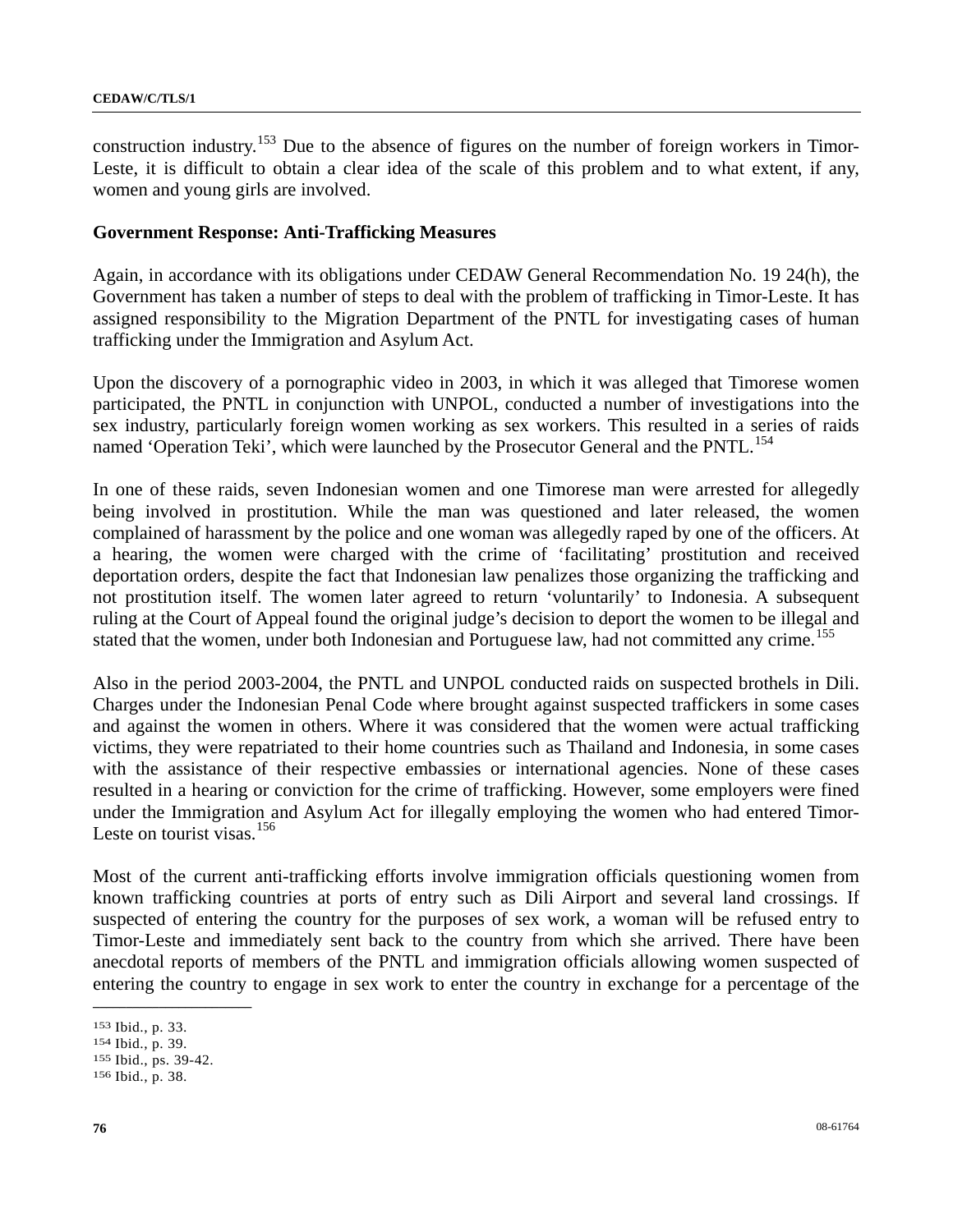profits; however, there has not yet been a court case that deals with these charges. During the period 2003-2004, only Asian women were refused entry into the country, 10 in 2003, which increased to 17 in 2004.<sup>[15](#page-76-0)7</sup>

## *Difficulties in enforcing the law*

Despite the efforts of the Government to clamp down on trafficking activities, there have not yet been any convictions for trafficking related crimes. These cases illustrate that there are considerable obstacles to overcome, not least the manner in which raids are conducted. In the 'Timor Lodge' raids, it has been reported that sums of money were solicited from members of the public for the purposes of carrying out the raid, namely for members of the PNTL to pay the sex-workers for sex before arresting them afterwards.

The 'Operation Teki' raids also demonstrate basic misunderstanding of the current law, such as charging the women in question with trafficking offences, subsequently deporting them and not pursuing any line of enquiry to ascertain whether they were potential trafficking victims. Also, some authorities, including the police, have criticized the present set of trafficking laws as inadequate.<sup>[1](#page-76-1)58</sup>

Institutional difficulties also remain in tackling the problem of trafficking, not least the lack of financial and human resources. From the outset, no statistics on trafficking have been compiled. Where physical files exist in the police or Prosecutor's Office, there is no systematic method of filing and many files have gone missing.<sup>[1](#page-76-2)59</sup>

An unwillingness on the part of women to testify against alleged traffickers or those facilitating their prostitution has undermined attempts to prosecute such cases. There are a number of reasons for this, including a lack of translation services for the women, who cannot speak the local language as well as the lack of 'safe houses' in which they can stay while awaiting trial. In one of the first raids on suspected brothels in Dili, those suspected of being trafficked returned to the same brothel after questioning as there was simply no other place to go. Research has shown that women have returned to their home country 'voluntarily' while their deportation orders were being appealed because of the lack of resources to support them during this period.<sup>[1](#page-76-3)60</sup>

## *Inter-Ministerial Working Group on Trafficking*

The Government has responded to this problem by establishing an Inter-Ministerial Trafficking Working Group, consisting of government representatives such as the Ministry of Foreign Affairs and Cooperation, UN agencies such as IOM and NGOs. This Working Group, which at the time of writing is being restructured, aims to strengthen participation in all government sectors in order to raise awareness of trafficking issues within both Government and civil society. It also aims to provide

<span id="page-76-0"></span><sup>157</sup> List of Female Passengers who were refused Entry into East Timor, Migration Department (2004), cited in 'Trafficking in East Timor: A Look into the Newest Nation's Sex Industry', Alola Foundation (2004), p. 46. <sup>158</sup> Ibid., ps. 37-38.<br><sup>159</sup> Ibid., ps. 37-38. <sup>160</sup> Ibid., ps. 42-43.

<span id="page-76-1"></span>

<span id="page-76-2"></span>

<span id="page-76-3"></span>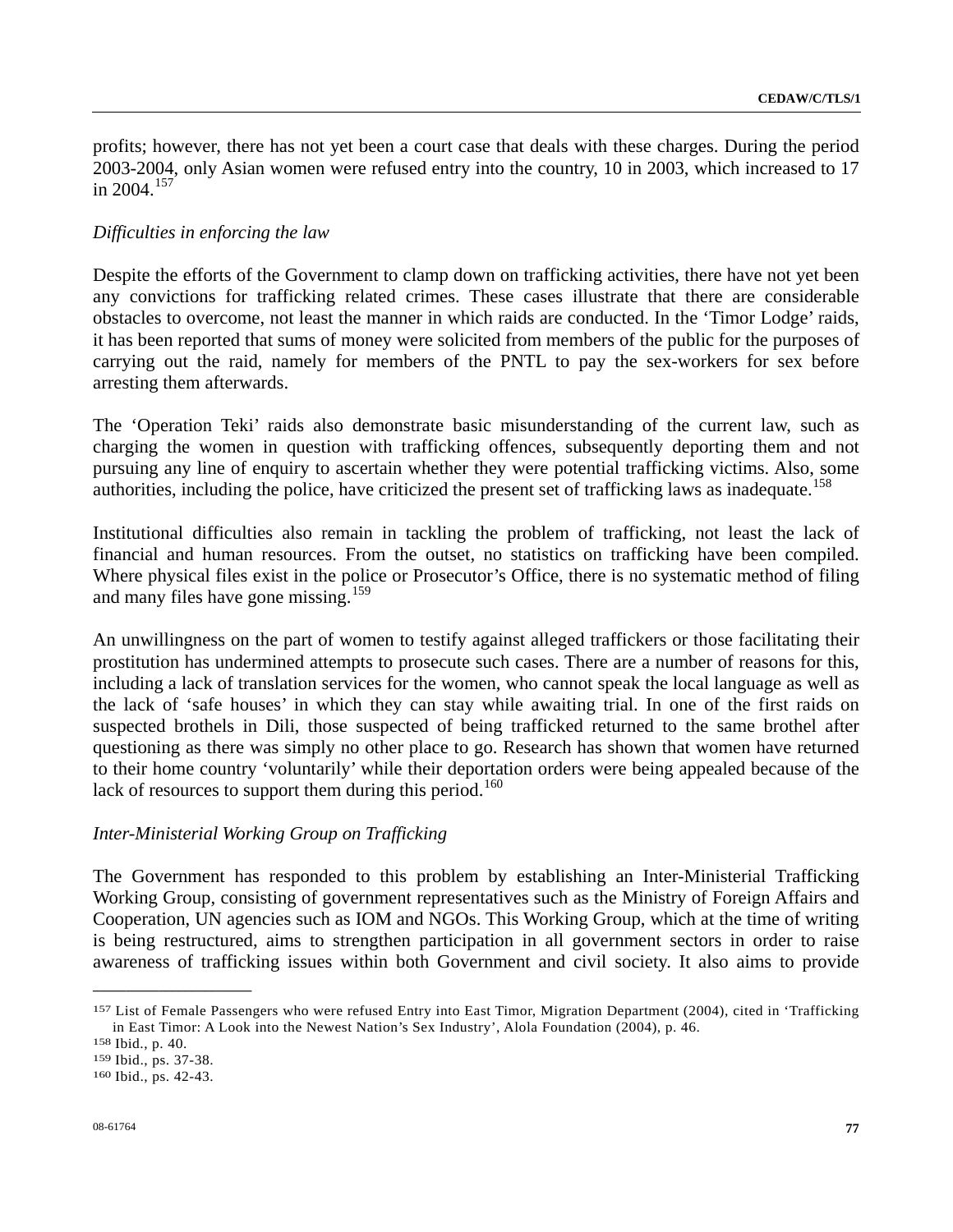guidance in the development of policies and procedures to 'facilitate lawful migration and combat irregular migration including the smuggling and trafficking of persons into and out of Timor-Leste'. $161$  $161$ 

The Working Group to date has been involved in the development of Standard Operating Procedures on trafficking for Immigration officials, which are still awaiting Government approval. It has also been working alongside representatives of the Ministry of Justice to include further trafficking provisions, which are in line with international norms, in the forthcoming Penal Code. For example, the Working Group has most recently been advocating for the inclusion of the Trafficking Protocol definition of 'trafficking' in this Code. This is in addition to successfully advocating for a number of clauses relating to the conspiracy to traffic and raising the age of consent to 18 years of age (as defined in the international Protocol) in the Penal Code. These achievements reflect a commitment on the part of the Government to harmonize new domestic laws with international standards.

The Inter-Ministerial Working Group continues to meet on a regular basis to formulate a coordinated strategy to protect and support victims. Key elements of the strategy have been identified as providing information on health matters, such as sexual health and safe sex practices, alternative employment, safety and security in the workplace, counseling and provision of legal advice.<sup>[16](#page-77-1)2</sup> Where services have been provided for trafficking victims in the past, these have been few and on an ad-hoc basis. Many women are ashamed to seek medical care and foreign sex workers are especially unaware of where to go should they require treatment.[16](#page-77-2)3 Currently, one international NGO, Family Health International, in partnership with Fundasaun Timor Hari'i and Red Cross Timor-Leste, are implementing several programmes to increase the awareness of STIs and HIV, especially among female sex workers who have been identified as being at high risk. This initiative is supported by USAID and is discussed in further detail in the section on health in the CEDAW treaty-specific report. In the development of a strategy to support victims, the Working Group has indicated that information provided by previous reports, such as the study by the Alola Foundation, will serve as a starting point for discussions.<sup>[1](#page-77-3)64</sup>

Inevitably, any efforts to combat trafficking and protect victims will need to address allegations of corruption. In one instance, it was alleged that members of the Immigration Service and PNTL demanded sexual favours from suspected female sex workers as they crossed the border from West Timor, in return for approved entry into Timor-Leste. This incident was subsequently investigated and the officials involved were transferred as a result.<sup>[1](#page-77-4)65</sup>

The Government also recognizes the need to follow-up on information and data provided in the Alola study and views training for PNTL and immigration officers on the anti-trafficking legislation as essential to correctly identify trafficking victims. Initial training provided by the IOM to the PNTL cadets based in the Immigration Department has indicated that knowledge of the law is extremely poor.

<span id="page-77-1"></span><span id="page-77-0"></span><sup>&</sup>lt;sup>161</sup> Proposed Structure of the Inter-Ministerial Trafficking Working Group (2005).<br><sup>162</sup> 'Trafficking in East Timor: A Look into the Newest Nation's Sex Industry', Alola Foundation (2004), p. 30.<br><sup>163</sup> Ibid., p. 30.<br><sup>164</sup>

<span id="page-77-3"></span><span id="page-77-2"></span>

<span id="page-77-4"></span>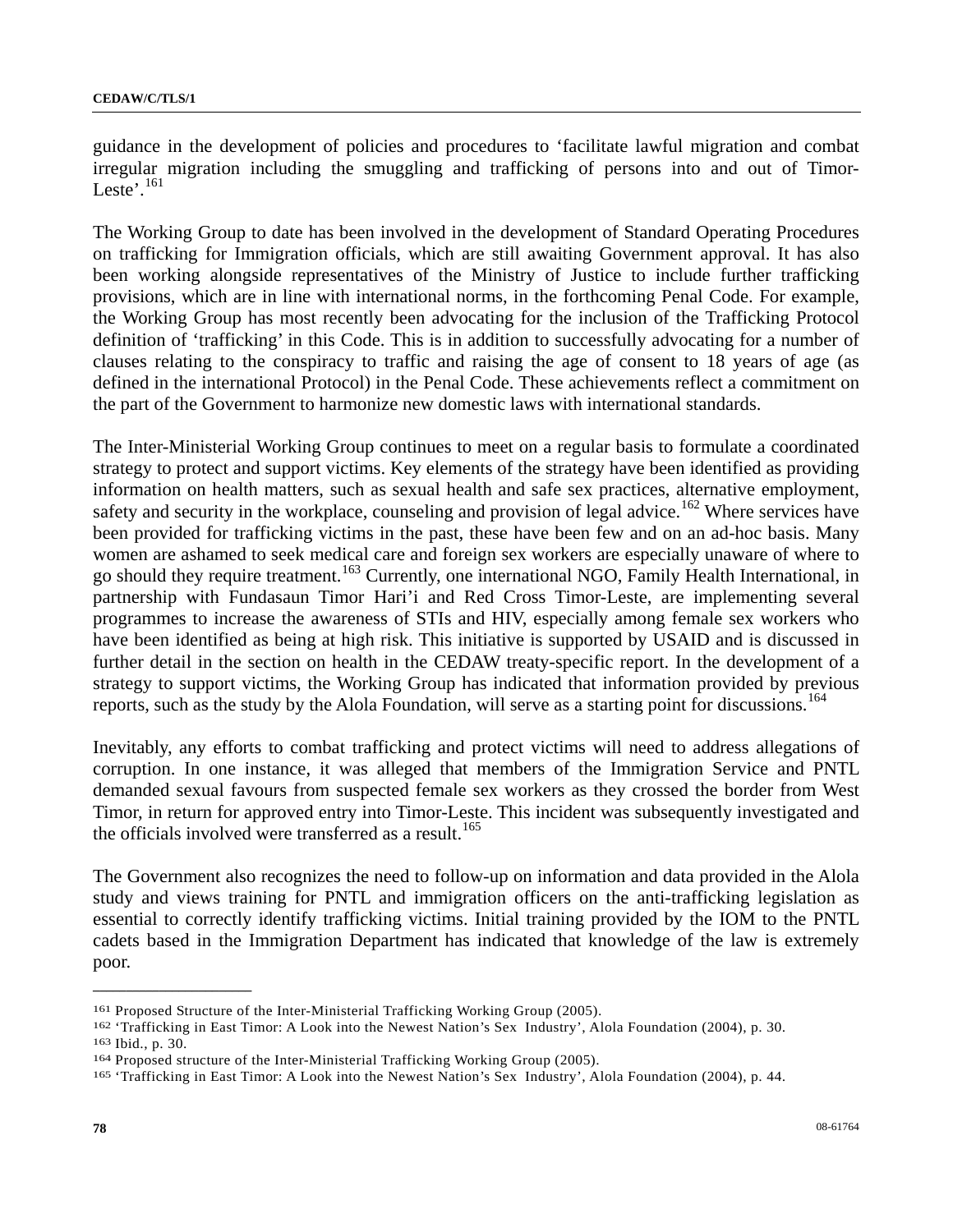Another positive step in the struggle against trafficking has been the Government's emphasis on regional cooperation. It has participated in the ongoing 'Bali Regional Ministerial Conferences on People Smuggling, Trafficking in Persons and Related Transactional Crimes', also known as the "Bali Process". In late 2005, with the support of the French Government, the Government sent two PNTL officers to a regional counter-trafficking workshop in Malaysia. Furthermore, it is anticipated that Timor-Leste's INTERPOL representative participate in the Inter-Ministerial Working Group, as the Government believes that cooperation and coordination as well as information-sharing at a regional level are essential to an effective response to the activities of trafficking syndicates.

## *Follow-up to the Alola Foundation Report*

As a follow-up to their 2004 report, the Alola Foundation has secured funding from USAID to support a joint IOM-Alola Trafficking Awareness raising project, targeting various government ministries, including the OPE, the PNTL, judiciary, consular staff, media and civil society. The project will also seek to work with Suco Councils in border districts, particularly with women's representatives on these councils to assist in both identifying and assisting victims. At the time of writing, this training is due to commence in late 2006 and is intended to assist the Government in meeting its responsibilities in this area.

## *Art. 10 CEDAW: Equality in Education*

The CCD provides a broad overview of the education system in Timor-Leste, including challenges to its development. These and other challenges in eliminating discrimination and ensuring equal rights of women in the area of education are further elaborated - alongside the Government's response - below.

## **Aims of Education - Relating To Girls and Women**

There is a firm legal commitment to the advancement of the education of women and girls in Timor-Leste. In addition to the provisions set out in the Constitution, one of the guiding principles in the Basic Law of the Education System is 'ensuring the equality of opportunities to both sexes.'<sup>[1](#page-78-0)66</sup> This commitment is also clear in the National Development Plan (NDP), where the Government pledges to 'improve educational provision, particularly through the provision of professional training, notably for girls and women, adults and groups with special needs.<sup>[16](#page-78-1)7</sup> Equally, the Government recognizes the need to 'reduce the number of illiterate people within the adult population, with an emphasis particularly on women'<sup>[16](#page-78-3)8</sup> as well as creating mechanisms to help decrease drop-out rates for girls.<sup>169</sup>

The 'Education Policy Framework' (EPF) developed and adopted by the Ministry of Education reflects the objectives set out in the NDP and has already been described in greater detail in the CCD. However, given the discrimination faced by girls in access to education due to traditional practices

<span id="page-78-1"></span><span id="page-78-0"></span><sup>166</sup> Art. 3 (7).<br>
167 National Development Plan (Part 3, Art. 11.17d).<br>
168 Ibid., (Part 3, Art. 11.17a).<br>
169 Ibid., (Part 3, Art. 9.20).

<span id="page-78-2"></span>

<span id="page-78-3"></span>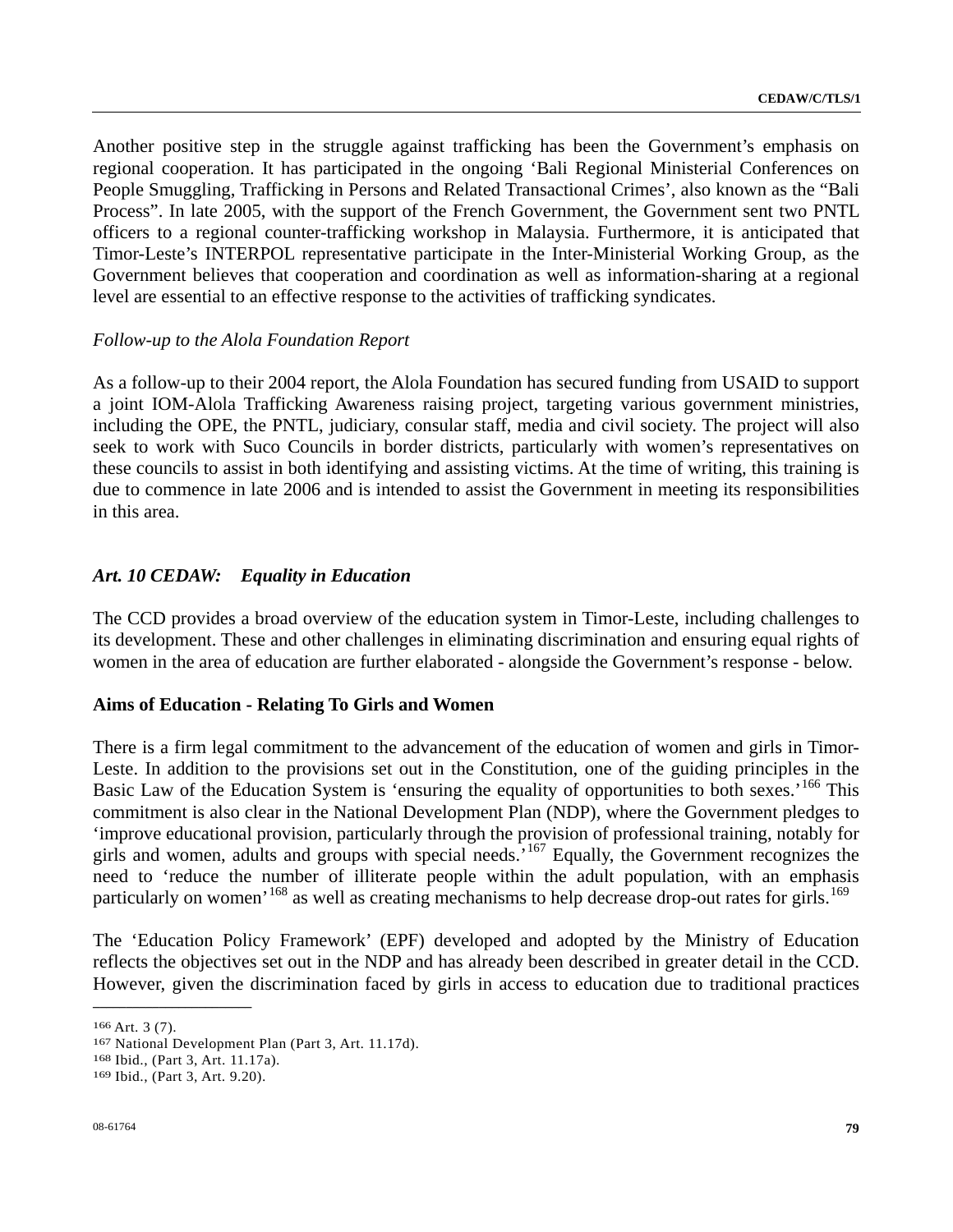#### **CEDAW/C/TLS/1**

such as early pregnancy and marriage and heavy household duties, close monitoring will be required to ascertain whether gender concerns are being satisfactorily addressed by the new curriculum and in teaching materials, teacher training, parental and community involvement and whether these are ultimately effective in the promotion of NDP goals such as gender equity and empowerment of women.[17](#page-79-0)0

## **Pre-School Education**

According to the Multiple Indicator Cluster Survey (MICS) in 2002, there was practically no provision for pre-school education in Timor-Leste. Only 2% of children aged between 3-5 years attended any form of early education programme.<sup>[1](#page-79-1)71</sup> The current pre-school education is available for children aged between 4-5 years and although is not compulsory, there are 57 preschools in the country with 4,700 children attending and 139 teachers. The vast majority of these schools are private, located in urban areas and cater for less than  $10\%$  $10\%$  of the children in this age group.<sup>172</sup> The Government considers that there is significant potential for expansion as demand increases.

#### **Primary School Education**

Primary school education normally starts at the age of six years but few children actually enrol in first grade at this age. There are large numbers of over-age children throughout primary education, with enrolment figures from the 2004-2005 academic year indicating 27% are overage students. However, this figure represents a decrease from the average of 42% during the first three academic years since  $2000$ .<sup>[1](#page-79-3)73</sup>

At present, the total number of students in the primary school system is approximately 182,000; the average school has an enrolment of 237 students with 7 teachers per school. Teacher numbers mirrored the surge in student enrolment post-independence, but now have stabilized at just over 4,000 for the whole of the country and is the largest group in the government workforce. The average pupilteacher ratio is currently 34: 1 for public schools (down from 47: 1 in 2001) and is lower in Catholic schools. There is variation in these averages between districts, which partly reflects the significant population movement as indicated in the 2004 national census and also the fact that in some districts such as Dili, school sizes are much bigger and can sometimes allow for single teacher classes and specialization.<sup>[1](#page-79-4)74</sup>

While gender differences at primary school level in terms of enrolment as noted in the CCD are negligible and girls' participation estimated at about 98% for this sector,  $175$  $175$  studies have shown that there have been marked differences with respect to different regions, in particular, more students (girls

<span id="page-79-2"></span><span id="page-79-1"></span>

<span id="page-79-0"></span><sup>&</sup>lt;sup>170</sup> Ibid., (Part 3, Art. 11.12).<br><sup>171</sup> MICS (2002), p. viii.<br><sup>172</sup> Timor-Leste: Education and Training Sector Investment Programme (2006), p. 13.<br><sup>173</sup> Ibid.<br><sup>174</sup> Ibid.

<span id="page-79-3"></span>

<span id="page-79-4"></span>

<span id="page-79-5"></span>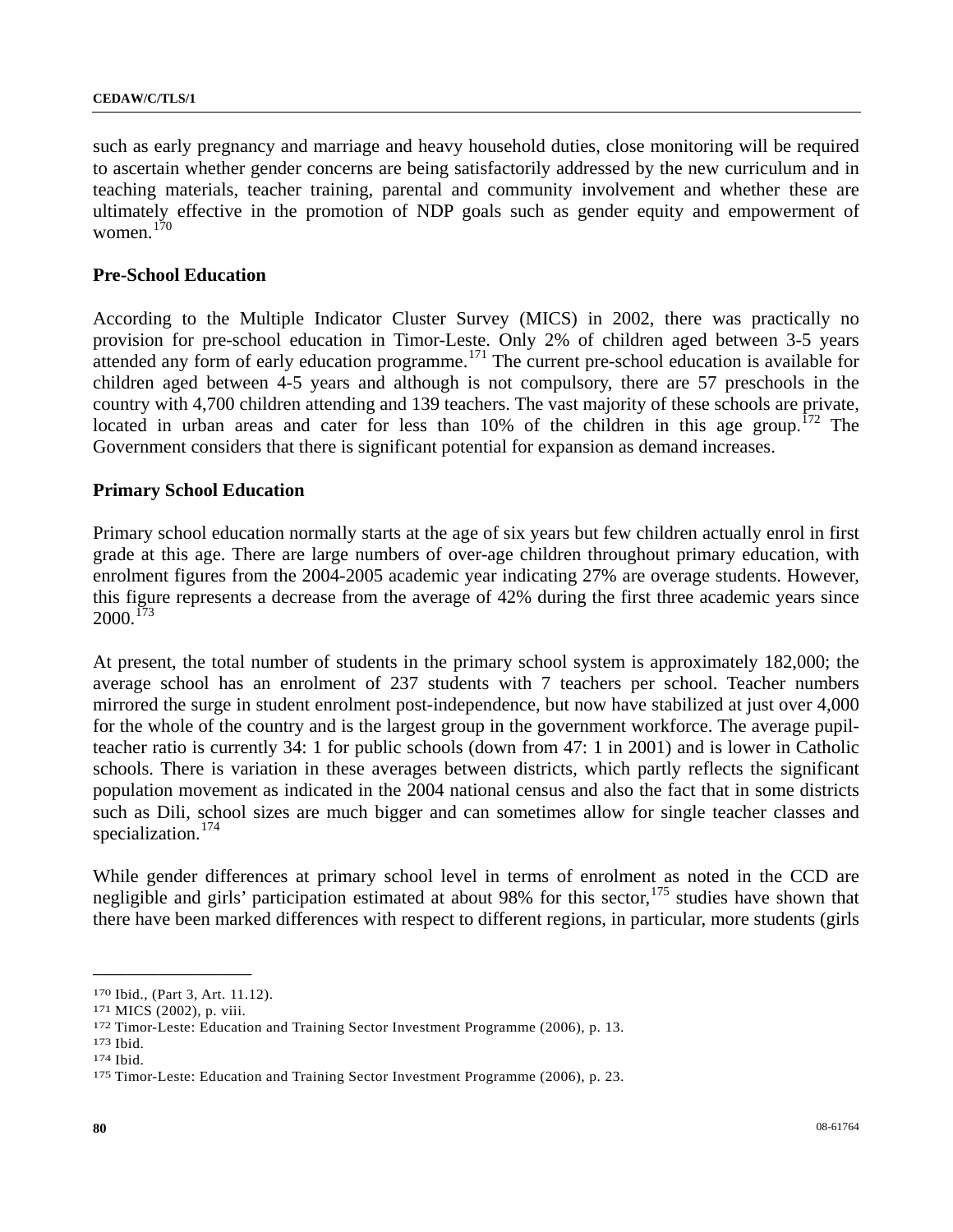and boys) enrolled in lowland than highland areas and again more students in urban than rural areas.[17](#page-80-0)6

#### *Challenges facing the primary sector*

As noted above, there is a problem of over-age students, which not only leads to high repetition (20%) and drop-out rates (10%), but also is a considerable financial burden on the education system. Family practices partially account for this, with many parents believing that their children are too young to start school at six and so wait until they are older. This means that less than half of children reach and complete sixth grade. $177$  $177$ 

Despite the previous years' increases in enrolments, some children are still not attending school. The net enrolment ratio of 86% for the 2004-2005 academic year implies that there are around 21,000 children not in the system. Also, the current lack of teaching materials coupled with a high studentteacher ratio for the primary sector need to be addressed.[17](#page-80-2)8 Linked to this is the level of teacher training, which also needs to be developed. As already outlined in the CCD, 80% of teachers (mostly Indonesian) fled the country in 1999 and as such, the quality and quantity of teachers needs to be improved. The Catholic Teachers College in Baucau can graduate 50 teachers each academic year; however, it has been estimated that several hundred teachers will be needed to meet both current and future demand. In order to address this shortfall, the draft Educational Policy aims to introduce teacher licensing in 2006 and by 2010, it is hoped that all teachers will have obtained the requisite credentials.

At their present levels, the number of student-teacher hours is low. Although in theory, the school year allows for 720 contact hours, on average students receive no more than 548 hours per year. Younger students in the first and second grade in primary school fare worse, receiving no more than 274 hours as they are often taught consecutively in a four-hour shift - a process known as 'multi-shifting.'<sup>[1](#page-80-3)79</sup> Combined with high levels of absenteeism on the part of both students and teachers, teaching is significantly affected. One survey has indicated that up to 42% of all students of primary school age did not attend school in the week preceding that assessment.<sup>[18](#page-80-4)0</sup>

The MICS survey in 2002 had indicated that poor children were less likely to be in school in Timor-Leste. In the academic year 2001-2002, 64% of the poorest quintile was enrolled in school in comparison with 90% of the wealthiest quintile.<sup>[18](#page-80-5)1</sup> The reasons for absenteeism may also be due to the fact that, previous to their temporary suspension by the Ministry of Education in early 2006, the costs of primary school education, in practice, varied. Reports from the regional CEDAW consultations indicated that many parents across the country were being asked by school authorities to pay different

**\_\_\_\_\_\_\_\_\_\_\_\_\_\_\_\_\_\_\_\_\_\_\_\_** 

<span id="page-80-3"></span><span id="page-80-2"></span>

<span id="page-80-1"></span><span id="page-80-0"></span><sup>&</sup>lt;sup>176</sup> MICS (2002), p. 36.<br><sup>177</sup> Timor-Leste: Education and Training Sector Investment Programme (2006) p.14.<br><sup>178</sup> Ibid.<br><sup>179</sup> T. Davidson, 'Background Strategy Report for EFA Mission, 6-11 June 2005, Fundamental School Qu Ministry of Education, Culture, Youth and Sports (2005), p. 8. 180 Primary Student Achievement Survey, (UNICEF, 2004), p. 74. 181 MICS (2002), p. 37.

<span id="page-80-5"></span><span id="page-80-4"></span>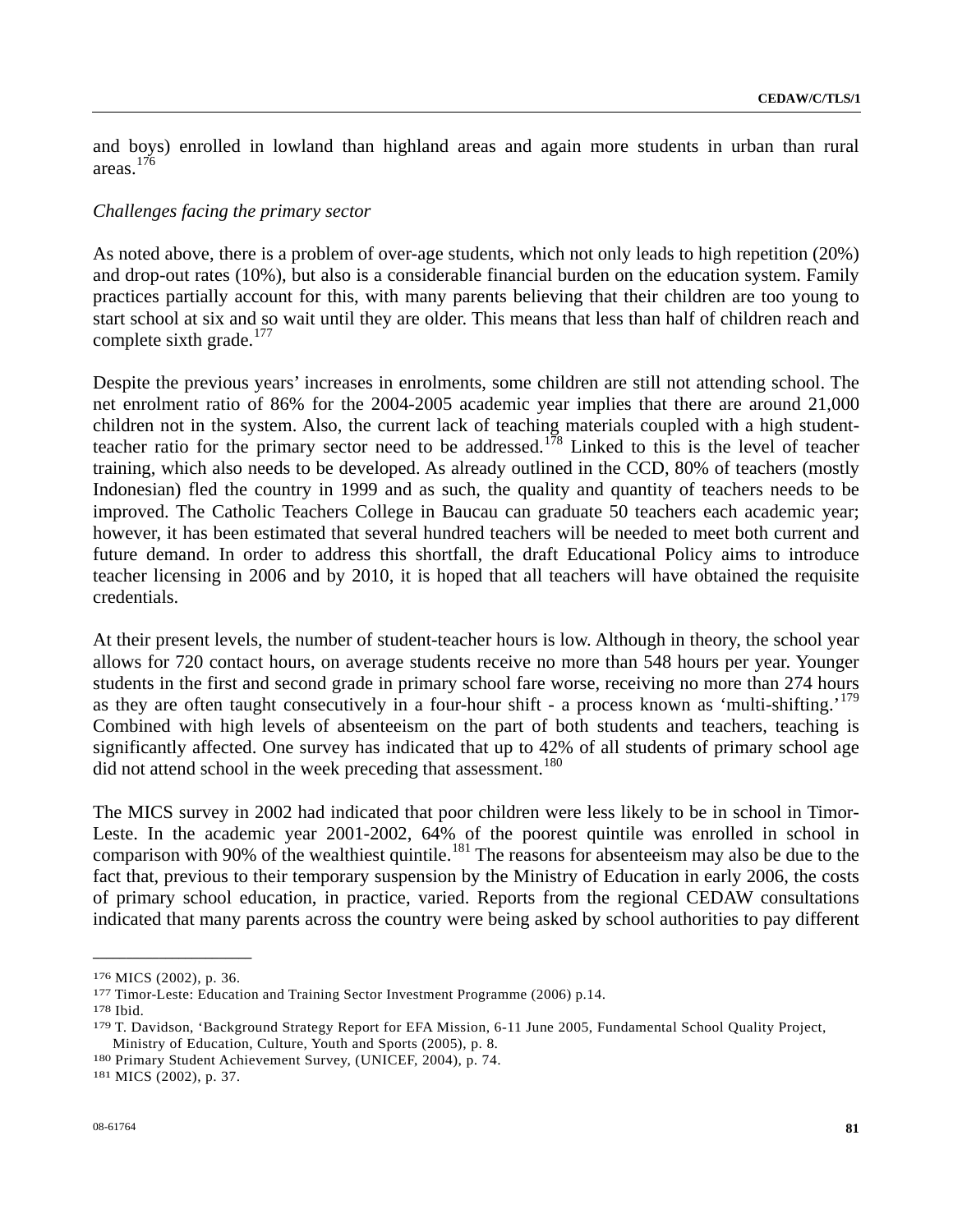levels of fees for primary education, depending on the area and, in some cases, were being asked to contribute to the payment of 'voluntary' teachers in schools. Some participants explained that the combined costs of fees, stationery and uniforms, especially for girls, were preventing them from sending their children to school.<sup>[18](#page-81-0)2</sup> Information from these consultations that some students were refused admission to schools where they could not afford the fees has not been substantiated by the Government.

The absenteeism may also be due to the fact that children have to walk long distances (at times exceeding one hour) to and from school. Buses cost USD 0.50 in Dili and many children use these or share taxis to go to school; however, the lack of transport in rural areas prevents many children from attending and parents are concerned about their safety. Other reasons for non-attendance have been linked to illness, such as malaria or tuberculosis. In one study, it was found that 6% of all children of school-going age in Dili had never attended school, compared with 45% in Ermera, 42% in Ainaro and 29% in Oecussi. In all but 3 districts, Lautem, Manatuto and Ermera, more girls than boys have never attended school. The gender gaps of those not attending school in rural areas tended to be between 1-5%. Within districts, there was also a wide variation. For example, in Manufahi, 33 percent of females compared to 19 percent of males aged 7-[18](#page-81-1) years had never been to school.<sup>183</sup>

The poor conditions of school buildings are also a cause for concern. The Ministry of Education reported in June 2005 that more than a quarter of classrooms are in a dangerous physical condition. Almost 40% of schools have no toilet facilities and almost half of all primary schools have no access to drinking water. These facts are supported by regional CEDAW consultations, where it was reported that, in some instances, young girls, especially those entering puberty, are too embarrassed to attend school as there is inadequate sanitary facilities for them.<sup>[18](#page-81-2)4</sup>

Furthermore, discussions from consultations have indicated that that discipline can be a problem in some schools with both girls and boys being subjected to severe methods of punishment. These included spitting, beating with a stick and being slapped on the face.<sup>[1](#page-81-3)85</sup> Reports from the CEDAW consultations indicated that some girls felt intimidated by male teachers, which deterred them from school.<sup>[18](#page-81-4)6</sup> Research has shown that female teachers in the school system can similarly feel intimidated as they often receive verbal abuse both from students and parents. This behaviour is attributed to frequent overcrowding of classes and students' frustration at not being able to receive good grades or progress to the next level. $^{187}$  $^{187}$  $^{187}$ 

<span id="page-81-1"></span><span id="page-81-0"></span><sup>&</sup>lt;sup>182</sup> Results from the Regional CEDAW Treaty Reporting Workshops (2005).<br><sup>183</sup> O' Keefe,' Women in Timor-Leste: Report on Women and Health, Education, Economic Capacity and Participation in the Decision Making' (Ireland Aid, 2002) ps. 19-20.<br>
<sup>184</sup> Ibid.<br>
<sup>185</sup> 'Speak nicely to me: A Study on Practices and Attitudes about Discipline of Children in Timor-Leste' (UNICEF, 2005),

<span id="page-81-3"></span><span id="page-81-2"></span>p. 2.<br><sup>186</sup> Results from the Regional CEDAW Treaty Reporting Workshops (2005).<br><sup>187</sup> O' Keefe,' Women in Timor-Leste: Report on Women and Health, Education, Economic Capacity and Participation in the

<span id="page-81-4"></span>

<span id="page-81-5"></span>Decision Making' (Ireland Aid, 2002) p. 67.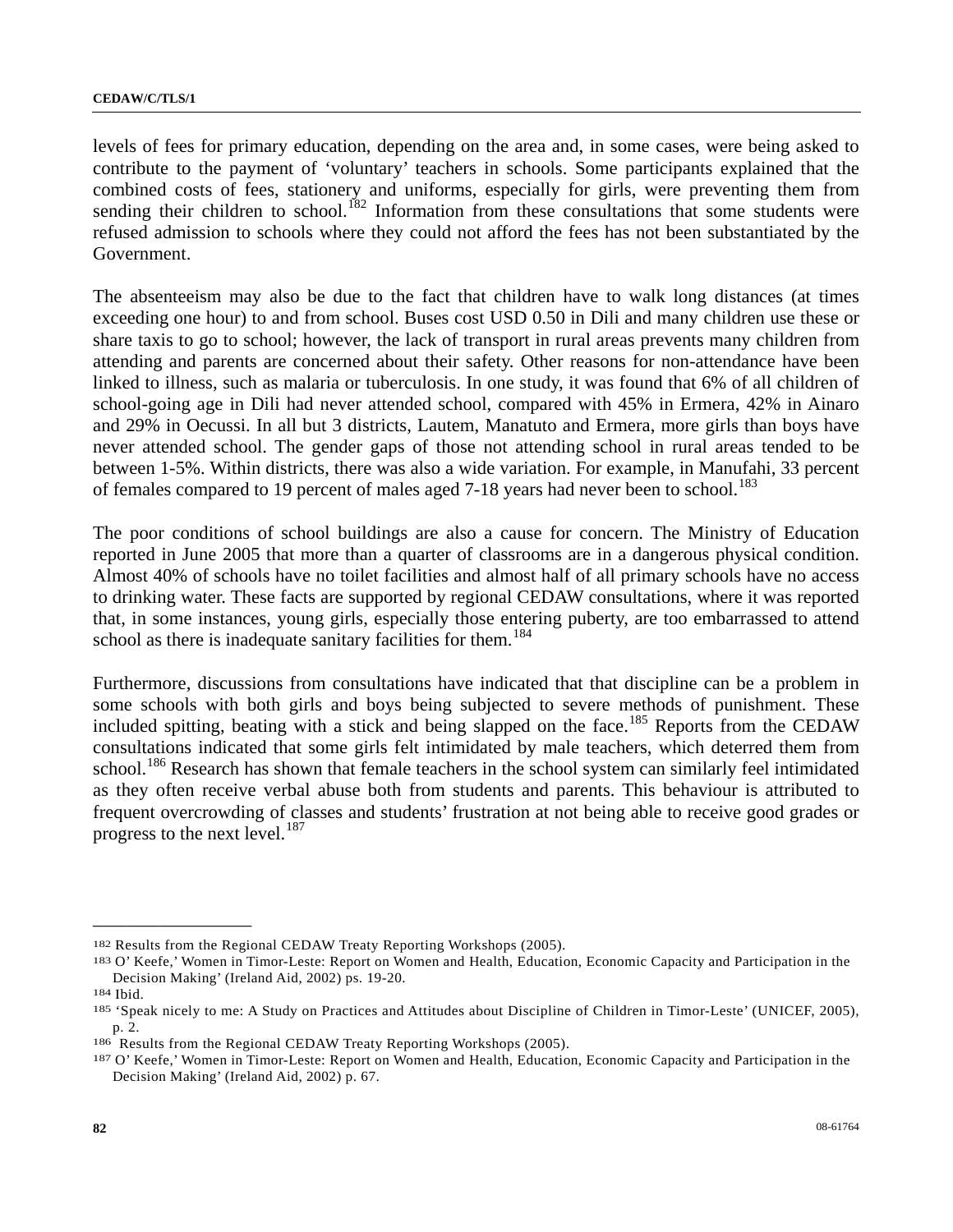## *Primary curriculum*

In response to these challenges, a new curriculum for primary schools developed by the Ministry of Education is currently being implemented in the first and second grades in 32 'core schools' of the '100 Friendly Schools Project'[18](#page-82-0)8, which the Government administers with the support of UNICEF. In the next academic year, 2006-2007, it is planned to extend the new curriculum to all primary schools and to the third grade the year after that. Full implementation is expected by the academic year 2010- 2011.

As already outlined earlier in Article 5 of the CEDAW treaty-specific document, the new curriculum for primary schools consists of six core subjects. These are Mathematics, Tetum, Portuguese, Arts and Culture, Environmental Studies and Physical Education and Health. After much discussion at a national level, religion (Catholicism, Protestantism or Islam) has been included as a subject in schools; however, parents can choose whether their children attend these classes. As already noted in the CCD, Portuguese has been introduced as a language of instruction into the school system; however, the problem is that the vast majority of students speak languages other than Portuguese and Tetum. The 2004 census figures show that 21% of girls and 18% of boys aged 6-9 years can speak, read or write Portuguese.<sup>[18](#page-82-1)9</sup> Teachers can teach in the child's native tongue to assist comprehension. However, these efforts are hampered by the current lack of Tetum-language texts. The Government has prepared a guide on how to implement the new curriculum which, at the time of writing, will be presented shortly to the Council of Ministers for approval.

## *Exam performance at primary level*

In the academic year 2004-2005, over 90% of primary school students successfully passed their final year exams with girls marginally outperforming boys.<sup>[1](#page-82-2)90</sup> Performances varied by district, with Manatuto and Lautem with the lowest percentages of pass rates for girls and boys at 75% and 78% respectively and Viqueque with just under a 100% pass rate. In 8 out of the 13 districts, more boys had to repeat their exams than girls. On average, students in Dili performed slightly better than their counterparts in the districts.<sup>[19](#page-82-3)1</sup>

Although the high percentage of pass rates are encouraging, the Government appreciates that it is not sufficient to simply progress to the academic next year regardless of true capability. One study conducted by the Ministry of Education in 2003 in selected primary grades showed that there were low achievement scores, especially in Third Grade, with girls performing less well than boys and in subjects such as Mathematics. Unfortunately, the research was not extensive in scope and did not offer

<span id="page-82-0"></span><sup>188</sup> The '100 Friendly Schools Project' had been established in 2002 as an immediate response to the education crisis with 100 core schools acting as best practice prototypes for all primary schools in Timor-Leste. The aims of this project have been to assist in management and teacher-training, development of texts and school materials as well as the establishment of parent-teacher associations.<br>
<sup>189</sup> Timor-Leste Census of Population and Housing, 2004 E Tables, calculated from Table E4P.<br>
<sup>190</sup> Ministry of Education Statistics, 'Results of Final Exams at All Levels: A

<span id="page-82-1"></span>

<span id="page-82-2"></span>

<span id="page-82-3"></span>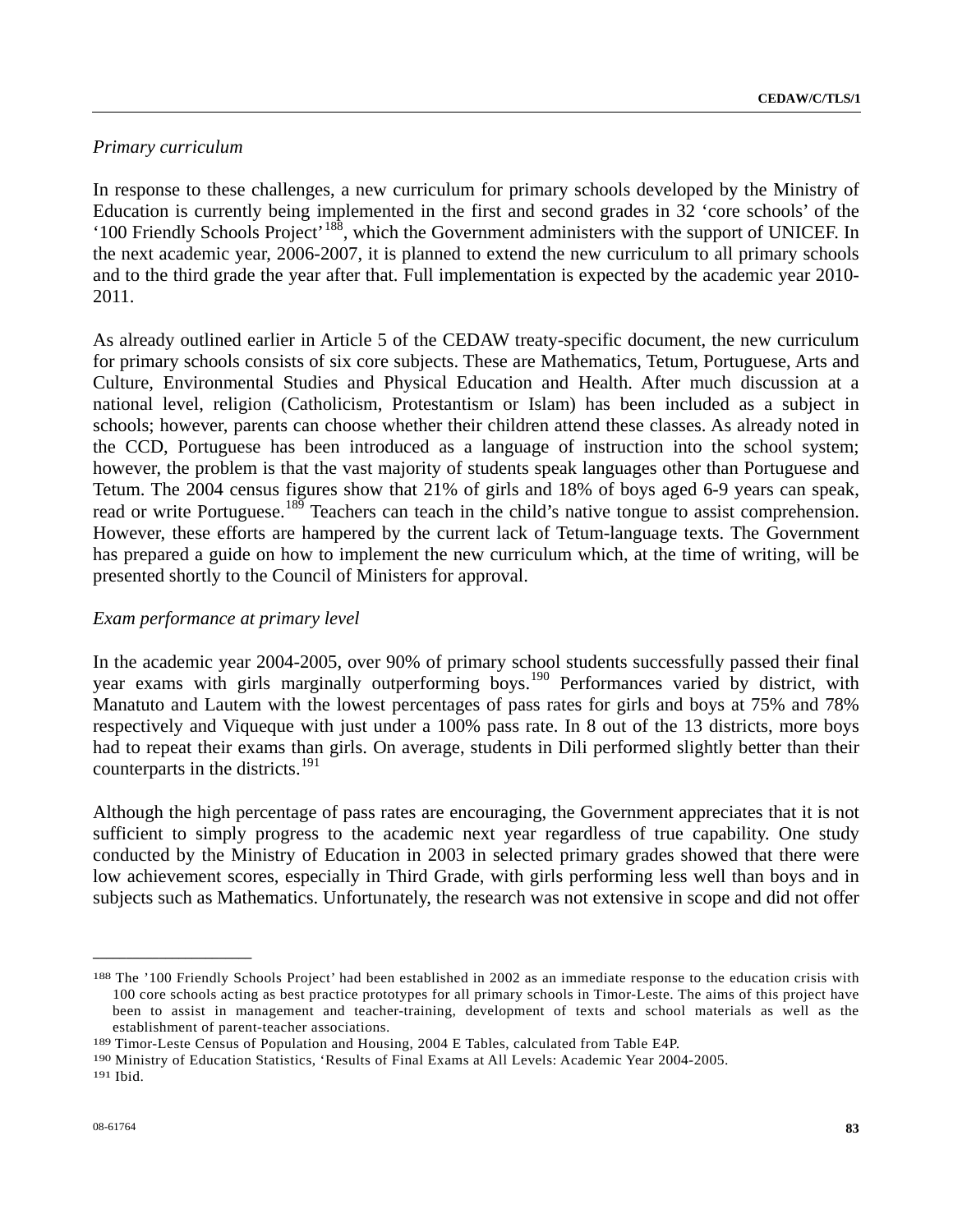reasons as to why educational quality was being affected.<sup>[1](#page-83-0)92</sup> Nonetheless, the Government recognizes that these issues must be further investigated.

## **Secondary School Education**

## *Junior secondary school*

Secondary school education in Timor-Leste is divided into three years of junior or 'pre-secondary' education, and three years of secondary education. The aim of the Government is to move towards a system of nine years of basic education and, for this purpose, has established one 'Escola Basica', which provides both primary and junior secondary education. It is envisaged that additional schools will either be added or converted to this type of school.<sup>[19](#page-83-1)3</sup> Further to this, Art. 8 (2) of the Basic Law of the Education System states that, 'the mandatory character of attendance at elementary learning ends at the age of 16.'

In the 2004-2005 academic year, there were 41,516 students enrolled in junior secondary school, which represented an overall increase of 11% since 2000. Similarly, the numbers of teachers at this level rose sharply, by almost half and, as a result, the student-teacher ratio dropped from 38:1 in 2002 to 25: 1 two years later. However, this ratio ranged from 20: 1 in Viqueque to 49: 1 in Ainaro, representative of a significant variation in growth of student numbers by district.<sup>[19](#page-83-2)4</sup>

There were 129 junior secondary schools in Timor-Leste in 2004-2005, with an average of 300 students and 13 teachers per school. Thirty-nine of these schools were operated by the Catholic Church and a third of these schools were located in the urban centres of Dili and Baucau. In comparison to the practice of 'multi-shifting' at primary level, where different grades were taught consecutively in short shifts, the typical junior secondary school had two or more streams for each grade in the school. At these schools, teachers were more likely to specialize in several subjects.<sup>[1](#page-83-3)95</sup>

However, similar to patterns in the primary sector, there are large numbers of over-age children at the junior secondary level, 48% in 2004-2005. With the net enrolment ration of 30%, it is estimated that around 49,000 students in this 12-14 age group are not attending school. Given that the number of children in the 12-14 age group will increase will increase in the period up to 2010, the Government estimates there is sufficient capacity at the junior secondary level to cope with the increasing numbers, only if there is a reduction in this number of over-age students.<sup>[19](#page-83-4)6</sup>

## *Exam performances at junior secondary level*

In the academic year 2004-2005, 95% of junior secondary school students successfully passed their final year exams with girls and boys performing equally. Again, the results varied by district, with

<span id="page-83-1"></span><span id="page-83-0"></span><sup>192</sup> Timor-Leste: Education and Training Sector Investment Programme (2006), p. 25. 193 Ibid., p. 14. 15. 195 Ibid., ps. 14-15. 196 Ibid., p. 15.

<span id="page-83-2"></span>

<span id="page-83-3"></span>

<span id="page-83-4"></span>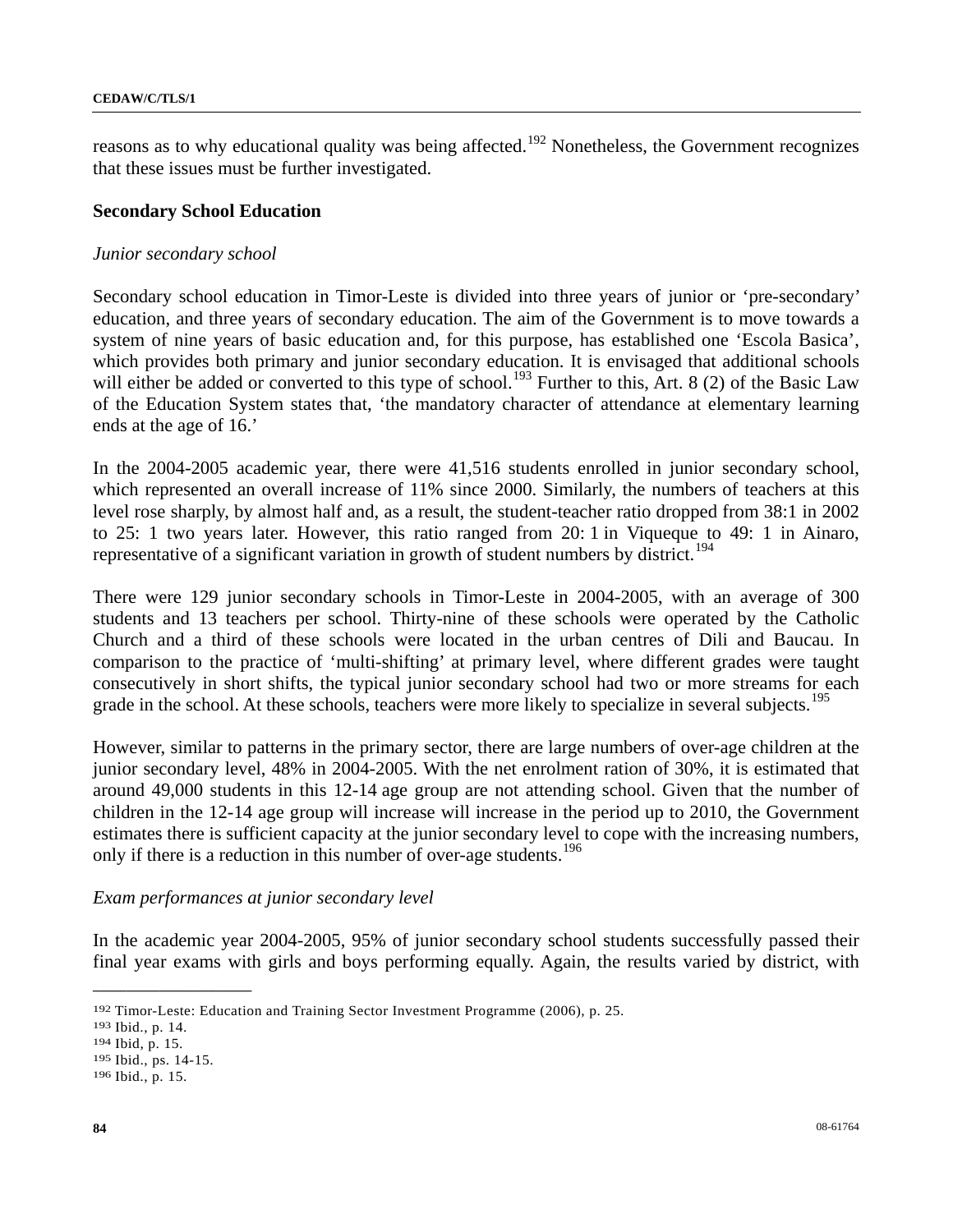Lautem recording the lowest percentages of pass rates for girls and boys at 85% and Viqueque the highest again with just under 100% pass rate. Approximately equal numbers of boys and girls had to repeat their exams during this academic year and on average, students in Dili performed on par with their counterparts in the districts.<sup>[19](#page-84-0)7</sup>

#### *Senior secondary school*

In contrast to gross and net enrolment figures for primary and junior secondary levels, a sharp drop is noticed in the numbers of students and senior secondary schools in the country. At present, there are nearly 25,000 students in senior secondary education. Although the net enrolment rate for this sector has improved to 33.6% in 2004-2005 from 16.9% in 2001-2002, this is still a very low enrolment rate. In 2004-2005, there was a total of 76 secondary schools in the country, almost three-fifths of which were Catholic. Almost half of all students and schools were located in Dili. The average pupil-teacher ratio at this level was  $34: 1$ ; however this varied widely by district.<sup>[19](#page-84-1)8</sup>

As already noted in the CCD, finding suitably qualified teachers at this level is difficult. The Government estimates that a third of senior secondary school teachers are working as volunteers, some of whom are not well qualified. These teachers are not paid by the Government, but receive contributions from parents and other sources.<sup>[19](#page-84-2)9</sup> Traditionally, morale has been low in the profession.<sup>[2](#page-84-3)00</sup> Support to teachers has largely been provided by the NGO sector.

Over-age students are again a concern at senior secondary level; however, their numbers have declined steadily over the past five years and, in the academic year 2004-2005, they accounted for just fewer than 16% of the total enrolment figures at this level, which was down from 60% in  $2000$  $2000$ .<sup>201</sup>

Although there is a significant demand for secondary schooling country-wide, there is a direct correlation between the length of time spent in education and poverty. The capital, Dili, has a significant share of households who can both aspire and afford to educate their children to graduation. Nonetheless, this must be viewed more generally against the low enrolment rates at this level and the significant disruption of studies due to agriculture and domestic chores. Research carried out pre-independence estimated that 40% of the  $15-18$  age group fail to attend school.<sup>[20](#page-84-5)2</sup> The Government again acknowledges that further work needs to be done to address challenges in this sector.

<span id="page-84-3"></span><span id="page-84-2"></span>

<span id="page-84-1"></span><span id="page-84-0"></span><sup>&</sup>lt;sup>197</sup> Ministry of Education Statistics, 'Results of Final Exams at All Levels: Academic Year 2004-2005.<br><sup>198</sup> Timor-Leste: Education and Training Sector Investment Programme (2006), ps. 15-16.<br><sup>199</sup> Ibid., p. 16.<br><sup>200</sup> O' Decision Making' (Ireland Aid, 2002) p. 66.<br>201 Timor-Leste: Education and Training Sector Investment Programme (2006), p. 16.<br>202 Cited in 'Obstacles to the Effective Participation of Women in Adult Education Programmes:

<span id="page-84-4"></span>

<span id="page-84-5"></span>Factors', (Oxfam, UNESCO), 2004, p. 27.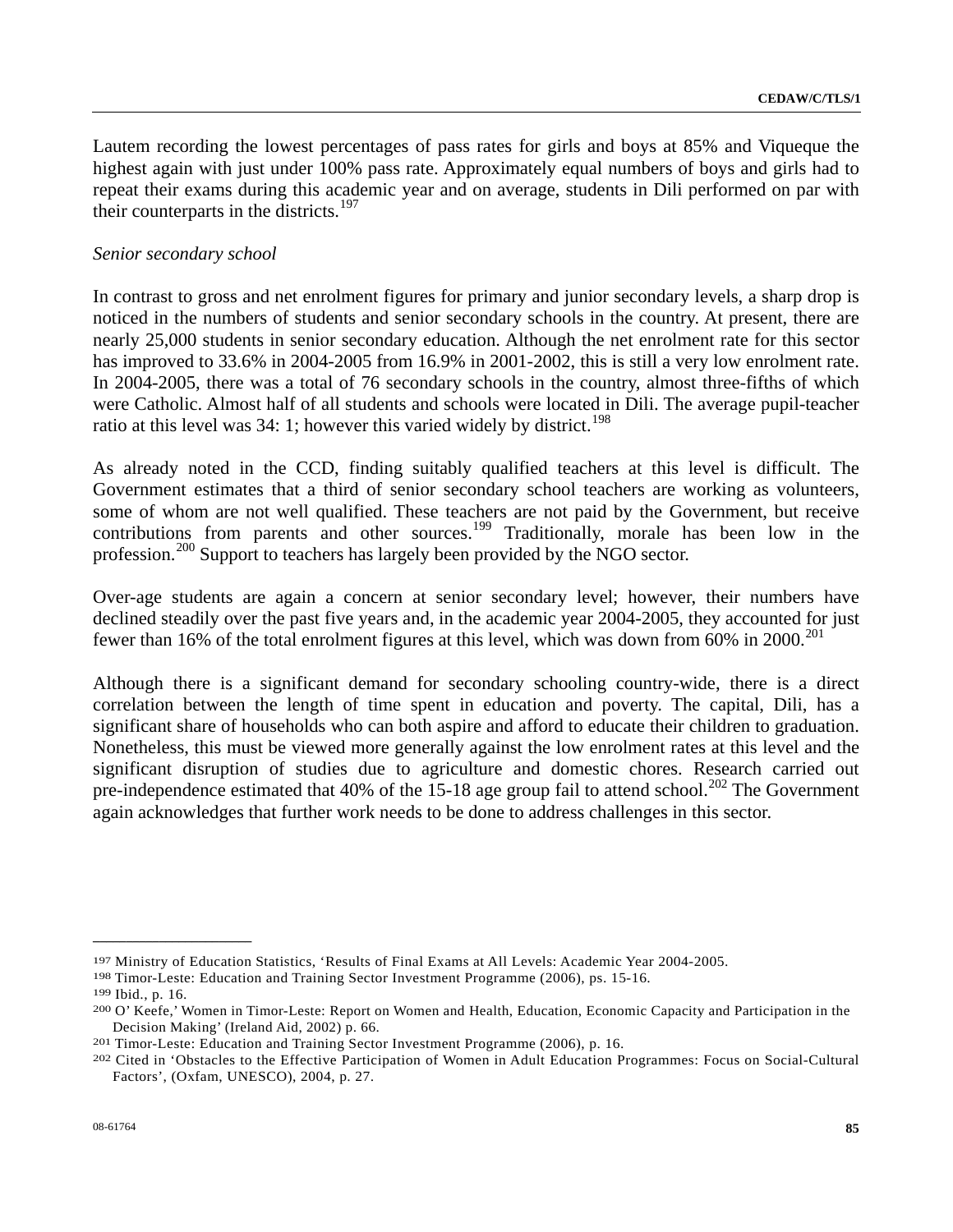#### *Exam performances at senior secondary level*

The data available from the Ministry of Education provides a more comprehensive breakdown of examination results at this level, not only by sex but also by subjects – natural sciences, social sciences and languages. The language results for the academic year 2004-2005 were available for four districts – Alieu, Bobonaro, Dili and Los Palos.

During this year, more boys (52%) than girls (48%) sat these three subjects and 98% of students successfully passed the examinations. Girls marginally outperformed boys in all three subjects. Again, the results varied slightly by district; however, all students performed exceptionally well in natural sciences with girls recording a 100% pass rate in this subject in 10 out of 13 districts, in comparison to boys, who achieved the same pass rate in 8 out of the 13 districts. More boys than girls had to repeat their exams in all three subjects during this academic year. On average, students in Dili performed slightly better than their counterparts in the districts.<sup>[20](#page-85-0)3</sup>

Although the results from examinations are positive in that girls have lower repetition rates than boys and, on the whole, are benefiting from education in all age groups, the general trend is that they tend to fall slightly behind boys and young males, especially in older age groups. This is evident from statistics in the 2004 census, where young girls were outperforming boys in learning English at ages 6-9 and 10-14.[20](#page-85-1)4 However, these gains were not maintained in older age groups, perhaps due to gender roles and stereotypes or other barriers already discussed elsewhere in this document.

#### *Women in the teaching profession*

Women are currently under-represented in the teaching profession. This is also true for those in educational administration. Only 12% of district officers in [20](#page-85-2)03 were female.<sup>205</sup> Many of the female teachers who had volunteered their services during the 1999 emergency were not selected in the teacher recruitment process a year later. The selection process was based on competitive examination and those with the highest marks recruited. According to records, a third of those who sat the examination were women and only half passed. No reasons were given as to the lack of participation by women in the recruitment process. The result was they lost their positions and were effectively out of the teaching profession.[20](#page-85-3)6

At primary and secondary school levels, women constitute 29% of the profession and 42% of the female teacher population is concentrated in Dili. In the past, many teachers, especially female teachers have found it difficult to work in the more rural areas away from their own homes and families.<sup>[20](#page-85-4)7</sup> As the majority of teachers are men, there are few female role models for young girls with

<span id="page-85-2"></span><span id="page-85-1"></span>

<span id="page-85-0"></span><sup>&</sup>lt;sup>203</sup> Ministry of Education Statistics, 'Results of Final Exams at All Levels: Academic Year 2004-2005.<br><sup>204</sup> Timor-Leste Census of Population and Housing, 2004 E Tables, calculated from Table E4E.<br><sup>205</sup> Timor-Leste: Educa p. 64.<br><sup>206</sup> O' Keefe,' Women in Timor-Leste: Report on Women and Health, Education, Economic Capacity and Participation in the

<span id="page-85-3"></span>Decision Making' (Ireland Aid, 2002) p. 66. 207 Country Gender Assessment: Timor-Leste (UNIFEM, ADB 2005), p. 36.

<span id="page-85-4"></span>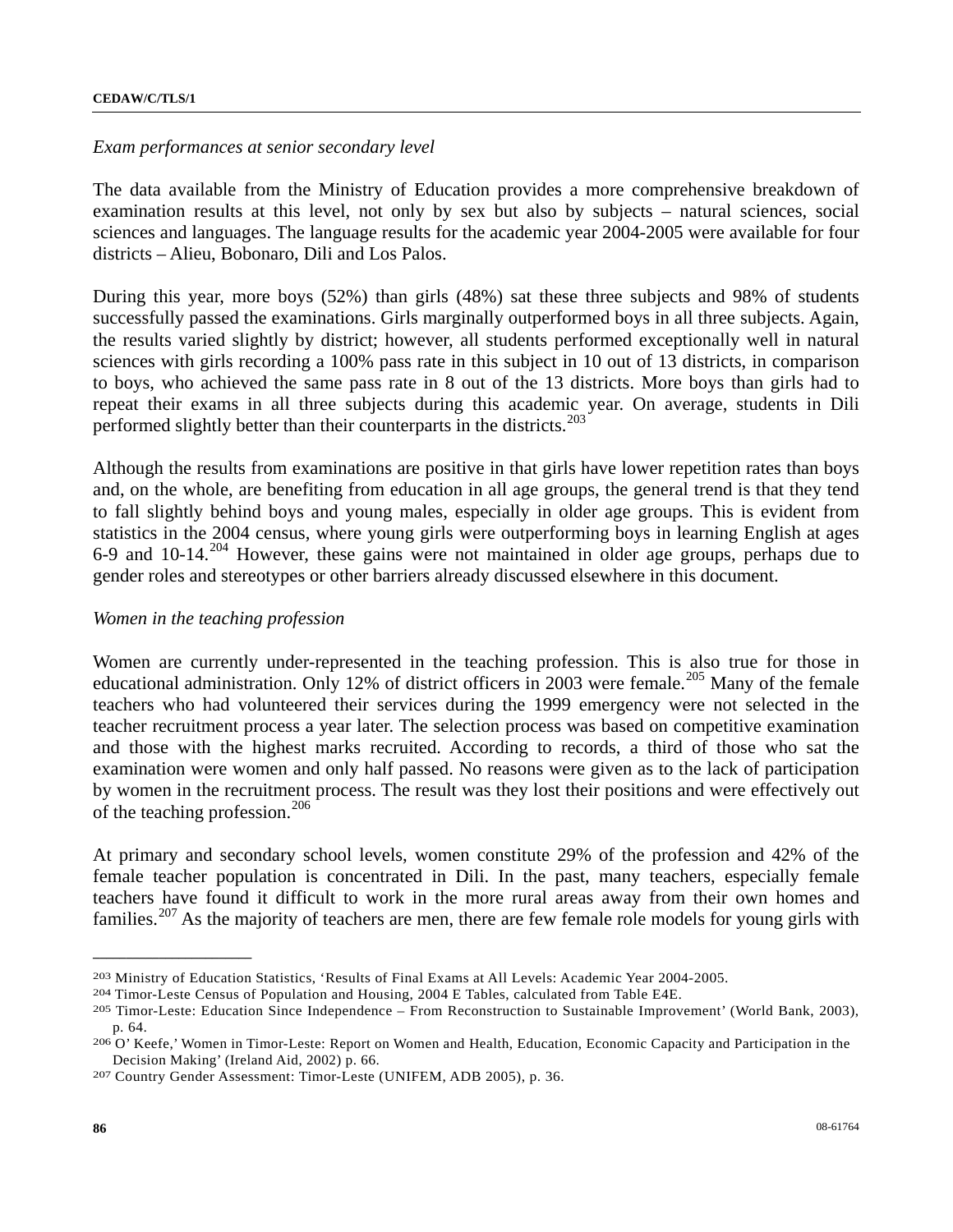whom they can identify and encourage them to continue with their education. That said, anecdotal evidence from regional CEDAW consultations have indicated that teachers and local community leaders do encourage girls to attend school and appreciate the value of education. This is supported by research indicating that a high percentage of children have reported their teachers as supportive and positive.[2](#page-86-0)08

## *Drop-out rates for girls and boys*

There is a long history of drop-out rates dating back to the colonial era and period of Indonesian occupation. The MICS survey in 2002 indicated that the percentage of drop-outs was very low, at only 1% until the age of 10 years, which increased to [2](#page-86-1)% at 12 years.<sup>209</sup> More recently, the Government can report that drop-out rates for primary and junior secondary levels have risen to 10%.<sup>[21](#page-86-2)0</sup> On average, school drop-outs will have completed only four years of primary school. The MICS survey indicated that after 12 years, the drop-out percentage does start to rise until the age of 17, where the rate is just under 20%. From the ages 14-17, it is girls who consistently drop out at higher rates than boys. $211$  $211$ 

Research has shown that private schools have lower repetition but higher drop-out rates than public schools. Rural schools have higher repetition and drop-out rates than those in urban centres; however, those schools in very remote areas generally have lower drop-out rates as there are few alternative activities or schools for children.<sup>[21](#page-86-4)2</sup>

The drop-out and repetition rates are costly to the education system which, at the time of writing, is approximately USD 390 per child. However, this amount doubles for every student who completes the cycle, because of the large numbers of children who drop out and repeat.

#### *Teenage mothers and access to education*

Through CEDAW consultations in the regions, the issue of teenage pregnancy and access to education has been raised. Both men and women reported that once a girl becomes pregnant, this effectively puts an end her education. In most cases, this girl is expected to marry, stay at home and look after her child. Where other family members are willing and able to take care of the child, participants in the consultations have stated that many young mothers are excluded from school. The long absences and a lack of support from her teachers and peers prevent them from catching up on school work or sitting exams. The possibility of repeating the academic year is slim. There is also a lack of sanitary facilities especially for pregnant and lactating mothers. Although there is no Government regulation preventing expectant girls or teenage mothers from continuing with their studies at school, a strong perception to

<span id="page-86-4"></span><span id="page-86-3"></span>

<span id="page-86-0"></span><sup>208 &#</sup>x27;Speak nicely to me: A Study on Practices and Attitudes about Discipline of Children in Timor-Leste' (UNICEF, 2005),

<span id="page-86-2"></span>

<span id="page-86-1"></span><sup>&</sup>lt;sup>209</sup> MICS (2002), ps. 34-35.<br><sup>210</sup> Timor-Leste: Education and Training Sector Investment Programme (2006), p. 24.<br><sup>211</sup> MICS (2002), p. 35.<br><sup>212</sup> Timor-Leste: Education Since Independence – From Reconstruction to Sustaina p. 47.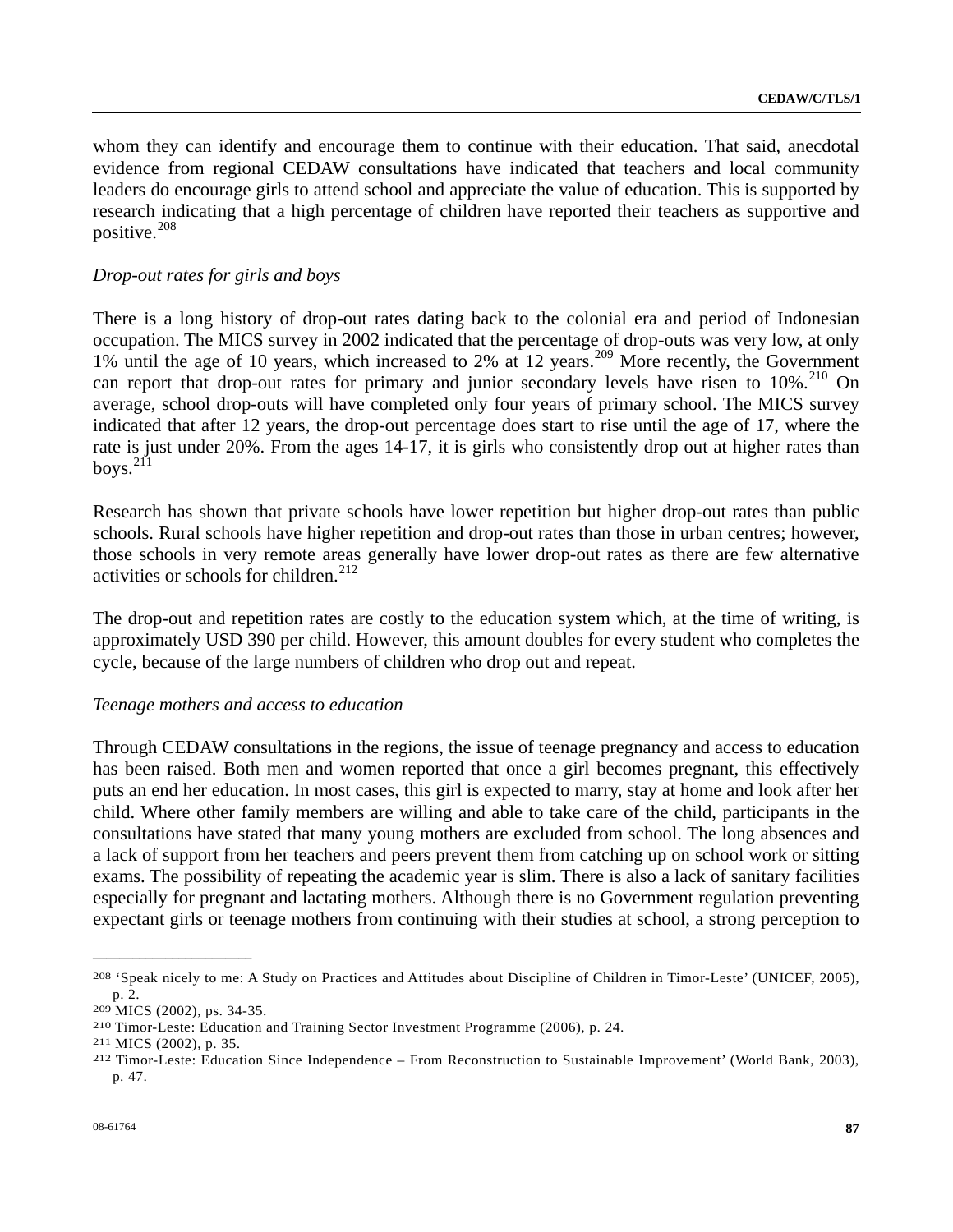the contrary exists in the community. One Church group based in Dili has conducted education activities, for example, sewing and cooking for young, single mothers in the capital; however, the group has observed that few opportunities exist to help single, pregnant and young mothers who have not able to acquire basic literacy skills. $^{213}$  $^{213}$  $^{213}$ 

## *Special scholarships for girls*

At the time of writing, the non-governmental sector has been active in providing bursaries for girls to attend school. There is currently no systematic and nationwide government-funded programme to improve school attendance of girls in Timor-Leste. As already outlined in the CCD, the Alola Foundation, as part of their High School Scholarships Programme, distributes approximately 700 scholarships, which include school fees, supplies and uniforms and other miscellaneous expenses associated with attending school. In 2004-2005, 470 scholarships enabled young girls to finish secondary school.

## *Sport and leisure activities*

Prior to July 2005, the Ministry of Education had three separate divisions for culture, youth and sport. After government restructuring, it became the Ministry of Education and Culture and a separate Secretary for Youth and Sport was assigned to the Office of the Prime Minister. The focus of this department has been on physical education of children through the school curriculum, community recreation through supporting local bodies, and encouraging competitive sports.

The Government recognizes that physical education and sports is an important to the development of the whole individual. In the National Development Plan, the aims of the Government are to encourage sports education in schools<sup>[21](#page-87-2)4</sup> and develop extra-curricular occupational programmes.<sup>215</sup> The Government has made efforts to raise the profile of sport in the country by organizing a number of sporting events, for example, walking and cycling competitions to mark various national day celebrations. Physical education for girls and boys is now compulsory as part of the new primary school curriculum for a period of two hours per week.

However, efforts to systematically introduce sports activities at more senior levels have been hampered by limited technical and human resource capacity and insufficient and inadequate equipment. To date, sports in the formal curriculum have been relatively undeveloped. Only a limited number of schools, mostly private, offer extra-curricular activities such as football classes and these are aimed at boys.

There has been a recent resurgence in the popularity of martial arts groups, especially among young children. While some have viewed this as a positive occurrence, providing children with the chance to learn valuable life skills such as discipline and teamwork, others have raised concerns at what they

<span id="page-87-0"></span><sup>213 &#</sup>x27;Obstacles to the Effective Participation of Women in Adult Education Programme: Focus on Social-Cultural Practices' (Oxfam, UNESCO 2004), p. 46. 214 National Development Plan (Part 3, Art. 11.17f). 215 Ibid., Art. 11.17h.

<span id="page-87-1"></span>

<span id="page-87-2"></span>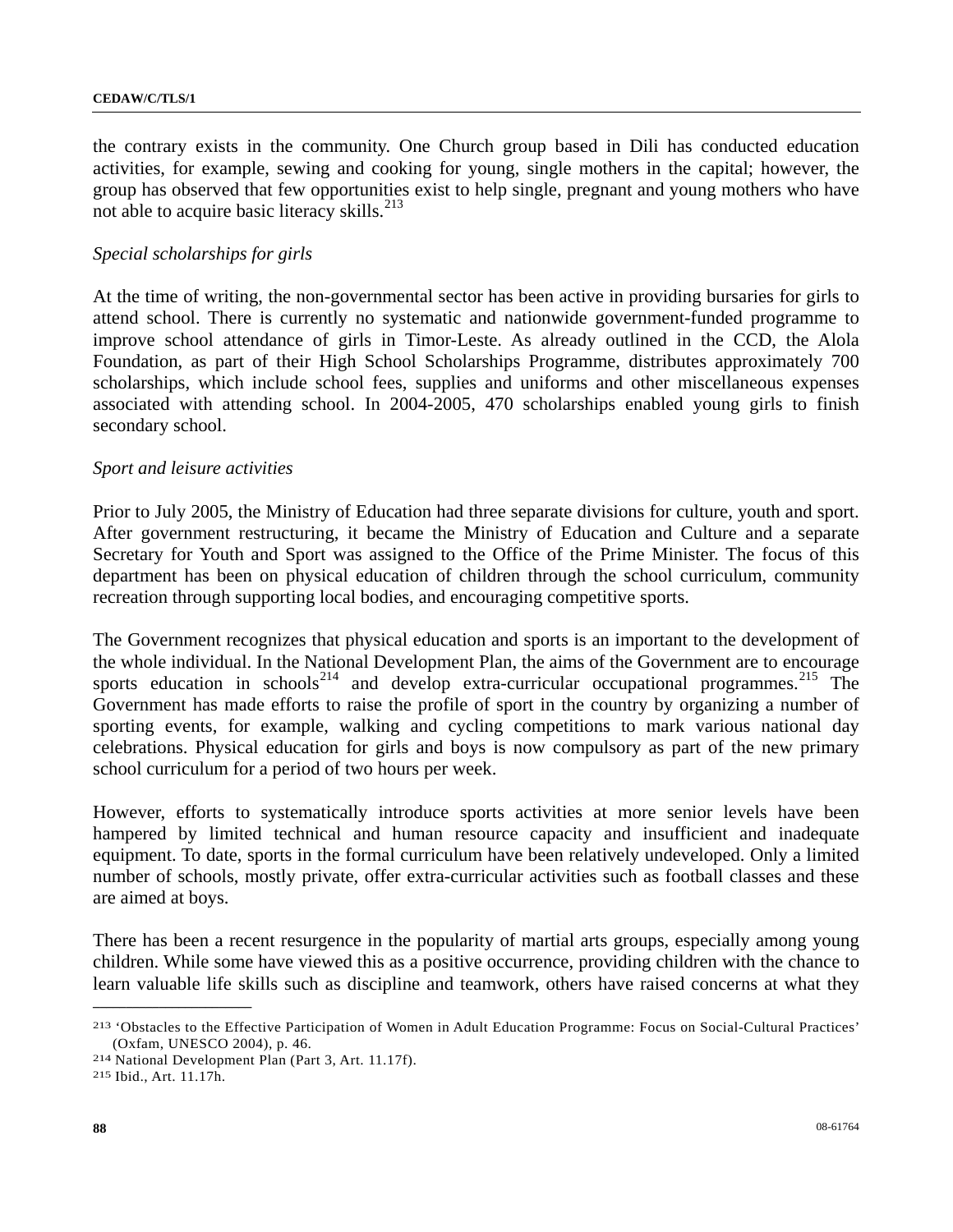believe are opportunities for children to become involved gang violence and fighting in the communities.

## *Family planning education in schools*

The Government recognizes that female education plays an important role in health, though as noted in the CCD, there is a general lack of education on health issues. In the regional CEDAW consultations, women reported poor access to information on family planning and health service providers, especially in rural areas. They recommended that education on health matters such be included as part of the curriculum in schools. At present, there is no minimum age for receiving family planning advice.

In Timorese culture, talking about sexual matters is a taboo subject. The topic of sex education is not normally raised at home as parents feel it is inappropriate to discuss such matters with their children. In its 2004 Reproductive Health Strategy, the Ministry of Health outlined measures to strengthen the provision of information and skills to young people, families and communities in order to achieve an optimal level of health and development in young people.<sup>[2](#page-88-0)16</sup> In this Strategy, the Ministry of Health recognized the need for education on issues relating to reproductive and human sexuality, including family planning methods, STIs and HIV/AIDS prevention. Some reproductive health education has been introduced in secondary schools curricula, which targets girls and boys equally. The focus of this education has been controlling numbers and spacing births.

Most recently, with the support of UNICEF, the Ministry of Health has developed a series of 'Life Skills' workshops, which will be delivered by UNICEF and the Alola Foundation later in 2006 to approximately 450 young women who receive high school scholarships from the Foundation. These workshops will concentrate on areas such as reproductive health and HIV/AIDS as well as addressing issues such as relationships and gender, communication and decision-making. In addition to increasing access to information, these workshops are intended to bring participants in the scholarship programme together to provide encouragement to continue their education, to build their selfconfidence and to increase their participation in community life. $217$  $217$ 

# **Tertiary Education**

**\_\_\_\_\_\_\_\_\_\_\_\_\_\_\_\_\_\_\_\_\_\_\_\_** 

## *Public university*

Data generally on post-secondary education is scant; however, women are under-represented at this level. Before the crisis, it had been estimated that just 1% of the whole population in the 20-29 year age group had tertiary education.

In 2001, there were approximately 6,000 students in third-level education and this includes the 1,000 students who were awarded scholarships funded by the international donor community. Some of these

<span id="page-88-0"></span><sup>216</sup> National Reproductive Health Strategy, Ministry of Health (2004), p. 43. 217 Report to Friends of Alola: Volume 3, Issue 1 (2006), p. 7.

<span id="page-88-1"></span>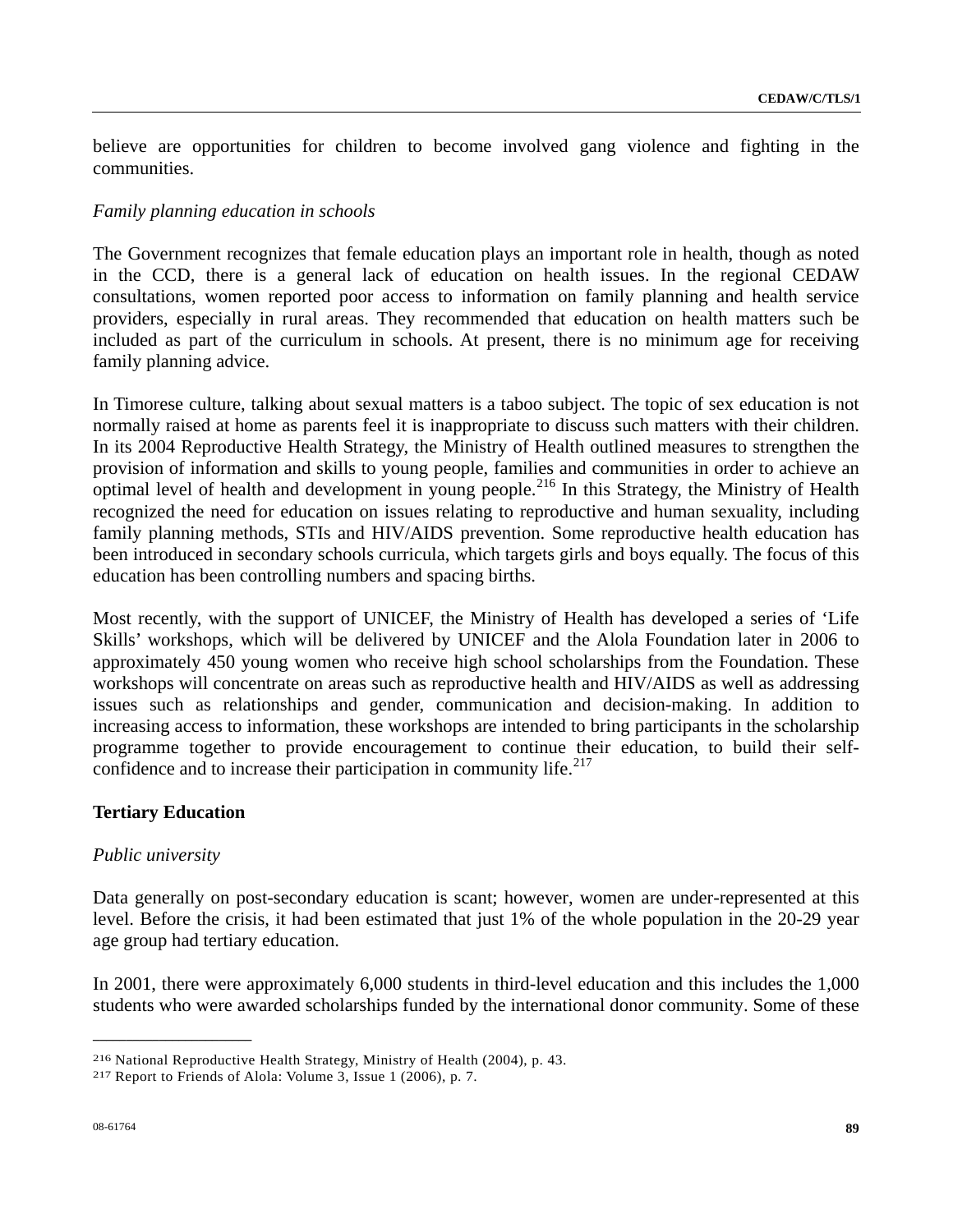students used these bursaries to return to Indonesia to compete their studies. It is not known how many women and men applied for and were awarded the scholarships and there is no information regarding their socio-economic background.<sup>[2](#page-89-0)18</sup> At the time of writing, the Government plans to seek further support from donors to assist more Timorese students to avail of its Overseas Fellowship Programme.<sup>[2](#page-89-1)19</sup> There is no clear information on students who, as part of the diaspora have received third-level information in Portugal or Australia or numbers of graduates who have returned to Timor-Leste.

The University of Timor Loro Sa'e, (UNITL) re-opened in 2000, due to high demand from Timorese students who had been studying in both Timorese and Indonesian tertiary institutions prior to 1999. It was only one of three tertiary level institutions functioning at that time.

Upon taking the UNTIL entrance exam, 3,462 students 'followed regular courses' in 2000/2001. An additional 1,386 students followed a six-month 'bridging course', the purpose of which was to prepare students for future entrance examinations.<sup>[22](#page-89-2)0</sup> No sex-disaggregated data on these examinations was collected at the time. The initial aim was to develop a small, but high quality institution with an annual intake of around 600 students; however, pressure from graduating senior secondary students in recent years has led to higher annual intakes. Enrolment figures for UNITL in 2001-2002 show that women accounted for 27% of their student population, which was 1.4% of the total population.  $^{221}$  $^{221}$  $^{221}$ 

Examining enrolment figures from UNTIL for the academic year 2001-2002, men dominated engineering (93%), economics (68%), education (73%), social and political science (73%) and agriculture (77%). In the breakdown of the data from the education faculty, much fewer women were studying subjects such as Physics, Chemistry, Maths and Biology, though their numbers increased in subjects such as English and Portuguese.<sup>[2](#page-89-4)22</sup>

UNTIL later changed its name to the National University of Timor-Leste (UNTL). Figures provided by the Ministry of Education for the 2003-2004 year provide a clearer picture of its student and lecturer enrolment figures disaggregated by sex, including a more recent breakdown of subjects studied.

During this academic year, women constituted 43% of the total of 2,338 UNTL students. By comparison, there were a total of 118 lecturers at the university, 32 (27%) of whom were female. Five faculties offered instruction in 2003: agriculture, political science, education, economics and technical education.[22](#page-89-5)3

<span id="page-89-0"></span><sup>218</sup> O' Keefe,' Women in Timor-Leste: Report on Women and Health, Education, Economic Capacity and Participation in the Decision Making' (Ireland Aid, 2002), p. 60.<br><sup>219</sup> Timor-Leste: Education and Training Sector Investment Programme (2006), p. 52.<br><sup>220</sup> O' Keefe,' Women in Timor-Leste: Report on Women and Health, Education, Economic Capac

<span id="page-89-1"></span>

<span id="page-89-2"></span>Decision Making' (Ireland Aid, 2002) p. 60.<br><sup>221</sup> Ibid., p. 61.<br><sup>222</sup> Ibid., ps. 63-64.<br><sup>223</sup> Ministry of Education and Culture: Statistics on University Students and Lecturers in Academic Year 2003-2004.

<span id="page-89-3"></span>

<span id="page-89-4"></span>

<span id="page-89-5"></span>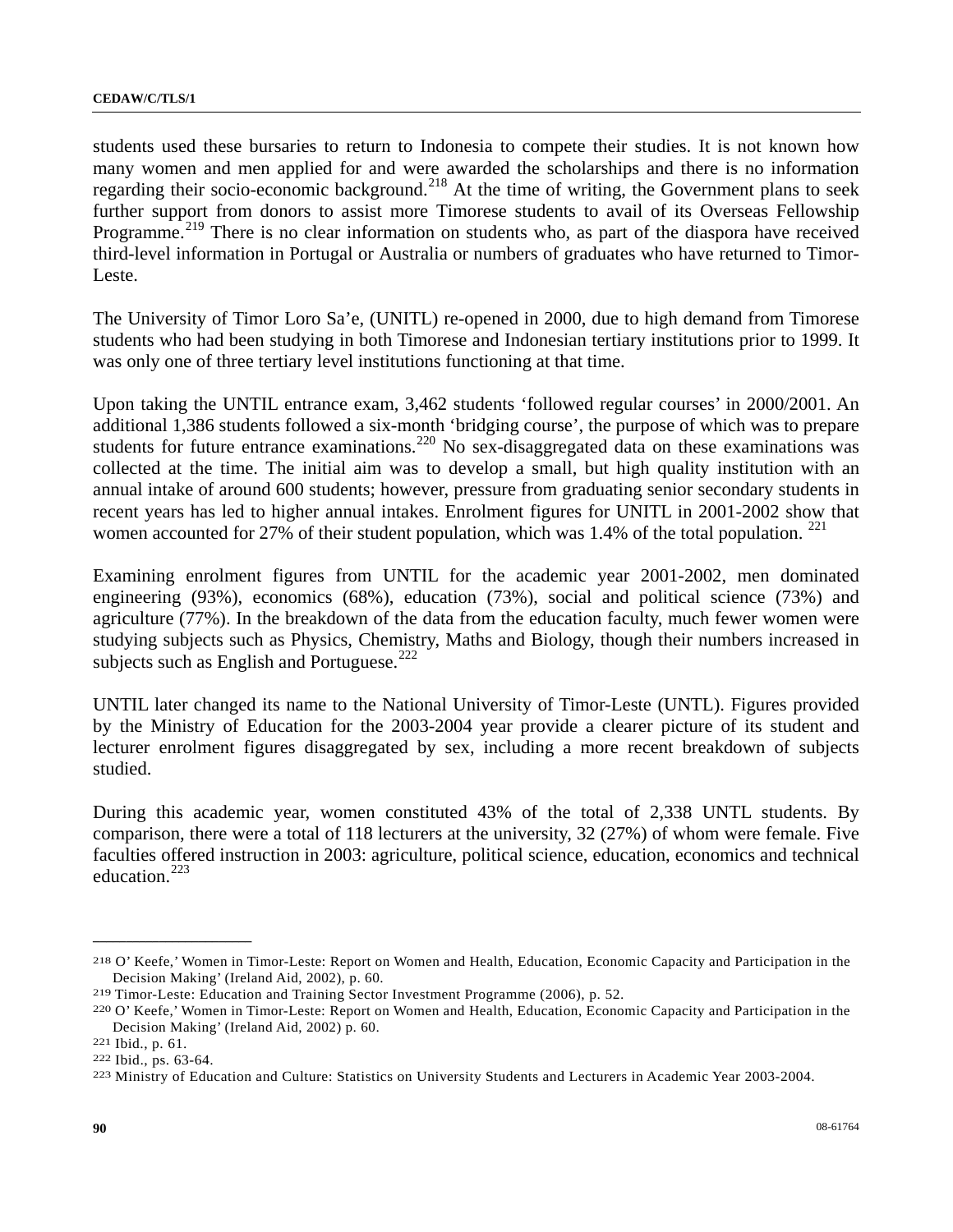Education and economics were the most popular subjects with both men and women though education had a slightly higher female enrolment at 51%. Women also represented 45% and 44% of the faculties of agriculture and economics respectively. The Ministry of Agriculture, Forest and Fisheries (MAFF) hopes that the current crop of professionally qualified female agriculturalists will shortly become MAFF employees. However, it admits that it will take some time to achieve a desirable staff gender balance. $224$  $224$ 

Also in 2003-2004, a total of 772 students enrolled in the Law Faculty at a private university in Dili. Just over a third (38%) of these students were women. Furthermore, 6 out of 31 law lecturers were female $^{225}$  $^{225}$  $^{225}$ 

Female lecturers were poorly represented in the five faculties with the exception of economics, where there was a 50:50 balance of male/female teachers. Almost three-quarters of the lecturers in the education faculty were male. $^{226}$  $^{226}$  $^{226}$ 

## *Private institutions*

A major issue faced by the higher education sector is monitoring the quality of the 18 private institutions currently in operation, which now have a total enrolment of 4,000 students. Of these institutions, a number are well-known and provide a good quality education. Examples include the Catholic Institute for Primary School Teachers in Baucau and the Institute of Business in Dili. The Dili Institute of Technology (DIT) has 19 staff, seven of whom hold doctoral and masters' degrees and is supported by Australian institutions. DIT provides training for managers in the tourism industry, natural resource management as well as adult education courses for local government officials and FALINTIL veterans. It has an engineering and science department, which offers courses in civil construction, mechanical engineering and computer sciences. There are plans to establish a media and communications programme at DIT. Other institutions provide specialized training such as the Coffee Academy in Ermera and the Agricultural Training College in Natarbora.<sup>[2](#page-90-3)27</sup>

Much of the remaining institutions in the private sector have few resources and, coupled with the lack of regulation, this means that the quality of the education on offer is unknown. Language at this level is also a challenge, as most students in university still use Bahasa Indonesian and will mostly likely be expected to write reports and theses in this language. Most students no longer receive instruction in Bahasa.[22](#page-90-4)8

In response, the Government has begun to develop quality assurance arrangements for the tertiary education sector and is in the process of drafting legislation on standards and cooperation in this sector. Further information can be provided in the First Periodic Report.

<span id="page-90-1"></span>

<span id="page-90-0"></span><sup>&</sup>lt;sup>224</sup> Timor-Leste Ministry of Agriculture, Forest and Fisheries Sector Investment Programme (2006), ps. 9-10.<br><sup>225</sup> Ministry of Education and Culture: Statistics on University Students and Lecturers in Academic Year 2003-2

<span id="page-90-2"></span>

<span id="page-90-3"></span>

<span id="page-90-4"></span>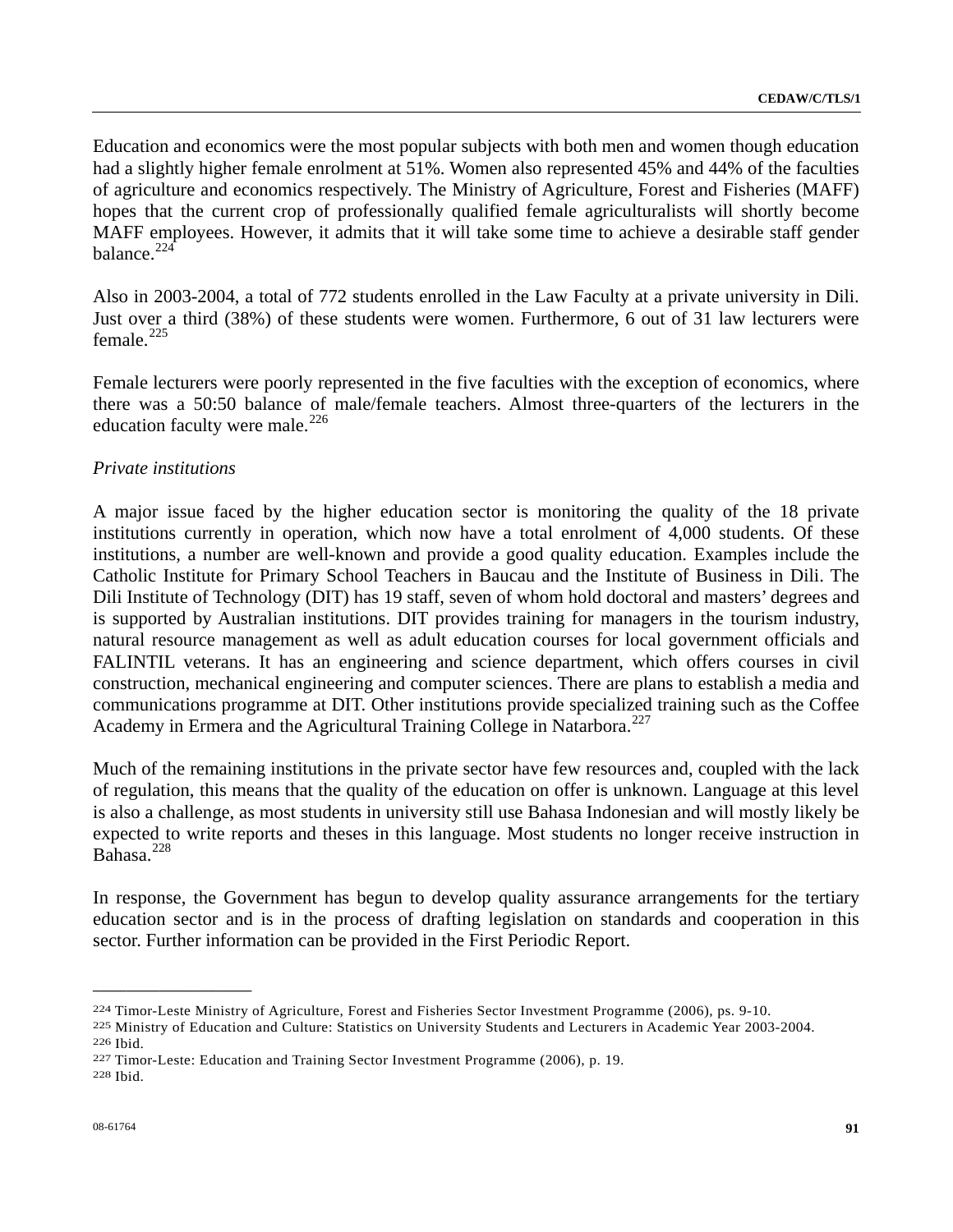## *Vocational and technical schools*

Vocational and technical education in Timor-Leste is provided at secondary school level by the Government and private organizations, such as NGOs or the Church. The private sector provides some training on computer sciences, but there is a lack of information of the amount and nature of this training. At present, 7 technical schools are managed by the Government and 3 private secondary schools provide vocational and technical training. The MLCR estimates that there are at least 41 other providers of vocational and technical training in Timor-Leste. In total, over 6,000 students are enrolled in government and private programmes. The length of such programmes varies significantly.<sup>[22](#page-91-0)9</sup>

The average annual cost of vocational and technical training is USD 300 per student, excluding donor support, which is substantially higher than the average cost of secondary education programmes.<sup>[2](#page-91-1)30</sup> The types of training provided include sewing, carpentry, with at least half of all students in the sector studying IT. One study indicated that training facilities were operating well below their full capacity.[2](#page-91-2)31 The NDP addresses the matter of skills training, noting that it is inadequate, the curriculum is too theoretical and qualifications held by employed youth not relevant to the current labour market. $^{232}$  $^{232}$  $^{232}$ 

Traditional vocational education from women has generally received less attention in recent years as available resources are invested in courses that provide skills according to the demands of the market. There has been substantial demand in the private sector for traditional male skills such as construction, mechanical and electrical work in urban areas.<sup>[23](#page-91-4)3</sup>

#### *Exam performances at vocation and technical level*

In general, female enrolment in technical and vocational schools is low and even fewer numbers graduate. The reason for this is that the subjects being studied are traditionally male-dominated fields, and females do not compensate by participating in higher numbers in other areas.

In the academic year 2004-2005, a total of 621 students in five districts, Baucau, Dili, Lautem, Manatuto and Manufahi sat exams in four areas, technical education, economics, agriculture and women's studies.

Just under half (44%) of the total number of students taking exams at this level were female. The most popular course for women was economics (47%) followed by agriculture (35%) and the least popular was technical education with a 5% female enrolment. The women's studies programme covering courses in hotel management, sewing and painting, was taught in Dili and had a 100% female

<span id="page-91-2"></span>

<span id="page-91-4"></span><span id="page-91-3"></span>

<span id="page-91-1"></span><span id="page-91-0"></span><sup>&</sup>lt;sup>229</sup> Timor-Leste: Education and Training Sector Investment Programme (2006), p. 41.<br><sup>230</sup> Ibid.<br><sup>231</sup> 'Skills Training for Gainful Employment' Project Document (UNDP, 2004).<br><sup>232</sup> National Development Plan (Part 3, Art. 1 Decision Making' (Ireland Aid, 2002), p. 63.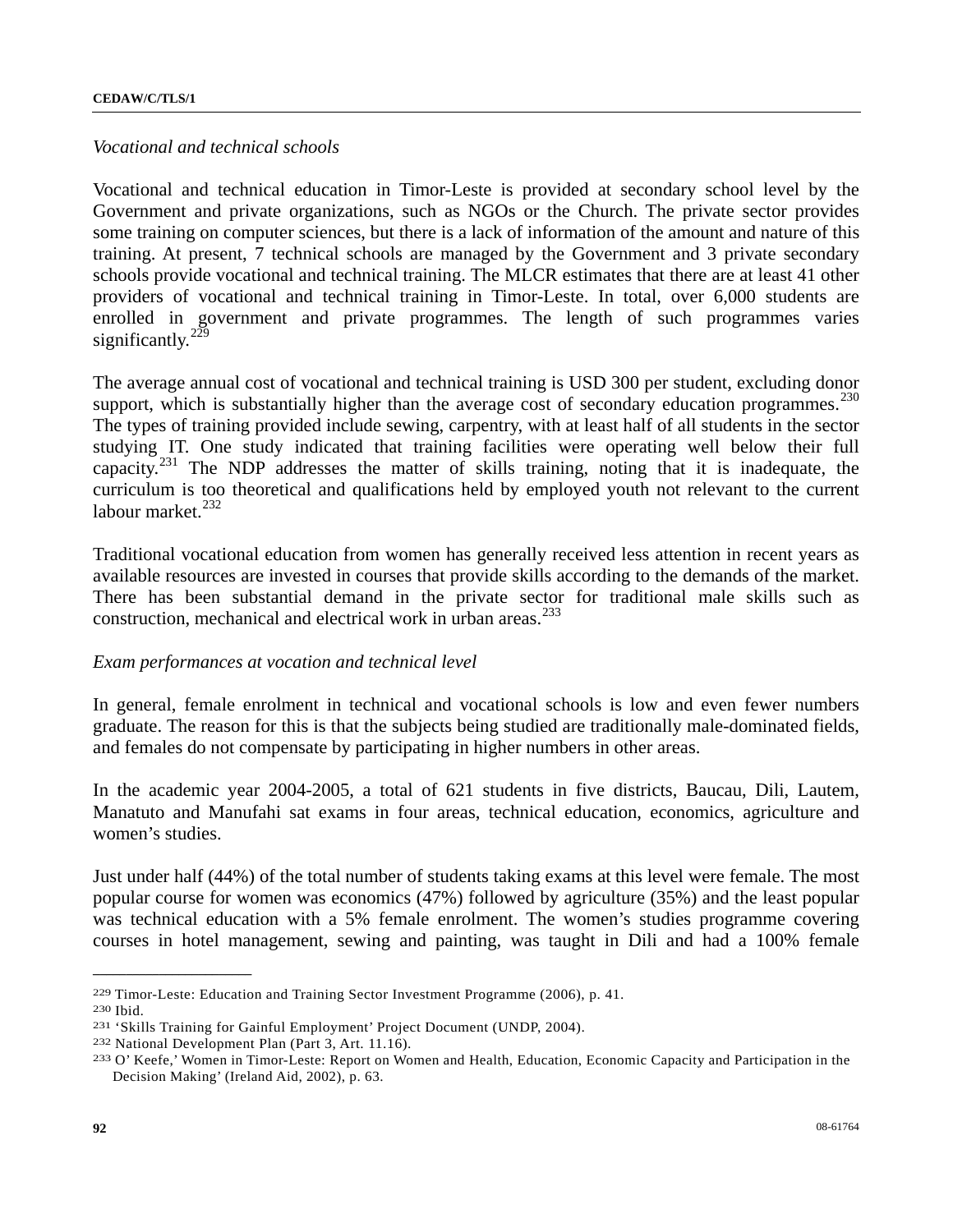enrolment. It is difficult to obtain an accurate idea of repetition rates for males and females as not all courses were available in every district.<sup>[2](#page-92-0)34</sup>

## *Government initiatives for vocational and technical education*

The Government plans to provide adult education programmes that specifically target the needs of those living in rural areas, women and marginalized persons. Also, it will develop school curricula, especially in the area of technical training, relevant to the needs of the country. Furthermore, vocational and technical training programmes will be developed for unemployed youth, school drop-outs, veterans and the disabled, providing them with qualifications for entry into the labour market.<sup>[23](#page-92-1)5</sup>

In particular, the Government appreciates the importance of developing adult education polices and programmes as a means to empower women and improve their access to opportunities for economic and political advancement. The Government has adopted MDG targets for 2015 that identify the share of women in wage employment in the non-agriculture sector as one of the performance indicators to be used in monitoring gender equality and empowerment of women. Although no target has been set for 2015, the Government has noted that women account for over a third of employment in this sector and this is expected to rise by a figure of 40,000 by 2015. Therefore, programmes specifically targeting women will need to be developed if they are to take full advantage of employment opportunities. Current programmes supporting women's training are typically small and not wellcoordinated.[23](#page-92-2)6

## *Women's literacy*

As already noted in the CCD, gender differences are significant in adult literacy rates. A higher percentage of males than females at all ages above 9 years old are able to read and write, which suggests that de facto discrimination continues to restrict the access of women and girls. Also, the gender gap is widest for poor women and non-poor men. Literacy rates are 40% for women in the poorest quintile and 90% for men in the wealthiest quintile.<sup>[2](#page-92-3)37</sup> Overall 25 % of females and 22 % of males in the population were illiterate, according to the figures published in the 2004 census. The literacy rates for women vary by district; in Dili, 90% of females were literate compared with 45% in Ermera.<sup>[23](#page-92-4)8</sup> The Government's MDG literacy indicator plans to increase the ratio of literate females to literate males among 15-24 year old from its 2003 ratio of 92% to 100% by 2015.

In response to the problem, literacy and adult education programmes have been established by different agencies, with varying degrees of success. The Department of Non-Formal Education (DNFE) in the Ministry of Education runs literacy classes in all 13 districts. In 2005, there were 8,750 participants enrolled in such classes in Timor-Leste.<sup>[23](#page-92-5)9</sup> There have been a number of programmes

<span id="page-92-1"></span><span id="page-92-0"></span><sup>&</sup>lt;sup>234</sup> Ministry of Education: Results of the Final Year Exams for Technical/Vocational Schools, Academic Year 2004-2005.<br><sup>235</sup> Timor-Leste: Education and Training Sector Investment Programme (2006), p. 43.<br><sup>236</sup> Ibid.<br><sup>237</sup>

<span id="page-92-2"></span>

<span id="page-92-3"></span>

<span id="page-92-4"></span>

<span id="page-92-5"></span>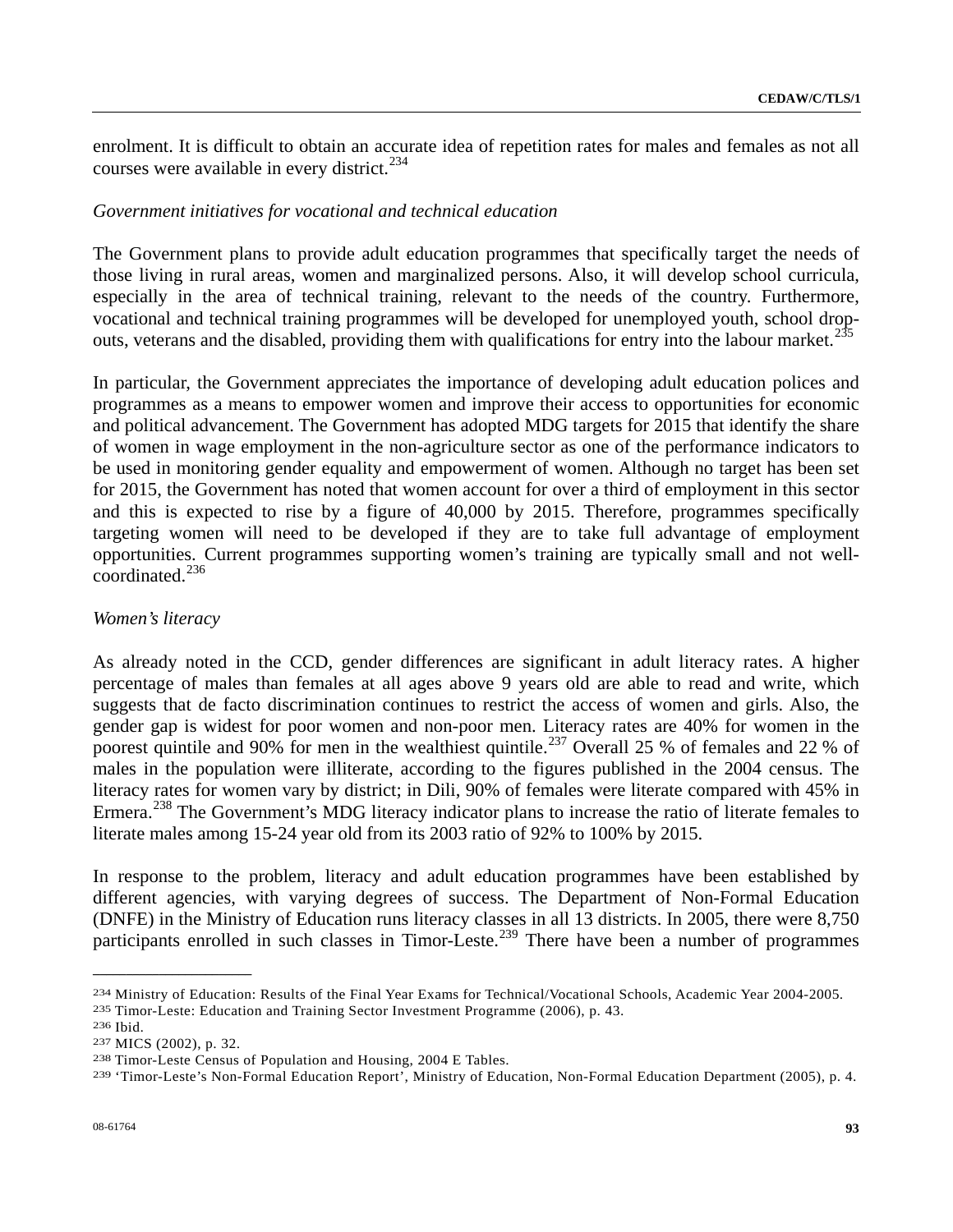targeting women's literacy and each have been created with various aims in mind such as the possible impact on children's welfare and the premise that Timorese women suffer routine discrimination in all aspects of their lives. Specifically targeting women as beneficiaries of literacy programmes has lead to some resentment, mainly from Timorese men, who point out that they too lost out on educational opportunities in the past.

## *Adolescent literacy*

The majority of students in literacy classes are adults. Adolescents who have dropped out of school are generally included in these classes and, as yet, literacy programmes have not been designed to address their particular needs.<sup>[2](#page-93-0)40</sup> For instance, the degree of literacy among this group varies. Results from one assessment have indicated that both boys and girls have little or no idea about the existence of literacy programmes, such as the DNFE primary school equivalency course or other DNFE programmes being offered by organizations. They also do not know if they are qualified to participate, nor do they seem aware of national campaigns to promote education.<sup>[2](#page-93-1)41</sup>

## *Lack of women's participation in literacy classes*

In 2003, the Division of Non-Formal Education, based in the Ministry of Education, found that 70% of the 5,310 participants in literacy programmes throughout Timor-Leste were men - despite the fact that the classes were open to both male and female students of all ages. In the districts, the majority of students were men; however, this percentage decreased in Dili, where there was equal participation of men and women. Most of the students attending in Dili were young men, where as the women were slightly older, aged between 35-40 and only attended lessons when they had the support of relatives tending to their family responsibilities at home.<sup>[24](#page-93-2)2</sup>

In the Women's Literacy Project, supported by UNICEF, the main problem was found to be sustaining women's participation. Out of 2,582 participants, 30% dropped out and 40% did not pass the test. In particular, older participants had a high failure and drop-out rate. $^{243}$  $^{243}$  $^{243}$ 

There is difficulty in encouraging women to attend and actively participate in educational programmes. The reasons for their lack of involvement mirror many of the reasons for their lack of participation in political life – little or no support, family and child care responsibilities, lack of time, traditional community events which are considered more important than classes, lack of transport coupled with poor self-confidence in their abilities and the belief that they are 'too old.'<sup>[2](#page-93-4)44</sup> The younger women in particular did not see the relevancy of literacy classes as they felt they had coped well until now without it. They did not necessarily view their illiteracy as a handicap.<sup>[24](#page-93-5)5</sup>

<span id="page-93-2"></span><span id="page-93-1"></span>

<span id="page-93-0"></span><sup>&</sup>lt;sup>240</sup> R. Chitrakar, 'Rapid Assessment of Literacy Needs/NFE Needs of Adolescents' (UNICEF, 2005), p. 5.<br><sup>241</sup> Ibid., ps. 57, 84.<br><sup>242</sup> 'Obstacles to the Effective Participation of Women in Adult Education Programme: Focus (Oxfam, UNESCO 2004), p. 7.<br>
243 Country Gender Assessment: Timor-Leste (UNIFEM, ADB 2005), p. 36.<br>
244 Results from the Regional CEDAW Treaty Reporting Workshops (2005).<br>
245 R. Chitrakar, 'Rapid Assessment of Literacy Ne

<span id="page-93-3"></span>

<span id="page-93-4"></span>

<span id="page-93-5"></span>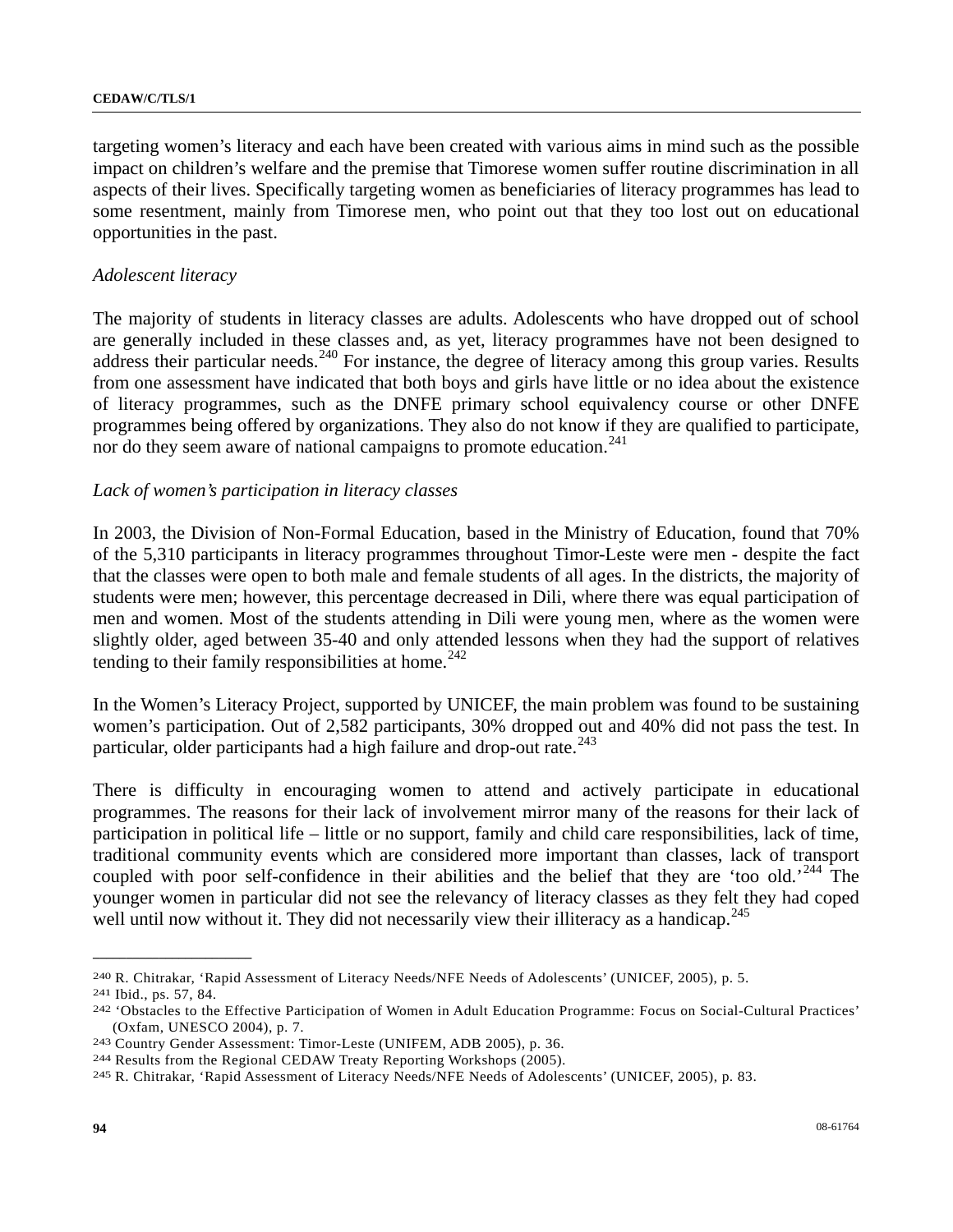The reasons women have given for wanting to improve their literacy levels vary from being able to read newspapers, bus signs, tell the time, demonstrate more confidence in buying goods from the shops and markets, understanding the running of their businesses, understanding the Constitution and their rights therein and basic dignity. As the lives of Timorese women revolve heavily around the family, the idea of developing themselves is closely linked to the benefits they can obtain for the family. For example, having literacy skills that could facilitate women's understanding of agricultural production, particularly in planting vegetables and thus increase family income are skills worth possessing; a view supported by their families. In Viqueque, one literacy programme was implemented alongside a programme for improving agricultural production and, as such, was popular and of great benefit to the women.

One study analyzing the training methodology and materials used in adult literacy courses has recommended that the materials used need to reflect gender concerns more, use illustrated readers for the sections that are most relevant to women and, above all, ensure they are user-friendly for those with poor literacy skills.<sup>[24](#page-94-0)6</sup> Other assessments have indicated the need to have more culture-sensitive literary programmes, particularly taking into consideration the socio-economic contexts of the people, such as the importance of producing and reading materials in their own mother tongue and making links with other areas such as health, livelihood, nutrition, and micro-credit schemes. It was also felt important to conduct all-women literacy classes to give women the space to acquire skills and enable them to discuss women's issues freely. $2^{247}$  $2^{247}$  $2^{247}$ 

At the time of writing, the Ministry of Education is planning to review the existing programme of adult education and is developing a Non-Formal Education Master Plan to identify the initiatives necessary to provide support to programmes for young mothers and illiterate youth.<sup>[24](#page-94-2)8</sup>

## **Overall Government Response**

One of the key MDG objectives is to eliminate gender disparities at the primary and secondary school levels as soon as possible and no later than 2015. Education for all was identified as the nation's highest priority in the Vision 2020; however, progress in policy development has been slower than that of the health sector, the next highest priority area in the Vision 2020.

At the time of writing, the Basic Law for Education has still yet to be passed and only the primary curriculum has been developed and approved. Forthcoming priorities for the Ministry of Education include finalization and approval of the pre-secondary and secondary curricula, regulating third-level educational institutions.

In keeping with the aims set out in the National Development Plan, $^{249}$  $^{249}$  $^{249}$  the Ministry of Education plans to develop more targeted polices and strategies to promote participation of girls in the education

<span id="page-94-1"></span><span id="page-94-0"></span><sup>&</sup>lt;sup>246</sup> 'Underlying Causes of Gender Inequality in Cova Lima, Timor-Leste (2003)', p. v.<br><sup>247</sup> Obstacles to the Effective Participation of Women in Adult Education Programme: Focus on Social-Cultural Practices' (Oxfam, UNESCO 2004), ps. 40, 43. 248 Timor-Leste: Education and Training Sector Investment Programme (2006), p. 52. 249 National Development Plan (Part 3, Art. 11.18).

<span id="page-94-3"></span><span id="page-94-2"></span>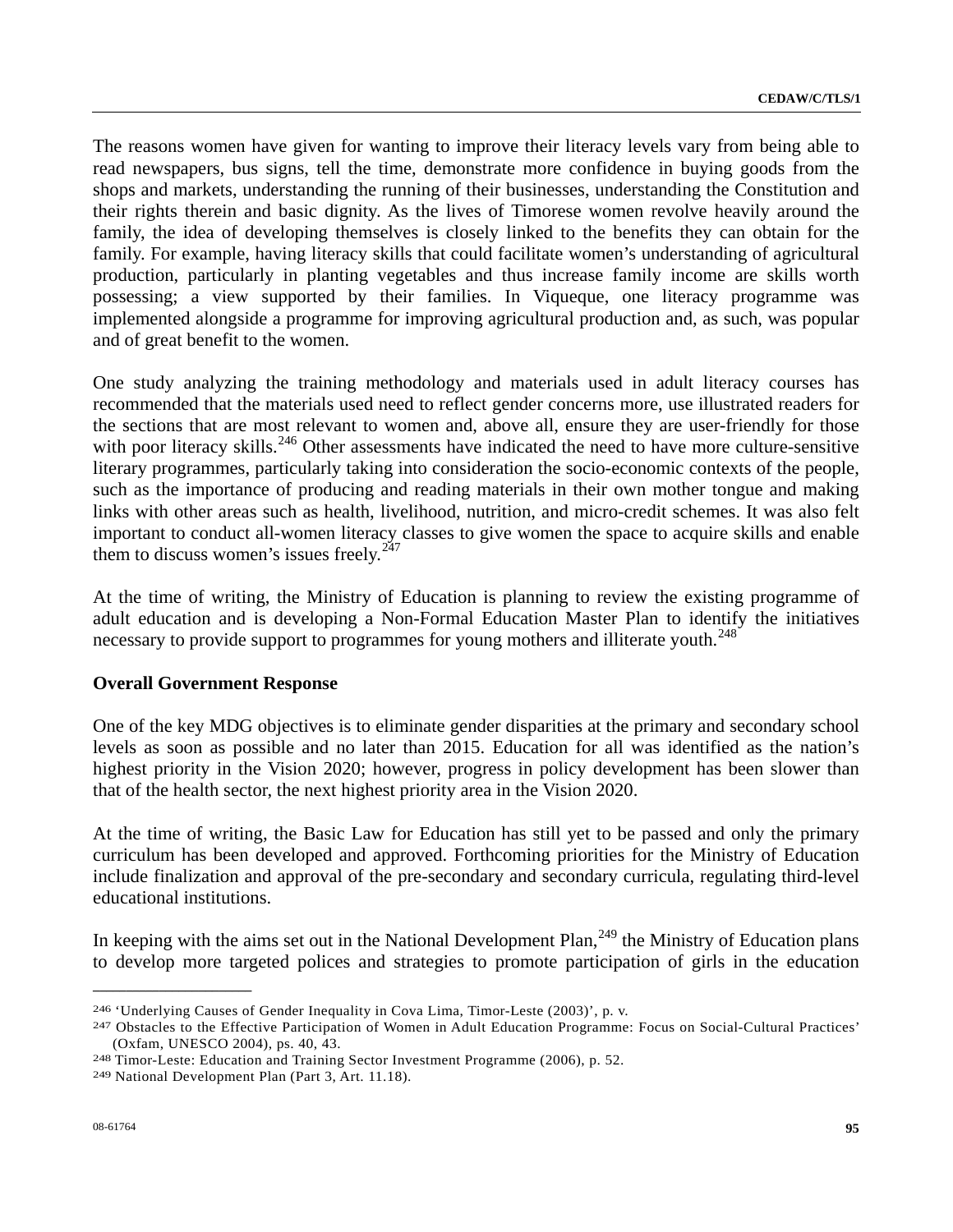system. Chief among these is an educational campaign to change traditional attitudes in families and communities and emphasize the importance of education for boys and particularly girls. There will also be a review of text-books to identify and modify gender stereotypes as well as making the curricula more interesting to girls. To improve access, the Government will review policies for school location, especially those far from homes. It will also look to provide adequate water and sanitation in schools as well as separate toilet facilities for girls.

The Ministry of Education will also look at developing a teacher training programme, recruit more women teachers and improve the overall gender balance in educational administration. Further information on these polices and measures can be provided in the First Periodic Report.

# *Art. 11 CEDAW: Equality in Employment*

Information on the right to work and same employment opportunities, the number of women in the total labour force and in low-paying employment in addition to the division of labour along gender lines has already been provided elsewhere in this report. More detailed information on, *inter alia,* the representation of women in various sectors, equal pay for work of equal value, legislation regarding benefits and maternity provisions, sexual harassment in the workplace as well as women's participation in the informal economy is discussed below.

## **Informal Economy**

Although data exists on women and men's livelihoods in Timor-Leste, there is little information specifically relating to the informal sector, which employs 9 out of every 10 people in the rural and urban labour force  $\frac{250}{250}$  $\frac{250}{250}$  $\frac{250}{250}$  and even less on the participation of women in this sector.

This is due to a number of reasons, including an uncertainty as to the definition of informal work. The range and complexity of activities in both urban and rural households contribute to this definitional problem.

For example, casual labour and subsistence farming, which are important economic activities in Timor-Leste, tend not to be categorized as industries in studies; however, data from the National Census in 2004 shows that an activity such as subsistence farming or fishing was the most important economic activity for both women and men, with 79% of women and 78% of men in the labour force engaged in this work. $^{251}$  $^{251}$  $^{251}$ 

According to the 2004 Census, women account for 43% of all subsistence labour (fishing and farming), though the percentage is quite high in Dili at  $66\%$ .<sup>[2](#page-95-2)52</sup> It is likely that the true figure is much higher as much of women's income generating work tends to be underestimated or not included in official statistics. Women's work is taken for granted as it is normally unpaid.

<span id="page-95-0"></span><sup>250</sup> Country Gender Assessment: Timor-Leste (UNIFEM, ADB 2005), p. 23. 251 Timor-Leste Census: District Labour Force Data (2004). 252 Ibid.

<span id="page-95-1"></span>

<span id="page-95-2"></span>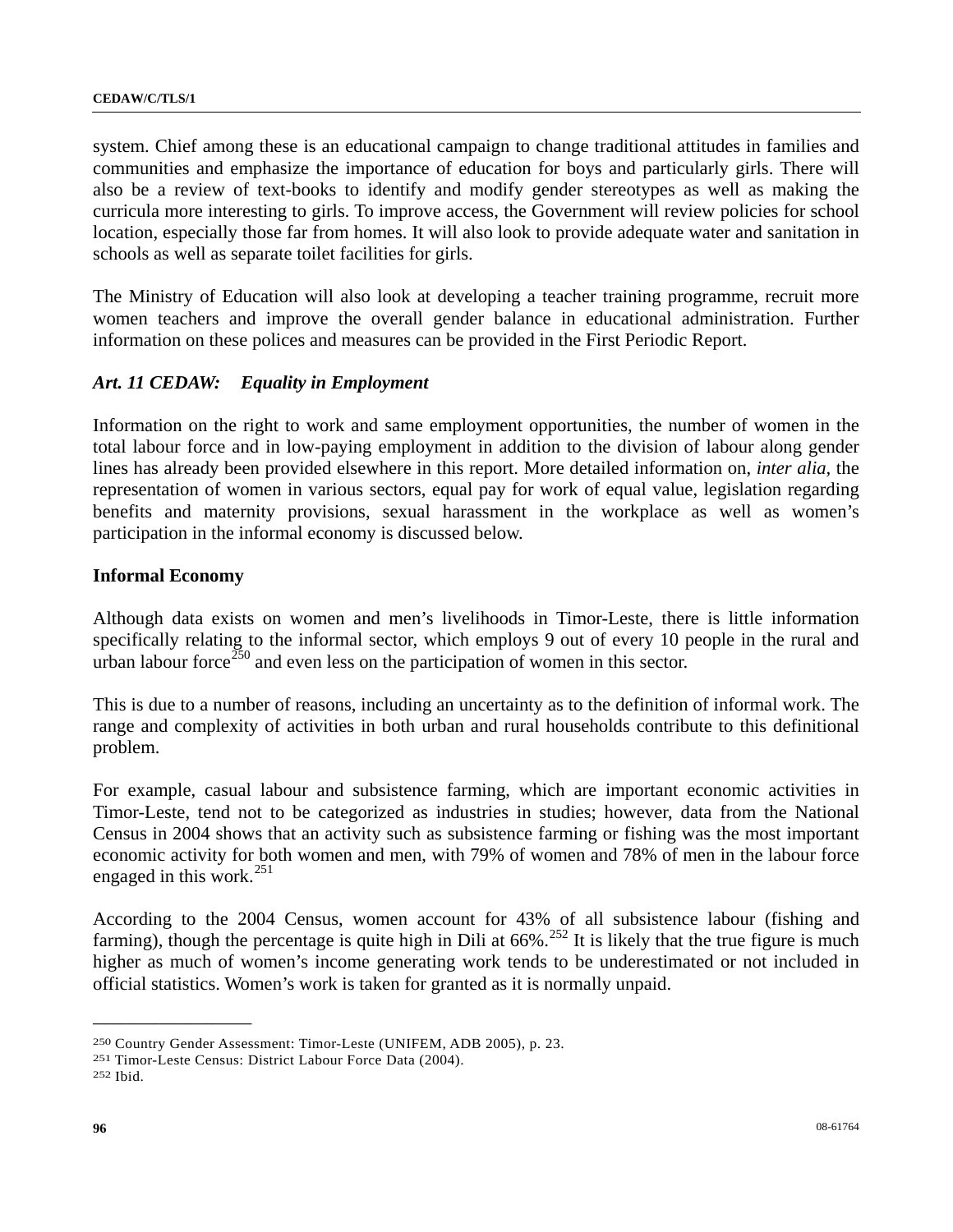*Obstacles preventing women from entering the informal sector* 

Women face many obstacles that prevent them from taking advantages of opportunities in the informal sector. As identified by the Regional Women's Congresses, these include a low level of skills, cultural barriers and lack of time and mobility.<sup>[25](#page-96-0)3</sup>

Lack of access to credit has also been identified as a barrier and this is discussed in further detail in the section on 'Social and Economic Benefits' (Art. 13 CEDAW). Due to these obstacles, women are likely to find employment in activities that have low entry costs or low skill requirements and have little opportunity for progression.

Women have also identified a lack of market for their products, in particular, the seasonal nature of agricultural production as a further obstacle to developing their economies.<sup>[2](#page-96-1)54</sup> They face stiff competition from markets that are flooded with similar products and lack training in production techniques, management and business development. Often, they have to work in extreme weather conditions in cramped conditions with no security and inconstant electricity supply disrupting their operations.

## *Women's views on developing skills*

Given that women in regional consultations on CEDAW reported that there is a lack of employment schemes for women, the findings of several surveys into women's work carried out by the MLCR and ILO demonstrate that women have a considerable range of abilities that could be turned into small business ventures without requiring much training.<sup>[2](#page-96-2)55</sup>

In one Market Survey,<sup>[25](#page-96-3)6</sup> women's focus groups identified an interest in using their sewing, weaving and cooking skills in enterprise development. They also expressed a desire to build upon their trading experience and open kiosks, sell fuel, crafts and processed foods. This was in contrast to men, who saw a future in repair outlets and youth groups who suggested business ideas in keeping with consumerism, entertainment and sports.

## *Gender development in the private sector*

Development in the private sector (agriculture, services and industry) has been as the fastest growing area with the largest number of economic opportunities. As such, it has been targeted as an important sector for gender mainstreaming by the OPE, especially in respect of tourism and development of domestic business. However, to date, no gender analysis been carried out in this sector nor gender issues integrated in these subsectors.

<span id="page-96-3"></span><span id="page-96-2"></span>

<span id="page-96-1"></span><span id="page-96-0"></span><sup>253</sup> Country Gender Assessment: Timor-Leste (UNIFEM, ADB 2005), p. 24.<br>254 Ibid., p. 24.<br>255 'Women's Work to Women's Business' (ILO, 2005), p. 1.<br>256 Community Business Opportunities, Market Survey (Vol. 1), (MLCR, ILO, EC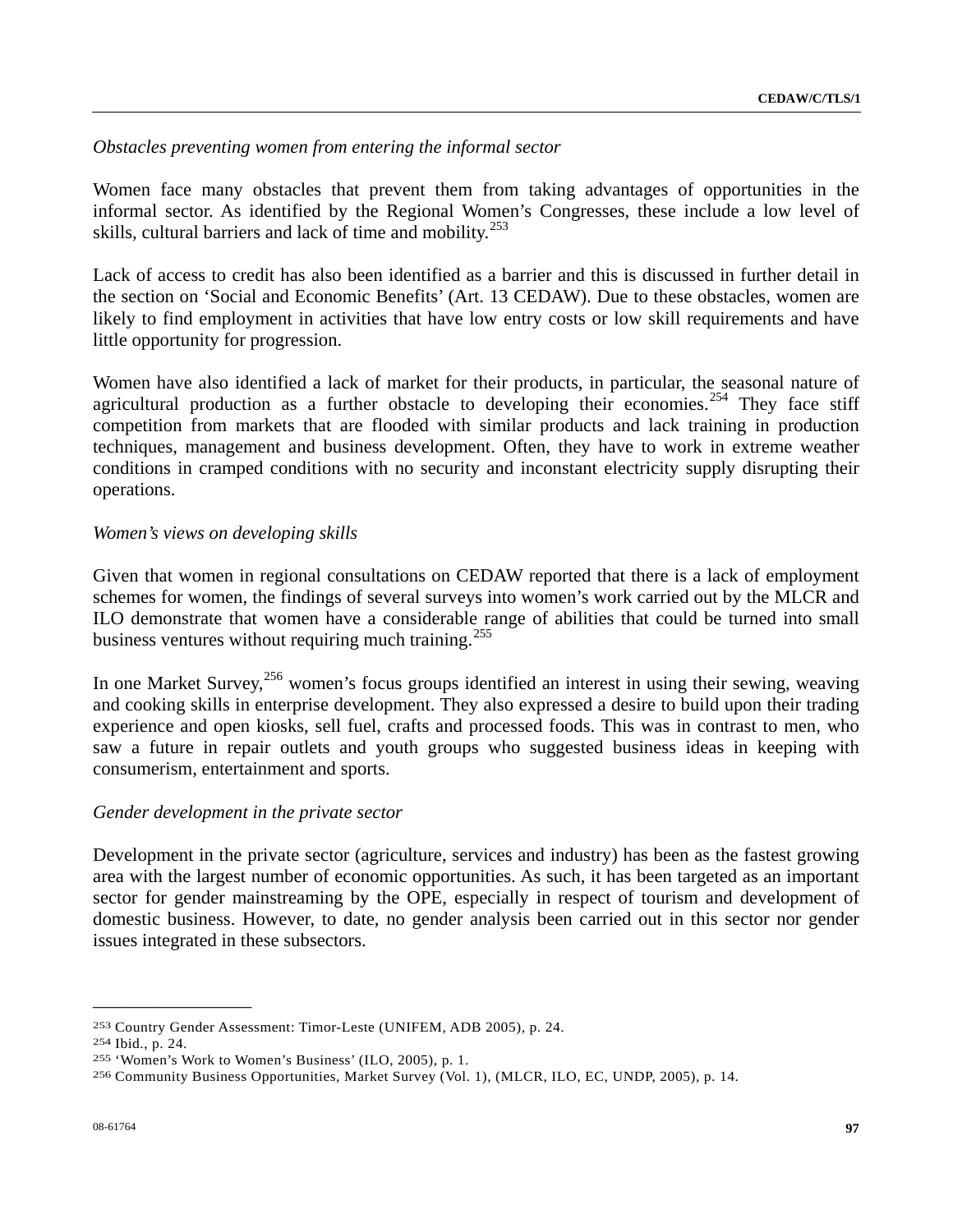The Ministry for Development and Environment has attempted to address gender concerns through the Small Enterprises Project (SEP) supported by the World Bank through training women entrepreneurs and increasing women's participation in local management committees. At the time of writing, there have been 3,592 participants attending courses run by business development centre, of which 34% were women. 61% of these participants have proceeded to establish businesses; however, no data on the gender breakdown of this figure is available.<sup>[25](#page-97-0)7</sup> The SEP also provides for the restructuring of market management committees to include 50% women's representation.

## *Domestic work*

Little is known about the working conditions and situation of domestic employees in Timor-Leste, aside from the fact that much of this work is performed by women and girls, usually in an extended family situation, for which there is no payment. Domestic work is a common form of employment for Timorese women, who can earn between USD 50-100 per month working for local businesses and international staff of INGOs and the UN. To date, no specific studies, as suggested by CEDAW General Recommendation No. 17, have been undertaken to measure and value unremunerated domestic activities. The only provision in law relating to domestic workers is the protection afforded to those who carry out domestic labour in the context of familial economy under the forthcoming Domestic Violence Legislation.<sup>[25](#page-97-1)8</sup>

#### *Work in the sex industry*

As already noted in Art. 6 CEDAW, small numbers of Timorese women in both rural and urban areas have taken up sex work as a survival strategy. The lack of employment opportunities, increased poverty in addition to sexual abuse suffered at home or during the conflict has left women with little or no options to earn a living and survive. Linked to this is the vulnerability of young women who risk exploitation as the tourist trade increases in Timor-Leste. While women are well-placed to take advantage of opportunities being opened up by tourism as they already occupy most of the service sector jobs, this gender aspect of the tourist industry needs to be acknowledged and addressed in the development of policies and programmes.

## **Formal Economy**

**\_\_\_\_\_\_\_\_\_\_\_\_\_\_\_\_\_\_\_\_\_\_\_\_** 

According to data from the 2004 Census, women accounted for 43% and 57% of the labour force respectively. However, the participation rate for women was lower (52%) than that of men (69%). Currently, approximately 9% of all women are in paid employment, as compared to 13% of men. More males had paid work, especially in Dili.

<span id="page-97-1"></span><span id="page-97-0"></span><sup>257</sup> Country Gender Assessment: Timor-Leste (UNIFEM, ADB 2005), p. 29. 258 Art. 4 (d) of the Draft Law on Domestic Violence.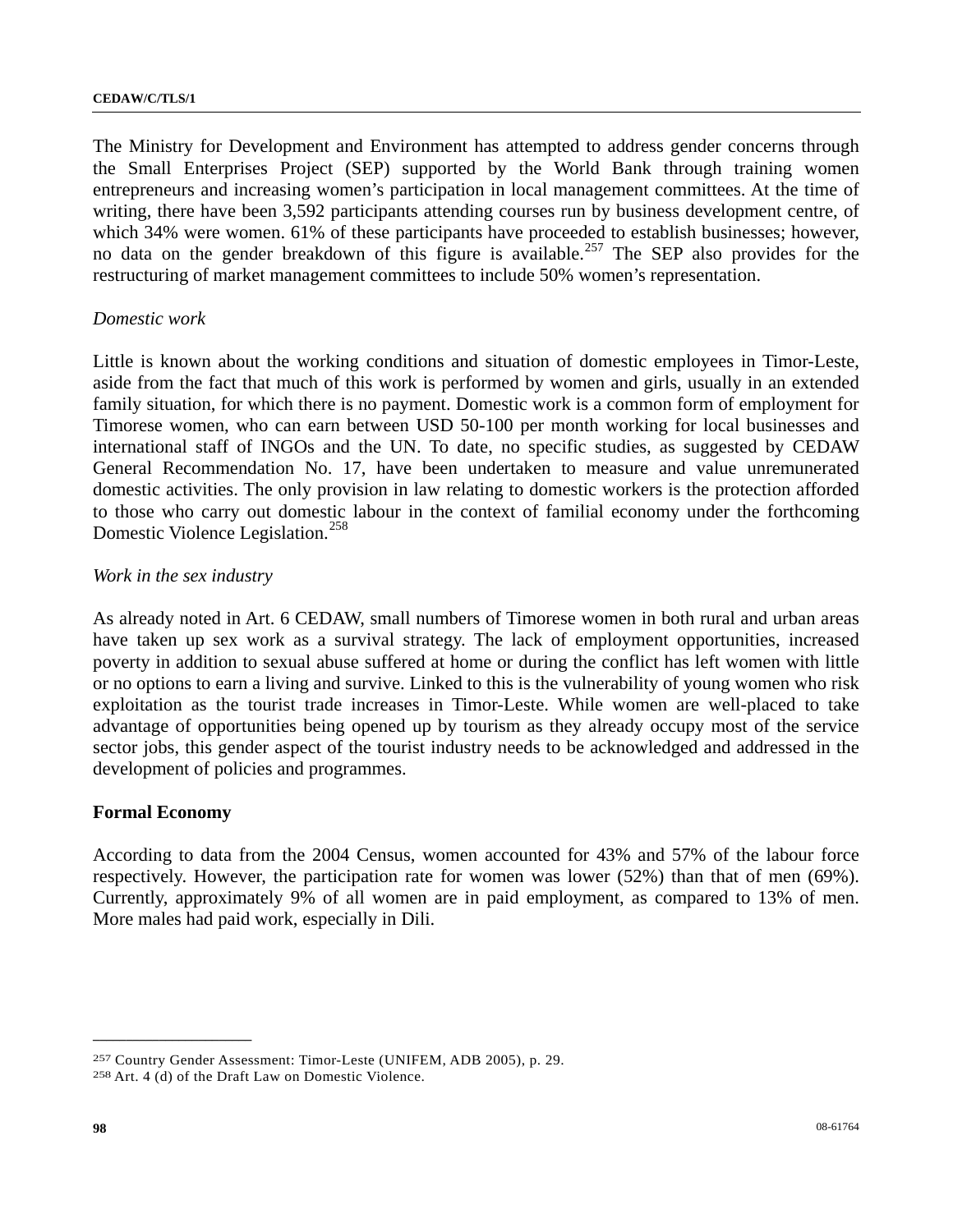The results of the National Census also indicate that the female labour force participation for those aged 15 and older, was high in districts such as Manufahi, Oecussi and Ainaro, at over 70%, almost on par with rates for male participation. However, these figures drop sharply for both sexes in urban areas, with only 39% of women economically active in Dili district.<sup>[25](#page-98-0)9</sup>

Women also had higher unemployment rates than men in the urban centres; one in four women are unemployed in comparison to one in seven men.<sup>[26](#page-98-1)0</sup> The 2004 Census shows that most women of working age not in the labour force were engaged in home duties (48%) where as 64% of men not working classified themselves as students. A further 19% of men were inactive because there was no work available. A small percentage of women (2%) and men (3%) were unavailable for work as they were sick or disabled.<sup>[26](#page-98-2)1</sup>

From these statistics it is evident that formal employment opportunities are extremely limited, particularly in rural areas. Positions such as administrators, police, teachers and nurses, all of which are gender neutral in theory, favour men over women in practice. Greater job opportunities are available in town for both men and women, although here too, a gendered division of labour is evident, as already noted elsewhere in this report. Women tend to dominate the retail, restaurant, and hotel industry, while transportation, storage and communications employs more men. For many people the only realistic job opportunity at present is self-employment, either as individuals, partnerships, groups, or cooperatives.

The 2004 Census does provide some information on the type of current economic activity for the population aged 15 and over. Women's representation in the Government was 24%; similar numbers were employed by the UN (25%) and NGOs (23%) and just under half of those working in private industry (48%) were women. However, to date, there has been no formal labour study carried out in Timor-Leste.<sup>[26](#page-98-3)2</sup> There is also no specific information comparing the percentage of women working full-time or part-time.

## *Stability of employment for women and men*

Much of the work available in urban centres is on a daily or short-term contract basis, without proper benefits. Many of the positions with NGOs have been created in an emergency context, such as distribution of supplies and post-conflict reconstruction, field workers, project managers or office support staff. They are donor-supported and will cease once the donor leaves the country. Although there are no available figures on the recruitment of women and men in emergency and development work, it is evident that women are at a disadvantage in this area as they do not normally possess the basic administrative or language skills in English necessary for the job. Men have benefited most from post-conflict reconstruction activities.

<span id="page-98-1"></span><span id="page-98-0"></span><sup>&</sup>lt;sup>259</sup> Timor-Leste Census: Labour Force by District (2004).<br><sup>260</sup> Country Gender Assessment: Timor-Leste (UNIFEM, ADB 2005), p. 23<br><sup>261</sup> Timor-Leste Population and Housing Census: Table F 6.2 (2004).

<span id="page-98-2"></span>

<span id="page-98-3"></span><sup>262</sup> Ibid.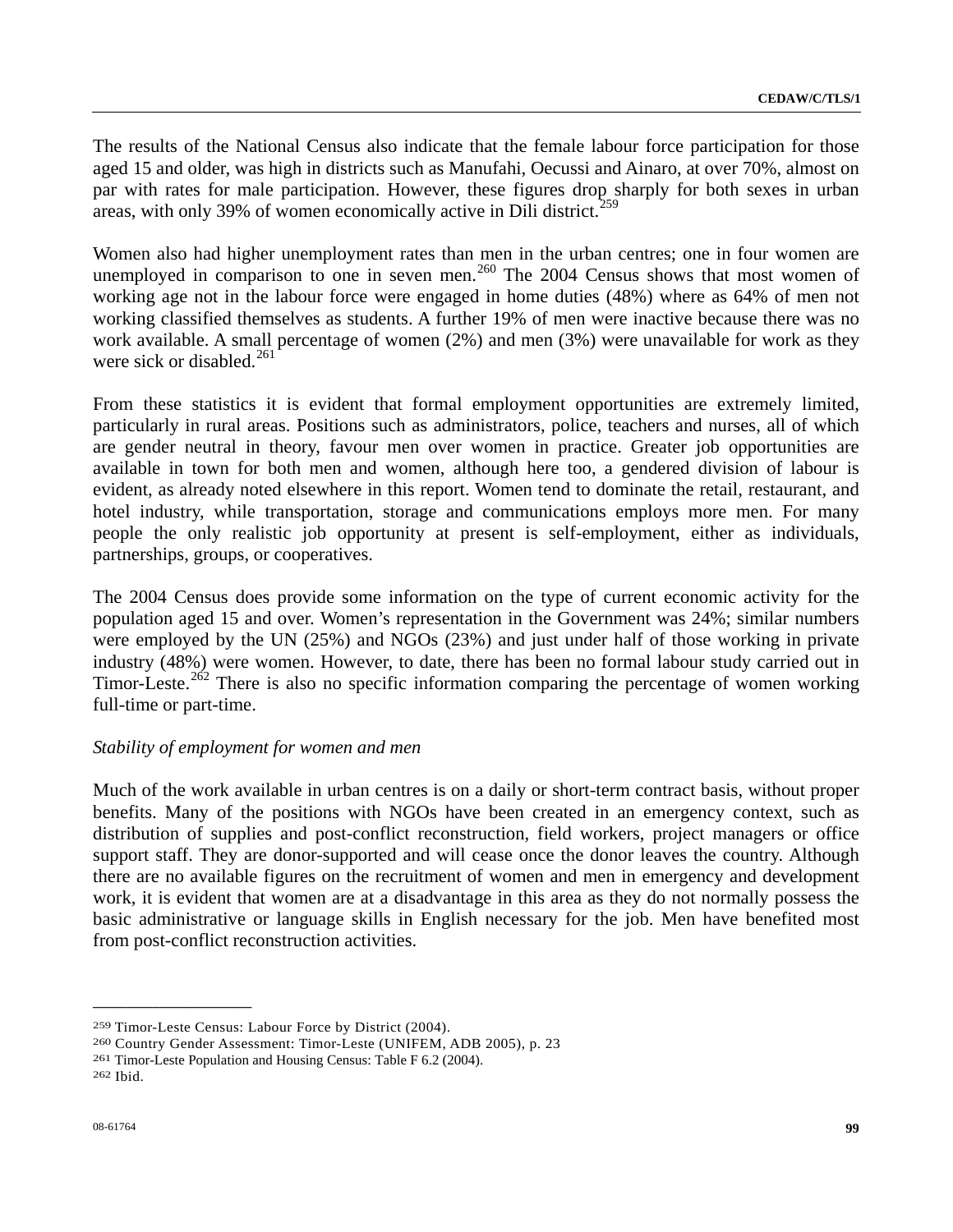#### *Public Service*

Some data is available for the public service in Timor-Leste, which demonstrates again that this is a highly segregated sector.<sup>[2](#page-99-0)63</sup> Women's equal opportunity has been denied by a combination of factors. Whilst public service recruitment processes apply the same criteria for selection of jobs, selection is based on the qualification and experience of candidates,  $264$  $264$  which often benefits men as they have had greater access to formal education and employment opportunities than women. Moreover, research has indicated that the benefit of education only slightly improves women's access to waged employment. $265$  $265$ 

Of the jobs that do exist in the public sector, few women are employed and even less at senior levels. Currently, there are 1[2](#page-99-3),161 permanent employees in the civil service,  $22\%$  of whom are women.<sup>266</sup> Women are mostly concentrated in greater numbers in areas such as education, health, labour and social services, but even in these sectors they constitute a minority. In a civil service survey carried out in 2001, 29% of employees in the Ministry of Education were women; 32% of employees working in Health were female, where as in the Foreign Ministry, this percentage rose to 39%. However, just 3% of Timorese employed in the Department of Water and Sanitation were women and they accounted for only 17% of the total number of employees in the Ministry of Justice.

In 2005, a total of 569 women were employed in the PNTL, which accounted for just under one in six of the overall numbers in the police force. They held positions such as police inspectors, police subinspectors and police agents as well as key posts such as Director of the Human Resources Department and Deputy of the Criminal Investigations Unit. A majority of all the Chiefs of Administration in all units in the districts were women.<sup>[2](#page-99-4)67</sup>

By the end of March 2006, the percentage of female employees in the Ministry of Health had increased to 40%, in Education this had decreased to 25% and the percentage in Justice increased to 22%. The female representation was 22 % of the total number of employees for both the Ministry of Finance and Planning and MTRC. The overall percentage of female workers in Government ministries was  $24\%$  $24\%$ .<sup>268</sup> In 2002, women represented only 20% of senior positions in the civil service.<sup>[2](#page-99-6)69</sup> By 2006, women occupied 13% of the most senior positions (Levels N5-N7) in Government ministries.<sup>[27](#page-99-7)0</sup>

<span id="page-99-0"></span><sup>263</sup> O' Keefe,' Women in Timor-Leste: Report on Women and Health, Education, Economic Capacity and Participation in the Decision Making' (Ireland Aid, 2002), p. 74.<br>
<sup>264</sup> Ibid., p. 74.<br>
<sup>265</sup> Ibid., p. 73.<br>
<sup>266</sup> Presentation from UNDP HRM Advisor (January 2006).<br>
<sup>267</sup> Police Treatment of Women in Timor-Leste (JSMP, 2005) p.7; Overvie

<span id="page-99-2"></span><span id="page-99-1"></span>

<span id="page-99-3"></span>

<span id="page-99-4"></span><sup>2006)</sup> p. 21.<br><sup>268</sup> Data on civil servants in Ministries (Ministry of State Administration, 2006).<br><sup>269</sup> O' Keefe,' Women in Timor-Leste: Report on Women and Health, Education, Economic Capacity and Participation in

<span id="page-99-5"></span>

<span id="page-99-6"></span>the Decision Making' (Ireland Aid, 2002) p. 73. 270 Data on civil servants in Ministries (Ministry of State Administration, 2006).

<span id="page-99-7"></span>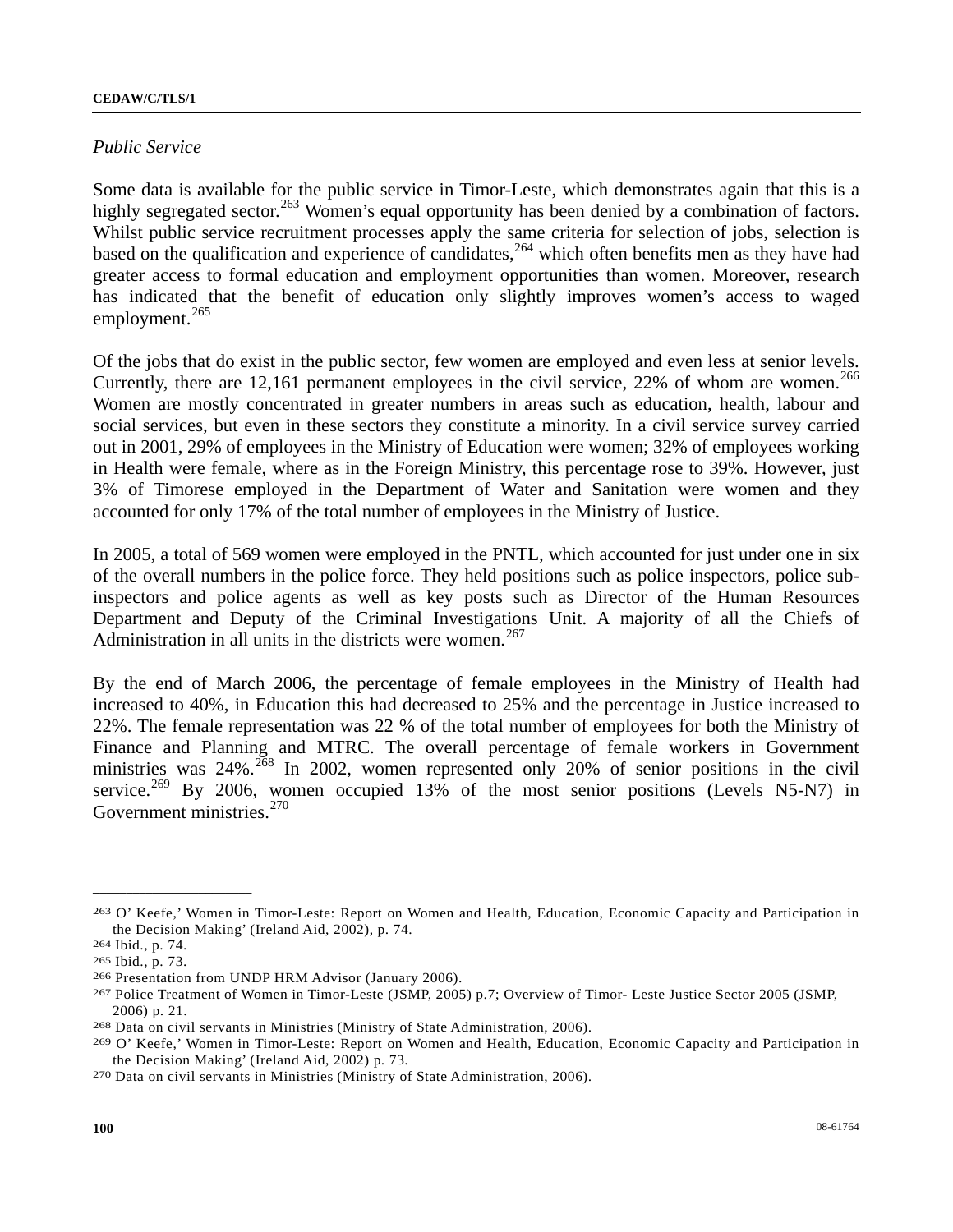At the time of writing, data maintenance and validation for civil servants at national and district levels is in progress; efforts have been hampered by the shortage of staff to enter this data.

Since the approval and adoption of the Civil Service Law in 2004, the Government has been developing complementary Decrees intended to cover matters relating to the career development system, a retirement and pension scheme, leave, as well as appointment and performance appraisal. It is envisaged that procedures and criteria for recruitment, appointment, promotion, discipline and dismissal will be clear and open, and will require written records so that decisions can be made available for review.

As noted in the CCD, the OPE has conducted workshops with specific ministries for the purposes of carrying out an analysis of the public sector from a gender perspective. It was noted that there was a lack of sex-disaggregated data for the civil service, a lack of gender analysis in policy formation, programme design and preparation and a lack of technical skills for gender analysis.

The follow-up to these workshops included a meeting with the Vice-Minister of State Administration to discuss the adoption of recommendations from the OPE workshops.

#### **Selection Criteria for Employment**

With regards to selection criteria in relation to employment in the civil service, Art. 8 (1) of the Civil Service Law No 8/2004 provides that, 'Every effort shall be made in the public service to select and recruit qualified candidates without discrimination, and according to assessment solely based on a candidate's skills and performance.' Furthermore, no civil servants shall be discriminated against in respect of any of their job entitlements, benefits, privileges or compensations.<sup>[2](#page-100-0)71</sup>

Although there has been a Directive requiring the recruitment at least 30% of women at all levels in public service, as outlined above, women's equal access to opportunities has been denied by a number of factors. Women in rural and remote areas find it particularly difficult to obtain information about employment opportunities, especially those with high levels of illiteracy. Officials working within the administration at national, district and sub-district levels have been unaware of gender relations and different information channels that are most relevant to women.<sup>[2](#page-100-1)72</sup>

As such, to date, there has not been a gender-sensitive communication strategy in relation to recruitment. Furthermore, as already commented upon in the section on women's international participation in the CCD, the employment service has not recognized gender differences in capacity building and workplace relationships. For example, most of the training is provided by the Civil Service Academy (INAP) in Dili, thus excluding those women who cannot afford the costs associated with traveling or staying overnight in the capital. Moreover, they may not have the permission of their husband to participate in such activities or simply do not have time.

<span id="page-100-1"></span><span id="page-100-0"></span><sup>271</sup> Art. 8 (3) of the Civil Service Law No. 8/2004.<br>272 O' Keefe,' Women in Timor-Leste: Report on Women and Health, Education, Economic Capacity and Participation in the Decision Making' (Ireland Aid, 2002), p. 75.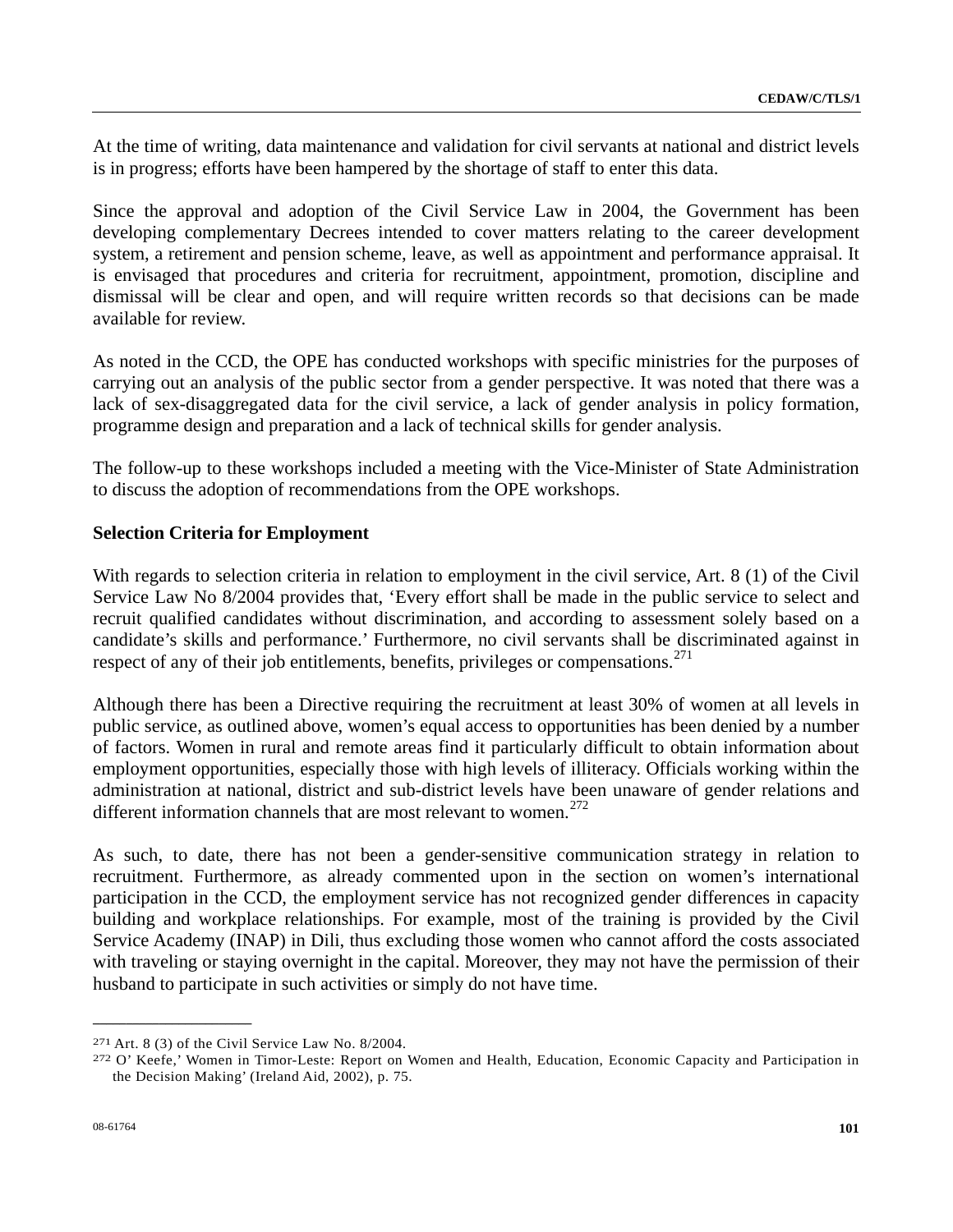There are anecdotal reports of women and men being treated differently in employment, receiving different levels of pay and enjoying different levels in promotional prospects. However, at the time of writing, the Government cannot provide any information on specific cases in which discrimination was proven to exist.

## **Equal Pay for Work of Equal Value**

This principle is repeated in several pieces of current applicable legislation, thus taking into account CEDAW General Recommendation No. 13 on 'Equal Remuneration for Work of Equal Value.' Both Section 9.4 of the UNTAET Regulation 2002/5 and Section 3.4 of the Draft Labour Code state that, 'discrimination in employment and occupation and particularly in regards to equal remuneration between women and men for work of equal value is hereby prohibited.' In addition, Art. 8 (2) of the Civil Service Law makes it clear that civil servants shall all earn the same salary for the same work.

Research has indicated that the gender gap in earnings in Timor-Leste is very high. The estimated income of women increased to USD 126 in 2004 which was up from USD 106 in 2001. By comparison, men's earned income dropped from USD 822 to USD 621 in the same period.<sup>[27](#page-101-0)3</sup> There are even some indications of women approximately earning one-eighth of the income of men.<sup>[2](#page-101-1)74</sup> The reasons for this include the difference in labour force participation rates for women and men, higher unemployment rates for women as well as women's reproductive responsibilities and role in looking after children, which delays their entry into the workplace. Female labour force participation rates peak after child-bearing age.

## **Benefits**

With regard to the right to equal remuneration, including benefits, Art. 8 (3) of the Civil Service Law specifically states that, 'no civil servant shall be discriminated against in employment compensations, entitlements, benefits or privileges.'

#### *Retirement*

The age of retirement is not currently defined in law nor is there any specific pension legislation. As already noted, Decree Laws are currently being developed to provide specific legislation on areas such as retirement and pensions. At present, the Civil Service Law affirms the right to retire and the right to a pension.[27](#page-101-2)5 Such provisions, however, have not been legally established in either the current or the new draft Labour Codes for the private sector.

The issue of legal age of retirement is expected to be defined following the reactivation of the Minimum Wage Tribunal. At the time of writing, a Minimum Wage Committee, which consists of representatives of ILO, KSTL, the Labour Division within MLCR, along with representatives of civil

<span id="page-101-1"></span>

<span id="page-101-0"></span><sup>273</sup> Timor-Leste: Human Development Report (2006), p. 16. 274 Country Gender Assessment: Timor-Leste (UNIFEM, ADB 2005), p. 23. 275 Art. 49 (n).

<span id="page-101-2"></span>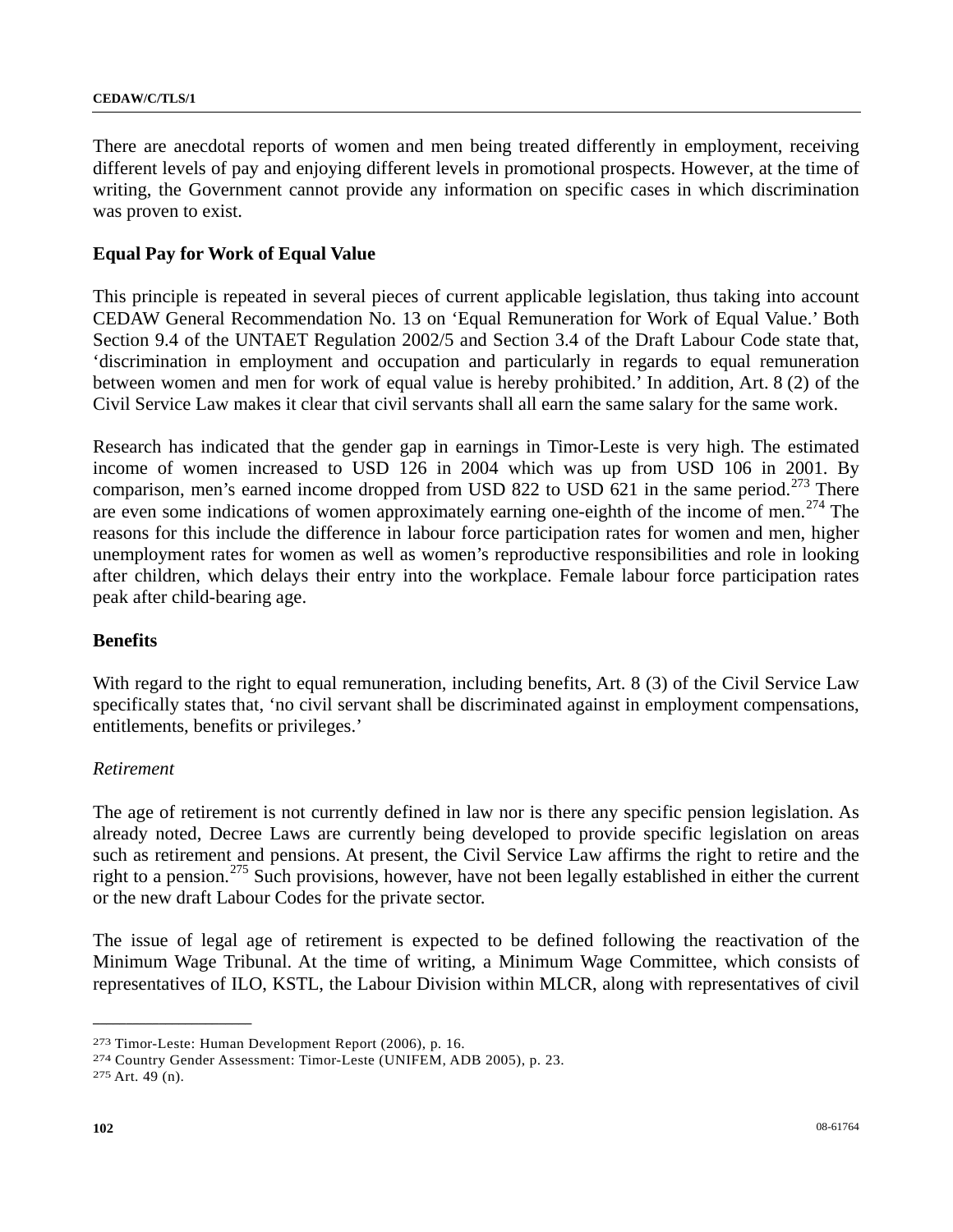society, is conducting research with a view to amending labour laws address this issue and to address the needs and equal rights of women.<sup>[2](#page-102-0)76</sup>

## *Annual and Sick Leave*

In Timor-Leste, women are, in principal, entitled to the same benefits as men in terms of annual leave, sick leave and special leave entitlements for marriages, death of family members and community and religious events.[27](#page-102-1)7 The entitlements for this leave are pro-rated according to whether an employee is working part-time or full-time. An employer is prohibited from making any deduction of wages except as authorized by Court Order or Regulation of RDTL.<sup>[2](#page-102-2)78</sup>

While the theoretical framework for equal leave entitlements is in place, in practice there have been many disputes related to this issue. These cases often involve claims of non-payment of holiday pay and sick leave. Unfortunately, many of these disputes remain unresolved due to the non-functioning of the labour dispute resolution mechanisms. $279$  $279$ 

## *Flexible Working Hours*

There are also no specific provisions for flexible working hours within the current or proposed Labour Codes. In practice, anecdotal information suggests that many workers are unable to negotiate flexible hours with their employers and that companies unilaterally determine working hours and working days for its employees. Workers are simply obligated to follow the rules. An amendment to the new draft Labour Code on flexible working hours is currently being considered.<sup>[2](#page-102-4)80</sup>

## **Right to Vocational Training and Retraining**

Art. 49 (h) of the Civil Service Law grants civil servants and those working in public administration the right, as part of their normal work, to attend vocational training and refresher courses. As already noted in the CCD, current law also provides for special measures to be taken to overcome discriminatory practices and perceptions that hinder equal opportunities and treatment in access to training. Although both women and men can attend training courses, women's family responsibilities often prevent them from availing of opportunities. During the CEDAW consultations, women remarked that pregnant employees are passed over for participation in training or activities that would help advance their career because of their condition along with the perception that they will not be returning to work after they have given birth. $^{281}$  $^{281}$  $^{281}$ 

<span id="page-102-0"></span><sup>276</sup> Interviews with representatives of Serikat Buruh Sosialist Timor-Leste (SBSTL) and KSTL (January 2006).<br>277 Sections 13.8, 13.9, 13.10 and Section 15.2 of the draft Labour Code provides both men and women should be ent

<span id="page-102-1"></span>to sick leave with full remuneration.<br>
278 Section 22.4 of draft Labour Code.<br>
279 Interview with SBSTL (January 2006).<br>
280 Interview with SBSTL and KSTL (January 2006).<br>
281 Results from the Regional CEDAW Treaty Reporti

<span id="page-102-2"></span>

<span id="page-102-3"></span>

<span id="page-102-4"></span>

<span id="page-102-5"></span>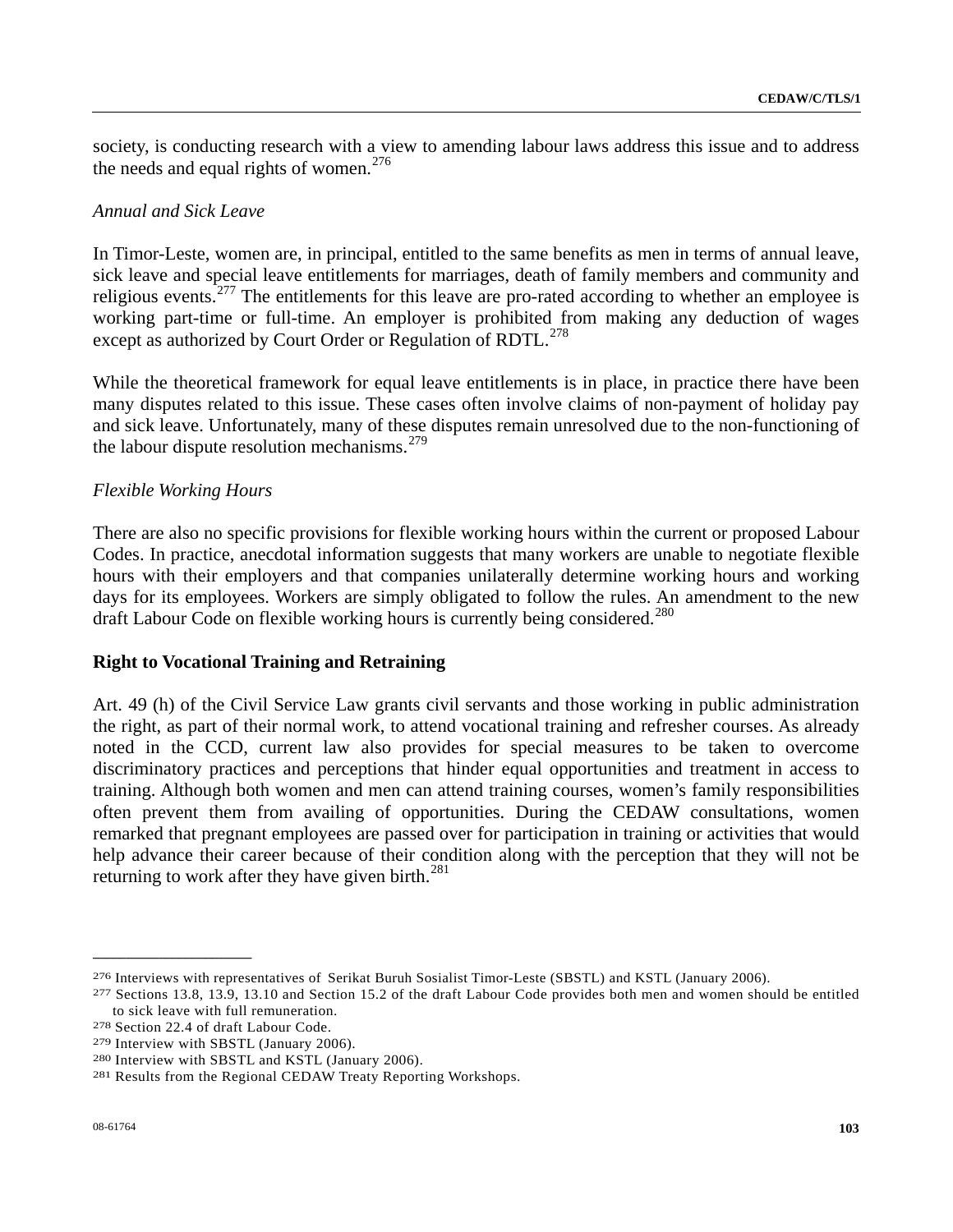As stated elsewhere in this report, the current range of vocational training is limited in Timor-Leste and the number of women attending such training is small. Furthermore, the skills taught are often not relevant to labour market opportunities in both the formal and informal sectors. For example, rural skills requirements, such as community based management training, are not available at all. Women and men in rural areas do not have access to skill training centres, most of which are based in Dili and annual intakes of current training facilities, over and above those undertaking vocational training as part of their job, are still too low to translate into an increase in production in the formal and informal labour markets.<sup>[28](#page-103-0)2</sup>

## **Measures to Prevent Harmful Work**

Both the current and draft new Labour Code for Timor-Leste specify the type of work that may be prejudicial to pregnant women including heavy weightlifting, pulling or pushing, prolonged standing or exposure to biological, chemical or physical agents, which represent a reproductive health hazard. The Codes further provide measures that may be undertaken to overcome difficult conditions in work including eliminating the actual risk or transfer to another post.<sup>[2](#page-103-1)83</sup> Art. 57 of the Civil Servants Law also affirms that those working in the civil service should enjoy the right to 'work at places that are considered as safe from hazards to health<sup>[2](#page-103-2)84</sup> and places an onus on the Government to regulate special cases of hazardous professions.<sup>[2](#page-103-3)85</sup>

As already noted elsewhere in this report, harmful work in Timor-Leste can also include household work, such as lung disease resulting from smoke or burns from cooking fires. Disease spread through water from working in the fields is also common as is conditions such as a prolapsed womb from carrying heavy loads. Despite the potential for harm and legislative measures to mitigate such harm, the reality is that many women and young girls continue to undertake work which could be considered as hazardous under the relevant ILO Conventions.

Section 21.2 of the draft Labour Code states the need for a national policy on occupational safety and health to minimize the risks of accident and injury occurring in the environment that may affect the physical and mental health of both male and female workers. In response, the Government is developing new legislation on occupational health and safety, which will set out the obligations of the employer, allow for the establishment of Commissions of Occupational Hygiene and Safety at places of work, collect data on the number of work accidents and professional diseases as well as ensuring effective monitoring, through inspection and review of actual work places.

## **Female Representation in Trade Unions**

In accordance with Art. 52 (1) of the Constitution, every worker has the right to form or join trade unions and professional associations. Equally, both men and women in the civil service are entitled to right of membership of a trade union or any other organization representing the interests of civil

<span id="page-103-0"></span><sup>&</sup>lt;sup>282</sup> Community Business Opportunities, Market Survey (Vol. 1), (MLCR, ILO, EC, UNDP, 2005), p. 5.<br><sup>283</sup> Sections 11.15-11.16 of UNTAET Regulation 2002/5 and Sections 16.7 and 16.8 of the draft Labour Code.<br><sup>284</sup> Art. 57 (

<span id="page-103-1"></span>

<span id="page-103-2"></span>

<span id="page-103-3"></span>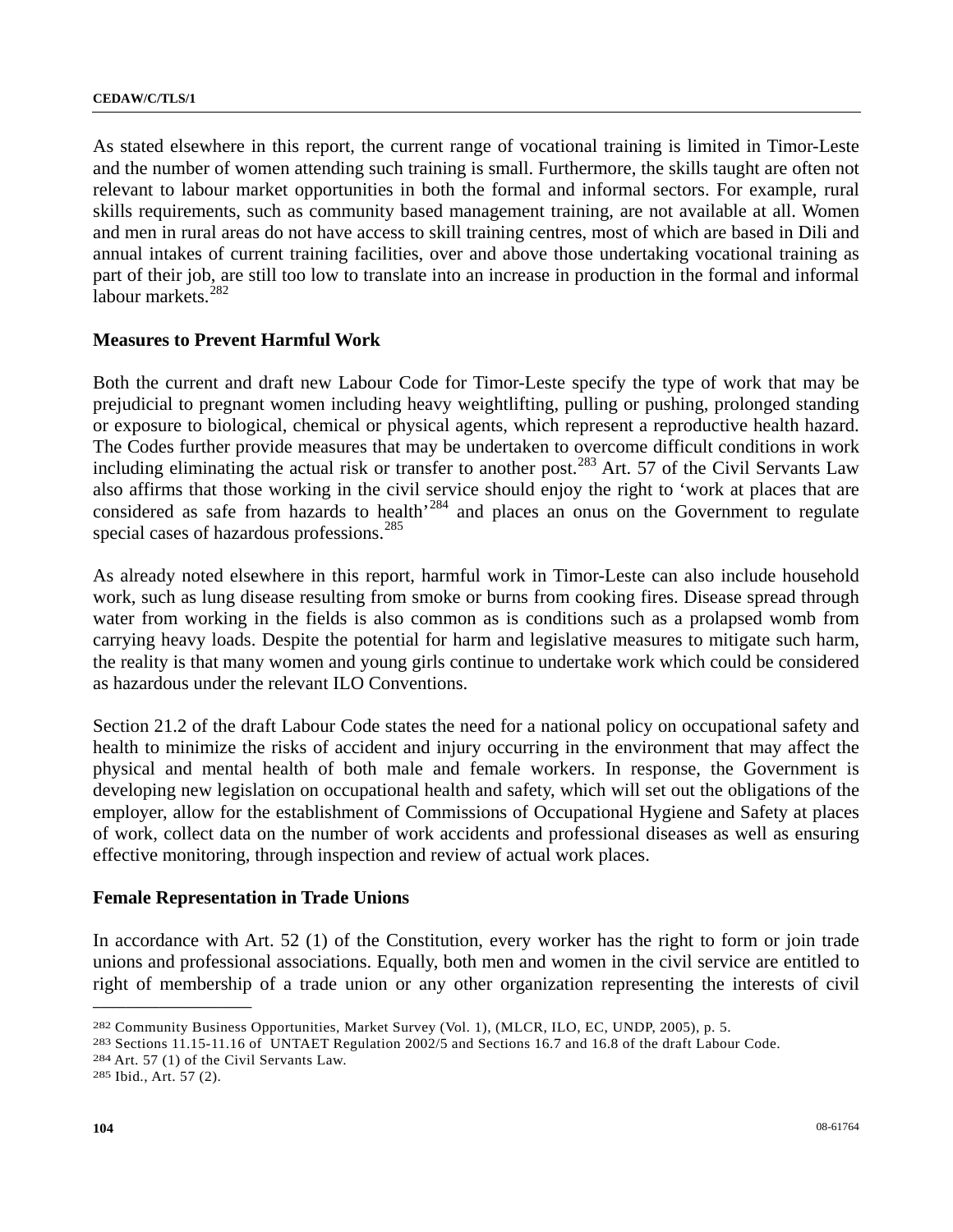servants.<sup>[28](#page-104-0)6</sup> However, in reality, women are not part of or encouraged to join trade unions. Each of the prominent five trade unions in Timor-Leste has female members, though their participation in these labour unions is still minimal. In general, trade unions are not well organized due to a lack of necessary facilities and funding from the Government.<sup>[2](#page-104-1)87</sup> The table below details the minimum participation of women in trade unions in Timor-Leste as well as the significant difference in the numbers of women and men in union leadership.<sup>[28](#page-104-2)8</sup>

Data on Trade Unions (2000-2003)

| N <sub>o</sub> | Trade/Labour Unions | Male Leadership | Female     | <b>Total Number of</b> |
|----------------|---------------------|-----------------|------------|------------------------|
|                |                     |                 | Leadership | <b>Active Members</b>  |
|                | <b>SBSTL</b>        | $\mathfrak b$   |            | 260                    |
|                | <b>OTPTL</b>        |                 |            | 1243                   |
| 3              | <b>KSTL</b>         |                 |            | Representing 25        |
|                |                     |                 |            | Companies              |
| 4              | <b>UNAPE</b>        |                 |            | Representing 300       |
|                |                     |                 |            | Companies              |
| 5              | <b>ASSET</b>        | 24              | 5          | Representing 75        |
|                |                     |                 |            | Companies              |
| Total          |                     | 49              | 8          |                        |

*Source: Labour Relations Office* 

Women rarely appear as representatives of trade unions before the Council of Minimum Wages, which is part of the Labour Relations Tribunal. It is clear that women need encouragement to become more actively involved in trade unions. This will require education and training to raise women's awareness of the role of trade unions and their possible advantages.<sup>[28](#page-104-3)9</sup>

## **Sexual Harassment**

According to the current Labour Code, sexual harassment is defined as 'unwelcome physical or verbal conduct of a sexual nature that threatens the employment of the worker or creates an intimidating and hostile working environment.<sup>'[29](#page-104-4)0</sup>

Taking into consideration CEDAW General Recommendation No. 19 24 (k), Section 13.1 of the current Labour Code places a high burden of responsibility on an employer to prevent sexual harassment in his or her workplace. Similarly, in the Code of Ethics for the Civil Service Law, a civil servant should be able to 'serve the public without any form of discrimination or intimidation, including sexual discrimination, and without verbal or physical abuse in relations at the workplace.<sup>[2](#page-104-5)91</sup>

<span id="page-104-1"></span><span id="page-104-0"></span><sup>&</sup>lt;sup>286</sup> Art. 115 of the Civil Service Law.<br><sup>287</sup> Interview with representative of SBSTL (January 2006).<br><sup>288</sup> Data from Labour Relations Office, MLCR (January 2006).<br><sup>289</sup> Interview with a representative of SBSTL (January 20

<span id="page-104-2"></span>

<span id="page-104-3"></span>

<span id="page-104-4"></span>

<span id="page-104-5"></span>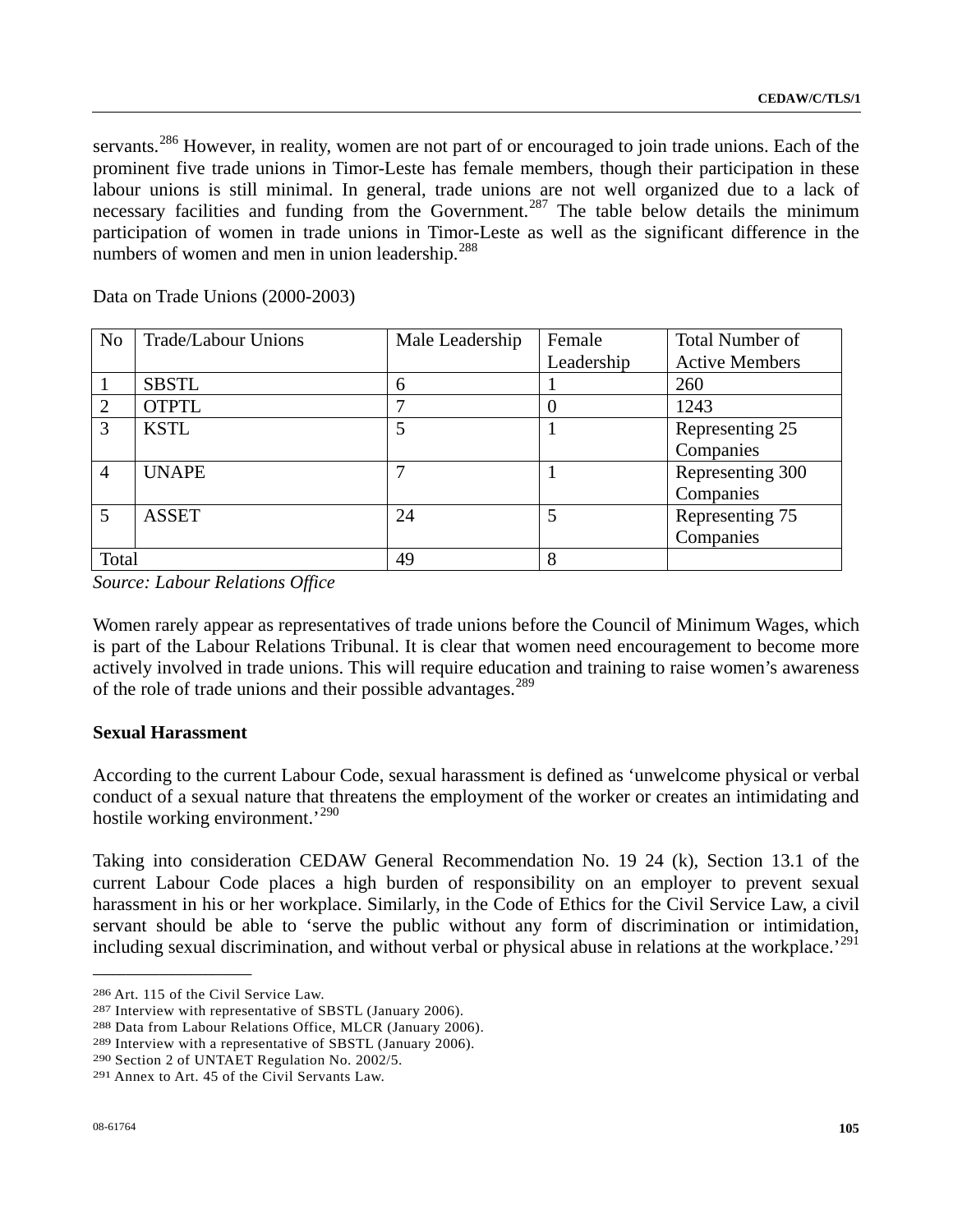The new draft Labour Code also reflects this sentiment, in that men and women should enjoy the right to work 'without any form of discrimination or intimidation, including sexual discrimination.' This proposed law states that breach of these provisions is an offence, punishable in law by a fine or compensation awarded to the victim.<sup>[2](#page-105-0)92</sup> These provisions are similar to existing penalties and remedies outlined in Section 29 of the current Labour Code.

There is much anecdotal evidence to suggest that sexual harassment in the workplace is a significant problem in Timor-Leste. However, women rarely initiate a formal complaint or allege sexual harassment until the situation has become intolerable or they feel they have been unjustifiably dismissed. Coupled with the inadequacies, in particular, procedural inefficiencies of the existing dispute resolution system, this hinders the effective resolution and management of such cases and makes it very difficult to clearly ascertain the extent of sexual harassment in the workplace.<sup>[29](#page-105-1)3</sup>

According to figures provided by the MLCR, a total of five women formally complained of being sexually assaulted in their workplace to its Mediation and Conciliation Division during the period 2001-2005. Some of these cases were resolved and compensation provided to the victim following a collective agreement.

An area of particular concern is the growing number of female members of the PNTL who have reported alleged sexual harassment from their male colleagues. Anecdotal evidence suggests that women in the PNTL face significant disadvantage and risk being ostracized if they make a complaint involving harassment.<sup>[2](#page-105-2)94</sup> The PNTL, through the VPU, is mandated to investigate complaints of sexual harassment from the public.

## **Complaint Mechanisms**

At present, a Labour Relations Board can meet to determine whether an offence under any provisions of the current Labour Code (including denial of equal pay) has been committed.<sup>[29](#page-105-3)5</sup> It is expected that more effective monitoring and evaluation of equal pay practices will also occur with the establishment of the Minimum Wage Tribunal.

Section 57 of the new draft Labour Code further provides that the Employment Relations Tribunal will determine whether there has been a breach of the law and can make such an order that it considers necessary to ensure compliance, which in the case of denial of equal pay, may include, 'restoration to the worker of any entitlements due, compensatory damages or fines, which in Timor-Leste can range from USD 150- 1500. Statistics provided by the MTRC show that from 2001 to 2005, 199 women made formal claims for compensation as compared with 651 men during the same period.

<span id="page-105-1"></span><span id="page-105-0"></span><sup>&</sup>lt;sup>292</sup> Section 20.1 of the draft Labour Code.<br><sup>293</sup> Interview with representative of the Division of Conciliation and Mediation, MLCR (January 2006).<br><sup>294</sup> Interview with a female PNTL Officer, recently resigned (unreported

<span id="page-105-3"></span><span id="page-105-2"></span>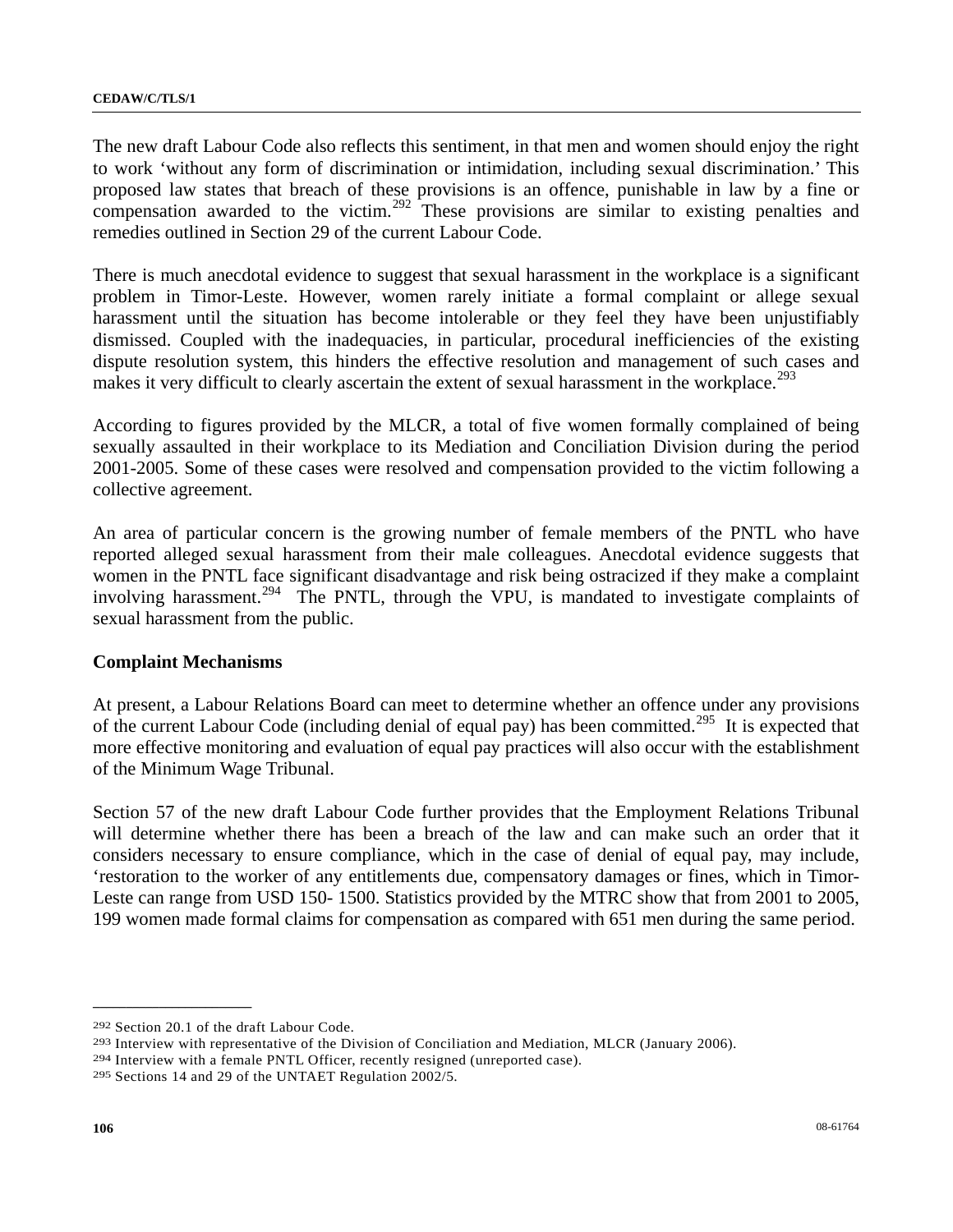As referred to in the CCD, despite the existence of a complaints resolution legal framework, mechanisms to enforce the law are still very weak in practice with the result that women's right to equal pay is often denied. With the absence of specific data or information, it difficult to know the extent of inequality between men and women in the employment arena. The Labour Relations Board has not been functioning due to several reasons such as re-structuring of the MLCR, lack of financial resources and re-organization of priority programmes. In addition, lack of human resources, especially individuals with expertise in gender issues, present a further obstacle to resolution of cases affecting women. Limited understanding of employment processes is yet another significant constraint.<sup>[2](#page-106-0)96</sup>

An Organic Law for the MLCR is required, and is currently being drafted, which will assist in revitalizing this Board.<sup>[2](#page-106-1)97</sup> Notably, there are also very few employment institutions to address the specific needs of women employees. Women's organizations are not systematically bringing cases forward on behalf of victims suggesting that there is a need for further assistance for women in this area.[2](#page-106-2)98

# **Marital Status and Maternity Provisions**

There is no specific law that clearly states that a woman's marital status should not affect her employment security. Rather the current applicable law affirms that maternity is a state which should be 'dignified and protected and special protection […] guaranteed to all women during pregnancy and after delivery.'[29](#page-106-3)9

This special protection is outlined in the Constitution as having the right to be exempted from the workplace before and after delivery, without any loss of benefits<sup>500</sup> and further defined in the Labour Code as entitled to maternity leave of twelve weeks paid at a rate of two-thirds of salary.<sup>[3](#page-106-5)01</sup>

According to Section 11.11 of the current Labour Code, maternity benefit is paid on the understanding that future social security payments will cater for the benefit; however, in the absence of a social security system, the maternity benefit must be paid by the employer.<sup>[3](#page-106-6)02</sup> This section further states that during legal absence from work, the rights of women workers must be preserved and that they should be reinstated in their former position of employment or 'in an equivalent position compensated at the same rate of wages.'

In practice, however, many women who take maternity leave receive only a small portion of their benefits, do not receive any remuneration, or worse still, find that they no longer have a job to return to after the birth of their last child.<sup>[30](#page-106-7)3</sup> Women who marry and, especially once they have children, are

<span id="page-106-1"></span>

<span id="page-106-2"></span>

<span id="page-106-3"></span>

<span id="page-106-4"></span>

<span id="page-106-5"></span>

<span id="page-106-7"></span><span id="page-106-6"></span>

<span id="page-106-0"></span><sup>&</sup>lt;sup>296</sup> Interview with a representative of SBSTL (January 2006)<br><sup>297</sup> Interview with a representatives of KSTL (January 2006).<br><sup>298</sup> Interview with representatives of SBSTL and KSTL (January 2006).<br><sup>299</sup> Art. 39 (4) RDTL Con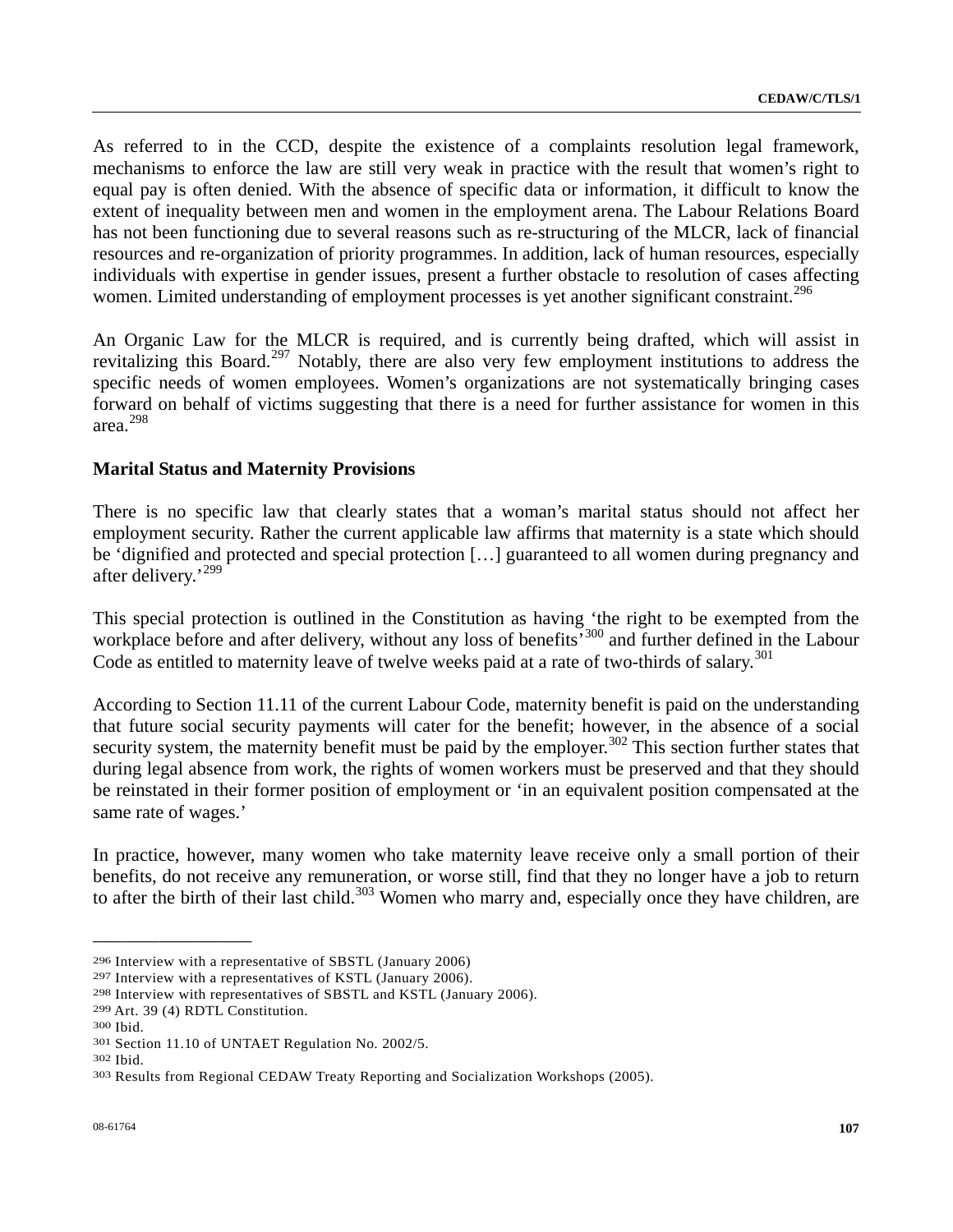not expected to return to work and this social norm is not perceived by the larger population as overly problematic. Only a handful of cases have been reported to MLCR in the past few years and these have mainly involved being refused entry to work after a period of maternity leave or not receiving maternity benefits. At the time of writing, the outcome of these cases is not known.

#### *Paternal leave*

There are no specific provisions to provide for paternal leave in current law. Neither the current or draft Labour Codes refer to this issue, though consultations with women on CEDAW have called for a legal recognition of this right.

It is possible to take special or annual leave and some men do avail of a minimum of 3 days or maximum of 5 working days of paternal leave where this has been collectively negotiated as part of a Collective Labour Agreement between an employer and a registered Trade Union.<sup>[30](#page-107-0)4</sup>

Some International NGOs and companies also provide paternal leave entitlements to their male employees as a means of supporting women and family relationships, though this practice is at best ad-hoc. At the time of writing, there no data available on the percentage of working men who do opt for paternal leave.

#### *Measures taken to assist women to re-enter the workforce after pregnancy or family leave*

Pregnant or nursing mothers as they are entitled, as a matter of constitutional right, to nurse their children and are not obliged to return to work, if they do not wish. $305$  $305$ 

Despite high birth rates and some provisions to enable women to breastfeed there is no formal government programme to assist women in re-entering the workforce after pregnancy. Even though female headed households constitute 19% of all private households,<sup>[3](#page-107-2)06</sup> there is also no state-funded child care service available. As such, in cases where women do work outside the home, their children are taken care of by immediate family members such as a mother, sister or trusted family friend. Sometimes, children of poorest families are left at home unsupervised.<sup>[30](#page-107-3)7</sup> A few women's NGOs provide child care during working hours but these are few in number and for a limited time, which clearly does not meet the needs of many working women.

## *Art. 12 CEDAW: Equality of Access to Health Care Services*

General information on health indicators such as the life expectancy of men and women, fertility and infant and maternal mortality rates, challenges facing the health system and government policy have already been outlined in the CCD. Below is more specific information on women and health issues in Timor-Leste, including women's access and quality of care.

<span id="page-107-2"></span><span id="page-107-1"></span>

<span id="page-107-0"></span><sup>&</sup>lt;sup>304</sup> Section 24 of UNTAET Regulation No. 2002/5.<br><sup>305</sup> Art. 39 (4) RDTL Constitution.<br><sup>306</sup> Timor-Leste Census of Population and Housing: I Tables (2004). Note that although 14% of the population live in female-headed households, actual female-headed households constitute 19% of private households. 307 Interview with representatives of SBSTL (January 2006).

<span id="page-107-3"></span>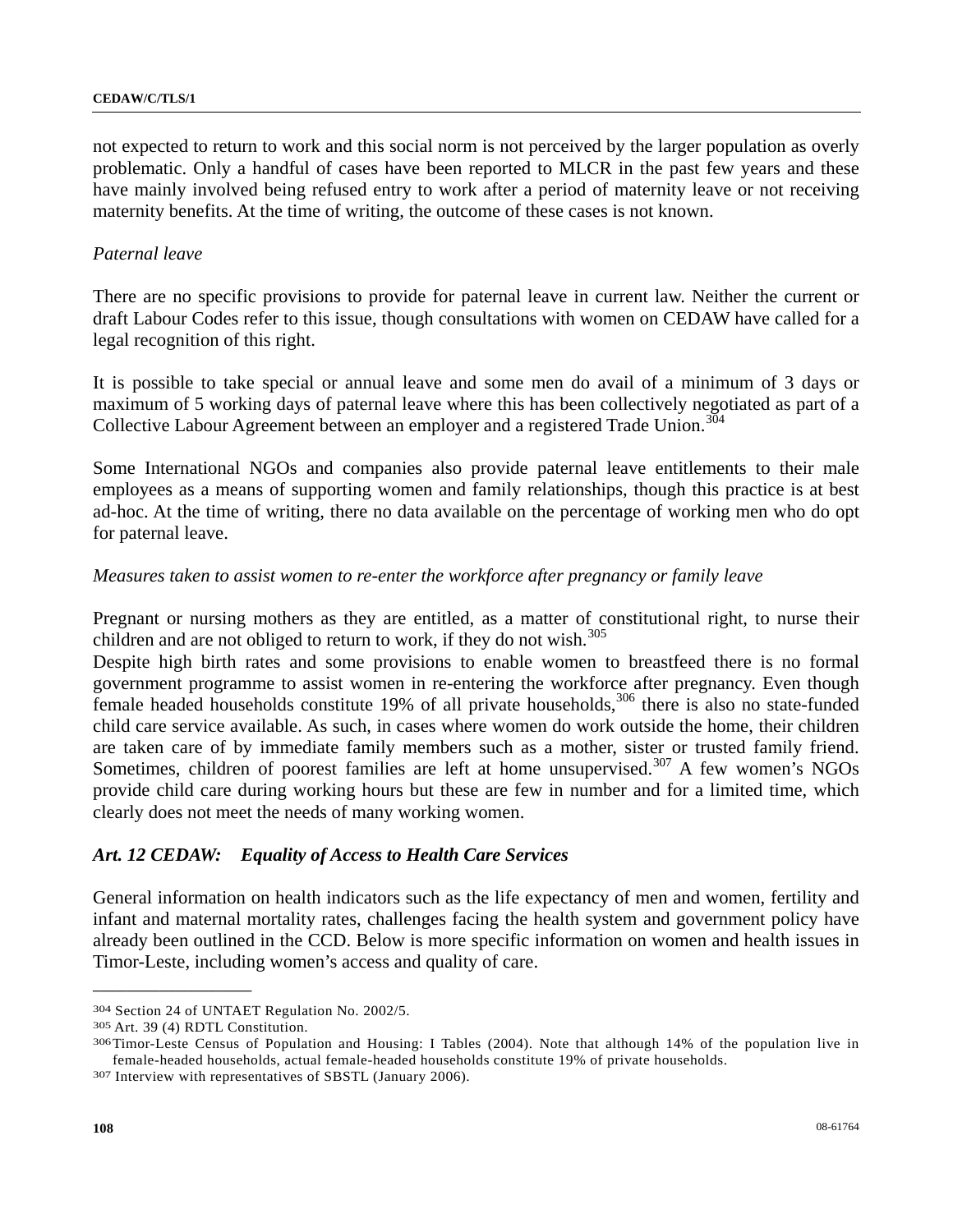# **Women's Access to Health Care**

Gender roles in Timor-Leste affect the degree to which women and men can have access to health services. Women are often denied access to health care as the costs associated with their needs are often higher than males in the same household. In the DHS survey in 2003, 59% of women identified getting money as a 'big' problem in accessing medical advice and treatment.<sup>[3](#page-108-0)08</sup> Health care in Timor-Leste is normally free but reports from regional consultations on CEDAW have indicated that health care workers invariably have to be paid and medicine is almost never free. Research has shown that urban women from affluent households have a better chance of receiving a range of treatments from antenatal care and assistance with deliveries to obtaining medicine and post-natal check-ups.<sup>[30](#page-108-1)9</sup>

The heavy workload of women and lack of support during an absence from home or work often prevents them from seeking medical help unless they are seriously ill. Also, formal health care schedules may not correspond to the daily schedules of women and men. A culture exists whereby serious and often painful conditions become so much a part of everyday life, they are accepted as normal and left untreated. Women also fear the consequences of reporting illnesses and being 'stigmatized' by diseases such as tuberculosis, which could affect their chances of getting married. Also, double standards exist in the way sections of the population view certain conditions. For example, some people perceive the parasitic infection, urinary schistosomiasis (whose symptoms are similar to those of an STI) with morally suspect sexual behaviour in women but with virility in men.<sup>[3](#page-108-2)10</sup>

Women often need their husbands' permission to receive any treatment and 18% have classified obtaining this authorization as a problem in accessing health care. A lack of confidence and embarrassment at discussing intimate issues also prevent women from seeking assistance. Over a quarter of women have reported not knowing where to obtain treatment and at least one in five do not wish to visit a health facility unaccompanied. $311$  $311$ 

As noted in the CCD, the provision of health care services is particularly poor in rural and remote areas. Women frequently lack the means to travel to health centres or posts for appropriate treatment and must walk long distances to reach the nearest facility.<sup>[3](#page-108-4)12</sup> The results from the DHS survey indicate that these are the two foremost concerns for at least two-thirds of women in Timor-Leste.<sup>[31](#page-108-5)3</sup> The elderly, pregnant women and those with physical disabilities are particularly disadvantaged. The consequences of this are obvious. For instance, the DHS survey found that mothers in the highlands, those with no education and from poorest households were least likely to use hospitals and 53% of women from the highlands did not receive any antenatal care at all.<sup>[31](#page-108-6)4</sup> In response to this, Timor-Leste's Health Policy Framework seeks to make basic health services are available within two

**\_\_\_\_\_\_\_\_\_\_\_\_\_\_\_\_\_\_\_\_\_\_\_\_** 

<span id="page-108-2"></span><span id="page-108-1"></span>

<span id="page-108-0"></span><sup>308</sup> DHS (2003), p. 160.<br>309 Ibid., p. 147.<br>310 O' Keefe,' Women in Timor-Leste: Report on Women and Health, Education, Economic Capacity and Participation in the Decision Making' (Ireland Aid, 2002) p. 49.<br><sup>311</sup> DHS (2003), p.160.<br><sup>312</sup>The DHS survey found that walking is the usual mode of transport to the first health care provider for 86% of

<span id="page-108-3"></span>

<span id="page-108-4"></span>households (2003), p. 21. 313 Ibid. 314 Ibid., ps. 140-142.

<span id="page-108-6"></span><span id="page-108-5"></span>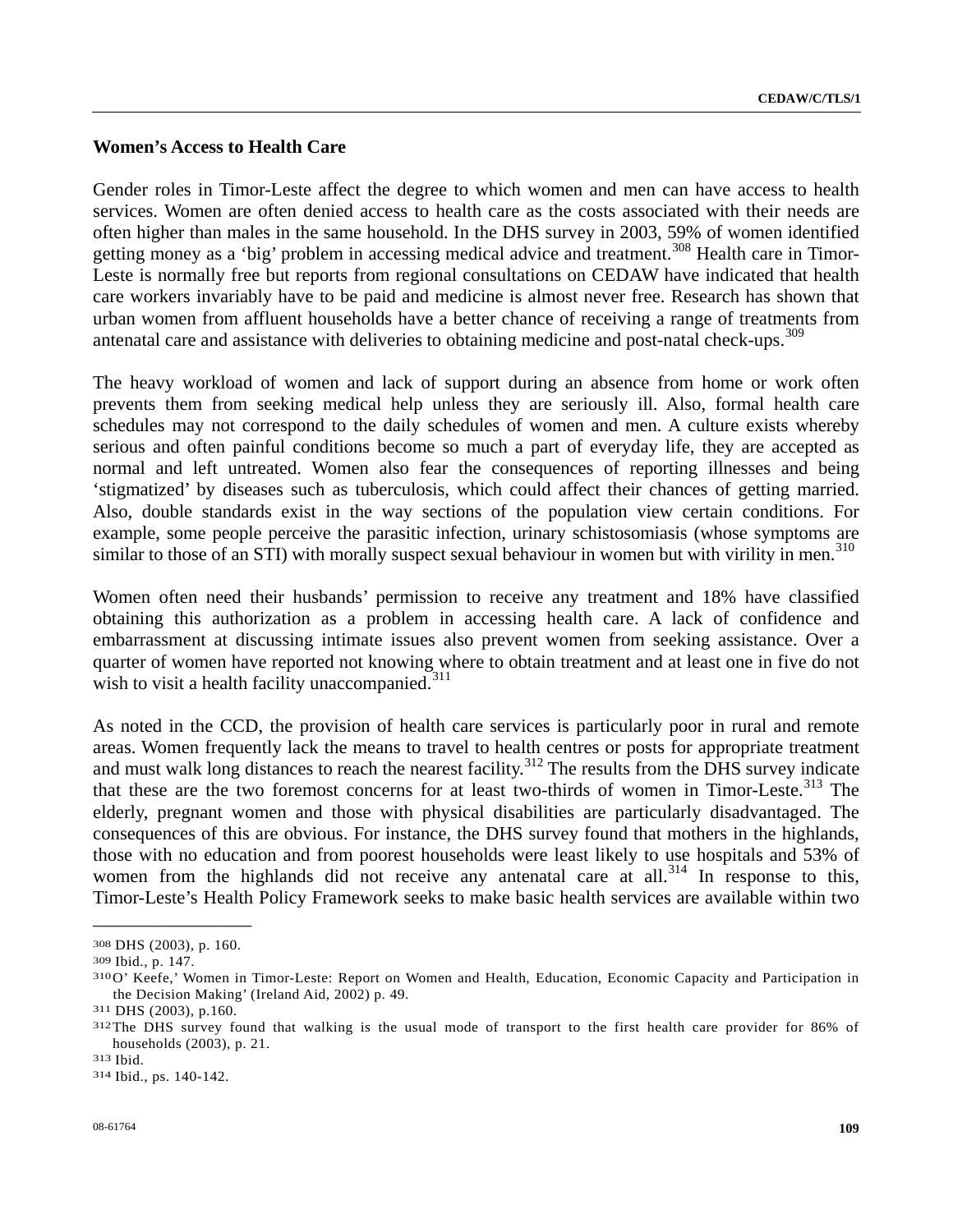hours walking distance from communities, and that hospital services with surgical capacity will be within two hours drive of sub-district facilities. $315$  $315$ 

As noted in the CCD, the focus of women's health services has been on provision for their reproductive health needs. However, women have faced difficulties in accessing health services for non-reproductive problems such as mental health. During regional CEDAW consultations, participants commented upon the lack of care for women suffering trauma and related psychological disorders. They also reported a lack of attention to the needs of older women, especially those undergoing menopause. Domestic violence and rape are also issues that those working in public health services still need to fully address for both victims and perpetrators.

Finally, there is still a lingering distrust of health services among Timorese women which, as noted elsewhere in this document, stems from medical malpractices during the Indonesian occupation. Women avoided the public health system for fear of receiving contraception under the guise of malaria or vitamin tablets. Reports of sterilization being performed during caesarean deliveries or other routine operations became widespread.<sup>[3](#page-109-1)16</sup> For this reason, women refused vaccinations as they were unsure as to the kind of substance being injected.<sup>[31](#page-109-2)7</sup> More recently though, according to the DHS survey, 12% of households have reported not consulting a medically trained health care provider when a household member was ill; this percentage is highest  $(16%)$  in poorest households.<sup>[31](#page-109-3)8</sup>

At the time of writing, the Ministry of Health, with the support of UNICEF and AusAid is planning to implement a 'Family Health Promoter Programme', in which key individuals such as community leaders will be trained in health promotion. It is hoped that eventual implementation of this programme will raise awareness of health issues, especially in the districts.

### **Quality of Health Care for Women**

### *Lack of female health professionals*

At present, few women are employed in the health service, at the administrative, managerial and service levels. The DHS survey indicates that only a small percentage (4%) of women are concerned about this;<sup>[3](#page-109-4)19</sup> however, discussions from the CEDAW consultations have indicated that some women will not seek treatment from a male practitioner for a gynaecological complaint.

According to figures from the Ministry of Health, approximately one-third of doctors, 40% of all nurses and 100% of the 320 midwives working in the health service are female. At the time of writing women account for two out of every five of the total number of employees in the Ministry of Health in 2005 and the highest ranking women in the Ministry is the Director of Health Service Delivery.

<span id="page-109-1"></span><span id="page-109-0"></span>

<sup>315</sup> Timor-Leste: Sector Investment Program for Health Care, 2005, p. 11. 316 Although this was a common belief, the CAVR was unable to substantiate allegations of forced sterilization (CAVR Final Report), Chpt. 7.9 'Social Economic Rights.'<br>
<sup>317</sup> Ibid., p. 24.<br>
<sup>318</sup> DHS (2003), p. 21.<br>
<sup>319</sup> Ibid., p. 160.

<span id="page-109-2"></span>

<span id="page-109-3"></span>

<span id="page-109-4"></span>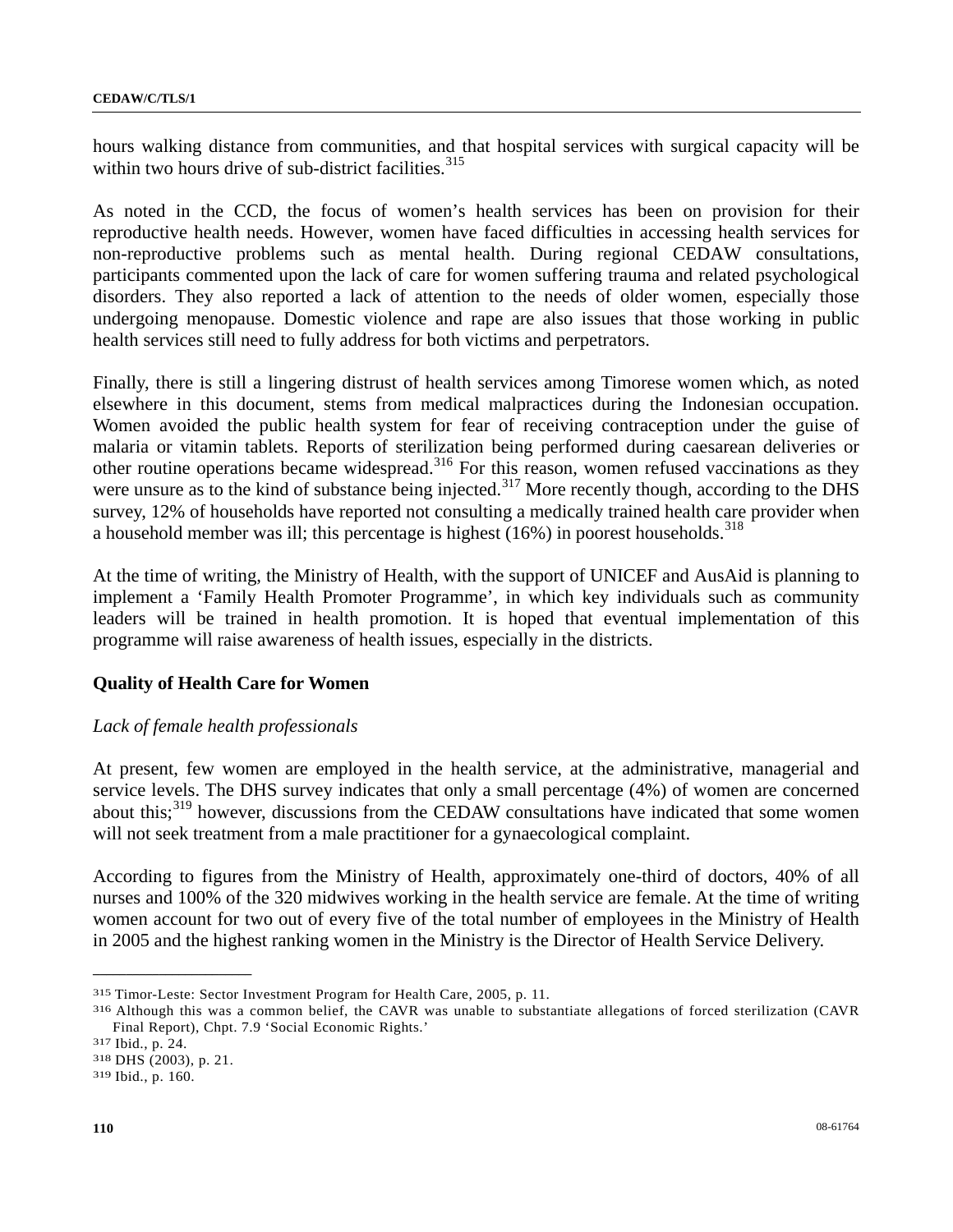Recruiting midwives for remote areas continues to be difficult and in response to this, the Ministry of Health has established a midwifery course. Female nurses, currently working in or with strong links to areas with vacancies, are currently being selected and trained for an additional year on midwifery and then posted to these priority areas. It is also a medium term objective to explore incentive issues for staff to compensate for working in remote, isolated conditions. $320$  $320$ 

The recruitment of significant number of additional doctors from Cuba, sending Timorese students to Cuba for medical training and the establishment of a Medical School in Timor-Leste with support from Cuba has had a significant impact in the human resource capacities available to the health system both in the short and medium term. The expansion of the number of doctors, especially at the level of health post, has improved access to and quality of health care in Timor-Leste. At present, a female Cuban doctor, specializing in forensic medicine, is attached to the PRADET Safe House at Dili National Hospital and attends to victims of domestic violence and sexual assault needing emergency medical care.

### *Number and conditions of hospitals*

The limited number and standard of health facilities has such an impact on women's health in that many women do not attend antenatal visits. In Timor-Leste, there are 211 health facilities, of which half (104) are community health centres without beds and there are 8 hospitals. The other health facilities consist of 6[3](#page-110-1) health posts, 27 mobile clinics, and 9 community health centres with beds.<sup>321</sup>

Four smaller hospitals have or are being reconstructed to function as small, 24 bed referral hospitals, with the capacity to provide some surgical services such as emergency obstetric care. Baucau hospital with 114 beds functions as a larger regional referral hospital for the three eastern districts, offering surgical and basic specialist services. The national hospital in Dili with 226 beds provides medical, surgical and specialized services including visiting specialists, and is to have a more comprehensive set of diagnostic equipment. $322$  $322$ 

Services closest to the community at the sub-district level are provided by health posts that are staffed by a midwife and/or nurse. Not all health posts have midwives but all have nurses. These are supplemented by mobile clinics operating from community health centres which involve regular visits to remote communities by motorbike. Each sub-district has a level 2 community health centre with a staffing complement of six. Each district has a level 3 or 4 community health centre with a staff component of ten to fourteen including a doctor, some inpatient capacity, and some laboratory facilities. Community health centres are to have radio communications, and access to ambulance services with one ambulance per district.<sup>[3](#page-110-3)23</sup>

<span id="page-110-2"></span><span id="page-110-1"></span>

<span id="page-110-0"></span><sup>320</sup> Timor-Leste Sector Investment Programme for Health Care (2006), p. 21.<br>321 DHS (2003), p. 63.<br>322 Timor-Leste Sector Investment Programme for Health Care (2006), p. 12. Note that the referral hospitals other than Baucau hospital (Oecussi, Maliana, Suai and Maubisse) are all located in the western districts of Timor-Leste. The topography of the country and larger capacity of Baucau hospital means that this distribution provides reasonable access to referral services. 323 Timor-Leste Sector Investment Programme for Health Care (2006), ps. 11-12.

<span id="page-110-3"></span>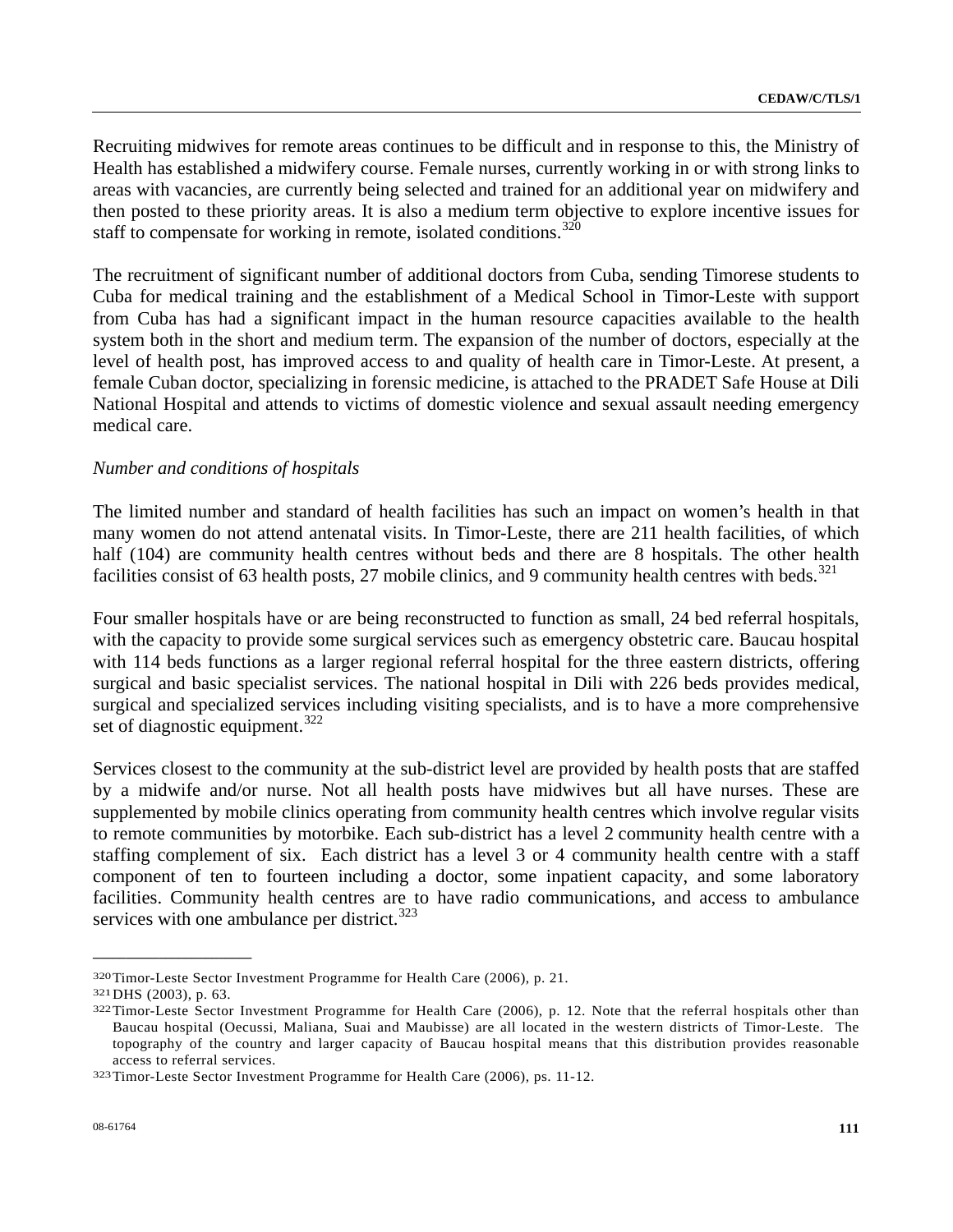#### *Treatment of women in hospitals*

In discussions with the women in the regional CEDAW consultations, the condition of health care facilities, in particular, hospitals has been raised a matter of great concern.<sup>[32](#page-111-0)4</sup> Women going into hospital to give birth have reported a lack of medicine including painkillers and routine check-ups including bathing, due to a shortage in staff. The administration at Dili National Hospital has acknowledged the extent of the problem in that birthing assistants have had to cut bed sheets for use as baby blankets.<sup>[32](#page-111-1)5</sup> In almost all cases, family members must accompany both women and men to the hospital and take care of them for the duration of their stay, again partially due to the lack of staff and the fact that it is also a cultural norm.

There have also been anecdotal reports of women being turned away at hospitals because they did not bring 'overnight bags' in preparation for birth or did not have sufficient funds to pay for treatment where there were complications in pregnancy. Furthermore, local NGOs working in the field of maternal health have reported incidences of women leaving hospitals in blood-stained clothes as they had no sanitary napkins or additional clean clothing.

After discussions health officials, the 'Maternity Packs Project'<sup>[3](#page-111-2)26</sup> was launched in February 2006 by the Alola Foundation and this has gone some way to alleviating these problems. At present, maternity packs are given to those women most in need giving birth in Dili and Baucau hospitals.

The maternity packs include clothing and sanitary items in addition to health promotional materials that outline positive health practices including exclusive breastfeeding critical to the good health and survival of mother and baby. It is hoped that the provision of these packs will improve the experience of birthing in hospitals for some women and have a positive knock-on effect influencing other women to attend health facilities for the delivery of their babies. It is envisaged that the maternity packs will be provided to rural hospitals and clinics at a later stage.

#### *Private provision of private health services*

Alongside the Government health service delivery system, health services are also provided by private practitioners, faith based and other non-government organizations such as the Café Timor network, Caritas (the health agency run by the Catholic Church), and clinics run by Protestant churches. It is estimated that there are 190 health care workers operating 40 clinics in the non-government sector. This suggests that non-government clinics handle a quarter of basic health service delivery.<sup>[3](#page-111-3)27</sup>

The Café Timor<sup>[3](#page-111-4)28</sup> network, for example, covers on average 125,000 in 5 districts and Dili. It currently operates eight fixed clinics which provide services similar to Level 2 community health

<span id="page-111-0"></span><sup>&</sup>lt;sup>324</sup> Results from the Regional CEDAW Treaty Reporting and Socialization Workshops (2005).<br><sup>325</sup> Report to Friends of Alola: Volume 2 Issue 3 (December 2005), p. 6.<br><sup>326</sup> Report to Friends of Alola: Volume 3 Issue 1 (Apri

<span id="page-111-1"></span>

<span id="page-111-2"></span>

<span id="page-111-3"></span>

<span id="page-111-4"></span>the coffee industry.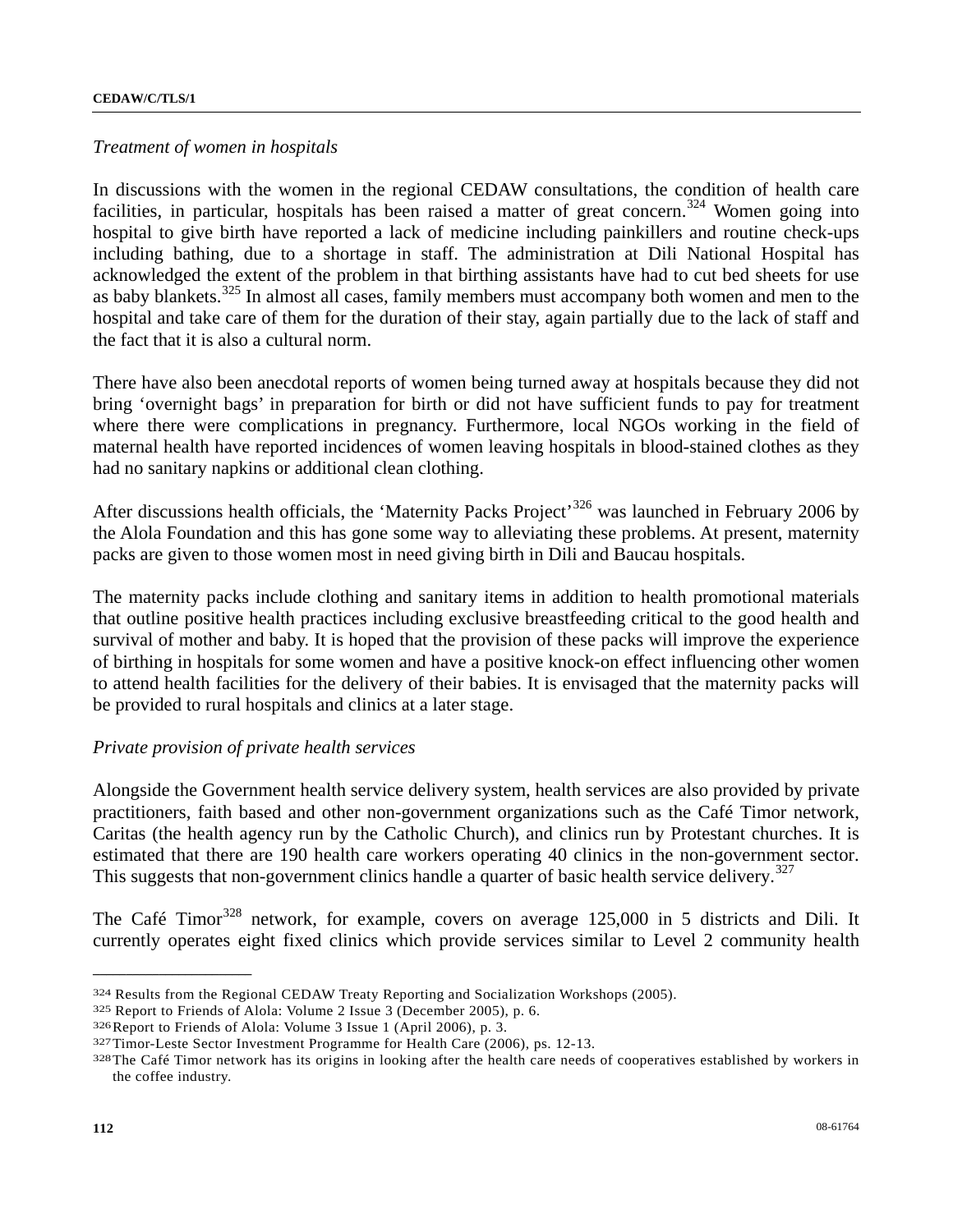centres in the public system and 24 mobile clinics. The network involves 74 personnel, including 3 doctors (one of whom is female) and 12 general nurses. Many of the patients who attend the clinics in both Dili and the districts are women and young children and are treated for upper respiratory tract infections. The network also provides family planning services, which will be discussed in greater detail in the section on family planning.<sup>[3](#page-112-0)29</sup>

Private clinics run by doctors, nurses and midwives and dentists, which have been established in some of the main urban centres, especially Dili and Baucau. Details on the numbers of patients are not available as most do not send regular reports to the health authorities. These clinics are now subject to legislation and will be monitored on the safety of practices. The modified health management information system will include a reporting component for private services.<sup>[33](#page-112-1)0</sup>

### *Ante-natal care*

At present there is limited pre-natal and post-natal care in the country. In general, urban women from wealthier backgrounds with a higher level of education have a higher chance of receiving a more comprehensive ante-natal care service than other women.<sup>[3](#page-112-2)31</sup> Data from the DHS study in 2003 indicates that almost 60% of women received antenatal care during pregnancy for their most recent birth. Over half of women received this care from a nurse or midwife (56%) with a minority of urban women (12%) attended to by a doctor or obstetrician. The majority of women (49%) received their care in a public sector health centre or health post or public hospital  $(36\%)$  $(36\%)$  $(36\%)$ .<sup>332</sup>

The study also shows that the majority of women (57%) had been attended to at least twice during their pregnancy, most in their early stages, before the six month. However, according to medical standards, only 14% had an adequate number and timing of visits.<sup>[33](#page-112-4)3</sup> Significantly, just over a third of all women (53% in the highlands) did not receive any antenatal care. Only one third of husbands accompanied their wives on antenatal visits.<sup>[3](#page-112-5)34</sup>

The quality of care is an important factor in the quality of the outcome of the pregnancy. The DHS study found that although the majority of women received an abdominal examination and were weighed, only one third had their blood pressure taken and one quarter informed of potential complications.[33](#page-112-6)5

# *Complications in pregnancy*

Access to a skilled birth attendant, especially to emergency obstetric care, is limited in Timor-Leste. As such many Timorese women and their babies are still dying in labour, often at home.

<span id="page-112-1"></span><span id="page-112-0"></span><sup>&</sup>lt;sup>329</sup>Interview with a representative of Café Timor (March 2006).<br><sup>330</sup>Timor-Leste Sector Investment Programme for Health Care (2006), ps. 12-13.<br><sup>331</sup>DHS (2003), p. 147.<br><sup>332</sup> Ibid., ps. 141-142. Note that most ante-natal

<span id="page-112-2"></span>

<span id="page-112-3"></span>

<span id="page-112-4"></span>

<span id="page-112-5"></span>

<span id="page-112-6"></span>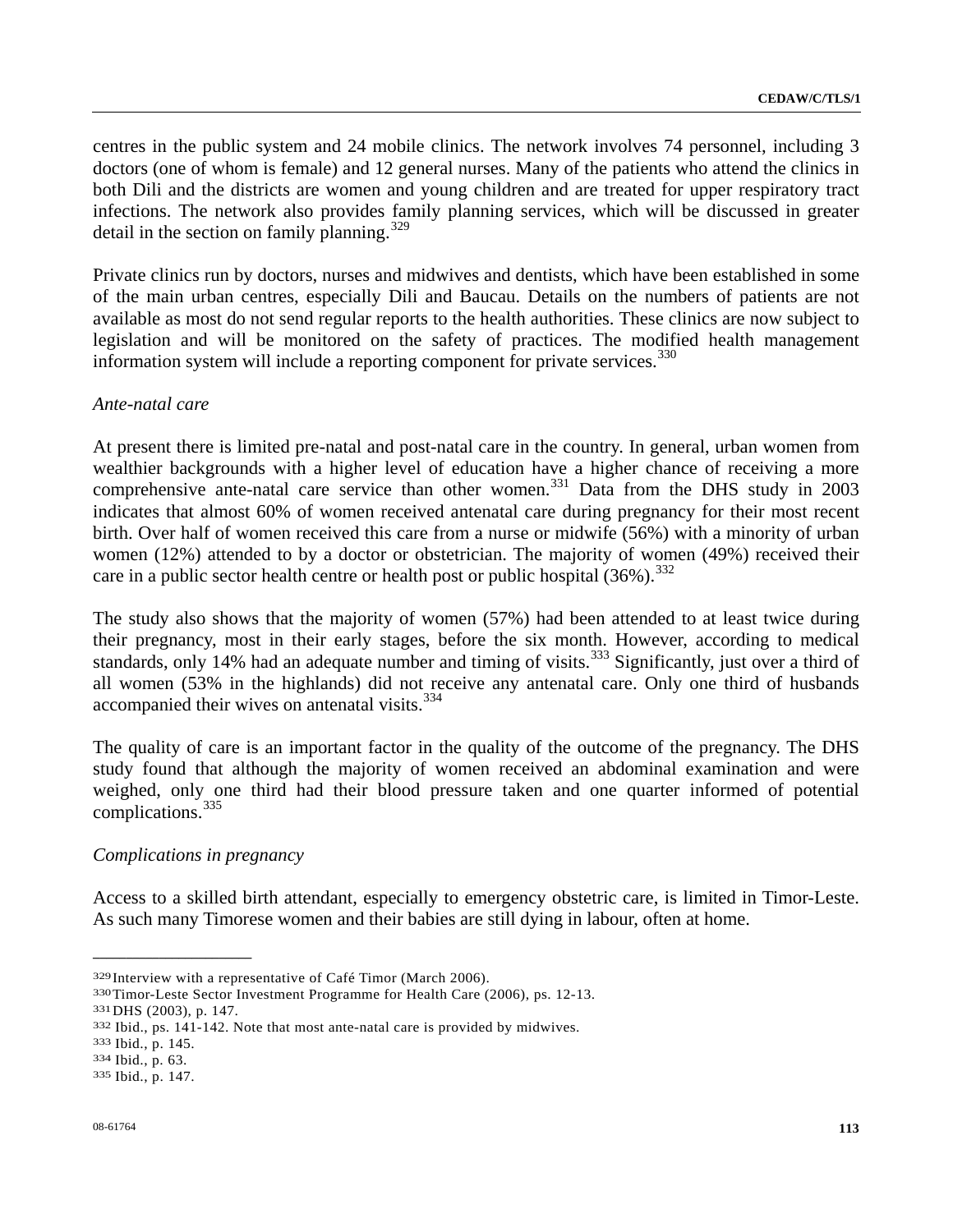The kinds of dangerous complications experienced during pregnancy and delivery include premature and obstructed labour, fever and convulsions. A pregnancy can be uneventful until the moment of delivery; however the complications that can arise during delivery include excessive bleeding, where death can occur within 1-6 hours. This is a particular problem in Timor-Leste as often there is an initial delay in deciding to seek care, followed by a second delay in reaching health services before finally being denied appropriate care due to the fact that there are no blood supplies or doctors present at the nearest health facility.

Aside from the high rates of malnutrition and low levels of anaemia in pregnant women, health care professionals have acknowledged a number of factors contributing to maternal mortality in Timor-Leste. These include low utilization of skilled birth attendants; irregular ante-natal check-ups; short intervals between births of children; tuberculosis, malaria and other diseases and a lack of access to essential and emergency obstetric care. Women are dying as a result of eclampsia (pregnancy-induced hyper-tension), haemorrhage (ante and post partum), prolonged labour, infection and complications resulting from a spontaneous abortion.

Prolonged labour and excessive bleeding are the most common complications in deliveries that can lead to maternal death and a very high proportion of babies (88% and 59% respectively) born to mothers experiencing these problems have died within one month of birth.

### *Deliveries*

The overwhelming majority of women (90%) of women give birth at home, followed by 9% in public health facility and a minority (1%) in a private health facility. Home births are likely to occur with older women living in rural areas who have little or no education and have already several children.<sup>[3](#page-113-0)36</sup> Many women in rural areas manage their pregnancies and deliveries without trained medical assistance, relying mostly on indigenous knowledge. Traditional medicine continues to play an important role in Timor-Leste.

The majority of births are assisted by a relative or friend (61%). Next in importance is the Traditional Birth Attendant (19%) followed by a nurse or midwife (16%). The actual number of births attended by midwives in 2003 was only 335 in comparison to 1637 attended by traditional birth attendants. Doctors are only used in [3](#page-113-1)% of cases. Only 9% of husbands are present at delivery.<sup>337</sup> Since 2001, the Ministry of Health has trained 350 midwives on safe and clean delivery.

### *Adequate nutrition during pregnancy*

In its Nutrition Strategy, the Ministry of Health establishes two key areas requiring improvement, maternal and child nutrition and food security and notes that actions must be taken at the national, service delivery and community and family levels in order to achieve this.<sup>[33](#page-113-2)8</sup> As noted in the CCD,

<span id="page-113-2"></span><span id="page-113-1"></span>

<span id="page-113-0"></span><sup>336</sup> Ibid., p. 151.<br>337 Ibid., p. 63.<br>338 Ministry of Health, National Nutrition Strategy (2004), p. 16.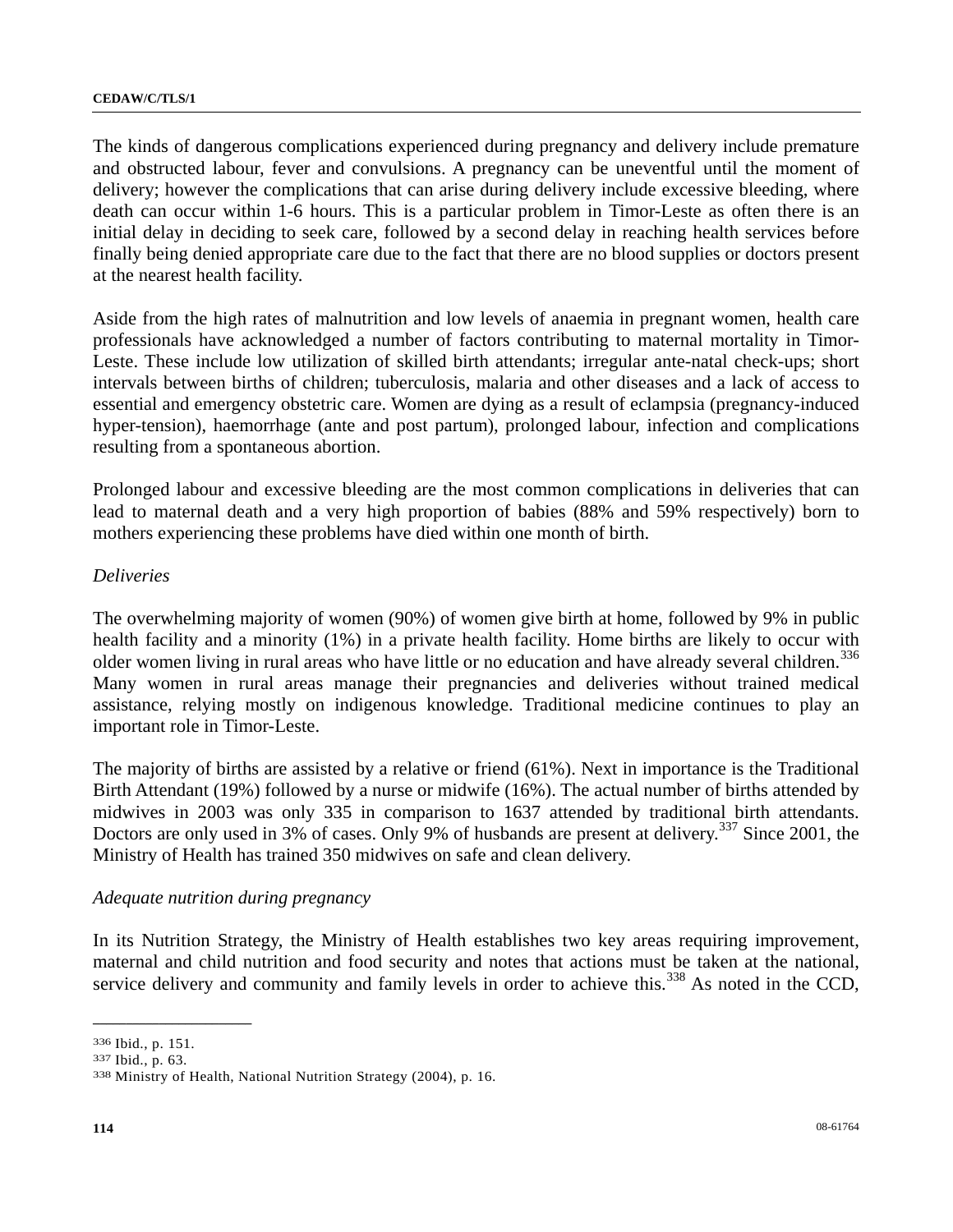this strategy is being implemented as part of the basic package of services and the national primary health care policy. Women are at present receiving Vitamin A, Folic Acid and supplementary feeding as part of a programme administered by the World Food Programme, which aims to ensure that pregnant women have enough food to support a pregnancy and later breastfeed. This programme is being implemented in 2 districts, Liquiça and Ainaro, with planned interventions in Maliana and Suai, followed by expansion into all districts at a later stage. Results from the DHS survey indicate that 62% of children under three years consume food rich in vitamin A, and 34% of children under five years receive vitamin A supplements.<sup>[3](#page-114-0)39</sup>

### *Efforts to reduce maternal mortality rates*

As noted in the CEDAW Statistics Annex, it is difficult to calculate an exact figure for Maternal Mortality Rates in Timor-Leste, as the denominator is the number of live births in the country and, at present, these are not being registered. Many births take place at home. This said, as noted in the CCD, the very high estimated maternal mortality rate means that in order to meet the MDG of improving maternal health, the maternal mortality rate must be reduced by three quarters in the period between 1990 and 2015. This means that the maternal mortality rate much decline from between 660- 880 deaths per 100,000 live births in 2001 to 252 deaths by 2015.

At the request of the Ministry of Health, in 2005, UNFPA developed and began implementing a training programme for midwives and doctors on basic emergency obstetric and neonatal care. The training is taking place at the National Hospital in Dili and the district referral hospitals in Baucau, Suai, Maliana and Oecussi. In addition, UNFPA provides obstetricians to the Ministry of Health. UNFPA is also supporting the training of 2 health service doctors (male) abroad in comprehensive emergency obstetric care. At present, only the district referral hospitals have the capacity to provide the six elements of basic emergency obstetric care (BEmOC). Dili National Hospital and most of the district hospitals have the capacity to perform comprehensive emergency obstetric care (CEmOC). This requires provision of Caesarean sections and blood transfusion, although blood bank services are only available in Dili. At present, only 1% of births (450) are delivered by Caesarean section, which is below the minimum international standard of 5%.

The Government is also planning to pilot maternity waiting homes in five districts, whereby pregnant women enter the hospital two weeks before their due date. This is part of an overall drive to encourage skilled attendants at birth and to enable access to emergency obstetric care in the event of life-threatening complications. To this end, the Ministry of Health is currently distributing free hygiene kits to those women who give birth in a health care facility.

At the time of writing, a programme to prevent and treat obstetric fistula (a completely preventable complication arising from obstructed labour) is being developed by the Ministry of Health with the support of UNFPA. It is hoped that this programme, which also contains a strategy to assist women back into their communities without suffering further shame, will contribute to the reduction in the incidences of maternal morbidity rates. In 2003, there had been 21 diagnosed cases of obstetric fistula

<span id="page-114-0"></span>**\_\_\_\_\_\_\_\_\_\_\_\_\_\_\_\_\_\_\_\_\_\_\_\_**  339 DHS (2003), p. 196.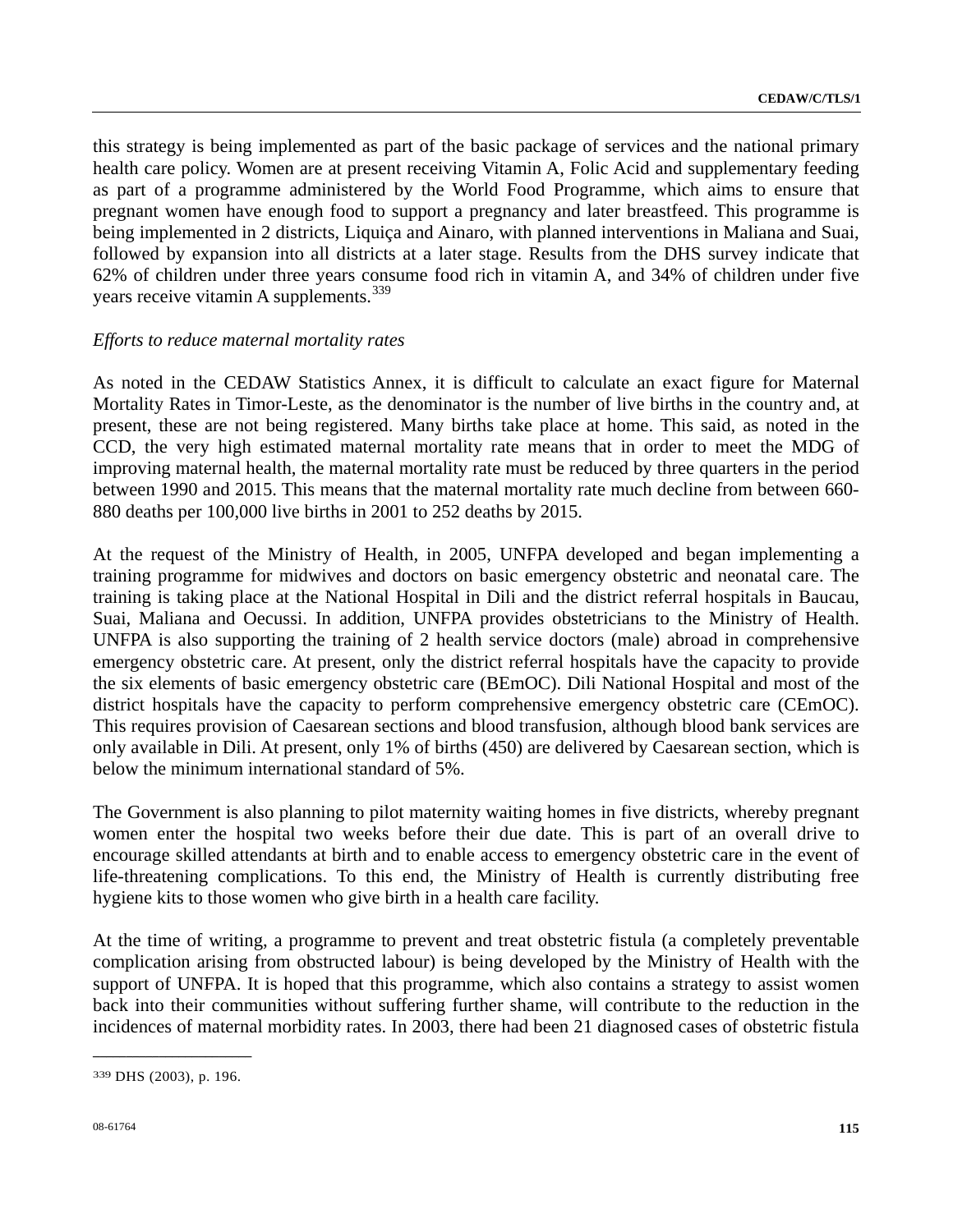in Timor-Leste<sup>[34](#page-115-0)0</sup> and a further 68 cases identified in the period 2004-2006. It is quite possible that women are not aware of this condition and therefore are not presenting themselves at health facilities for treatment. Currently, only Dili National Hospital offers fistula repair surgery due to the presence of an expatriate fistula surgeon.

# *Breastfeeding*

In Timor-Leste, a woman begins breastfeeding her baby very quickly; almost half of all women commence within the first hour and nearly all within one day. Although it is recommended that babies are exclusively breastfed for between four and six months, only 39% of children aged less than four months were breastfed and this percentage dropped to 18% for children under six months. The reason for the decrease was due to the introduction of 'other milk' and complementary foods. Overall, the mean duration of breastfeeding was 17.7 months and for exclusive breastfeeding 1.4 months.<sup>[3](#page-115-1)41</sup>

Problems arise if a woman is on medication as she cannot breastfeed and wet nurses are not part of Timorese culture. Babies tend to be fed rice water as formula or other substitutes are too expensive and over a period of time they show signs of severe malnutrition.

Based on its Nutrition Strategy, the Ministry of Health stresses the importance of breastfeeding for mothers, exclusively within the first six months and up to two years.<sup> $342$  $342$ </sup> The Alola Foundation has established a National Breastfeeding Association and promotes breastfeeding through support groups. At the time of writing, it is working with the Government to develop a National Code on the marketing of breast milk substitutes.

### *Access to post-natal care*

Post-natal check-ups are vital as women are still at risk of dying 48 hours after delivery due to postpartem haemorrhage. Results from the DHS survey found that only 15% of women in Timor-Leste received a post-natal check-up. The likelihood of receiving a post-natal check-up decreased with age and already having several children. Again, wealthier women with higher levels of education from urban and lowland areas were more likely to receive this check-up.<sup>[34](#page-115-3)3</sup>

### *Participation of men in matters relating to women's health care*

Less than one quarter of men (24%) spoke to a doctor or health provider about the pregnancy or health care of the mother of their last child in the five years prior to the survey. Of those who did speak, it was to enquire about the type of foods eaten during pregnancy, how must rest she should get and the types of health problems for which the mother should get medical attention. Wealthier fathers who were younger, living in urban areas or who had secondary education or higher were more likely to

<span id="page-115-0"></span><sup>340</sup> Fistula Needs Assessment: A Preliminary Report (Ministry of Health, UNFPA) (2006).<br>341 DHS (2003), p. 12.<br>342 Information from Ministry of Health. 343 DHS (2003), p. 158.

<span id="page-115-1"></span>

<span id="page-115-2"></span>

<span id="page-115-3"></span>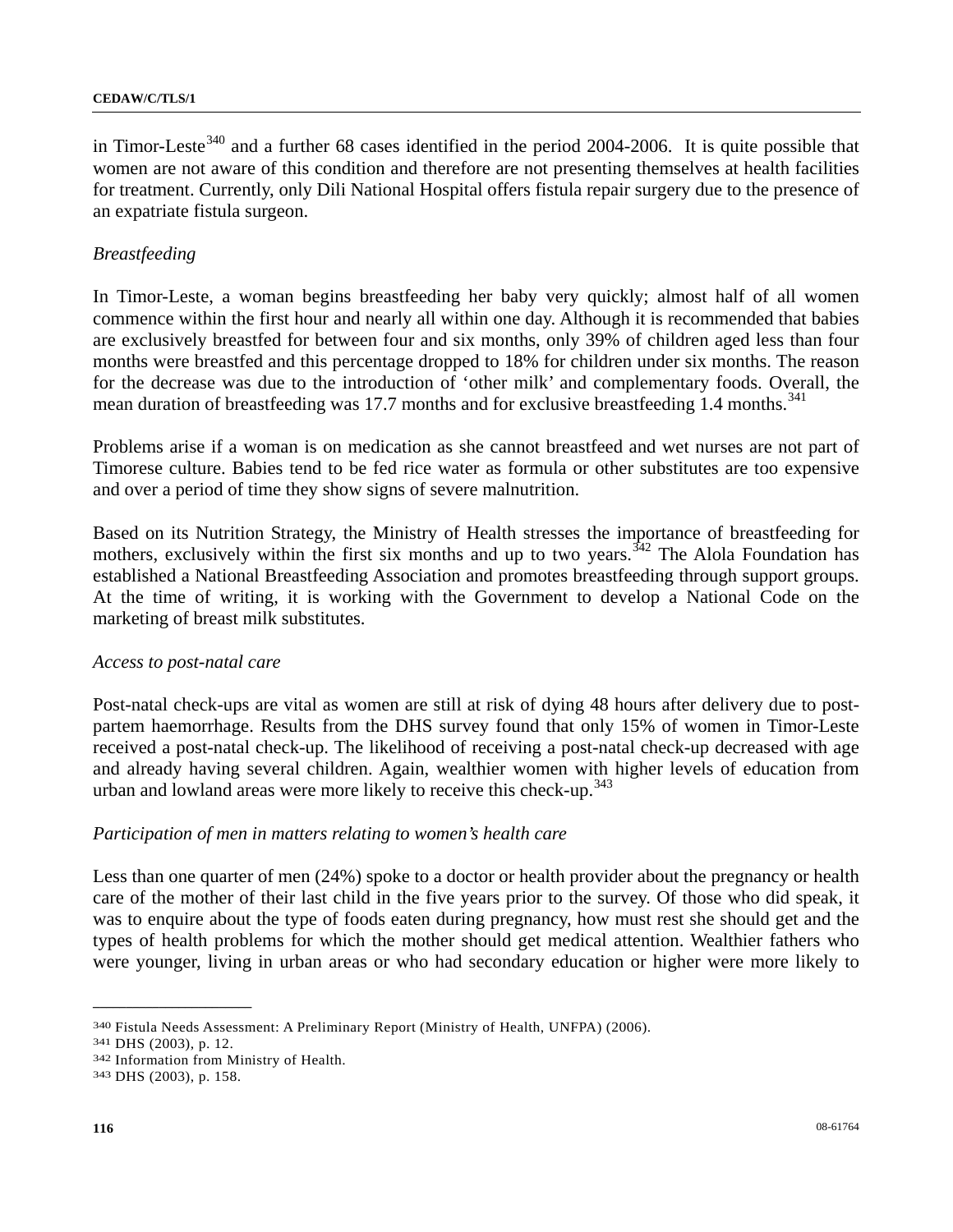speak to a doctor about the health of the mother. However, 58% of men did talk with health professionals about delivery, especially assistance with delivery.<sup>[34](#page-116-0)4</sup>

### **Reproductive Health**

The current Government Reproductive Health Strategy focuses on four key areas: Safe Motherhood, Family Planning, Young People's Reproductive Health and General Reproductive Health. The emphasis on reproductive health within the overall Government health strategy is part of its response to reducing the high MMR and TFR, considering the high percentage of the population who are of reproductive age.

This was also a response to the concerns raised by delegates at the 2004 Regional Women's Congresses. At this forum, reproductive health was highlighted as a key priority area of intervention in the empowerment of women. They noted that women's health issues and, specifically, the poor state of women's reproductive health, reflect the low status of women in Timorese society.

Delegates at the Congresses advocated on a number of issues including the need to educate the community about family planning, breast feeding, the reproductive system and its functioning, and the 'inadvisability of having more children when a woman has reproductive health problems.'

They also affirmed that maternal mortality needs to be addressed to include the lack of attention by husbands, general lack of information, lack of access to hospitals and clinics, early marriages, lack of proper nutrition for women and well as lack of access to clean water.<sup>[34](#page-116-1)5</sup>

### *Family planning advice, cost and accessibility*

Although younger and more educated women were more likely to have discussed family planning, over 76% of Timorese women have reported that that they have never talked about this matter with their husband. Just under two-thirds of women reported that their husbands disapproved of family planning compared with only 21% of spouses who were in favour.<sup>[34](#page-116-2)6</sup>

As noted in the CCD, the use of contraception is low and condom use virtually non-existent in Timor-Leste. For the most part, the small minority of women aged between 25-44 years who do use contraception use injections.<sup>[34](#page-116-3)7</sup> Women in urban areas who were better off and had more education were more likely to recognize a method of contraception than those in rural areas. Three-quarters of women who were not using contraceptives had no knowledge of where to obtain them.<sup>[34](#page-116-4)8</sup>

<span id="page-116-1"></span><span id="page-116-0"></span><sup>344</sup> Ibid., p.240-241.<br>
345 Results from the Regional Women's Congresses (2004).<br>
346 DHS (2003), ps. 60-61.<br>
347 MICS (2002), p. xi.<br>
348 DHS (2003)., p. 7.

<span id="page-116-2"></span>

<span id="page-116-3"></span>

<span id="page-116-4"></span>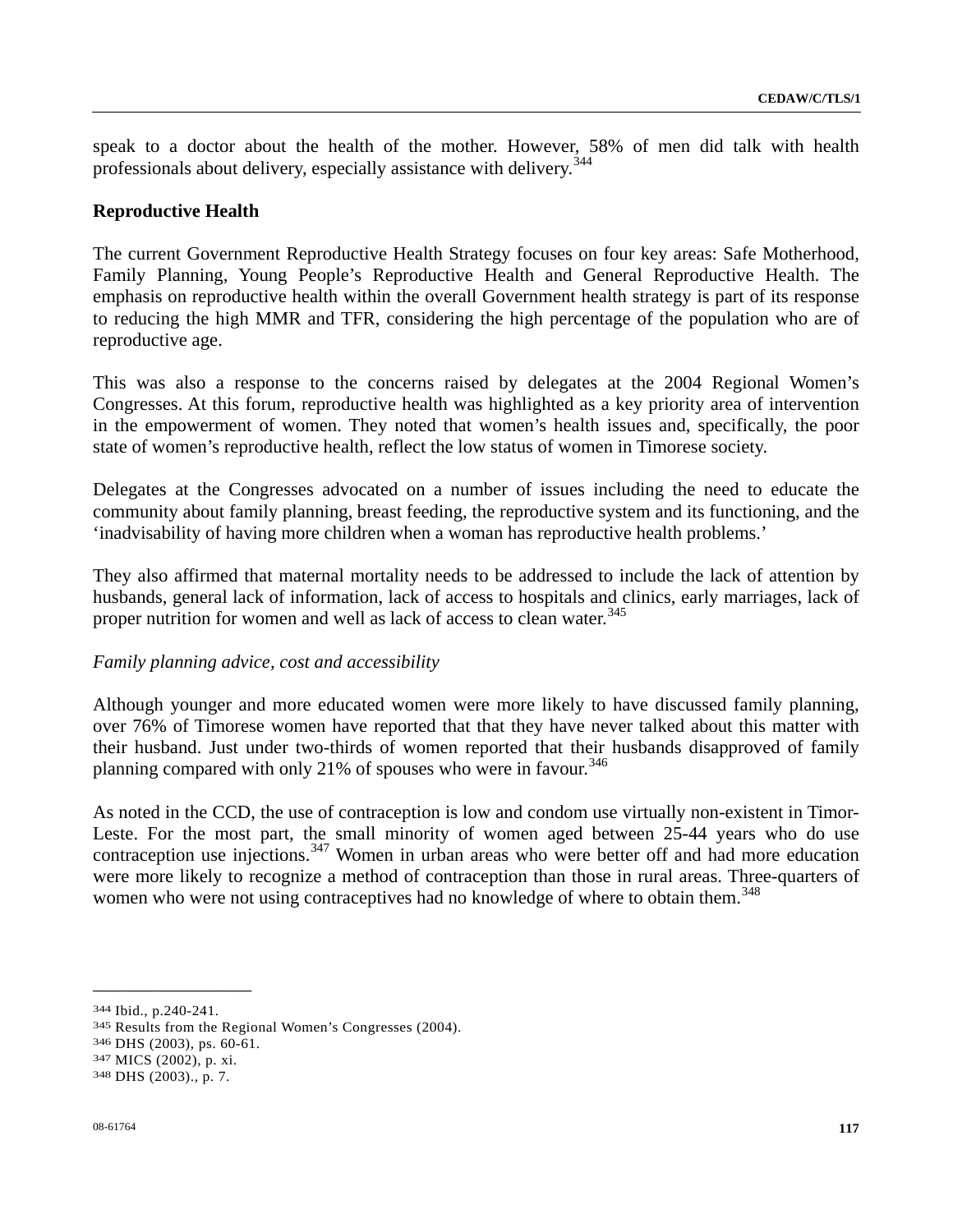Despite the desire for greater numbers of children among some Timorese women (the ideal size for ever-married women was  $5.7$ <sup>[3](#page-117-0)49</sup> wealthier and older women articulated a desire for having family planning education.<sup>[3](#page-117-1)50</sup> Women from urban areas did not desire fewer children than rural areas.<sup>351</sup> The demand for spacing children (10%) was far higher than for limiting them (3%). The demand for family planning was greater in the urban and rural west regions than rural central and rural east.<sup>[35](#page-117-3)2</sup>

Young women were the most satisfied with the family services available at 81.8% in the 15-19 age group whereas 55.6% in the 45-49 age group expressed the greatest dissatisfaction.<sup>[3](#page-117-4)53</sup> Overall, threequarters of the total demand for family planning was being met in Timor-Leste, which suggests a need for increased provision of family planning services.

The Café Timor Clinic in Dili offers family planning services and VCT for free to women, which is supported by the Ministry of Health. At the time of writing, advice on natural contraceptive methods is provided as are injections, implants and condoms. At present there are 2 VCT counselors and 1 doctor trained in the management of STIs. Staff at the clinic have reported a high demand from women for contraception.

In order to increase access, improve quality and widen the range of contraceptive services, the Ministry of Health, with the support from UNFPA, has been upgrading the knowledge and skills of health providers in the area of family planning.

In 2004, a TOT course was delivered to selected health providers from different districts and to trainers from the Institute of Health Sciences (NCHET at that time). The trained national trainers have since delivered the family planning services training to health providers from different health facilities around the country. Approximately 50 health providers have graduated from this course, and more than 100 are due to be trained by the end of 2006, with training for 250 in the districts planned for after.

In April 2006, UNFPA donated various educational tools such as anatomical phantoms, learning posters, medical equipment and instruments to the Ministry of Health, which will assist in conducting family planning training courses. It also provides all contraceptives (condoms, pills, injections, IUDs) to the Ministry of Health, which then distributes via the Central Pharmacy. In addition, as a result of the review of the National Family Planning Programme in December 2005, the Ministry of Health requested a Family Planning Advisor to be assigned to its Maternal and Child Health Department. UNFPA currently supports this Advisor, who took up the position in April 2006.

The Ministry of Health, again with the support of UNFPA, will be developing a Behavioural Change Communication Strategy for Reproductive Health in 2007 which will focus on a number of areas such as Safe Motherhood, Family Planning, Adolescent and Reproductive Health and HIV/AIDS. It is

**\_\_\_\_\_\_\_\_\_\_\_\_\_\_\_\_\_\_\_\_\_\_\_\_** 

<span id="page-117-1"></span><span id="page-117-0"></span>349 Ibid., p. 121. 350 Ibid., p. 125. 351 Ibid., p. 122. 352 Ibid., p. 119. 353 Ibid., p. 120.

<span id="page-117-3"></span><span id="page-117-2"></span>

<span id="page-117-4"></span>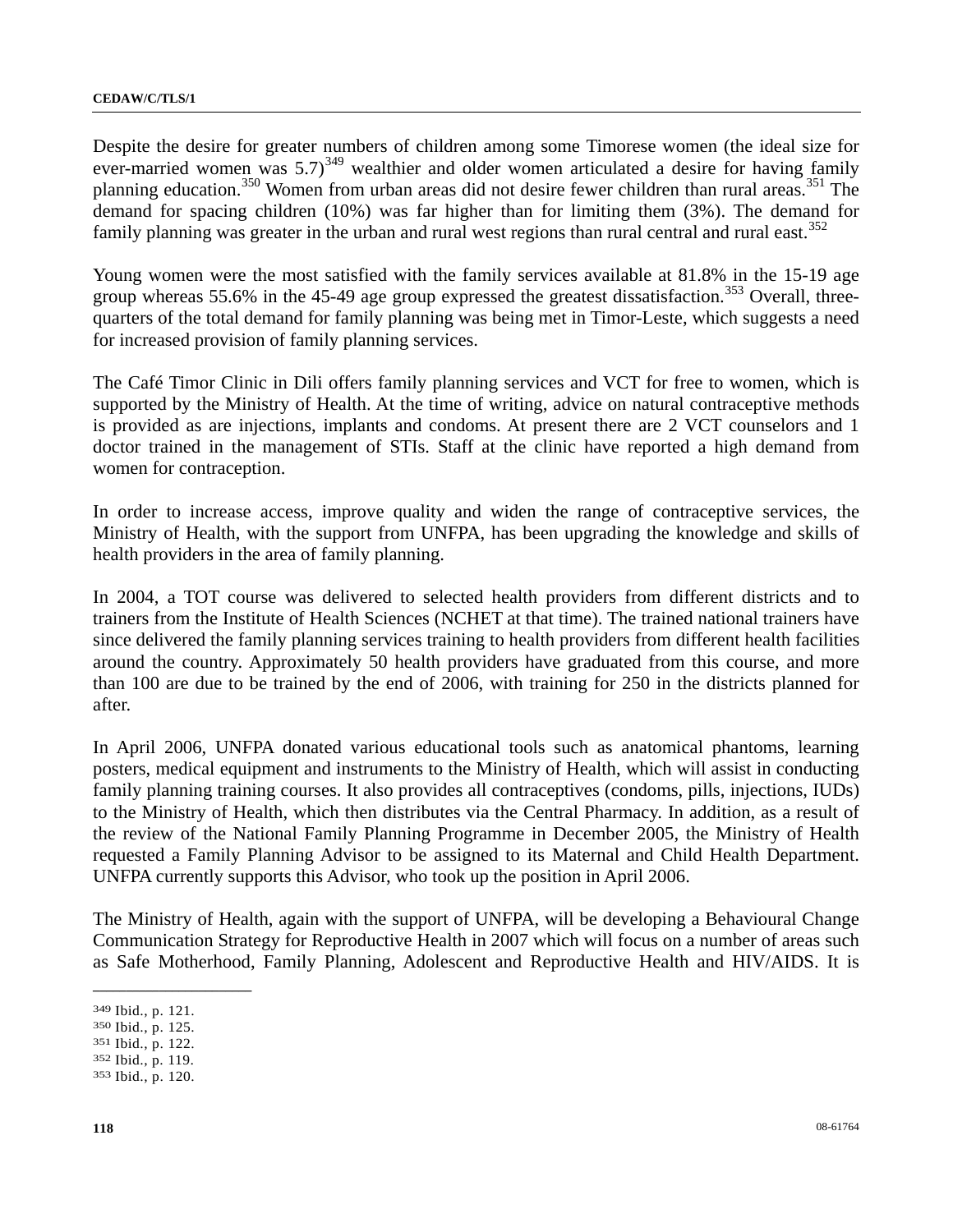envisaged that this strategy will form the basis for planning behavioural change communication (BCC) interventions in selected districts and, as a consequence, increase demand for and utilization of health services. The strategy will be implemented through the National Family Planning Promotion Campaign.

### *Teenage pregnancies*

In Timor-Leste, the median age at first birth for women aged 20-29 is 21 years and for women aged 30-39, 22 years. This median age is virtually the same for women from different backgrounds. The onset of child bearing is not early in the adolescent period. Only about one in five adolescents have a child and these tend to be older rather than younger. The percentage of 16 year old married women who are mothers or pregnant with their first child is 4.8% compared with 37.2% of those aged 19 years.[35](#page-118-0)4

### *Abortion*

Abortion is still an extremely sensitive issue in Timor-Leste, especially given the traumatic events of recent years. There is a lack of information on the true extent of its occurrence. The unmet need of unmarried women for family planning for example is not well documented and there is anecdotal evidence of unmarried women requesting abortions in the capital, using medications such as chloroquine, fansidar, tetracycline and traditional medicine including massage. The incidences of unsafe abortions and complications resulting from abortions are not known.

With respect to post-abortion care, emergency obstetrical services are available in Dili National Hospital, where a woman can receive treatment for any complications arising from spontaneous abortion. She may also receive reproductive health advice. However, to date, training on the prevention and management of abortion complications has not been conducted throughout the country.

At the time of writing, there have been discussions between the Ministry of Health, the Alola Foundation and UNFPA regarding research on the causes and prevalence of abortion in Timor-Leste.

### *Legal provision on abortion*

In May 2005, the Government and the Catholic Church issued a joint statement proposing the criminalization of abortion in the forthcoming national Penal Code.<sup>[3](#page-118-1)55</sup> There had been support for abortion to be classified as a crime and that anyone involved in supporting an abortion including family members, traditional health workers and male partners should be punished. As a result of discussions with civil society and women's NGOs, the Government agreed to open up the debate publicly and charged the OPE to engage with Alola Foundation and Rede Feto to establish discussion

<span id="page-118-1"></span><span id="page-118-0"></span><sup>&</sup>lt;sup>354</sup> Ibid., ps. 78-80.<br><sup>355</sup> Note that it was also proposed to criminalize prostitution and this topic was also discussed in the forums.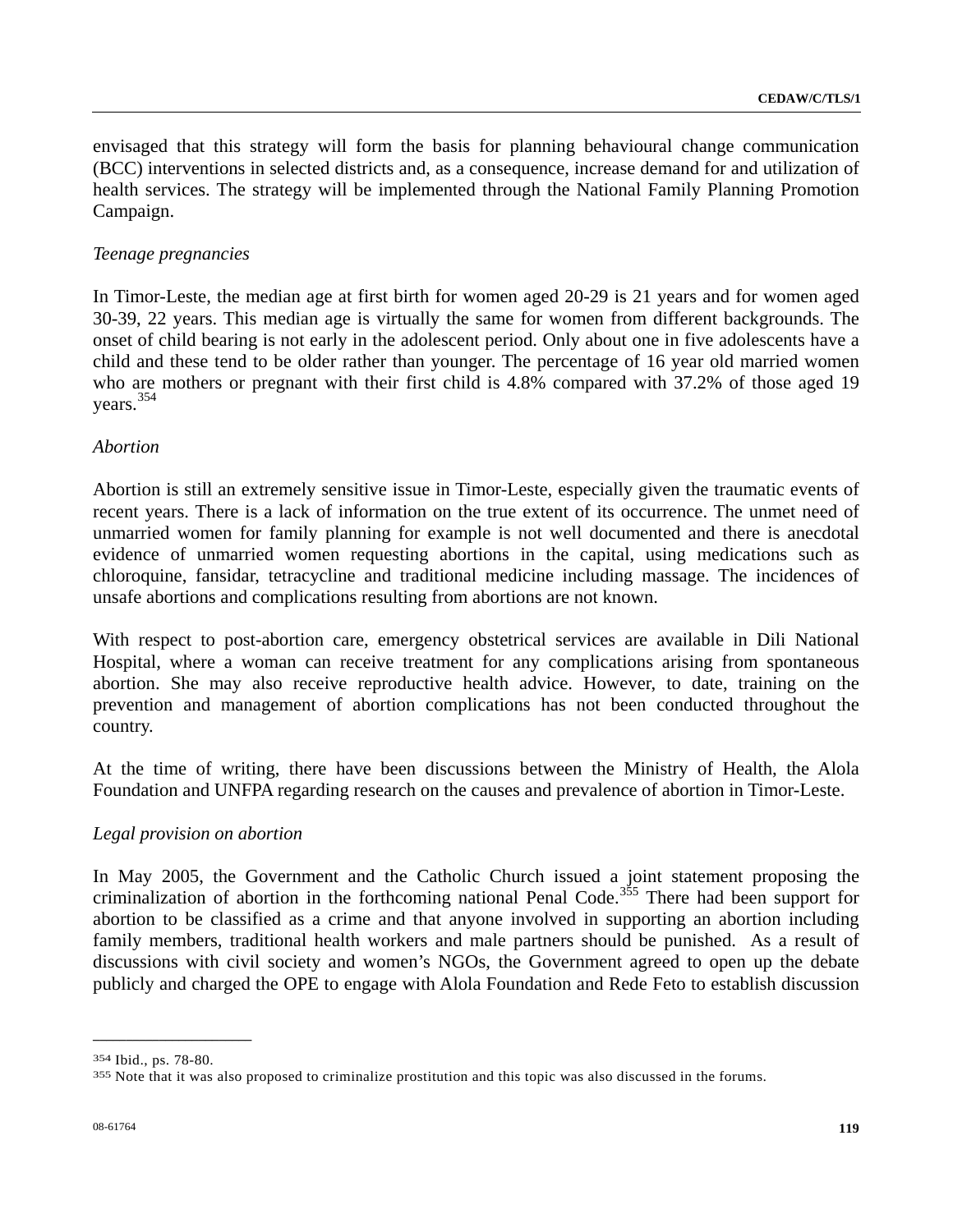forums with civil society. These took place in June-July 2005, the objective of which was to share information and explore the complex legal social and moral aspects of this issue.

In relation to abortion, the key recommendations from the discussions were:

- There should be exceptions to the criminalization of abortion if a woman has suffered rape, incest or where there is a risk to her health.
- There was recognition of the need for data on the prevalence of unsafe abortion in Timor-Leste.

The OPE put forward these recommendations to the Working Group, established by the Government and the Church to consider matters under the joint declaration. As a result, the Working Group recommended that provisions criminalizing abortion be taken out of the draft Penal Code and be dealt with under a separate law. <sup>[3](#page-119-0)56</sup>

At the time of writing, under the provisions of the draft Penal Code, those responsible for causing an abortion by whatever means and without the consent of a pregnant woman, will be sentenced to a term in prison of between [3](#page-119-1) and 12 years.<sup>357</sup>

# **Health Care for Older Women**

Although the Constitution bestows 'special protection' to senior citizens, older persons, especially older women, are an extremely vulnerable group in Timor-Leste. According to PRADET, older women are just as likely to suffer gender-based violence as younger women and some who were referred to PRADET for treatment for sexual assault have been in their seventies and eighties. PRADET are currently developing a manual on how to treat victims of gender based violence, which includes a section on how to examine and treat an older woman who has suffered physical and/or sexual abuse. The Ministry of Health has been developing a policy in this area, but at the time of writing, this has not implemented due to lack of funding and especially human resources.<sup>[35](#page-119-2)8</sup>

### **Mental Health**

It is estimated that approximately 96% of the Timorese population have experienced at least one traumatic event in their lifetime.<sup>[3](#page-119-3)59</sup> Gender-specific violence including rape and sexual harassment suffered during the Indonesian occupation has contributed greatly to trauma in the female population. Psychiatric disorders such as post-traumatic stress,<sup>[3](#page-119-4)60</sup> epilepsy, paranoid psychosis, anxiety and depression are prevalent among women.

<span id="page-119-1"></span>

<span id="page-119-3"></span><span id="page-119-2"></span>

<span id="page-119-0"></span><sup>356</sup> Report to Friends of Alola: Volume 2 Issue 3 (December 2005), p. 10.<br>357 Art. 138 of the draft Penal Code.<br>358 Information from Ministry of Health.<br>359 O' Keefe,' Women in Timor-Leste: Report on Women and Health, Educa the Decision Making' (Ireland Aid, 2002), p. 47.<br><sup>360</sup> The Ministry of Health reports that levels of post-traumatic stress in the population have decreased since 2000. See

<span id="page-119-4"></span>Ministry of Health, National Mental Health Strategy (2004), Annex, p. 2.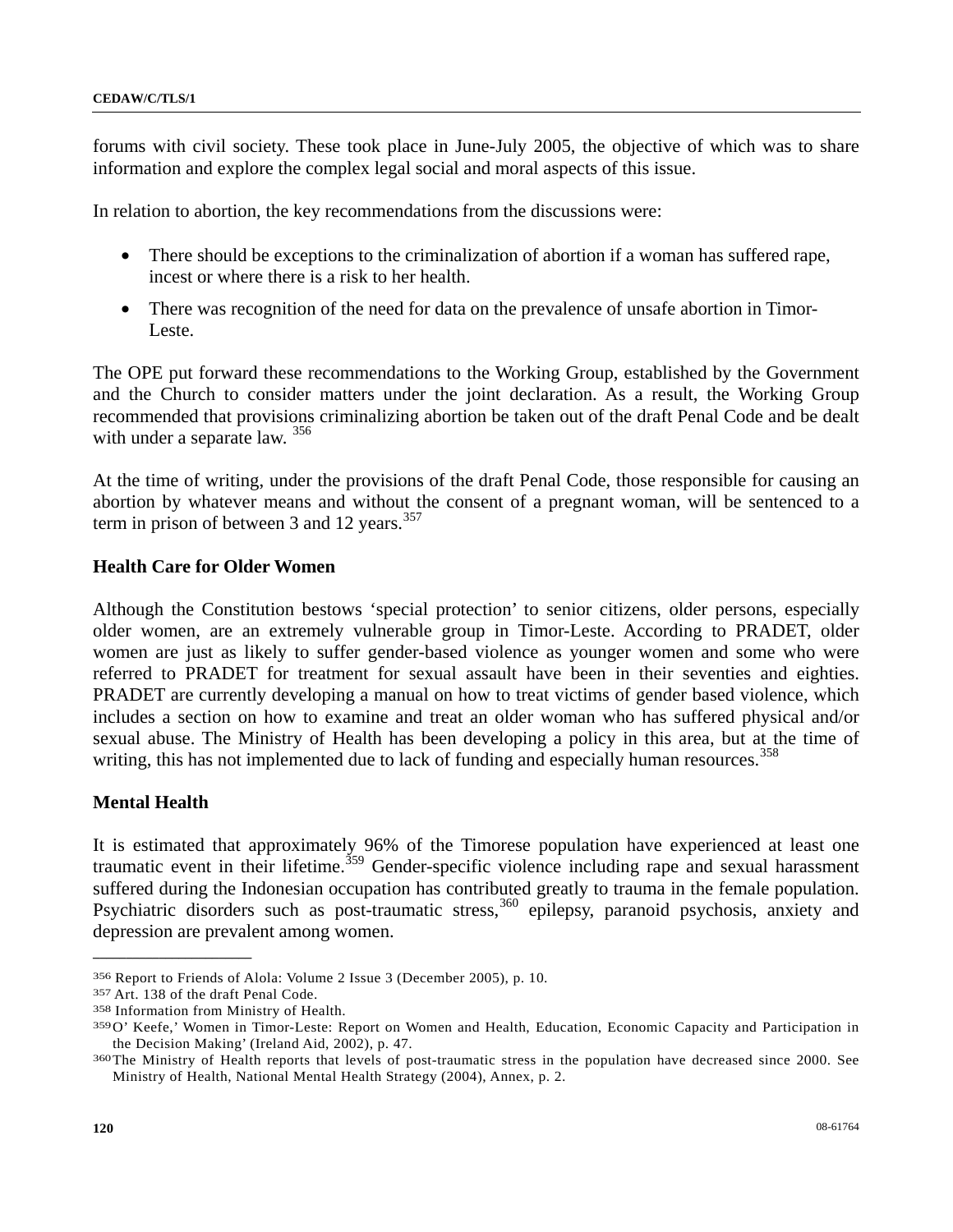### *Extent of the problem among women*

The extent of the problem is unknown, given the reluctance of many Timorese women to speak about gender-based violence or other abuses. One local NGO working on mental health issues has stated that over half (56%) of their patients suffering from mental illnesses are women.<sup>[3](#page-120-0)61</sup> The double load of paid and unpaid work drains women's mental and physical health in a way that does not affect men's health. The burden is even greater for women who are heads of households.

In 2004, the Ministry of Health undertook a mental health study in Becora and Hera area outside Dili. The results were that 1.9% of the population was identified by the community as mentally ill. Almost all cases had severe disabling mental illness in urgent need of treatment. The most common disorders were the severe psychoses with most sufferers experiencing major disability and/or chaotic social behaviour. Data on women sufferers is not available. Those identified with severe illness were at great risk of sexual abuse, assault, malnutrition and physical illness. According to the Census 2004, mental disorder among the population is of the rate of  $2.8\%$ .<sup>[36](#page-120-1)2</sup>

# *Lack of mental health services*

In regional CEDAW consultations, women have raised the problem of the little support available for people experiencing mental health issues, especially those women who have suffered sexual violence. The difficulty is that prior to independence, no mental health services were available to the population. Also, there has been no qualitative or quantitative assessment of the mental health status of adult and juvenile population by gender, so it is difficult to assess the impact of traumatic experiences on both men and women and what gender differentiated needs are to be met by national mental health policy, planning and services. This is particularly so for women who are experiencing gender-specific abuses either in their homes or in public. NGOs working in this area have treated cases of women suffering from bi-polar disorder who are engaged in sex work.

### *Government response*

**\_\_\_\_\_\_\_\_\_\_\_\_\_\_\_\_\_\_\_\_\_\_\_\_** 

Since 2001, mental health services have been developed and implemented with the support of East Timor National Mental Health Project (ETNMHP) and also PRADET, who had previously treated over 400 cases since 1999. However, there are a number of constraints to the provision of adequate mental health services including financial and competing priorities in the context of poor health indicators across the country.

The Government recognizes that there is a greater need to provide both financial and technical support for civil society organizations working on mental health issues. There is also a great need to provide more information to families about care for mental illness.

<span id="page-120-1"></span><span id="page-120-0"></span><sup>361</sup> Ibid. 362 Ministry of Health, National Mental Health Strategy (2004) Annex, p. 1.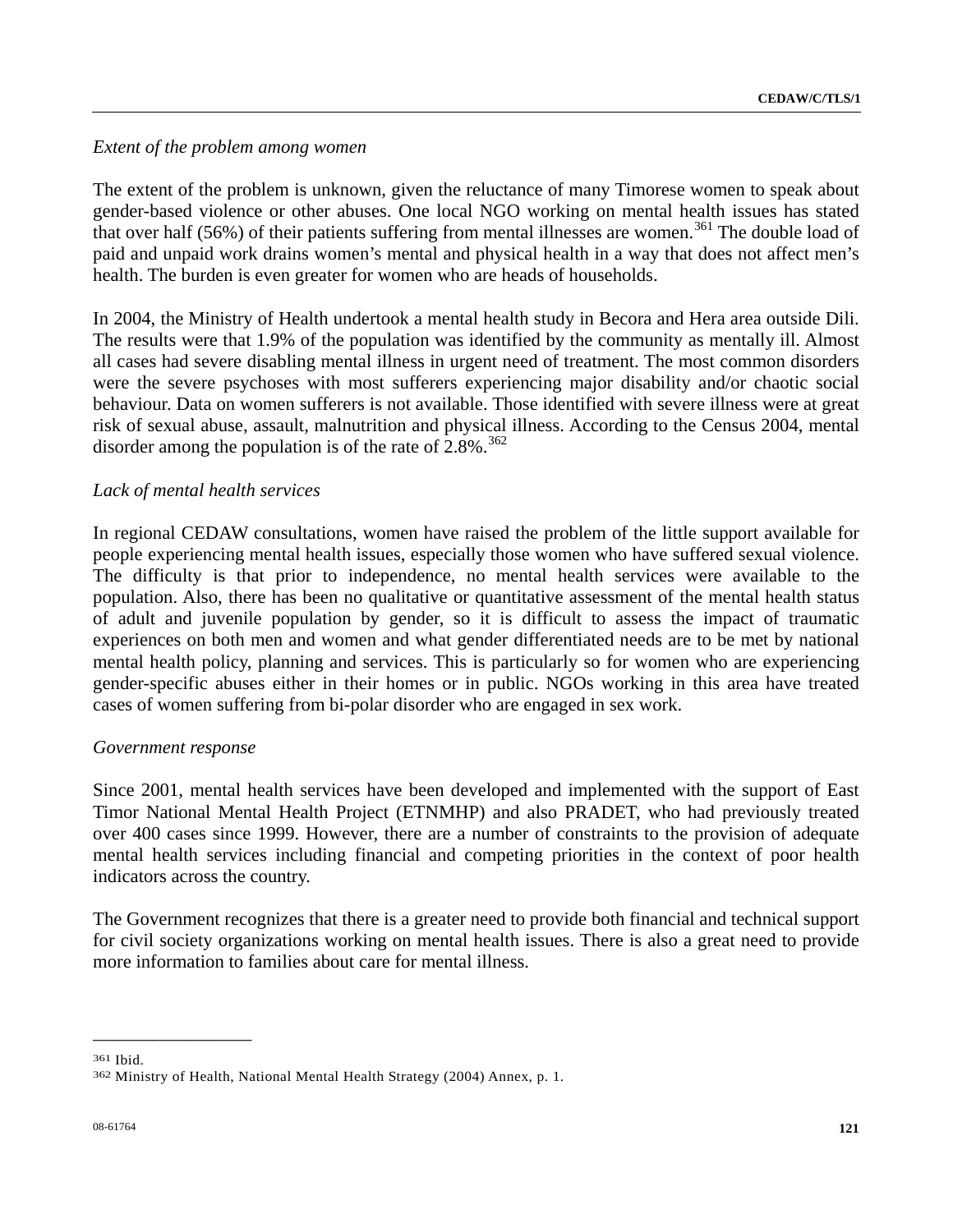As set out in its Mental Health Strategy, the Government plans training for specialist mental health workers to include knowledge on areas such as children, gender, drug and alcohol, developmental disability, as well as continuous education to build upon existing knowledge in other areas. It envisages the NGO sector delivering services that are complementary to but not duplicating government services through the provision of psycho-social support, counselling and non-medical interventions in conditions such as traumatic stress anxiety and less disabling forms of depression.

Currently the Mental Health Unit based in the Ministry of Health is working towards providing mental health services through the government sub-district and district health centres, health posts and clinics outside the government service network where arranged. For those patients unable to access fixed clinics, services will be provided by a mobile outreach service.<sup>[3](#page-121-0)63</sup>

# *Legislation on Mental Health*

There is currently no national mental health legislation in Timor-Leste. Current law is a mix of Indonesian law and UNTAET Regulation, which is used as a guide in courts but there is no means of detaining a person with mental illness or protecting their human rights.

As such, the Government recognizes that legislation needs to be developed in order to support planned policies. These include regulation of service provision by non-government providers, workforce (including training and accountability) and prescription and administration of pharmaceuticals. It acknowledges that further research into indigenous approaches to mental health, diagnosis and cultural norms, psychosis, trauma, epilepsy, suicide prevalence as well as family systems and community care models is necessary to understand basic issues such as prevalence as well as further insight into actions to develop mental health services in Timor-Leste.<sup>[3](#page-121-1)64</sup> Further information can be provided in the First Periodic Report.

### **Alcohol and Drugs**

The problems of substance abuse and alcoholism are recognized by the Ministry of Health as common disorders, particularly in men; however, the true extent of the problem in Timor-Leste is not currently known. Increased consumption of alcohol among men due to untreated trauma and chronic stress also puts women at risk of physical violence. NGOs working as part of the referral system for victims of domestic violence, sexual assault and child abuse have noted that a significant proportion of their cases are alcohol-related. Palm wine is widely available and consumed by both adults and children.

Little is known about the extent of drug use in Timor-Leste or how this affects women. Results from the DHS survey indicate that few numbers of women smoke,<sup>[36](#page-121-2)5</sup> partially due to the fact that it is culturally unacceptable for women to smoke, especially in public. The survey also reports that both women and men likely know that smoking is bad for their health.<sup>[36](#page-121-3)6</sup> There have been anecdotal

<span id="page-121-1"></span><span id="page-121-0"></span><sup>363</sup> Ibid., p. 21. 364 Ibid., p. 24. 365 DHS (2003), p. 63. 366 Ibid.

<span id="page-121-3"></span><span id="page-121-2"></span>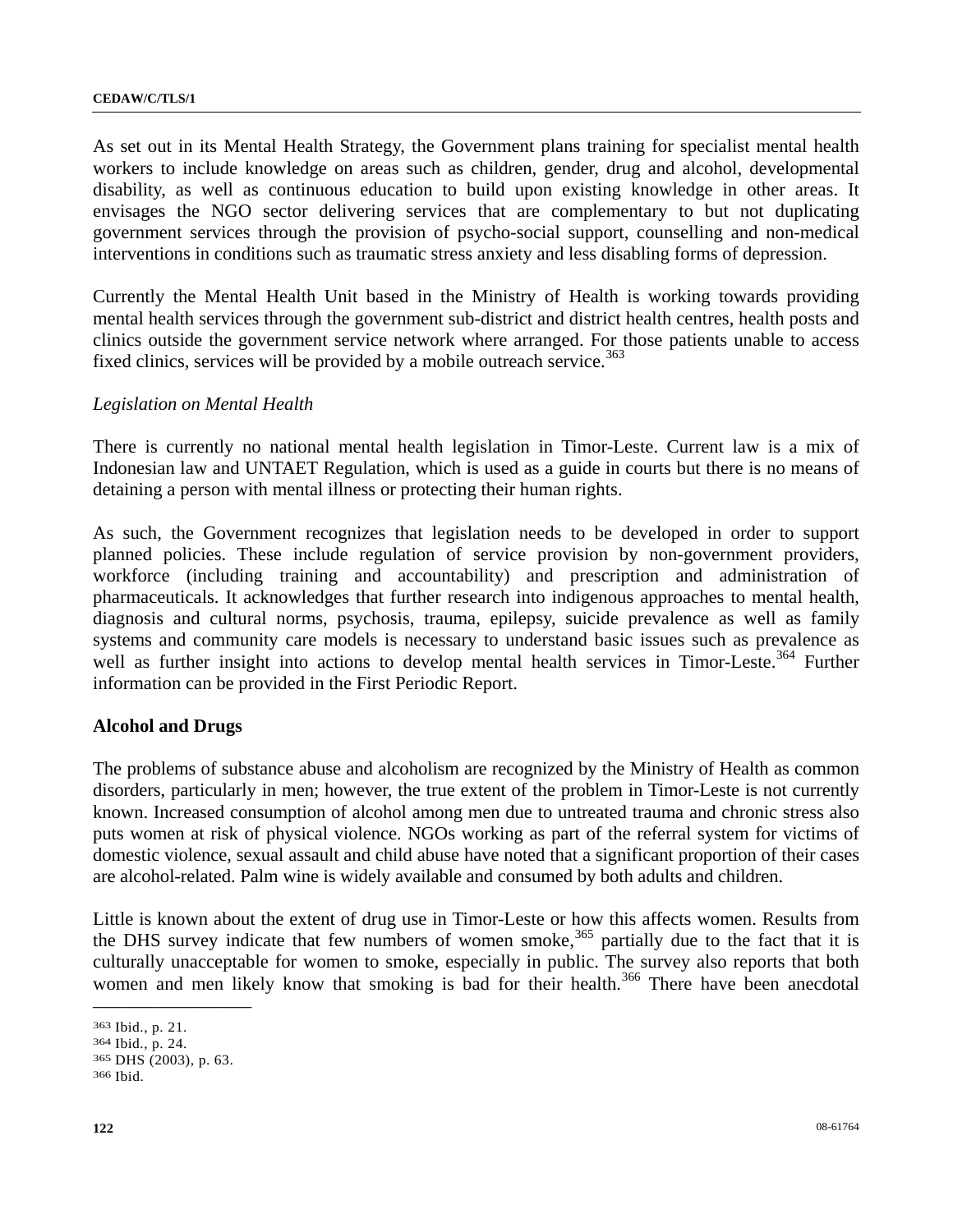reports of soft and hard drug use among teenage youths, mainly in the capital, but this has not been verified.

At the time of writing, there has been no official anti-drug or alcohol information campaign warning people about the effects of substance abuse. However, at the time of writing, one local NGO, PRADET, is planning to conduct a series of awareness-raising training for its own staff and other health workers that deal with alcohol-related illnesses as part of their work.

### **Disability**

The Constitution provides for equality and non-discrimination on the basis of 'physical and mental condition' and further states that disabled citizens shall enjoy the same rights and duties as all citizens and be protected, 'except for the rights and duties which he or she is unable to exercise or fulfil due to his or her disability.<sup>[36](#page-122-0)7</sup>

Several facilities in Timor-Leste such as the Asosiasaun Hi'it Ema Ra'es Timor (ASSERT) and Klibur Domin, based in or close to the capital, focus on people with physical disabilities, providing them with, *inter alia*, mobility aids (prostheses and orthoses) and physiotherapy as well as providing long term accommodation and social support. These institutions work closely with the MLCR and the Ministry of Health to support local organizations to coordinate services for disabled people, to reintegrate disabled people into the community and to train local rehabilitation staff. In the case of Klibur Domin, the home provides free accommodation, supervised medication and health education for patients awaiting or recovering from surgery, or with conditions including tuberculosis and malnutrition referred from Dili National Hospital and regional health clinics.

### *Data on patients with disabilities*

Through its centre for rehabilitation, ASSERT has treated 132 clients since opening in April 2005; 59 adults and 68 children. 56 of these patients have received prosthetic/orthotic devices (artificial limbs/orthopaedic braces/shoe orthosis) and 76 clients have received physiotherapy alone.<sup>[36](#page-122-1)8</sup>

ASSERT also treats men and women are treated for polio, orthopaedic problems and tuberculosis, though sees more male clients with conditions such as amputations than women. This is due to a high number of occupational and road accidents involving males. The gender divide is approximately equal in children, who receive treatment for cerebral palsy, cerebral malaria, developmental delays and orthopaedic problems.

Staff at Klibur Domin treat more adult men for tuberculosis than women, but this may be due to the fact that many women need permission from husbands to seek treatment and therefore do not report suspected tuberculosis. They also see many women for treatment of broken bones, perhaps as a result of violence within the home. Undoubtedly, poor standards of maternal health, nutrition, sanitation and

<span id="page-122-1"></span><span id="page-122-0"></span><sup>367</sup> Arts. 16 (2) and 21 RDTL Constitution. 368 Information from ASSERT (April 2006).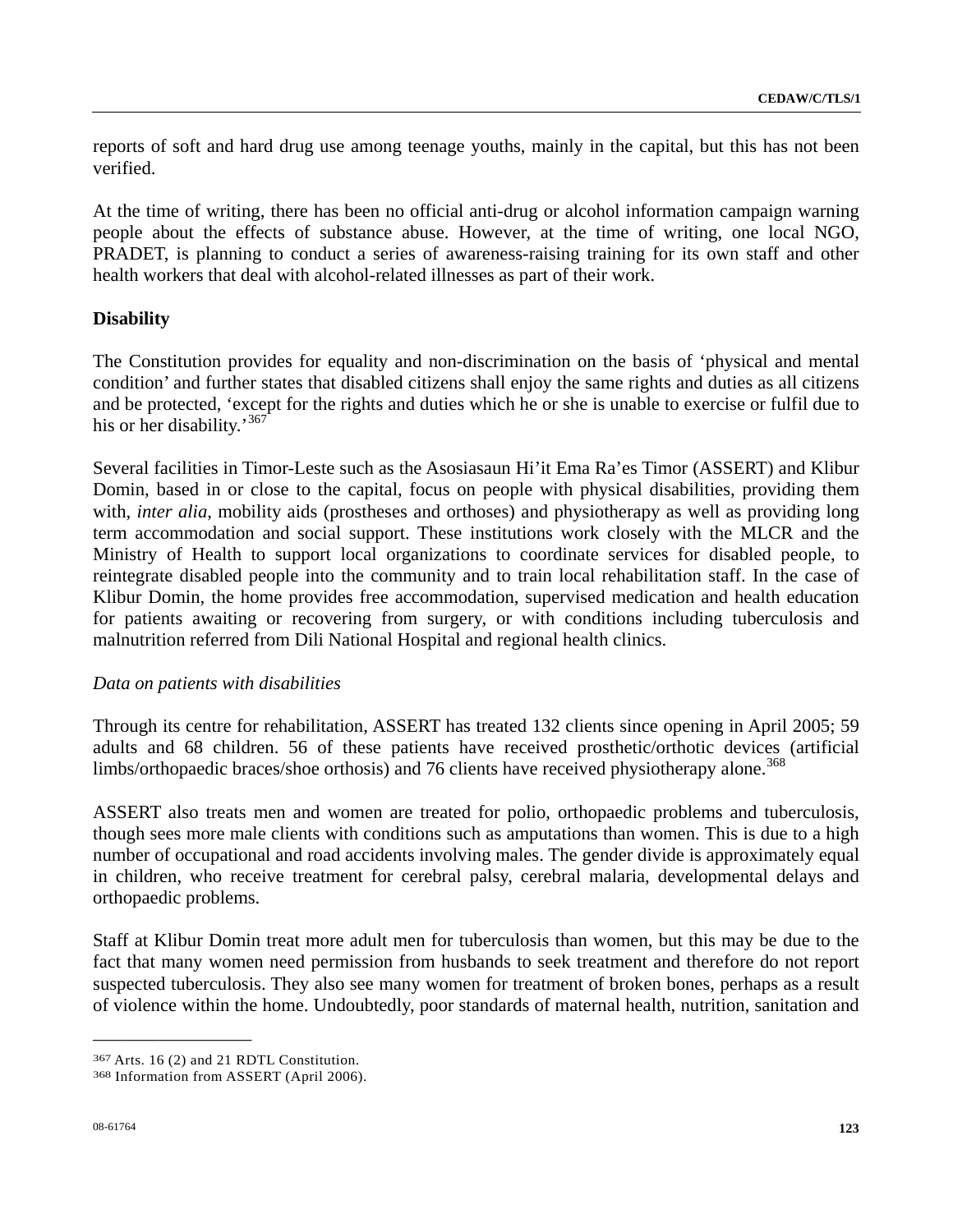lack of access to health care facilities contribute to high numbers of diseases and sickness leading to disability in women and children.

Although there is a lack of reliable data on disability in Timor-Leste, studies carried out by NGOs working in the field have provided an insight into the nature and extent of the problem. In 2002, it was estimated that just over one third of persons with a disability were female. The main forms of disability were physical, sight and speech impairment with disease and sickness contributing to just under two-thirds of all disabilities followed by birth and accidents.<sup>[3](#page-123-0)69</sup>

# **HIV/AIDS**

### *Women's exposure to HIV/AIDS*

There are a number of factors that can increase women's exposure to HIV/AIDS in Timor-Leste. These include population displacement, violence which took place during the Indonesian occupation in addition to possible interaction with male expatriates, including peacekeepers, post-1999. In addition, the high prevalence of domestic violence and sexual assault, as noted by delegates at the Regional Women's Congresses, low literacy and education levels, economic dependence on men as well as cultural constraints preventing open discussions on matters of gender, sexuality and reproductive health could create high-risk conditions for the spread of the disease among women.

The first phase of the National HIV/AIDS Strategic Plan advocates the 'ABC' strategy, i.e., Abstinence - Be Faithful – Condoms as a means of minimizing HIV infection. However, given the results of the Family Health International Study indicating significant levels of bisexual and extramarital sex among men, coupled with the high prevalence of sexually transmitted diseases and extremely low condom use by men, a significant risk to women still exists even if they only ever have one sexual partner i.e. their husband or partner. The inferior position of women in Timor-Leste effectively means they cannot negotiate condom use or indeed fidelity from their spouses or partners nor are they in a position to abstain if they are being sexually assaulted.

### *Raising women's awareness of STIs and HIV/AIDS*

As noted in the CCD, there are very low levels of awareness or knowledge of HIV/AIDS in Timor-Leste, especially among women, although younger more educated women in urban areas were much better informed than older women in rural areas.<sup>[3](#page-123-1)70</sup> An issue which has emerged strongly from recent workshops on HIV/AIDS is how the traditional role of women in Timorese society is an impediment to  $HIV/AIDS$  and sex education.<sup>[37](#page-123-2)1</sup> As such, and in accordance with CEDAW General Recommendation No. 15, a range of measures in Dili and some of the districts have been introduced

<span id="page-123-0"></span><sup>369</sup> Country Paper on the Situation of the Rights of Persons with Disabilities, for the UNESCAP Expert Group Meeting and Seminar on an International Convention to Protect and Promote the Rights and Dignity of Persons with Disabilities (Bangkok, 2-4 June 2003), MLCR (2003).<br><sup>370</sup> DHS (2003), p. 227.<br><sup>371</sup> Migration Patterns Survey and HIV Vulnerability Assessment Mapping in Selected Districts of Timor-Leste (Abridged

<span id="page-123-1"></span>

<span id="page-123-2"></span>Report), (March 2006), p. 5.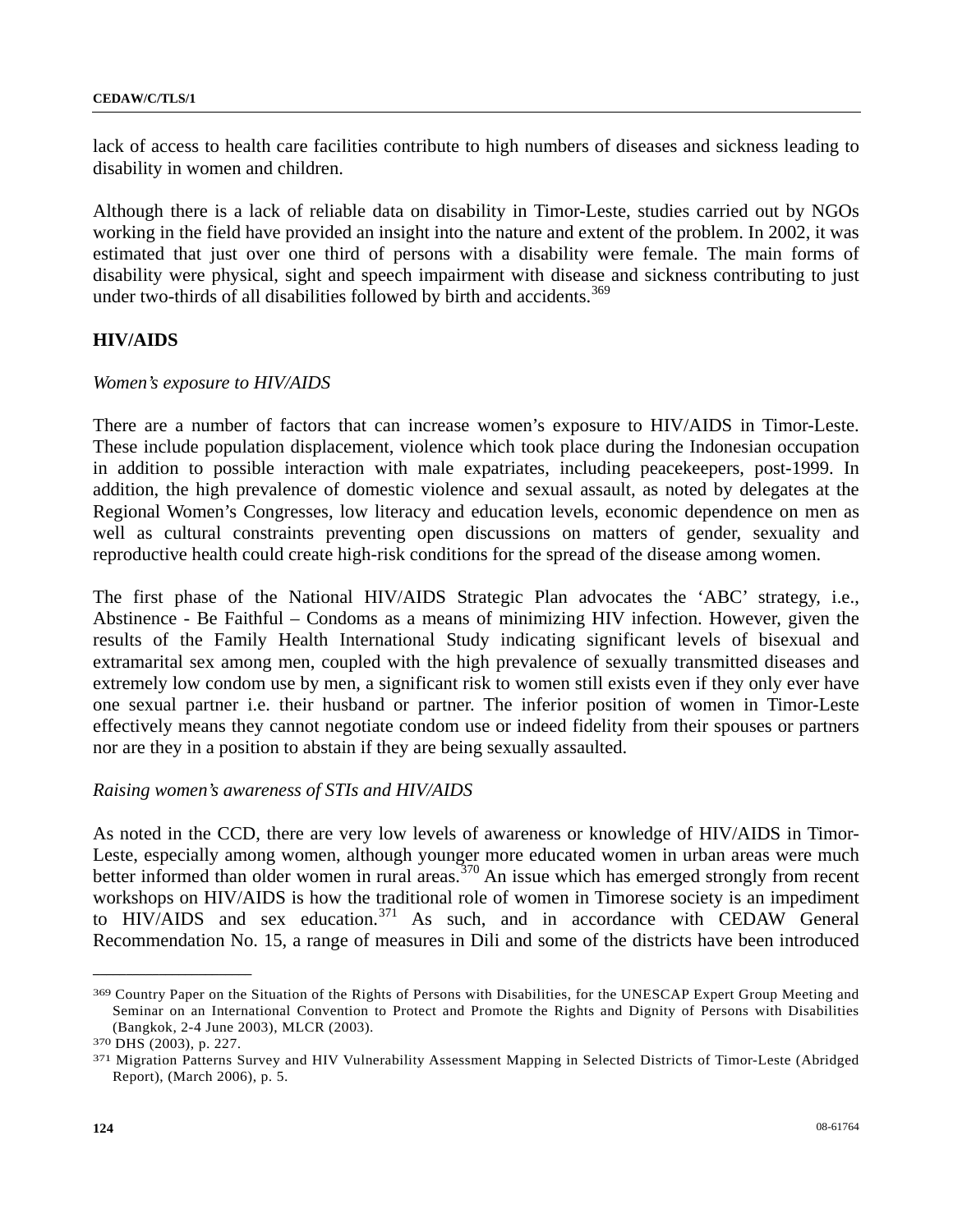to increase awareness, especially among women and girls of the risks and effects of sexually transmitted infections, particularly HIV/AIDS.

Foremost among these has been the information campaigns by the Ministry of Health to increase understanding of HIV/AIDS. The Ministry has distributed brochures and posters containing information about HIV/AIDS and other diseases for the community at health centres, private clinics and hospitals. It has also made several broadcasts on local television and radio. A large event was held in the Kampo Demokrasia the capitol to raise awareness about the condition and there have been additional events held annually to commemorate World Aids Day.

In addition, seminars have been held in junior and senior high schools to raise awareness.<sup>[37](#page-124-0)2</sup> In most of these cases, the training has been initiated and provided through a faith-based organization, an UN Agency or NGO. In the districts, both Government and NGOs have provided HIV/AIDS health and education services. For instance, Baucau District Hospital and the smaller clinics and health services provide HIV/AIDS education and (IEC) communication materials. Through the UNDP Baucau Civic Education Programme, a programme of training for staff from high schools in Baucau has been conducted. Although VCT services are available in Dili and the districts, there have been reports of lack of confidentiality and, as such, men and women are reluctant to use these services.

The Government recognizes that despite efforts at awareness raising, there is still difficulty in discussing and little understanding about HIV/AIDS and sexual health problems in Timor-Leste. These types of health conditions are perceived as a source shame to those suffering them and both men and women are afraid to access health services due to the stigma and discrimination surrounding these conditions.[37](#page-124-1)3

At the time of writing, Family Health International and NGO partners Fundasaun Timor Har'i and CVTL, with USAID support, implement highly targeted HIV and STI prevention projects among groups which have been identified as being at high risk for HIV/AIDS and STIs. The target groups are female sex workers, also men who have sex with men, the national police force and national military forces. Family Health International and its partners have designed projects which use a peer outreach methodology to provide beneficiaries with targeted behaviour change communication materials, information and advice about HIV/STI prevention and condoms. The project also provides STI treatment for targeted groups and voluntary counseling and testing.

The project targeting female sex workers emphasizes the need for women to know about HIV/AIDS, ways of transmission as well as learning about their HIV status and knowing how to prevent HIV and STIs through abstinence, fidelity or condom use. Free condoms, STI and VCT services are provided. Life skills training is also planned for female sex workers so as they can protect themselves with clients. This project also includes skill training designed to provide female sex workers with other professional options. It targets approximately 340 Timorese and Indonesian female sex workers in

<span id="page-124-1"></span><span id="page-124-0"></span><sup>372</sup> Information from the Ministry of Health.<br>373 Migration Patterns Survey and HIV Vulnerability Assessment Mapping in Selected Districts of Timor-Leste (Abridged Report), (March 2006) ps. 35-36.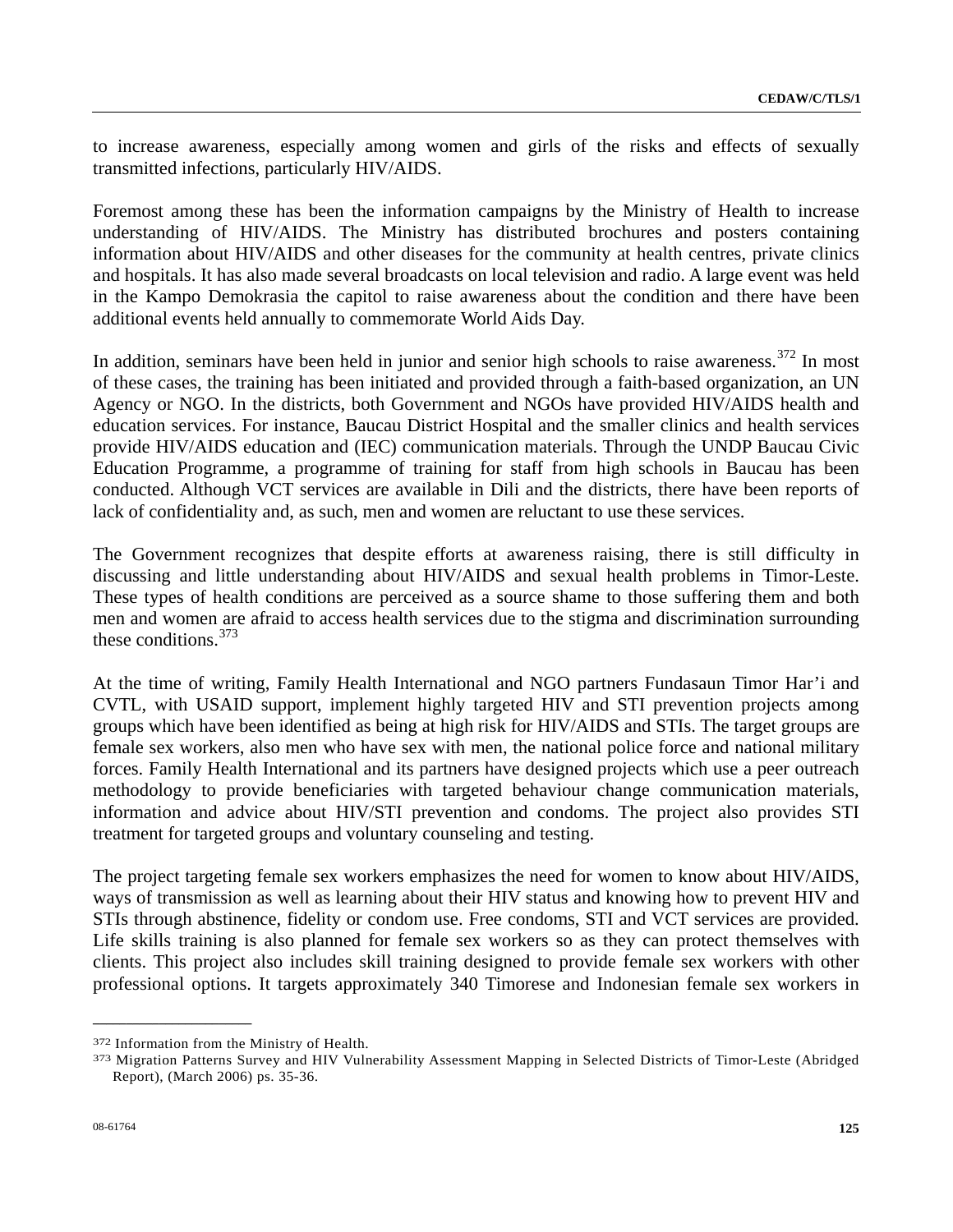Dili, Cova Lima and Bobonaro. This represents almost all Timorese and Indonesian female sex workers in these towns and Dili.

# *Counseling services available to women and girls with reproductive and sexual health problems*

With USAID support, Family Health International and its partners Café Timor Clinic and Bairo Pite Clinic provide HIV counseling and testing services. Female sex workers are a large beneficiary group; as such, particular attention is taken to ensure that these services are friendly and non-stigmatizing. In addition, Dili National Hospital and the National Laboratory also provide VCT.

As described in more detail elsewhere in this report, local NGOs PRADET and Fokupers provide counseling for women and young girls who are victims of domestic violence, sexual assault and child abuse which includes some counseling on sexual health problems.

With the support of WHO and UNFPA, the Ministry of Health has developed standards on counseling and information for women on both traditional and modern methods of contraception, which has been adapted to a local context. The standards have been translated into Bahasa Indonesian and relevant information into Tetum. Also, as described earlier in this report, the Ministry of Health, with support from UNICEF and the Alola Foundation has introduced the 'Life Skills' training to the school curriculum (see relevant section in 'Equality in Education' in this report).

# *Art. 13 CEDAW: Social and Economic Benefits*

### **Equality in Social Benefits and Assistance**

As already outlined in the CCD, the rights to social and economic benefits are constitutionally affirmed for every citizen and it is incumbent upon the Government, 'in accordance with its national resources',<sup>[37](#page-125-0)4</sup> to promote the establishment of a social security system; however, current budget limitations have precluded the formation of such a system to date. In theory, a framework for family benefits does exist, $3^{75}$  $3^{75}$  though Government policy has concentrated on improving the efficacy of the child maintenance system. As noted elsewhere in this report, there have been few judicial rulings in child maintenance cases and women in recent regional CEDAW consultations have indicated that receiving any payments from spouses or partners remains a problem.<sup>[37](#page-125-2)6</sup>

Although there is no discrimination in theory on the basis of gender in current laws relating to the provision of social assistance and security, in practice the situation is different. For example, while Art. 10. 33 (a) of the NDP refers to need to provide services such as day care centres for working women with children, the reality is such that only a small percentage of women are engaged in the national labour force and therefore in a position whereby they could benefit from these services. As already noted, women are not normally encouraged to work and those in employment outside the

<span id="page-125-1"></span><span id="page-125-0"></span> $374$  Art. 56 (2) RDTL Constitution.<br> $375$  Also in the public sector, Art. 49 of the Civil Service Law No. 8/2004 provides for equal entitlements such as family and daily allowances and medical care for civil servants and their dependent relatives. 376 Results of the Regional CEDAW Treaty Reporting Workshops (2005).

<span id="page-125-2"></span>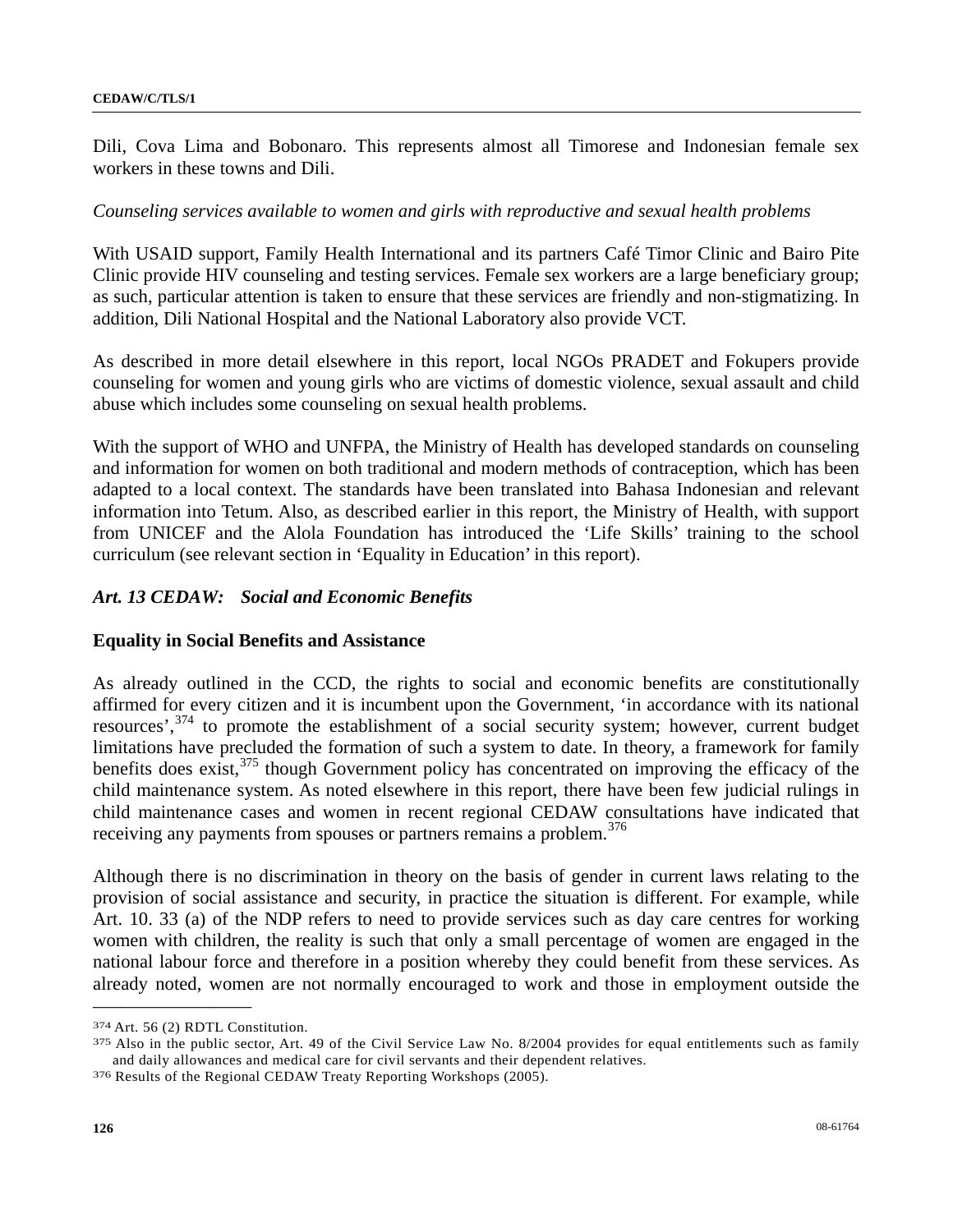home would normally have to rely on extended family members to look after children. To date, no formal system of child care services exists in Timor-Leste.

### *Emergency Social Benefits*

As detailed in the CCD, and in accordance with Article 56 (3) of the Constitution, a Social Solidarity Fund exists for emergency cases, administered by the DNSS in the MTRC. Current emergency assistance is given to both women and men, but prioritizes those most in need such as children of poor families, including those with single mothers, women with no means of economic support, women survivors of domestic violence, older and disabled women and widows.

This assistance consists of foods stuffs and basic amenities such as oil, candles, and kitchen kits and mosquito nets. Some specific recreational programmes targeting the elderly and widows have also been designed and are expected to be implemented shortly. The number of women who have asked for assistance has significantly increased in recent years. In 2003, equal numbers of women and men (272) received assistance, which increased to 279 women and 448 men in 2004. In 2005, the figures had approximately tripled, with 854 women as compared with 820 men seeking assistance.<sup>[37](#page-126-0)7</sup>

Emergency assistance has also been administered to women through the Urgent Reparations Programme established by the CAVR. However, women have encountered obstacles in accessing these benefits, which include difficulties accessing information about the work of the CAVR as well as the cultural belief that men already represented families' experiences of the conflict. These difficulties also partially reflect the overall logistical problems of providing emergency assistance for those most in need, as they often live in rural and remote areas and are not easily identified.<sup>[37](#page-126-1)8</sup> To offset this, the CAVR tried to ensure that more women than men were invited to its healing workshops organized as part of the Reparations Programme, where they received monetary assistance. It also enlisted the help of two women's NGOs to deliver services to groups of women in an attempt to address the gender imbalance.<sup>[37](#page-126-2)9</sup> The issue of reparations for women will be further explored in the section on 'Women in the Conflict.'

### **Equal Access to Financial Credit**

### *Women's lack of access to credit facilities*

In principle, and in accordance with the guarantees of non-discrimination as asserted in the Constitution, access to credit should be made available without discrimination. However, the lack of access of women to credit has been identified as a major issue at the Regional Women's Congresses and the Government through the  $NDP<sup>380</sup>$  $NDP<sup>380</sup>$  $NDP<sup>380</sup>$  recognizes the need to improve such services for women.

<span id="page-126-2"></span>

<span id="page-126-1"></span><span id="page-126-0"></span><sup>&</sup>lt;sup>377</sup> Interview with representative of the DNSS in the MLCR (January 2006).<br><sup>378</sup> Results from the Regional CEDAW Treaty Reporting Workshops (2005).<br><sup>379</sup> G. Wandita, K. Campbell-Nelson, M. Leong-Pereira, 'Gender and Repar 'Engendering Reparations: Recognizing and Compensating Women Victims of Human Rights Violations', forthcoming publication by ICTJ-Social Science Council (2006), p. 24. 380 Part 3, Art. 10.33 (b).

<span id="page-126-3"></span>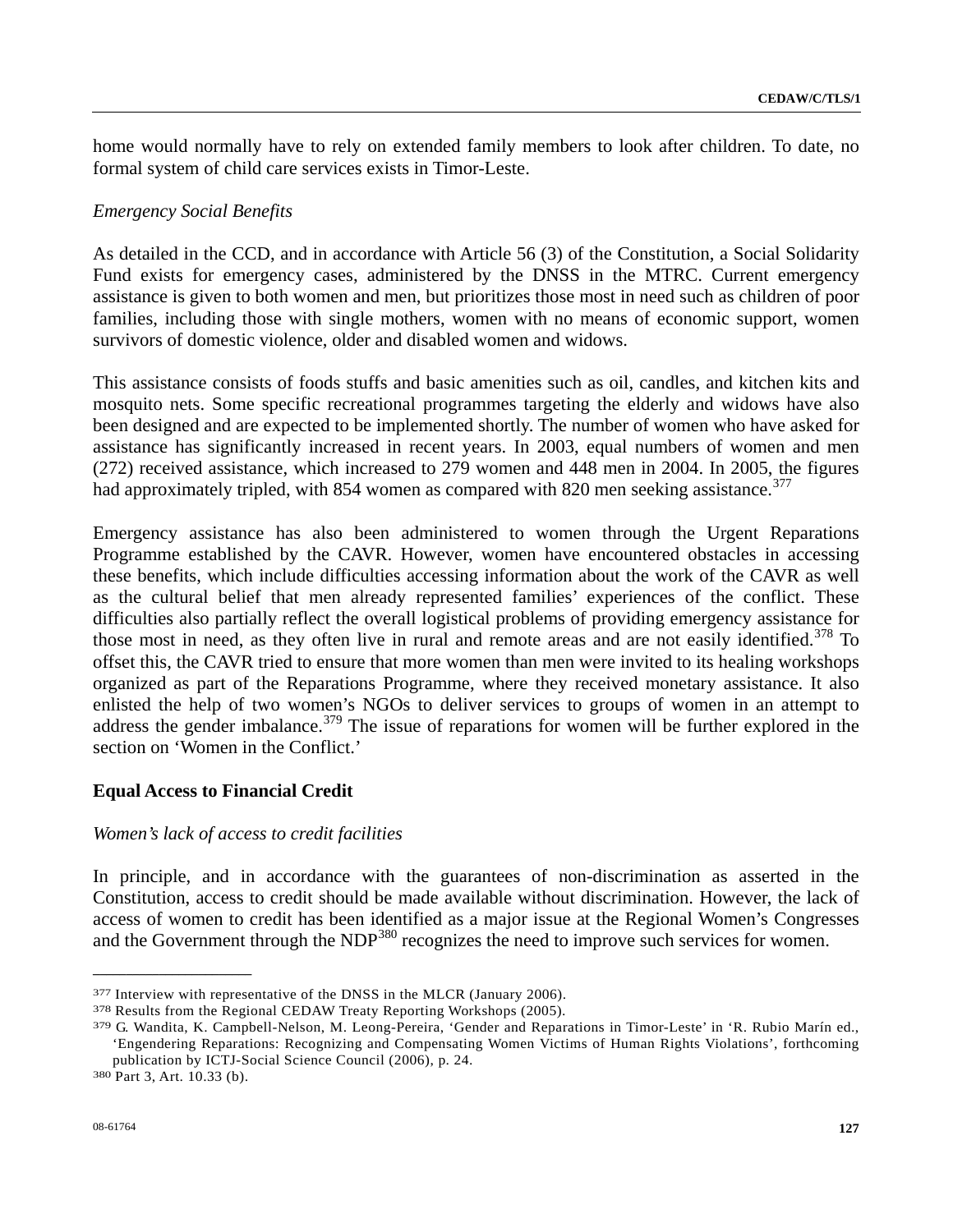At the outset, there are few formal credit facilities which provide assistance to the micro and small enterprise sector in Timor-Leste. The successes of small loan schemes have been mixed and whether women and those living in rural areas receive credit depends very much upon the respective institution. An ADB survey carried out shortly after the end of Indonesian occupation found that 56% of the respondents, of whom two-thirds were women, had no access to credit. In order to obtain credit, women had to prove they were in a public sector job, had a husband in such a job, provide reference letters and fill out application forms. Their husband's signature was also required in the applications in order for women to obtain loans.<sup>[38](#page-127-0)1</sup> A current additional requirement is that all women and men must provide a health certificate from their doctor to state that they are in good health and can pay back a loan.

A UNDP/ILO survey carried out in 2001 stated that only 6% of entrepreneurs interviewed had received a loan of any kind. Many of these enterprise owners stated that the lending interest rate was too high and loans tended to be given to a very narrow set of activities.<sup>[38](#page-127-1)2</sup>

At the time of writing, there are only three foreign banks operating in the country<sup>[38](#page-127-2)3</sup> all of which are located in the capital. All provide some form of credit lines; however, they tend to target what they consider productive activities and for the most part ignore activities in the informal sector. One bank provides loans only if the borrower deposits an amount equal to the sum on loan.<sup>[38](#page-127-3)4</sup> This is a major barrier to many women as most do not have the necessary collateral to obtain the loan in the first instance. One bank though does provide credit to women in their own right for small businesses based in Dili and has noted that, on the whole, women are less likely to default on repayments.

To date, the largest scheme for small enterprise programmes in Timor-Leste has been the World Bank Small Enterprise Project (SEP). A positive aspect of this project has been the creation of 1,326 jobs; however  $72\%$  of these positions were filled by men.<sup>[38](#page-127-4)5</sup>

The results of this project also indicate a trend to fund male-dominated activities. Two-fifths of total loans have been granted to transport services and one in four loans given to operations in Dili. The majority of the remainder of the loans have gone towards purchasing taxis, mini-buses, shops, carpentry and repairs workshops and coffee processing. A recent market survey into community business opportunities in Timor-Leste carried out by the MLCR in 2005 confirms a clear gender divide in enterprise ideas. Women look to commercially develop traditional skills of cooking, sewing and handicraft production whilst men's ideas for potential businesses tend to focus on mechanical and technological skills.<sup>[3](#page-127-5)86</sup> Of the 335 loans dispersed as part of the SEP, only 16% of loans were awarded to business women.<sup>[38](#page-127-6)7</sup>

<span id="page-127-0"></span><sup>381</sup> O' Keefe, 'Women in Timor-Leste: Report on Women and Health, Education, Economic Capacity and Participation in the Decision Making Process' (Ireland Aid, 2002) p. 17.<br>
382 Ibid., p. 78.<br>
383 Bank Mandiri, Banco Nacional Ultramarino (BNU) and ANZ Bank.<br>
384 O' Keefe, 'Women in Timor-Leste: Report on Women and Health, Education, Econ

<span id="page-127-1"></span>

<span id="page-127-2"></span>

<span id="page-127-3"></span>the Decision Making Process' (Ireland Aid, 2002) p. 79.<br>
385 Ibid., ps. 79-80.<br>
386 STAGE, 'Community Business Opportunities: Market Survey Vol. 1' (MLCR, ILO, EC, UNDP) (September 2005), p. 2.<br>
387 O' Keefe, 'Women in Tim

<span id="page-127-4"></span>

<span id="page-127-5"></span>

<span id="page-127-6"></span>the Decision Making Process' (Ireland Aid, 2002), p. 79.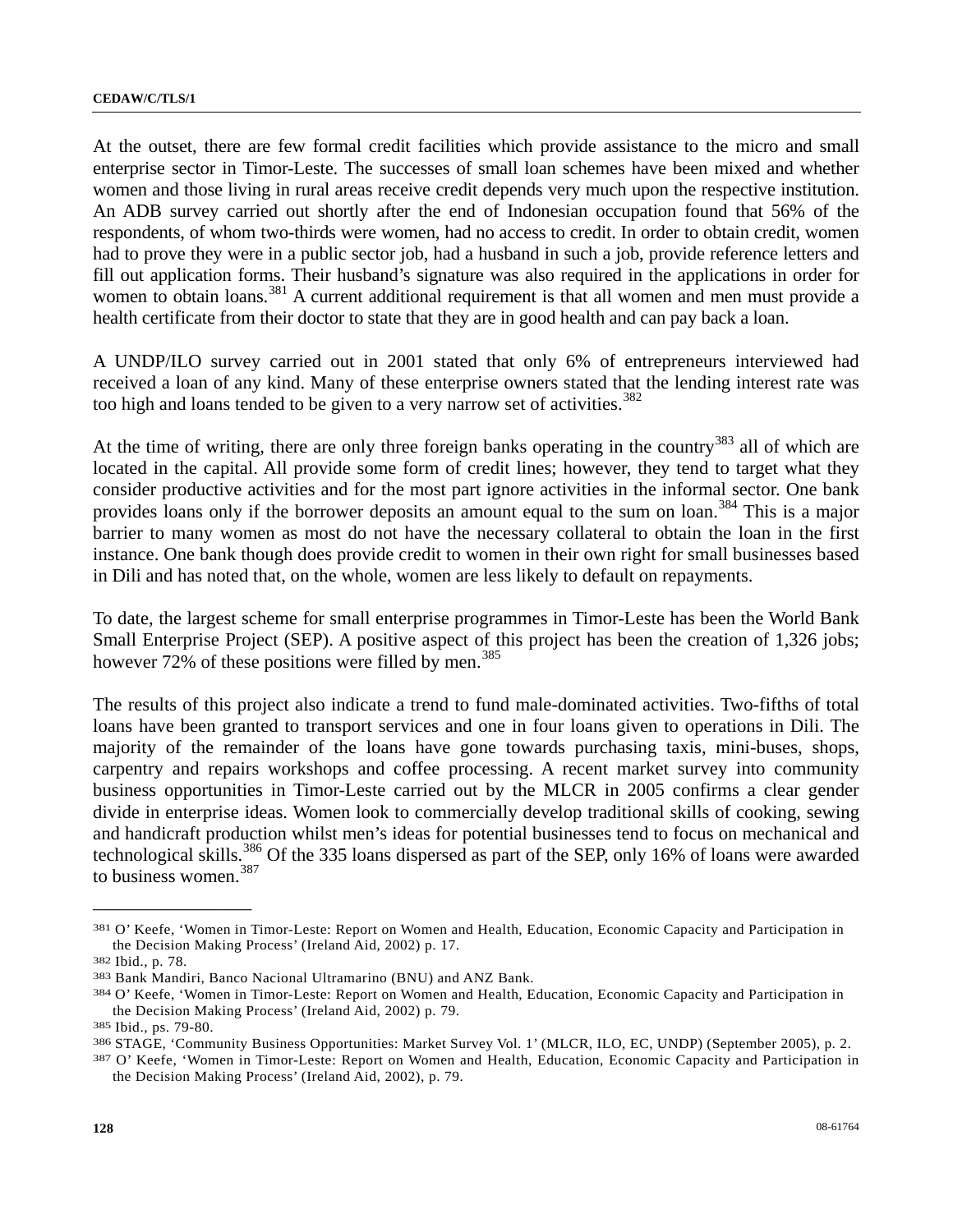Another difficulty of loan schemes such as the SEP is that they are not intended for micro-enterprises in the informal sector, where the majority of Timorese women work. These smaller schemes usually require loans of between USD 50-100. Some donor-funded micro-credit programmes do exist to fill this gap and are implemented by NGOs. Whilst there have been attempts made to both coordinate and regularize these programmes, further evaluation of these projects needs to be carried out.<sup>[38](#page-128-0)8</sup>

### *Measures to provide credit facilities*

The Asian Development Bank (ADB) is currently implementing a Micro-Finance Development Project which seeks to:

- Develop the policy and strategic framework that will be conducive to, and supportive of, the development of micro-finance institutions (MFI's);
- Develop appropriate local capacity to set up proven models of effective MFI's;
- Rehabilitate and expand the operations of credit unions (CU) that existed in the country prior to the 1999 conflict;  $389$  $389$
- Establish a micro-finance bank, managed and operated entirely by national staff.

Acknowledging the barriers that women face in obtaining formal credit, the ADB aims to provide micro-enterprise programmes that make access to credit easier for women by offering loans at affordable rates and quickly. Women are assisted in completing the necessary paperwork while social pressure and the incentive of future loans are methods used to ensure repayment.<sup>[39](#page-128-2)0</sup> Under the STAGE Project, to date, approximately 5000 women in several districts have benefited from micro-credit programmes.[3](#page-128-3)91

# **Participation in Recreational Activities, Sports and Cultural Life**

As already outlined in the sections on education in this report, the Government has made it a priority to include sports education in the school curriculum as part of overall efforts to raise the profile of sport in Timor-Leste. Many of the challenges against successful introduction in schools such as limited technical capacity and insufficient equipment apply equally to local sports centres targeting the wider community.

In accordance with the provisions of the Constitution, every citizen has the right to cultural enjoyment and creativity.<sup>[39](#page-128-4)2</sup> Timorese women regularly showcase their talents at local art exhibitions and are

<span id="page-128-1"></span><span id="page-128-0"></span><sup>&</sup>lt;sup>388</sup> Country Gender Assessment: Timor-Leste (UNIFEM, ADB 2005), p. 25.<br><sup>389</sup> To date the project has not been able to fully implement its intention to rehabilitate local credit unions due to poor governance of the country's Credit Union Federation. Instead, it is considering capacity building with local staff from the Institute of Micro-Finance of Timor-Leste (IMFTL) to implement a direct scheme for credit unions and promote branch-level transactions with them. See Timor-Leste Human Development Report (2006), p. 29.<br><sup>390</sup> C. O'Keefe, 'Report on the Situation of Women in East Timor' (Ireland Aid, 2002), p. 80.<br><sup>391</sup> Interview with representativ

<span id="page-128-2"></span>

<span id="page-128-3"></span>

<span id="page-128-4"></span>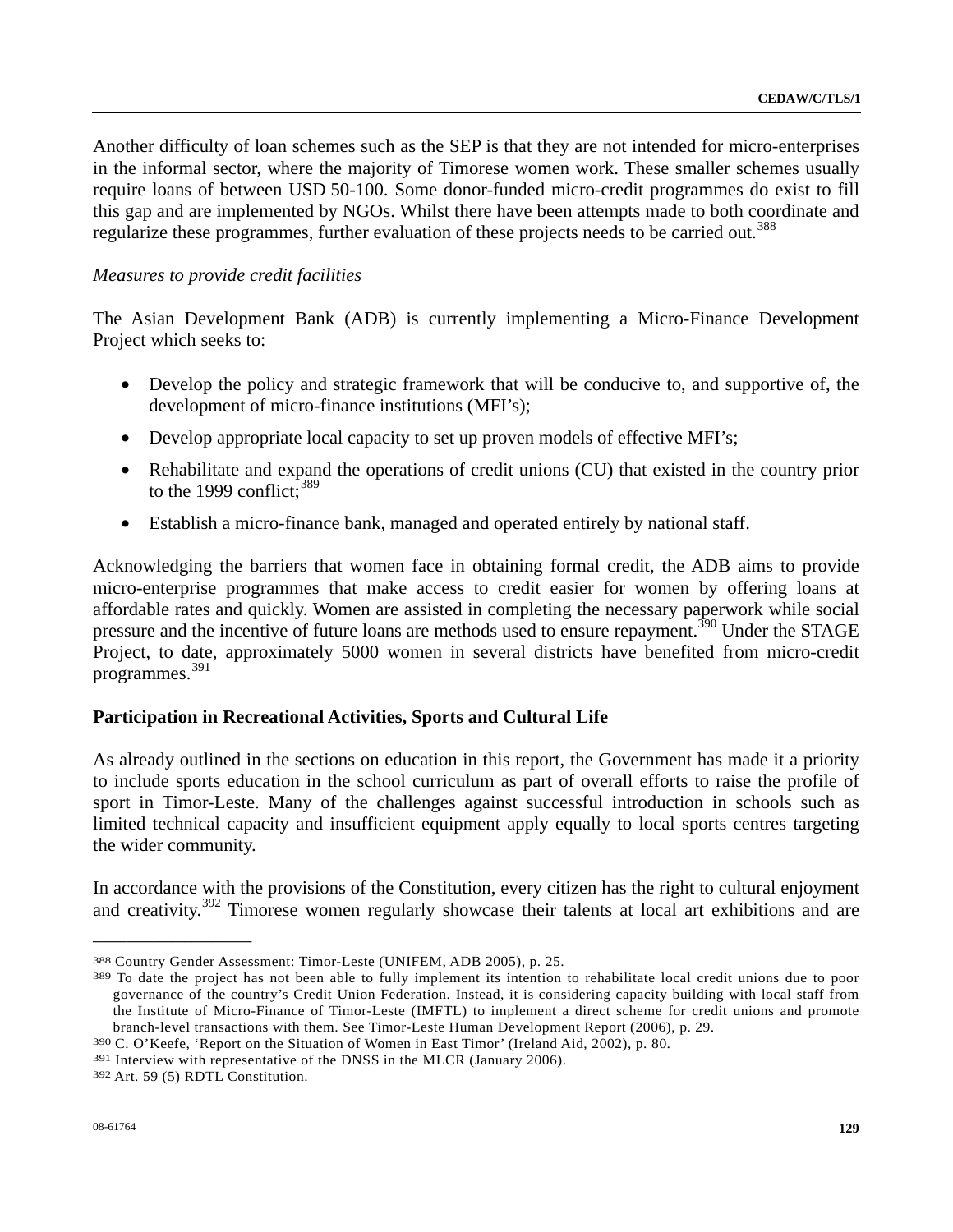active in dance and theatre groups, such as the 'Kuda Talin' group, often performing pieces specifically relating to the situation of Timorese women. A popular expression of Timorese culture is traditional dance and song, which is performed by women and young girls and regularly broadcast on local television.

At present, little data exists regarding the diversity of Timorese culture, including the production of its many handicrafts. Given the lack of traditional teachers, predominantly female, who can pass on skills such as tais weaving, this knowledge is in danger of being lost to future generations. Other popular cultural activities such as cockfighting are almost exclusively male; nonetheless, they can have a detrimental impact on the lives of women. In the CEDAW consultations, this activity has been associated with gambling and alcohol consumption, which can have negative consequences for the family and women in particular. Vital income for food, education and healthcare is lost and family members adversely affected by alcohol-related violence.<sup>[3](#page-129-0)93</sup>

# *Art. 14 CEDAW: Rural Women*

### **Rural Women in the Population**

As noted in the CCD, men outnumber women in Timor-Leste and this ratio is greater in rural areas. The figures also vary quite considerably between districts.<sup>[39](#page-129-1)4</sup> According to the 2004 Census, just under three-quarters of the total population live in rural areas and women account for 49.7% of the total rural population.

#### *Migration patterns of rural women*

This pattern is due to migration, where mainly young men, who have greater mobility, are moving between districts and coming to the capital. Those migrating have tended to have received some schooling.<sup>[39](#page-129-2)5</sup> Research has suggested that many rural residents are travelling to urban areas in search of employment, to study and/or to escape family problems. The additional impact of international development agencies also increases migration and mobility, attracting people to the capital.<sup>[3](#page-129-3)96</sup> If ease of mobility and access to education are factors influencing migration from the districts, then rural women may be less likely to travel to urban centres with the same frequency as men.

<span id="page-129-1"></span><span id="page-129-0"></span>

<sup>&</sup>lt;sup>393</sup> Results of the Regional CEDAW Treaty Reporting Workshops (2005).<br><sup>394</sup> There is on average 103 males for every 100 females in the country. In rural areas, this ratio increases to 110 males for every 100 females. There are 115 males for every 100 females in Dili district in comparison to 96 males per 100 females in Lautem. See Timor-Leste Census of Population and Housing (2004). 395 Migration Patterns Survey and HIV Vulnerability Assessment Mapping in Selected Districts of Timor-Leste (UNAIDS,

<span id="page-129-2"></span>IOM) (2006), p. 5. 396 Ibid., p. 4.

<span id="page-129-3"></span>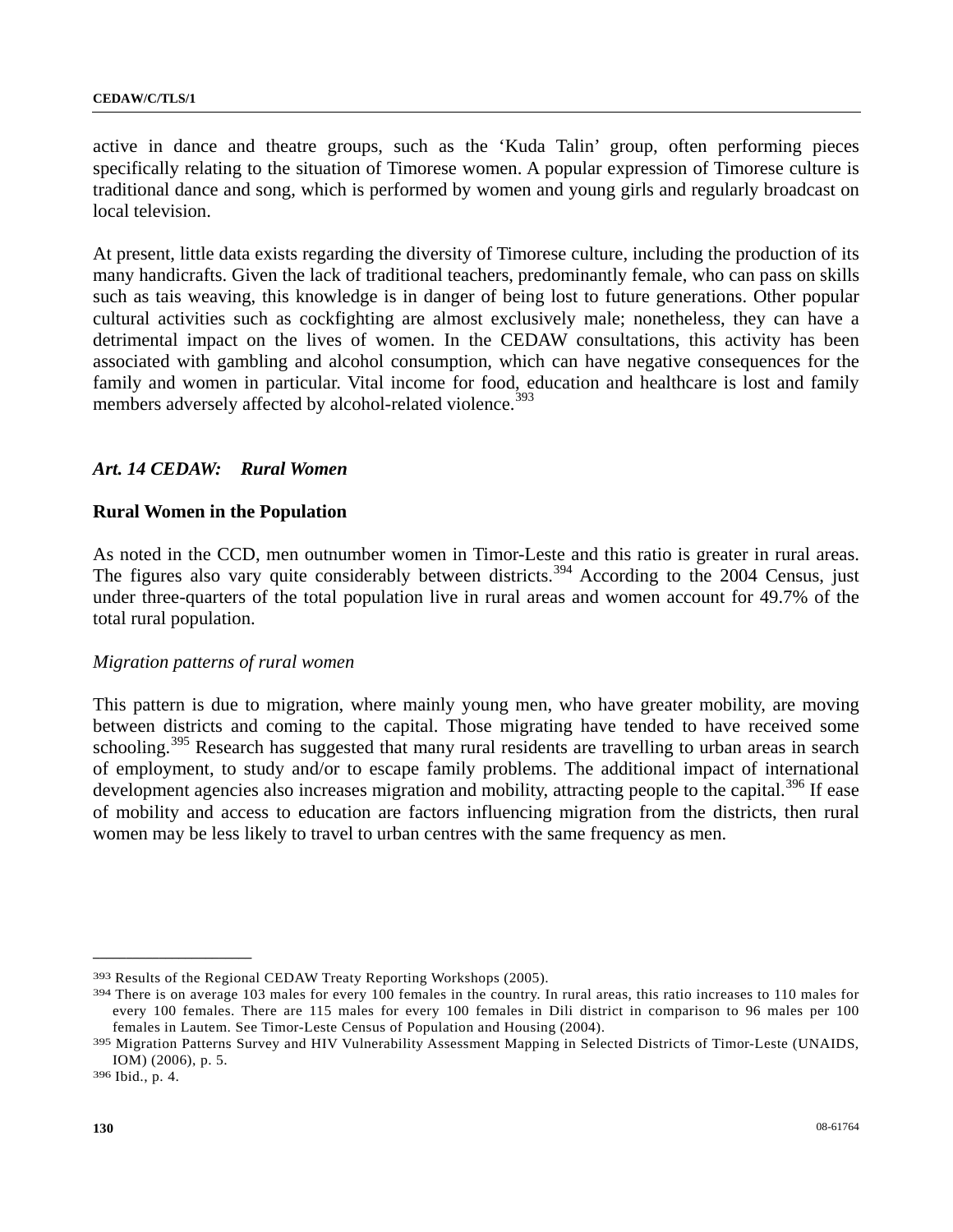# *Female Headed Households in Rural Areas*

As already noted in this report, 19% of all private households are headed by women; however, a large proportion of these are headed by older women. For example, 42% of household heads over 64 years of age are female. In rural areas, 19.2% of all private households are headed by women as compared to 17.9% in urban areas.<sup>[39](#page-130-0)7</sup> This percentage varies quite considerably by district, with 12.8% of female headed households per private households in Manufahi as compared with  $31.7\%$  in Manatuto.<sup>[39](#page-130-1)8</sup>

Female headed households have been identified among the most vulnerable population. As these households' main occupation is agriculture, without joint support and a lack of local waged labour, it is very difficult for women to manage their work by themselves.<sup>[39](#page-130-2)9</sup>

# **Rural Women and Unpaid Labour**

As already described in the section on 'Equality in Employment', women play a significant role in the informal economy and in the survival of their families. In rural areas, just less than 90% of all female employment is in the agricultural sector.<sup> $400$  $400$ </sup> In accordance with CEDAW General Recommendation No. 16, the Government can report that 70% of women in agriculture compared with 46% of women in non-agriculture do not receive payment for their services; however these figures must be put in context in a society heavily dependent on subsistence farming. Of those women who do receive a cash income, 1% work in agriculture and 25% outside this sector.<sup> $401$  $401$ </sup> Most of women's unpaid labour in the agriculture sector is family labour.

Most women working in the agricultural sector work part time.<sup> $402$  $402$ </sup> Only 9% of women in agriculture worked all year round, the majority of whom (86%) are seasonal workers.<sup>[4](#page-130-6)03</sup> No information on men's occupation was collected in the DHS survey for the purposes of comparison.

### **Rural Women's Access to Social Services**

The problems facing rural women in relation to access to health care, training and education and credit have been described throughout this report. As noted, they are less likely to receive ante-natal and emergency obstetric care than women in urban areas. Infant mortality rates are especially high in western districts. They are also less likely to discuss matters relating to family planning with their husbands than urban women and a low level of knowledge about sexual health in general increases their vulnerability to STIs and HIV/AIDS.

<span id="page-130-1"></span><span id="page-130-0"></span><sup>&</sup>lt;sup>397</sup> Timor-Leste Census of Population and Housing (2004).<br><sup>398</sup> Ibid.<br><sup>399</sup> Food Insecurity and Vulnerability Analysis: Timor-Leste (WFP) (2005), p. 57.<br><sup>400</sup> Country Gender Assessment: Timor-Leste (UNIFEM, ADB 2005), p.

<span id="page-130-3"></span><span id="page-130-2"></span>

<span id="page-130-4"></span>

<span id="page-130-5"></span>

<span id="page-130-6"></span>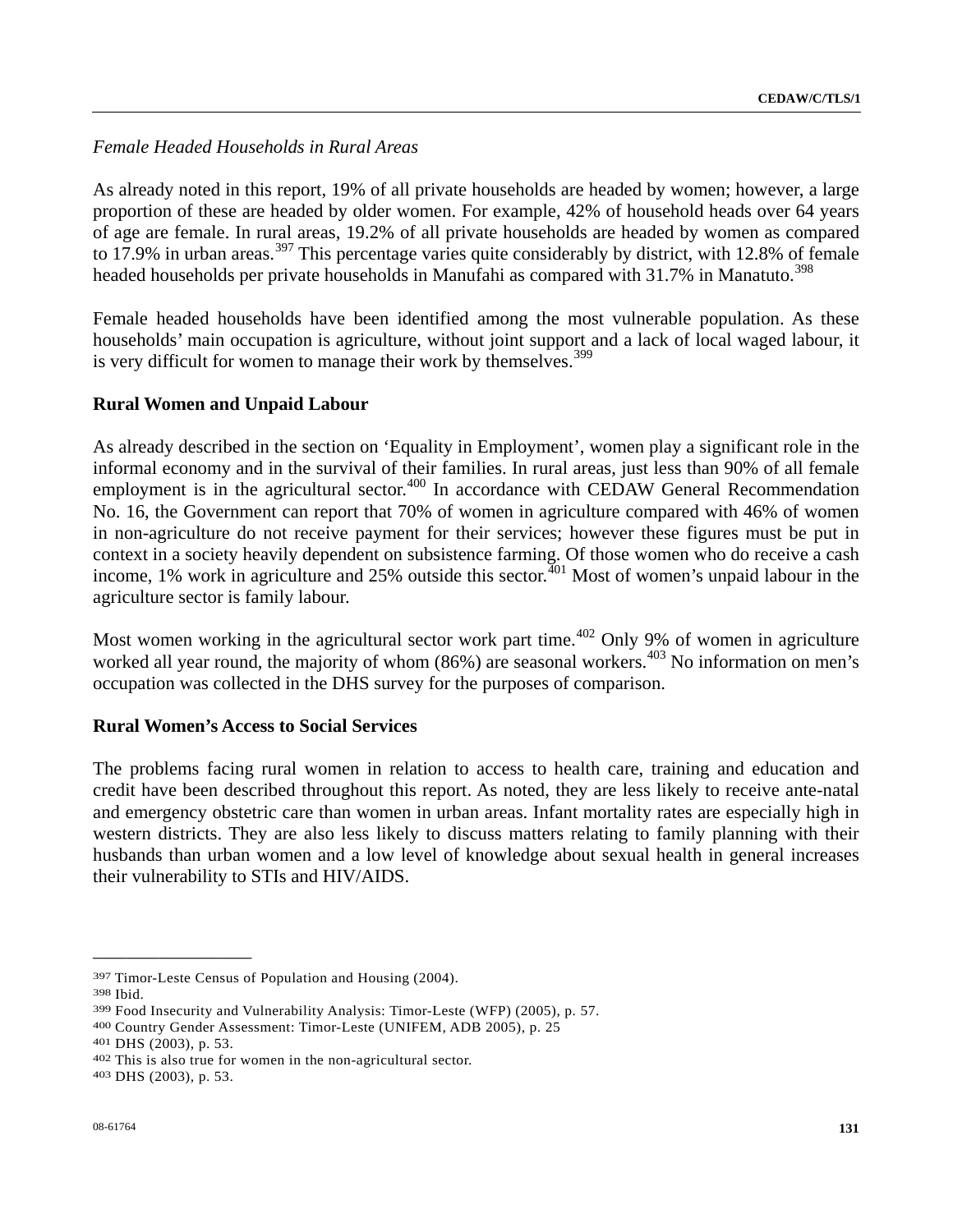Rural women are likely to have low levels of education and have limited access to secondary schools and tertiary institutions. High levels of illiteracy are prevalent among this group and poverty, cultural biases as well as a lack of transport effectively precludes their attendance at school. Women receive less food than men; they usually eat last and only one meal per day.<sup>[4](#page-131-0)04</sup> The highest levels of chronic energy deficiency (CED) has been found among women aged 45-49 years, from poor households, with no education and those from the rural west, rural central and highland regions.<sup>[40](#page-131-1)5</sup>

The lack of employment and income-generating activities leaves rural women and especially widows in an extremely vulnerable position. Having no other option to support their families, they can very easily turn to commercial sex activity and seek underage marriages for their female children.<sup>[4](#page-131-2)06</sup> Despite continuing efforts by support services and taking into consideration CEDAW General Recommendation No. 19 to ensure that special services are provided to isolated communities, there is less access to emergency medical and counseling services in rural than urban areas for victims of domestic violence, sexual assault and child abuse. Only 11% referrals to the Victim Support Services of JSMP in the period January – June 2006 came from the districts.<sup>[40](#page-131-3)7</sup> The high incidence of reported cases of gender-based violence as a whole in Dili district as compared to all districts may also be due to better access to police in urban than rural areas.

As noted in the section on 'Economic and Social Benefits', obtaining credit is a problem for women in Timor-Leste; however, it is also a problem for the rural sector generally. It is estimated that half of farmers borrow from traders and a further 14% from relatives and friends.<sup>[40](#page-131-4)8</sup> The remainder have no access to any form of credit. At the time of writing, the Ministry of Development and Environment is examining the possibility of introducing co-operative credit unions. Although the NDP explicitly identifies increased women's participation on rural councils,<sup>[4](#page-131-5)09</sup> the reality is that women's opinions are not sought on matters affecting their communities nor their participation encouraged, despite their playing a vibrant role in community activities. To date, rural women have had little say in the design and implementation of policies and programmes affecting them.

#### **Government Response**

Government attempts to address some of the problems outlined above have been described in various sections throughout this report. In its NDP, the Government recognizes the need to improve the quality and quantity of social services in rural areas, with a special focus on the poor, women and other vulnerable groups. $410$  $410$ 

<span id="page-131-2"></span>

<span id="page-131-1"></span><span id="page-131-0"></span><sup>&</sup>lt;sup>404</sup> Food Insecurity and Vulnerability Analysis: Timor-Leste (WFP) (2005), p. 52.<br><sup>405</sup> DHS (2003), Chapter 13.<br><sup>406</sup> Migration Patterns Survey and HIV Vulnerability Assessment Mapping in Selected Districts of Timor-Leste IOM) (2006) p. 35.<br>
407 VSS JSMP Bi-Annual Report (2006), p. 4.<br>
408 Timor-Leste Human Development Report (2006), p. 29.<br>
409 NDP, Part 3, Art. 9.20 (b) on Gender Equality.<br>
410 NDP, Part 3, Art. 10.37 (m).

<span id="page-131-3"></span>

<span id="page-131-4"></span>

<span id="page-131-5"></span>

<span id="page-131-6"></span>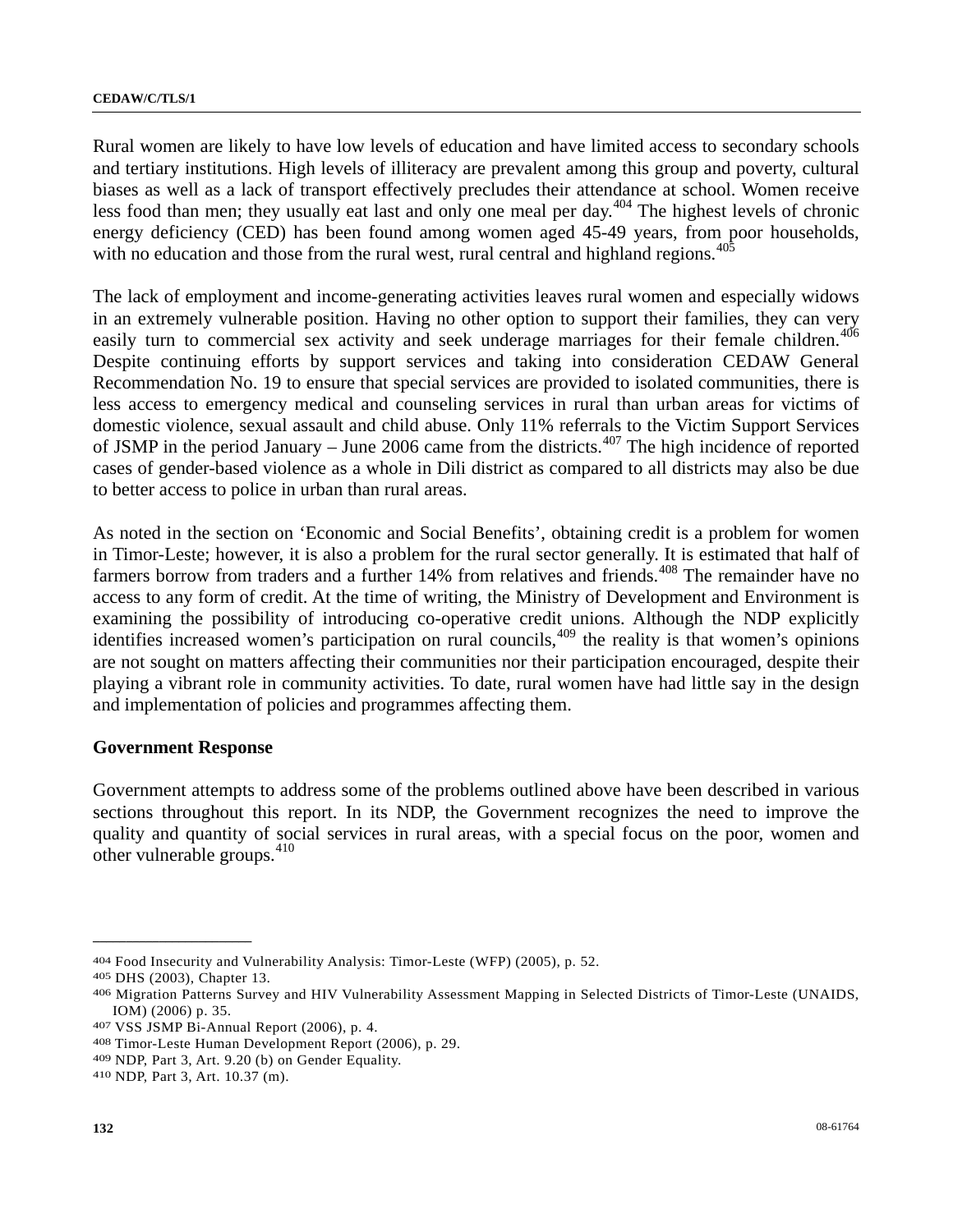In particular, the Government is attempting to address the needs of rural women in its policies in the agricultural sector; however, at the time of writing, it acknowledges that these are statements of intent and concrete programmes and projects have yet to be developed.

The Government intends that agriculture and livestock programmes will be aimed directly at food security and poverty reduction for all rural households. The proposed programmes will include particular activities that address household labour productivity, food production and nutrition and it is expected that these will have direct benefits for women and children. Attention will also be given to the particular needs and time constraints faced by women and female-headed households.<sup>[4](#page-132-0)11</sup>

Under the Food Security Programme, the special needs of women and disadvantaged groups will be mainstreamed, particularly in the attention to food supply, quality and preparation, home gardens and small animals and food wastage and storage. New education programmes in agriculture will be introduced in the Maliana, Natabora and Fuiloro Agriculture Vocational Schools, which will be of benefit to rural women.  $412$  $412$ 

The Government is also proposing gender training for the predominately male staff at the Ministry of Agriculture, Forestry and Fisheries to ensure that women are fully engaged in the new food security, service delivery, and commercial agriculture programmes. Techniques such as separate group activities for women, technologies targeted at women's interests and needs, and extension methods that accommodate low literacy and numeracy levels will be employed.<sup>[41](#page-132-2)3</sup> However, it is recognized that, at present, there is few staff to cover many districts and this may be a factor hindering effective implementations of plans.

In the forestry sector, the Government recognizes the need to involve women in traditional resource management processes<sup> $414$  $414$ </sup> though at the time of writing, no details of specific programmes can be provided. Further information on individual programmes can be included in the First Periodic Report.

In relation to the fishing sector, women participate in the processing and distribution of catches, although in Timor-Leste the catching sector is male dominated. As the offshore fishing resource is yet to be utilised, there is not yet any on-shore processing as seen in other well established fisheries in other regions. Once processing starts, attention must be paid to providing equal access to male and female employees at all levels. With the advent of community-based management concepts, it is well accepted that gender plays an important role, as some non-canoe based fishing (reef gleaning) is undertaken by female and children in many areas. It is envisaged that the proposed focus on community-based management projects will specifically address gender issues.<sup>[4](#page-132-4)15</sup> Again further information on developments in this sector can be provided in the First Periodic Report.

<span id="page-132-1"></span><span id="page-132-0"></span><sup>411</sup> Timor-Leste Agriculture, Forestry and Fisheries Sector Investment Programme (2006), ps. 19-20.<br>412 Ibid. 413 Ibid. 413 Ibid., ps. 30-31.<br><sup>414</sup> Ibid., p. 47.

<span id="page-132-2"></span>

<span id="page-132-3"></span>

<span id="page-132-4"></span>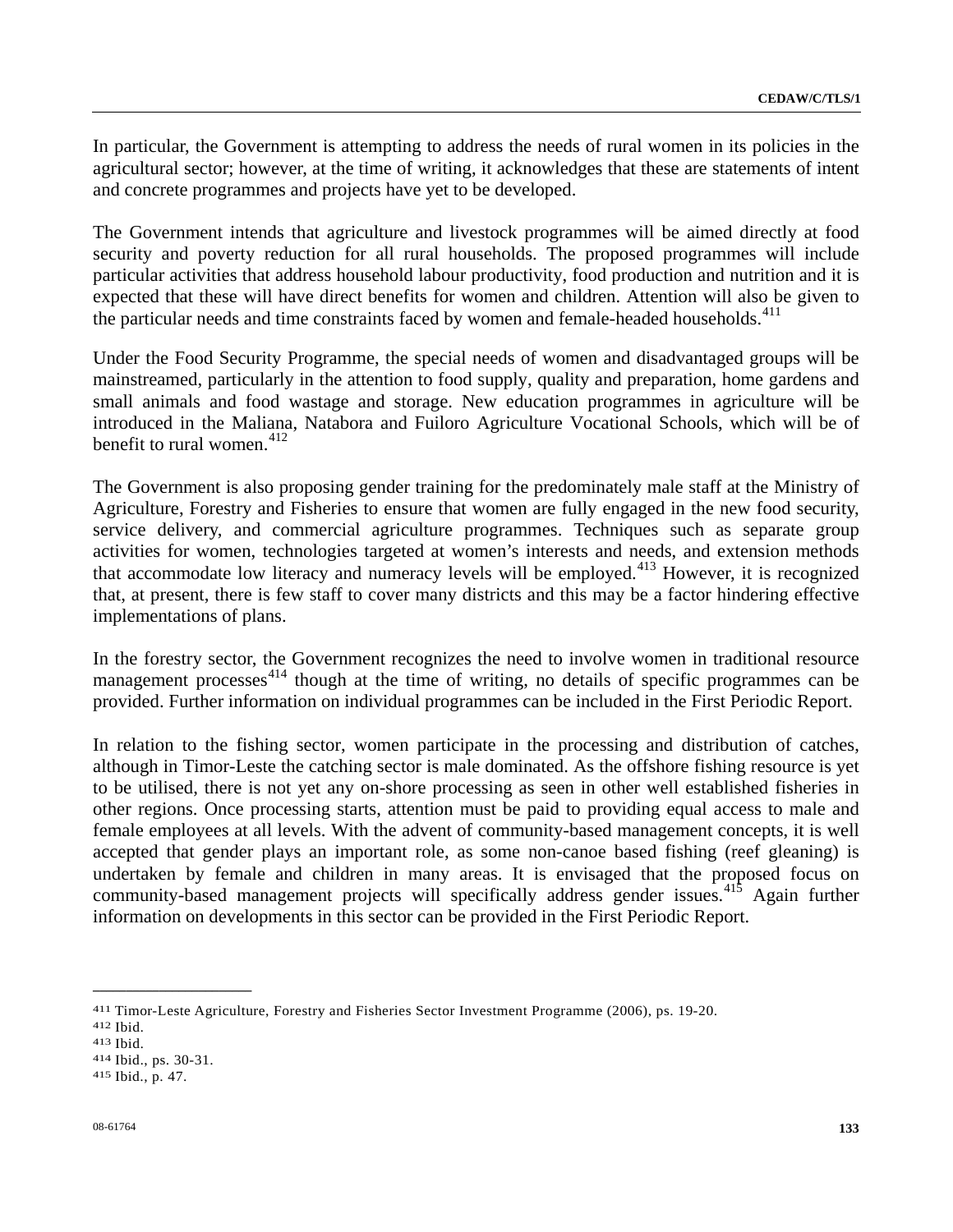## **Living Conditions of Rural Women**

As already described in the CCD, access to safe water, sanitation, adequate housing and electricity supply is very low in rural areas, which greatly impacts on the lives of women in these areas. Access to roads and communications is another major constraint facing rural women, with disruption to both road systems and communication, particularly in the higher mountain areas, and particularly during seasonal wet periods. Infrequent transportation has a negative impact on productivity; it hinders access to health facilities, schools, markets and information. To date, programmes aimed at improving infrastructure and services have been executed largely with the intent of improving the lives of whole community and have not included a gender-specific component.<sup>[41](#page-133-0)6</sup>

### *Water and Sanitation*

Participants at the Regional Women's Congresses identified clean water and sanitation as a major health and economic issue linked to their social roles as women. Gender-specific research carried out in this area has indicated that although Timorese women have a specific responsibility to collect water and oversee its use in their homes, they are not considered to be knowledgeable on water, nor is their knowledge considered necessary. In some rural areas, women have been excluded from decision-making on issues such as location of tap stands or wells as this was viewed as too technical. <sup>[4](#page-133-1)17</sup> Women have reported that they did not know there was a water management group in their community or that they had to pay a water tariff. $418$  $418$ 

Clearly women are spending more time on water supply and sanitation activities thus decreasing time available for income generating activities or their own leisure time. Young girls who collect water early in the morning are often tired when they arrive at school and some do not attend at all.

### **Women and Land Rights**

### *Legislative Framework*

Land and property ownership is a major issue in Timor-Leste due to the large numbers of properties that are currently untitled. A history of land dispossession from Portuguese times through to Indonesian occupation has resulted in a current batch of complicated competing land claims. There are four categories of land claimants which include disputes relating to titles issued under Portuguese and Indonesian rule, long-term occupation and underlying traditional interests.<sup>[41](#page-133-3)9</sup>

Furthermore, while a legal framework for land and property ownership in Timor-Leste has been developed by the Directorate of Land and Property (DNTP), which is part of the Ministry of Justice

<span id="page-133-1"></span><span id="page-133-0"></span><sup>416</sup> Interview with representatives of Ministry of Transport, Communication and Public Works.<br>417 Report of Research Findings of Women's Participation in the Australia-East Timor Community Water Supply and<br>Sanitation Progra

<span id="page-133-3"></span><span id="page-133-2"></span><sup>418</sup> Ibid., p. 13.<br><sup>419</sup> D. Fitzpatrick, 'Property Rights in East Timor's Reconstruction and Development' in 'East Timor: Development Policy Challenges for the World's Newest Nation', (eds) Hill and Saldanha; Australian National University, Canberra, p. 178.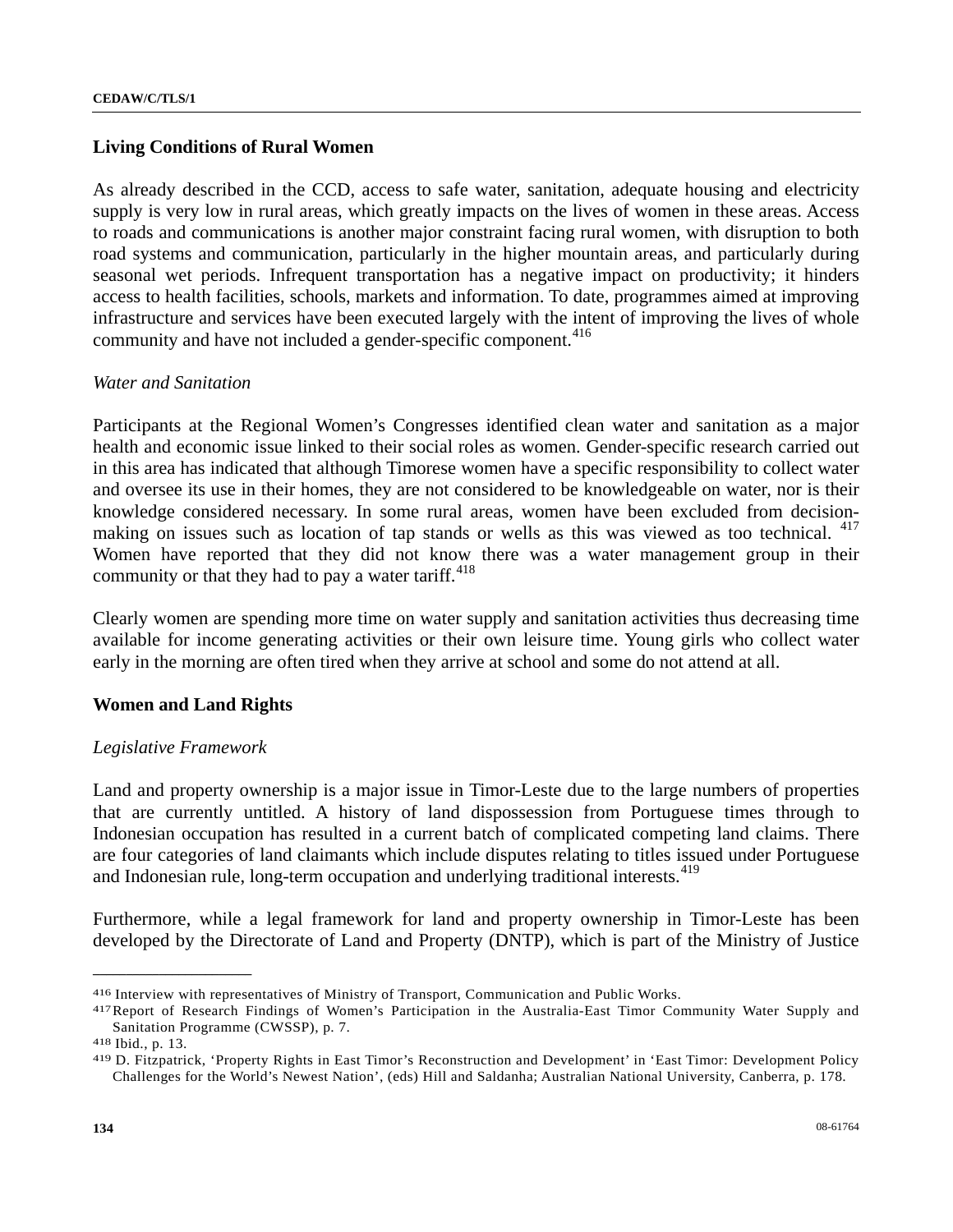and supported by the USAID-ARD Land Law Programme, many of these draft laws have yet to be promulgated.

Law No. 1/2003 on the 'Judicial Regime for Real Estate: Ownership' and the 'Law and State Property Administration/Leasing on State Property' are currently in force. However, the Law on 'Leasing between Private Individuals' has been passed by the Parliament but has yet to be promulgated. Finally, the laws on 'Land Dispute Mediation' and 'Property System, Transfer, Registration, Pre-Existing Rights and Title Restitution' have, at the time of writing, yet to be presented before the Council of Ministers.<sup>[42](#page-134-0)0</sup>

It is estimated that there are approximately 200,000 land parcels in Timor-Leste, of which one quarter have been formally registered. Most of these were registered in Indonesian times and therefore it is not surprising that of the 10,000 claims made on land since independence, 90% of these have been filed by Indonesian citizens.<sup>[42](#page-134-1)1</sup> Very few land and property disputes have been registered with courts in the districts; the majority have been received by Dili District Court constituting just under 30% of all civil cases received by this court. In many of these cases, no final decision has been reached, principally due to the many problems besetting the justice system described elsewhere in this report.[42](#page-134-2)2 To date there has been no analysis conducted on the types of ownership disputes in urban and rural areas being received by the courts. Data on the number of cases filed by women and the results of these cases is unavailable.

The majority of land disputes, which are the most common legal disputes faced by people in Timor-Leste, are settled out of court via mediation. The DNTP assumes a supervisory and administrative role in relation to disputes over public and private property and has special powers under the Law on 'Judicial Regime for Real Estate Ownership' to settle these using mediation. The DNTP regularly involves traditional leaders in mediation on disputes over land in the districts. Almost three-quarters of Timorese feel that the *adat* process is the best way to pursue a remedy if discussions on land issues between disputing parties fail. Working women are amongst the group (wealthier, more educated from urban areas) who are in favour of legal resolution through the courts. $423$  $423$ 

The DNTP also provides training to traditional leaders and the community on mediation.<sup>[42](#page-134-4)4</sup> There has been no research carried out to determine whether traditional dispute resolution mechanisms are suitable for resolving the different types of land disputes. It has been noted that traditional leaders have been allocating land in local communities in a certain 'de facto' manner.<sup>[4](#page-134-5)25</sup>

<span id="page-134-1"></span>

<span id="page-134-3"></span><span id="page-134-2"></span>

<span id="page-134-0"></span><sup>420</sup> Land Law Report (JSMP), 2005, ps. 5-6.<br>421 Ibid., p. 7.<br>422 Ibid., p. 12. 423 'Law and Justice in East Timor: A Survey of Citizen Awareness and Attitudes Regarding Law and Justice in East Timor', p. 46.<br>424 Ibid., ps. 11-12.<br>425 O' Keefe, 'Women in Timor-Leste: Report on Women and Health, Education, Economic Capacity and Participation in the

<span id="page-134-4"></span>

<span id="page-134-5"></span>Decision Making Process' (Ireland Aid, 2002), p. 82.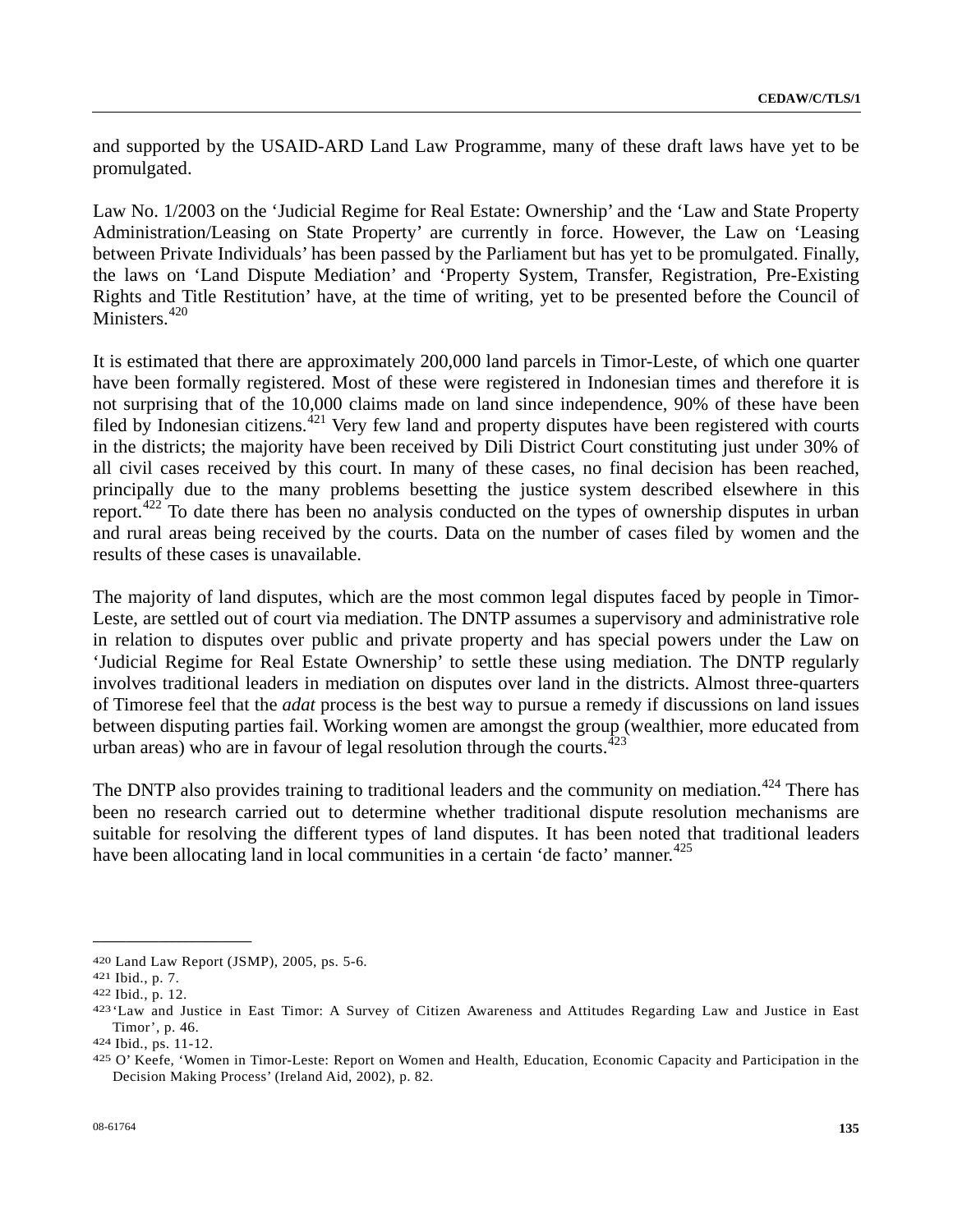#### *Women's enjoyment of land*

The current lack of clarity on land and property issues in Timor-Leste creates obstacles to rural and economic development and especially affects women's economic prospects. Land is the main asset in Timorese households and without any title to land, farmers are reluctant to make a long-term investment.

This is particularly so for female farmers who have been left with even greater insecurity in access to land. Women farmers, particularly those who have returned to Timor-Leste after 1999 as heads of households have been faced with changes in village boundaries, and the relocation of community hamlets or re-settlements to ancestral lands. They are also mindful of their insecure land ownership and user rights. Although Art. 54 (1) of the Timorese Constitution acknowledges private rights to possession of property for 'every individual' and can 'transfer it during his or her lifetime or on death', as noted in the CCD, 'ownership' of land customarily passes down the male line, with the exception of matrilineal systems.

In a survey carried out by the Timor-Leste Land Law Programme (LLP) in 2004, with respect to inheritance rights of an unmarried woman after her parents die, in matrilineal systems, respondent replied that she will normally inherit the land with male siblings; in patrilineal families, over 30% stated that she will mostly likely inherit some land, but her rights in the land will pass to her brothers if she marries. In some patrilineal families (just under a quarter of all cases) she will not inherit at all, and either must live on land owned by her brothers or her family may decide to give her some land.<sup>[42](#page-135-0)6</sup>

Regarding the types of land transactions in which a woman can engage depends again on whether she is from a matrilineal or patrilineal family. In matrilineal families, it was found that a woman can buy, sell or lease urban or suco land; however, by contrast the vast majority of respondents in the survey from patrilineal homes (approximately 80%) indicated that women may not be involved in any land transactions.<sup>[42](#page-135-1)7</sup>

There has been little discussion surrounding East Timorese women's land rights within the current national land debate. Women in the regional CEDAW consultations have emphatically stated that traditional land laws deny them their rights to own land and other resources<sup>[42](#page-135-2)8</sup> thereby reinforcing their marginalization in a post-independence economy. This lack of formal recognition of land rights was also raised by delegates at the Regional Women's Congresses in both 2000 and 2004. The LLP survey found that at least half of all women from both matrilineal and patrilineal lines aspired to a greater access of land-related options than those presently open to them with a higher percentage  $(60\%)$  of those surveyed from patrilineal families indicating the same.<sup>[42](#page-135-3)9</sup>

<span id="page-135-0"></span><sup>426 &#</sup>x27;A Legal Framework for Land Dispute Mediation' (Timor-Leste Land Law Programme, National Centre for Scientific Investigation, DNTP Ministry of Justice), (2004), p. 37.<br>
427 Ibid., p. 39.<br>
428 Results from the Regional CEDAW Treaty Reporting and Socialization Workshops (2005).<br>
429 A Legal Framework for Land Dispute Mediation' (Timo

<span id="page-135-1"></span>

<span id="page-135-3"></span><span id="page-135-2"></span>

Investigation, DNTP Ministry of Justice), (2004), p. 40.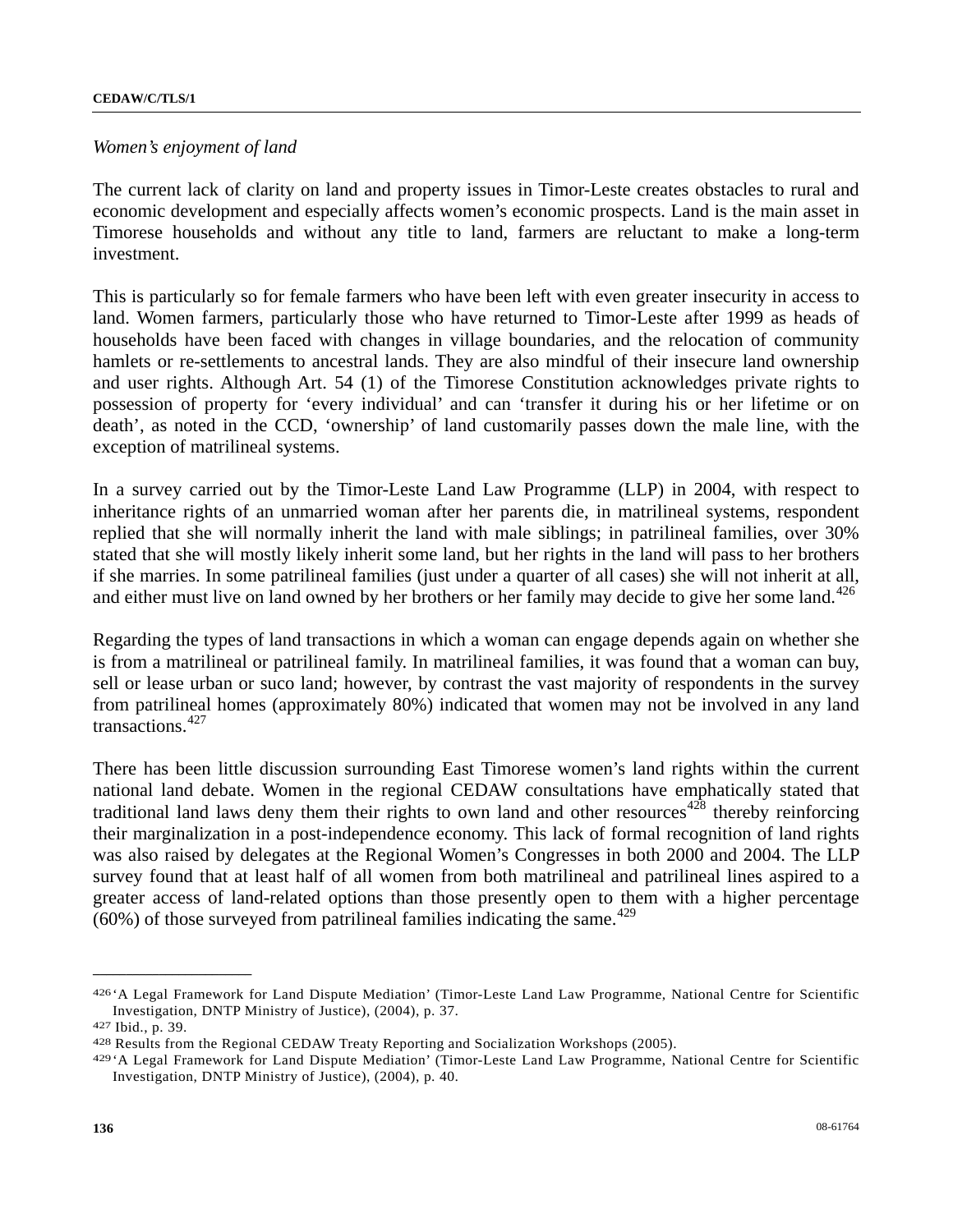# *Art. 15 CEDAW: Equality before the Law and in Civil Matters*

# **Equality before the Law**

As noted in the CCD, Art. 17 of the Timorese Constitution states that 'Women and men shall have the same rights and duties in all areas of family, political, economic, social and cultural life'. Despite this provision, women's participation in both the traditional and formal justice sectors is limited and often superficial.

As noted earlier in this report, women have little or no knowledge of or access to their basic legal rights or formal legal mechanisms. In customary law, women can exercise little or no real legal capacity. The Survey of Citizen Knowledge on Law and Justice in Timor-Leste carried out by the Asia Foundation in 2003 is one of the primary sources on the use of traditional systems of justice. Unfortunately, although it includes a special section on Women and the Law and included 49 % females in the survey sample, most of the results are not disaggregated by sex. Thus, detailed analysis of differences between women and men in both uses of and attitudes toward traditional justice mechanisms is quite limited. However, the findings of the report do indicate that the majority of Timorese support gender equality within the law, in particular for women to enjoy greater land rights and to speak out in traditional 'adat' processes.<sup>[4](#page-136-0)30</sup>

The majority of cases in which women come into contact with the formal justice system are cases involving physical and sexual assault and their treatment before the courts has already been outlined in the section on 'Anti-Discrimination Measures: Gender Based Violence' (Art. 2). In both the traditional and formal justice mechanisms, decisions handed down tend to reflect the cultural beliefs and biases of the respective justice administrator and society's views of women as a whole. International standards in relation to women's rights are not given adequate consideration in local justice proceedings and cases are not resolved in an expedient manner.<sup>[4](#page-136-1)31</sup>

This said, however, in March 2006, in the case of attempted rape of a minor, a defendant at Dili District Court was given a sentence of two and a half years, which compares favourably with other sentences handed down for crimes of sexual violence. Both aggravating and mitigating circumstances were taken into consideration by the presiding judge and the case was dealt with in a timely fashion. To an extent, this represents an improvement for women victims seeking justice for gender-based violence offences.

<span id="page-136-1"></span><span id="page-136-0"></span><sup>430 &#</sup>x27;Law and Justice in East Timor: A Survey of Citizen Awareness Regarding Law and Justice in East Timor' p. 7. 431 Country Gender Assessment: Timor-Leste (UNIFEM, ADB 2005), p. 50.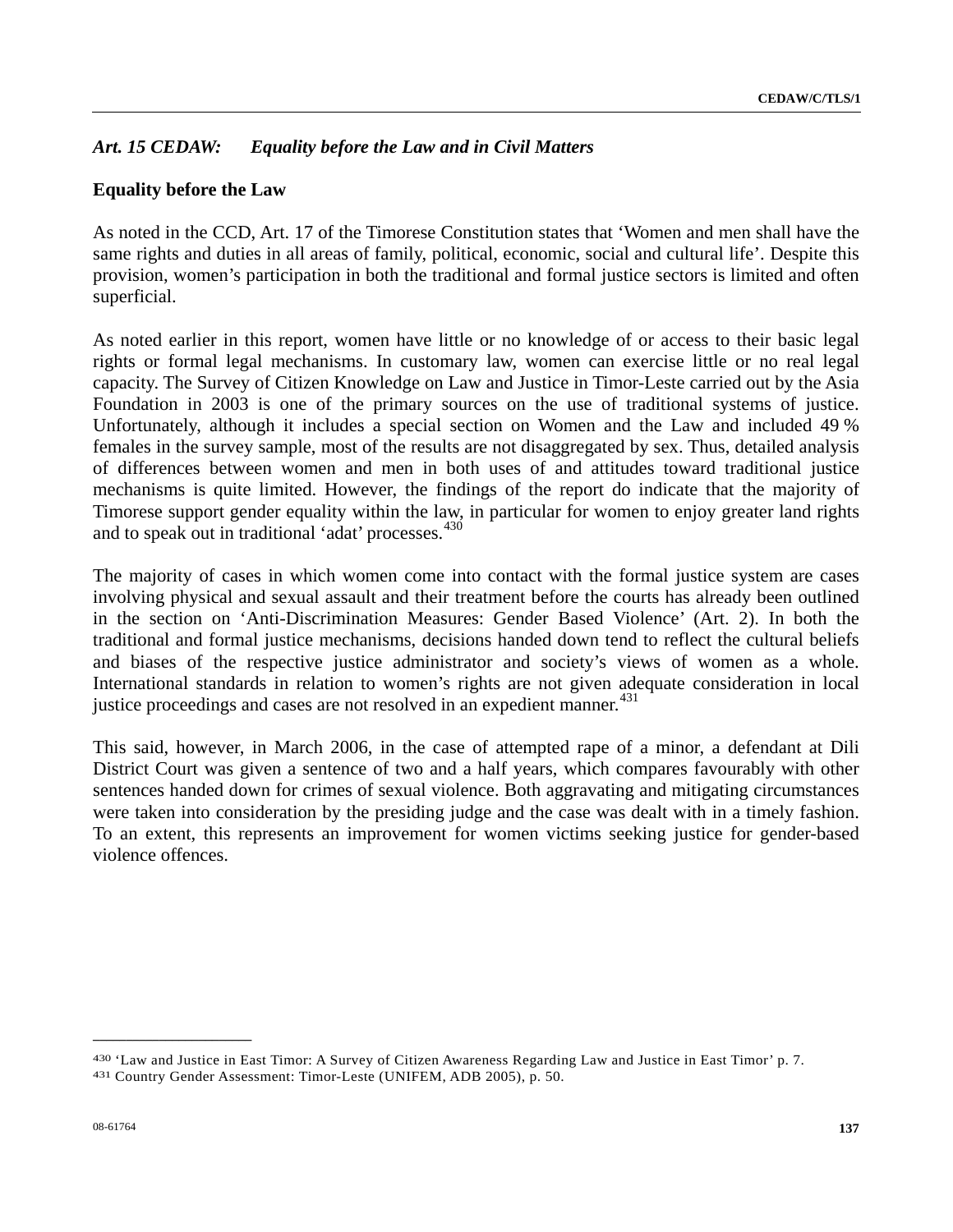# **Equality in Civil Matters**

At the time of writing, the Timorese Civil Code is being finalized and the content of the Code has not been made public.

In relation to freedom to choose residence, Article 21 of the Indonesian Civil Code, the current applicable law, states that a 'married woman who is not separated by bed and board, shall not have any residence other than that of her husband.' She is also obliged to follow him, 'wherever he deems fit to reside<sup> $432$  $432$ </sup> and cannot, without his written consent, 'give away, dispose of, encumber or acquire' the property in which they are living. $433$  $433$  In practice, marriage does affect where a woman can live; normally she moves to her husband's property to live with his family unless she is from a matrilineal line, in which case, she enjoys the right to live on her own family's property. In the event of divorce or separation, a woman must often return to her family's home.

Also, as noted throughout this report, women enjoy limited ability to engage in employment, business or other contractual dealings. Under current applicable law, a woman's personal assets are to be managed by her husband, unless otherwise stipulated.<sup>[43](#page-137-2)4</sup> A woman may request, in the course of marriage, for a division of assets if her husband has been acting improperly or mismanaging his affairs.<sup>[43](#page-137-3)5</sup>

Under current law, a woman may not appear in court without the assistance of her husband<sup>[4](#page-137-4)36</sup>, except for when she is being prosecuted in a criminal case<sup>[43](#page-137-5)7</sup> or applying for a divorce or legal separation, or separation of assets.<sup>[43](#page-137-6)</sup>

In the National Development Plan, it is acknowledged that further work needs to be done to ensure the protection of women's fundamental rights and to address the social and cultural obstacles that favour men's access to opportunities.<sup>[43](#page-137-7)9</sup> At the Regional Women's Conferences in 2004, emphasis was put on justice and governance as priority areas for women's empowerment.

# **Additional Section: Women in the Conflict**

Recognising the contribution of Timorese women during periods of occupation and considering the importance of Security Council Resolution 1325 (2000) as a crucial step forward in the achievement of women's empowerment for peace and security, an additional section on 'Women in the Conflict' is included in this Initial State Party Report to CEDAW.

<span id="page-137-1"></span><span id="page-137-0"></span><sup>432</sup> Art. 106 Indonesian Civil Code, Chpt. 5 Concerning the Rights and Obligations of the Spouses.<br>433 Ibid., Art. 108.<br>434 Ibid., Art. 105.<br>435 Art. 186 Indonesian Civil Code, Chpt. 9 Concerning the Division of Assets.<br>436

<span id="page-137-2"></span>

<span id="page-137-3"></span>

<span id="page-137-4"></span>

<span id="page-137-5"></span>

<span id="page-137-6"></span>

<span id="page-137-7"></span>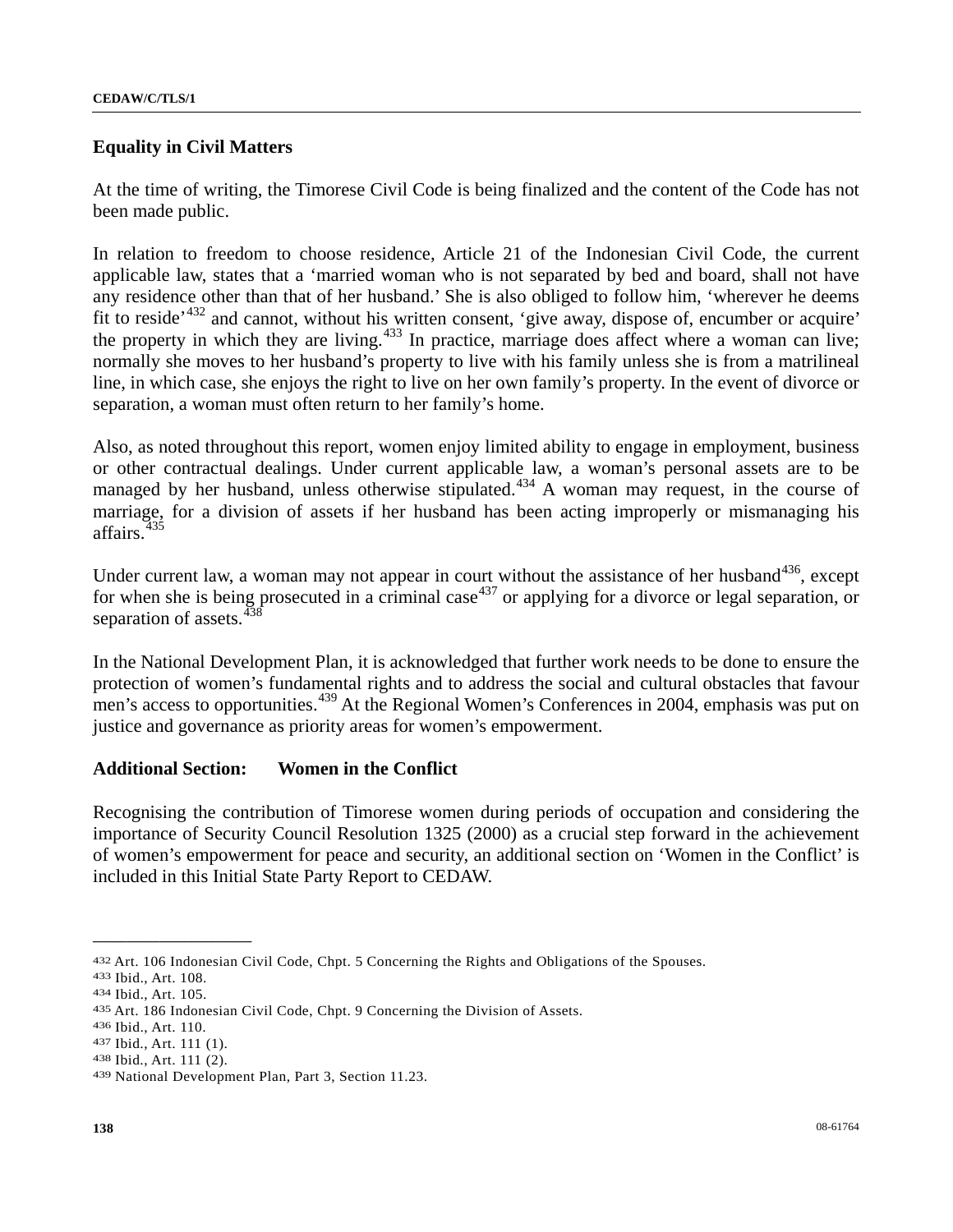Years of occupation have had a devastating effect on the lives of ordinary Timorese. Although violence had occurred before the invasion of the Indonesian security forces in 1974, investigations by the CAVR covering the subsequent twenty-five year period found evidence of systematic violence, abuse, extra-judicial killings, detention and torture.<sup>[44](#page-138-0)0</sup>

Women and men experienced the conflict in different ways. Men were viewed as political opponents, specifically targeted by the Indonesian military and were detained, tortured and killed. Women too, in smaller numbers, suffered gross human rights violations such as the right to life, security of person, a family life, torture and inhumane and degrading treatment; however, they were the principal victims of sexual violence, accounting for two out of every three persons reporting this crime to the CAVR. They were also the sole victims of rape and sexual slavery, the two most frequently reported forms of sexual violence.<sup>[44](#page-138-1)1</sup>

The conflict exacted a heavy price on Timorese women, for when male members of their families were injured, killed or disappeared, it was the women who became solely responsible for their families survival and protection, with little means of supporting themselves and became increasingly susceptible to further abuse by others. Violence suffered at the hands of security forces often lead to discrimination and ostracization by their own community who viewed them as 'fallen' women.

#### *Reasons for Targeting Women*

The results from the CAVR hearings found that women and girls who suffered sexual abuse and other forms of violence at the hands of the Indonesian military were targeted for several reasons, such as direct involvement in the resistance movement, as combatants, members of the OMPT or providers of food and medicine for resistance fighters. A separate group of women were also targeted because of their relationships with resistance fighters or belonged to communities which were suspected of harbouring or sympathizing with the resistance. Women and young girls from this particular group were often detained, tortured and sexually abused. Two notable cases included the burning of the village of Mauchiga, Ainaro District in 1982 by the Indonesian military and the massacre in Kraras in Viqueque in 1983. A further third group of women were targeted as they were simply part of largescale military operations that singled out civilian populations.

### *Reproductive Health Abuses*

In another example of the gendered experience of the conflict, Timorese women suffered violations of their reproductive rights.[4](#page-138-2)42 As noted earlier in this report, although the Indonesian Family Planning Programme caused widespread fear among the population and prevented women and young girls from attending health clinics and schools, a very small number of these cases were eventually reported to

<span id="page-138-1"></span><span id="page-138-0"></span><sup>440 &#</sup>x27;Chega!' CAVR Report (2006).<br>441 G. Wandita, K. Campbell-Nelson, M. Leong-Pereira, 'Gender and Reparations in Timor-Leste' in 'R. Rubio Marín ed., 'Engendering Reparations: Recognizing and Compensating Women Victims of Human Rights Violations', forthcoming publication by ICTJ-Social Science Council (2006), p. 8. 442 Other women in Indonesia, especially those who were poor in rural areas, were forced to accept birth control methods

<span id="page-138-2"></span>as part of Indonesia's National Family Planning Programme.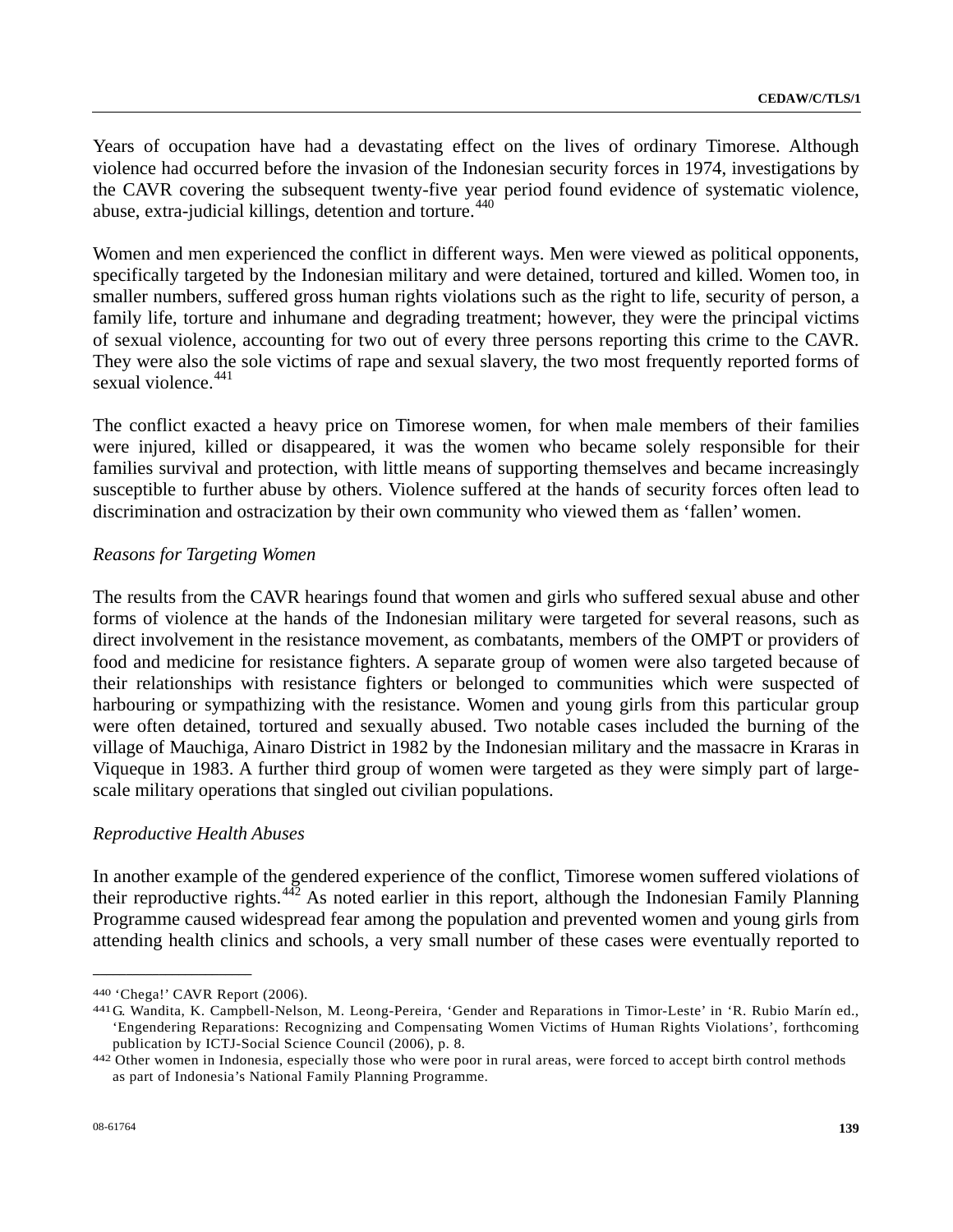the CAVR. This may be due the fact that the programme was largely unsuccessful in its aims or that those who gave testimony at the CAVR hearings did not realize that their human rights were being violated through this programme.

Six cases of alleged abuses of reproductive health rights were reported to the CAVR, where women were either directly or indirectly forced to use birth control, as were three cases where pregnant women were tortured or subsequently miscarried and two further cases where those individuals holding women in a type of sexual slavery forced them to have an abortion. The CAVR was eventually unable to substantiate allegations of forced sterilization during the conflict.<sup>[4](#page-139-0)43</sup>

### *Women and the Serious Crimes Court*

As noted in the CCD, the mandate of Serious Crimes Unit of the Special Court finished in May 2005. Unlike the Special Crimes Panel, it had sole jurisdiction to investigate and prosecute international crimes, rape and murder. At the time of its closure, a number of the arrest warrants were and still remain outstanding. Despite the fact that local women's NGOs presented information on gender-based crimes to investigators, only a small number of crimes involving sexual violence against women were investigated. This may partially have been due to the fact that some women did not wish to bring their cases forward to the Court.

The result of this is that many Timorese women feel that justice in their cases has not been delivered. While there has been some recognition of their role and sacrifice during years of occupation, partially through their testimony at the CAVR hearings, many of the perpetrators of the crimes remain free, outside the jurisdiction of courts.

#### *Women and Reparations Programmes*

A number of healing workshops, conducted by the CAVR with the aid of Fokupers, a local women's NGO, have provided both a safe and supportive environment for women to speak about and heal from their past traumatic experiences as well as to identify important needs. Both men and women participated in these workshops.

By the end of its operations, the CAVR had provided reparations, in the form of cash grants, for 516 men and 196 women. Some of these men and women also benefited from home visits and follow-up care from local NGOs. However, some women had difficulty though in accessing the reparations programme, mainly due to the cultural belief that men already represented families' experiences of the conflict.[44](#page-139-1)4

<span id="page-139-1"></span><span id="page-139-0"></span>

<sup>443</sup> CAVR Final Report, Chpt. 7.9 Social and Economic Rights.<br>444 G. Wandita, K. Campbell-Nelson, M. Leong-Pereira, 'Gender and Reparations in Timor-Leste' in 'R. Rubio Marín ed., 'Engendering Reparations: Recognizing and Compensating Women Victims of Human Rights Violations', forthcoming publication by ICTJ-Social Science Council (2006), p. 24.